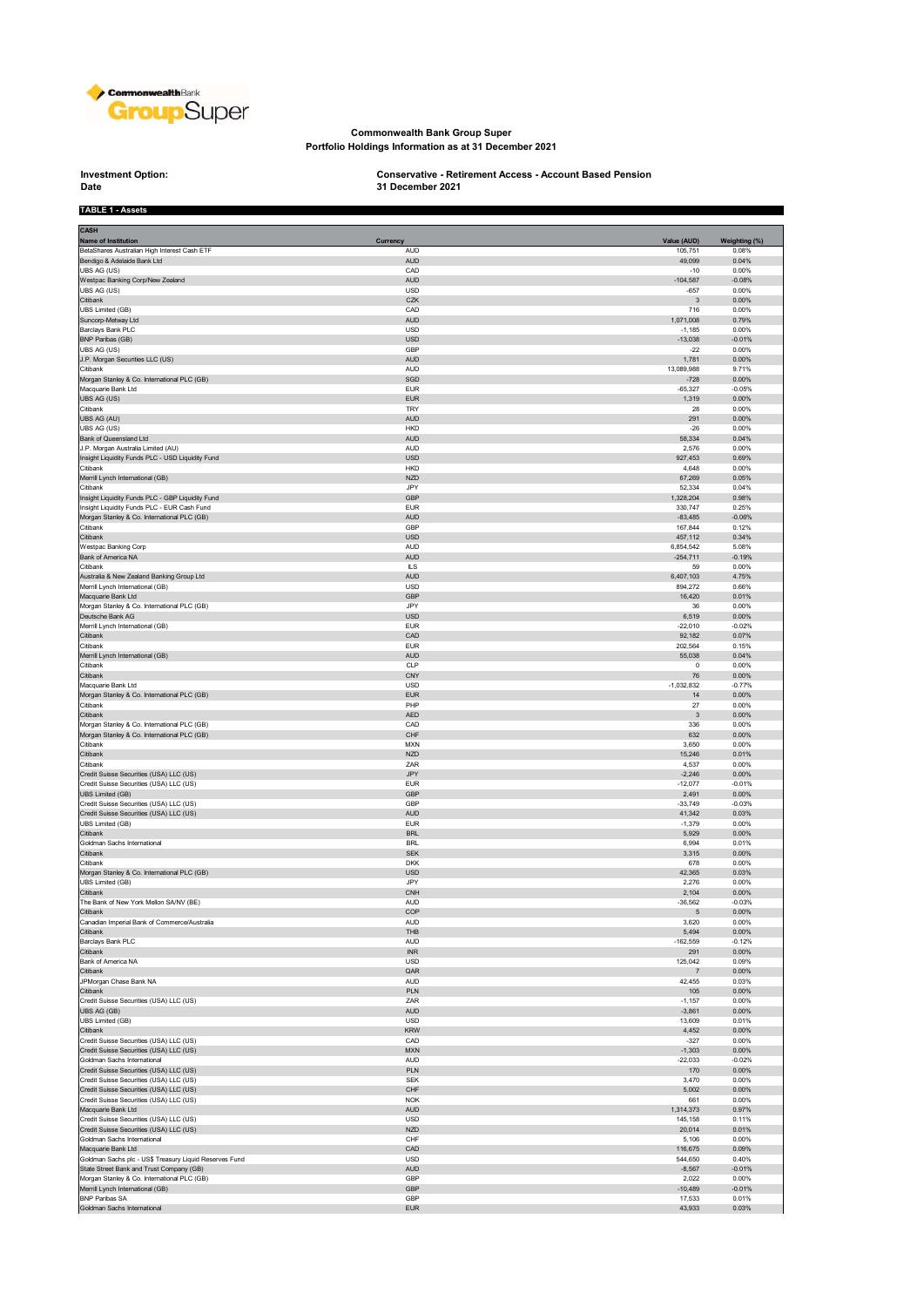| Citibank                                       | SGD        | 516        | 0.00%    |
|------------------------------------------------|------------|------------|----------|
| Citibank                                       | <b>MYR</b> | 4,447      | 0.00%    |
| Barclays Bank PLC                              | GBP        | $-2,697$   | 0.00%    |
| Goldman Sachs International                    | GBP        | 5.101      | 0.00%    |
| JPMorgan Chase Bank, National Association (GB) | GBP        | 11,576     | 0.01%    |
| Goldman Sachs International                    | <b>KRW</b> | 30,529     | 0.02%    |
| Citibank                                       | <b>IDR</b> | 20         | 0.00%    |
| <b>BNP Paribas SA</b>                          | <b>AUD</b> | $-133,359$ | $-0.10%$ |
| <b>HSBC Bank PLC</b>                           | GBP        | 3.372      | 0.00%    |
| Goldman Sachs International                    | CAD        | 164        | 0.00%    |
| Citibank                                       | <b>TWD</b> | 68         | 0.00%    |
| Goldman Sachs International                    | ZAR        | 1.972      | 0.00%    |
| Goldman Sachs International                    | <b>SEK</b> | 552        | 0.00%    |
| Merrill Lynch International (GB)               | CAD        | $-191,721$ | $-0.14%$ |
| State Street Bank and Trust Company (GB)       | <b>USD</b> | $-3.556$   | 0.00%    |
| Goldman Sachs International                    | <b>USD</b> | 78,191     | 0.06%    |
| Goldman Sachs International                    | <b>HKD</b> | 12,221     | 0.01%    |
| National Australia Bank Ltd                    | <b>AUD</b> | 7.704.609  | 5.71%    |
| JPMorgan Chase Bank, National Association (GB) | <b>AUD</b> | 163.138    | 0.12%    |
| <b>UBS Limited (GB)</b>                        | <b>AUD</b> | 20,948     | 0.02%    |
| Citibank                                       | CHF        | 964        | 0.00%    |
| Citibank                                       | <b>NOK</b> | 709        | 0.00%    |
| Commonwealth Bank of Australia                 | <b>AUD</b> | 7,336,421  | 5.44%    |
| Goldman Sachs International                    | <b>JPY</b> | 15,065     | 0.01%    |
| JPMorgan Chase Bank NA                         | <b>USD</b> | 179.033    | 0.13%    |
| <b>Total</b>                                   |            | 48.154.457 | 35.71%   |

**FIXED INCOME** Investment in non-associated entities;

| Held directly or by associated entities or by PSTs<br><b>Externally managed</b> |                   |                |
|---------------------------------------------------------------------------------|-------------------|----------------|
| Name of Fund Manager                                                            | Value (AUD)       | Weighting (%)  |
| State of Illinois                                                               | 11,088            | 0.01%          |
| Ginnie Mae                                                                      | $-72$             | 0.00%          |
| Santos Finance Ltd                                                              | 9,489             | 0.01%          |
| GTA Finance Co Pty Ltd                                                          | 20,964            | 0.02%          |
| Australia & New Zealand Banking Group Ltd/United Kingdom                        | 11,563            | 0.01%          |
| BNY Mellon Efficient U.S. High Yield Beta Fund<br>Progress 2020-1 Trust         | 40,993<br>3,564   | 0.03%<br>0.00% |
| Credit Suisse Group AG                                                          | 45,155            | 0.03%          |
| Comcast Corp                                                                    | 41,795            | 0.03%          |
| Gazprom OAO Via Gaz Capital SA                                                  | 23,096            | 0.02%          |
| Springleaf Finance Corp                                                         | 6,693             | 0.00%          |
| QBE Insurance Group Ltd                                                         | 47,489            | 0.04%          |
| Light Trust 2018-1                                                              | 30,650            | 0.02%          |
| EQT Corp                                                                        | 1,031             | 0.00%          |
| AFG 2021-1 Trust                                                                | 94,022            | 0.07%          |
| <b>Lincoln Financing SARL</b>                                                   | 27,462            | 0.02%          |
| ICG US CLO 2017-1 Ltd<br>State of California                                    | 35,672<br>29,930  | 0.03%<br>0.02% |
| CYBG PLC                                                                        | 28,197            | 0.02%          |
| <b>APT Pipelines Ltd</b>                                                        | 8,518             | 0.01%          |
| Diameter Capital Partners LP                                                    | 71,601            | 0.05%          |
| Scentre Group Trust 1 / Scentre Group Trust 2                                   | 2,291             | 0.00%          |
| BNY Mellon Global Funds PLC - Bny Mellon Efficient US Fallen Angels             | 61,024            | 0.05%          |
| Beta Fund                                                                       |                   |                |
| International Bank for Reconstruction & Development                             | 9,698             | 0.01%          |
| <b>BNP Paribas SA</b><br>Lloyds Banking Group PLC                               | 70,809<br>46,100  | 0.05%<br>0.03% |
| CF Industries Inc                                                               | 6,439             | 0.00%          |
| Sydney Airport Finance Co Pty Ltd                                               | 4,512             | 0.00%          |
| NSW Electricity Networks Finance Pty Ltd                                        | 33,750            | 0.03%          |
| Qatar Government International Bond                                             | 30,836            | 0.02%          |
| Heimstaden Bostad Treasury BV                                                   | 18,683            | 0.01%          |
| Colombia Government International Bond                                          | 10,766            | 0.01%          |
| Lonsdale Finance Pty Ltd                                                        | 22,981            | 0.02%          |
| Canadian Imperial Bank of Commerce                                              | 64,989            | 0.05%          |
| Qatar Petroleum                                                                 | 38,343            | 0.03%          |
| Japan Government Ten Year Bond                                                  | 565,272           | 0.42%          |
| Western Australian Treasury Corp<br>Ale Direct Property Trust                   | 323,996<br>6,221  | 0.24%<br>0.00% |
| Dryden 77 CLO Ltd                                                               | 160,269           | 0.12%          |
| Volkswagen Bank GmbH                                                            | 7,113             | 0.01%          |
| DowDuPont Inc                                                                   | 13,181            | 0.01%          |
| SLG Office Trust 2021-OVA                                                       | 21,340            | 0.02%          |
| Qantas Airways Ltd                                                              | 68,831            | 0.05%          |
| Network Finance Co Pty Ltd                                                      | 18,540            | 0.01%          |
| <b>BPCE SA</b>                                                                  | 51,853            | 0.04%          |
| Verizon Communications Inc                                                      | 64,685            | 0.05%          |
| MSCI Inc                                                                        | 6,140             | 0.00%          |
| Macquarie Bank Ltd                                                              | 141,741           | 0.11%          |
| Asian Development Bank<br>Vale Overseas Ltd                                     | 54,414<br>1,402   | 0.04%<br>0.00% |
| QPH Finance Co Pty Ltd                                                          | 12,699            | 0.01%          |
| Province of Ontario Canada                                                      | 73,044            | 0.05%          |
| CPIF Finance Pty Ltd                                                            | 12,268            | 0.01%          |
| Export-Import Bank of Korea                                                     | 21,618            | 0.02%          |
| Blackstone Property Partners Europe Holdings Sarl                               | 59,020            | 0.04%          |
| GPT Wholesale Office Fund No 1                                                  | 22,486            | 0.02%          |
| PHEAA Student Loan Trust 2016-1                                                 | 32,566            | 0.02%          |
| Ensemble Investment Corp SA                                                     | 56,133            | 0.04%          |
| National Australia Bank Ltd                                                     | 161,587           | 0.12%          |
| Wellfleet CLO X LTD                                                             | 172,191<br>44,998 | 0.13%<br>0.03% |
| Kingdom of Belgium Government Bond<br>Scentre Group Trust 2                     | 19,281            | 0.01%          |
| <b>HSBC Holdings PLC</b>                                                        | 50,334            | 0.04%          |
| Mortgage House RMBS Series 2021-2                                               | 72,930            | 0.05%          |
| Trinitas CLO XVI Ltd                                                            | 216,333           | 0.16%          |
| Toyota Finance Australia Ltd                                                    | 117,172           | 0.09%          |
| Ford Motor Credit Co LLC                                                        | 6,268             | 0.00%          |
| Tesco Corporate Treasury Services PLC                                           | 19,910            | 0.01%          |
| Credit Agricole SA                                                              | 15,716            | 0.01%          |
| Dell International LLC / EMC Corp                                               | 34,048            | 0.03%          |
| Benchmark 2021-B26 Mortgage Trust                                               | 21,505            | 0.02%          |
| SLM Student Loan Trust 2003-1<br>Mizuho Bank Ltd/Sydney                         | 29,522<br>120,650 | 0.02%<br>0.09% |
| Wells Fargo Commercial Mortgage Trust 2016-C37                                  | 5,520             | 0.00%          |
| Driver Australia Six Trust                                                      | 26,086            | 0.02%          |
| Transurban Queensland Finance Pty Ltd                                           | 10,375            | 0.01%          |
| Fannie Mae Connecticut Avenue Securities                                        | 40,080            | 0.03%          |
| Schroder ISF Securitised Credit                                                 | 129,642           | 0.10%          |
| Series 2021-1 Harvey Trust                                                      | 40,156            | 0.03%          |
| Tryon Park CLO Ltd                                                              | 58,295            | 0.04%          |
| Silver Arrow Australia Series 2019-1 Trust                                      | 28,580            | 0.02%          |
| Aurizon Network Pty Ltd                                                         | 7,413             | 0.01%          |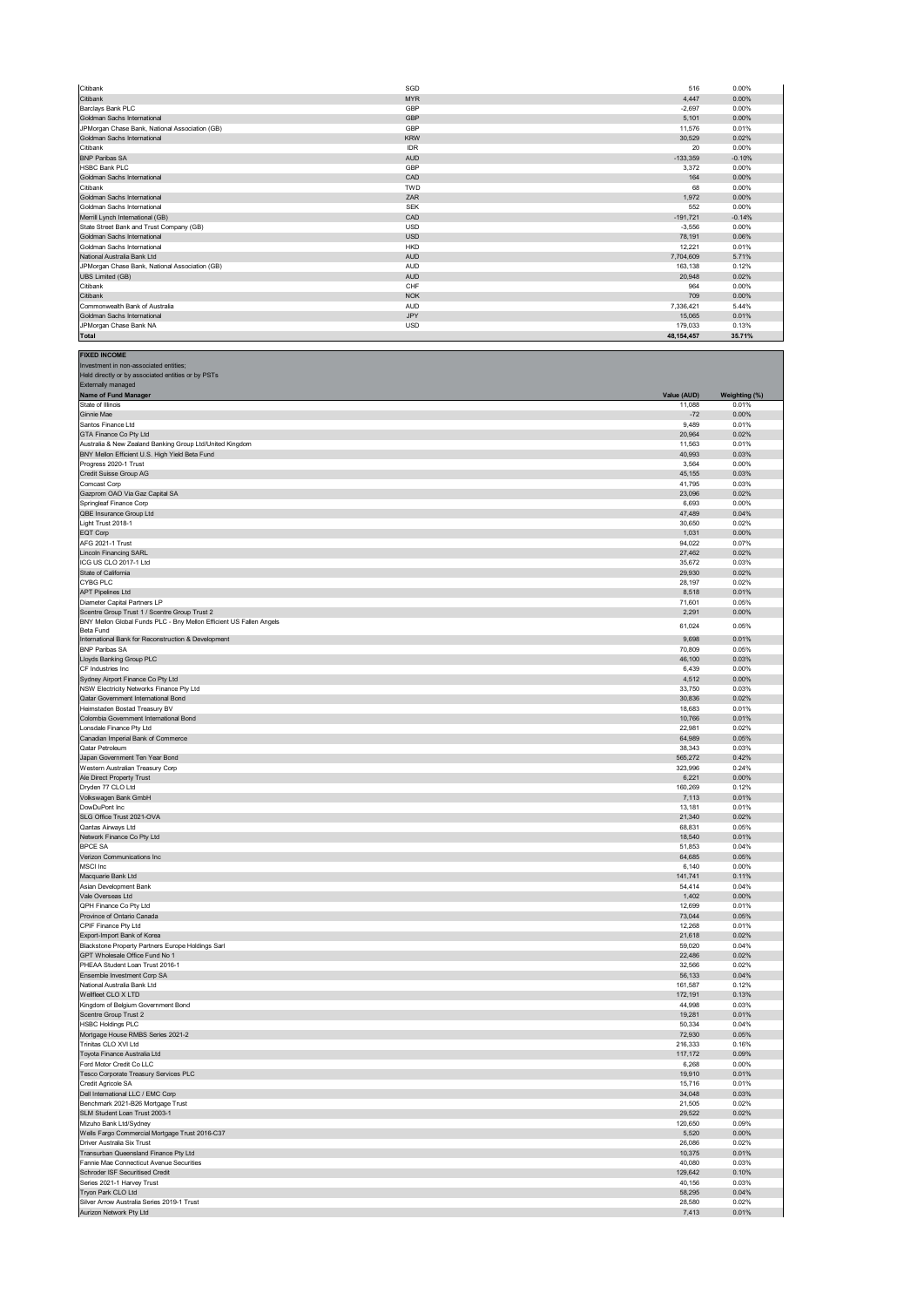| Trustee for Series 2021-1 Reds Ehp Trust/ The                             | 110,823            | 0.08%             |
|---------------------------------------------------------------------------|--------------------|-------------------|
| AFG 2021-2 Trust<br>Arconic Inc                                           | 66,043<br>6,000    | 0.05%<br>0.00%    |
| Republic of South Africa Government International Bond                    | 17,032             | 0.01%             |
| ConQuest 2019-2 Trust                                                     | 87,287             | 0.06%             |
| John Deere Financial Ltd<br>Banco Mercantil del Norte SA/Grand Cayman     | 26,775<br>11,907   | 0.02%<br>0.01%    |
| Charter Hall Exchange Finance Pty Ltd                                     | 11,738             | 0.01%             |
| iShares EUR High Yield Corp Bond ESG UCITS ETF                            | 86,907             | 0.06%             |
| Aurizon Finance Pty Ltd<br>AT&T Inc                                       | 3,011<br>118,019   | 0.00%<br>0.09%    |
| Harben Finance 2017-1 Plc                                                 | 21,496             | 0.02%             |
| <b>Barclays PLC</b>                                                       | 138,241            | 0.10%             |
| <b>DEXUS Finance Pty Ltd</b>                                              | 2,119              | 0.00%<br>0.00%    |
| Optus Finance Pty Ltd<br>Citycon OYJ                                      | 3,027<br>25,860    | 0.02%             |
| Bayerische Landesbank                                                     | 13,461             | 0.01%             |
| Japan Government Forty Year Bond                                          | 93,151             | 0.07%             |
| DWPF Finance Pty Ltd<br>New Terminal Financing Co Pty Ltd                 | 1,474<br>10,327    | 0.00%<br>0.01%    |
| Madison Park Funding XXX LTD                                              | 112,242            | 0.08%             |
| AGL CLO 5 Ltd                                                             | 72,864             | 0.05%<br>0.01%    |
| Freddie Mac Structured Agency Credit Risk Debt Notes<br>Suncorp Group Ltd | 13,685<br>9,461    | 0.01%             |
| Hongkong & Shanghai Banking Corp Ltd/Sydney The                           | 42,992             | 0.03%             |
| Bank of Nova Scotia/The                                                   | 37,717             | 0.03%             |
| Light Trust 2019-1<br>Commonwealth Bank of Australia                      | 93,224<br>2,824    | 0.07%<br>0.00%    |
| Mahle GmbH                                                                | 6,667              | 0.00%             |
| ING Bank Australia Ltd<br>Sumitomo Chemical Co Ltd                        | 21,610             | 0.02%<br>0.10%    |
| Primrose Residential 2021-1 DAC                                           | 132,709<br>31,705  | 0.02%             |
| Viridis European Loan Conduit No 38 DAC                                   | 32,185             | 0.02%             |
| General Motors Financial Co Inc<br>Haus European Loan Conduit No 39 DAC   | 28,607<br>33,691   | 0.02%<br>0.02%    |
| Woodside Finance Ltd                                                      | 6,743              | 0.01%             |
| WSO Finance Pty Ltd                                                       | 8,272              | 0.01%             |
| Air Canada<br>Becton Dickinson and Co                                     | 458<br>19,788      | $0.00\%$<br>0.01% |
| Triton Bond Trust 2021-2 in respect of Series 1                           | 73,526             | 0.05%             |
| Bank of America Corp                                                      | 22,522             | 0.02%             |
| Liberty Interactive Corp QVC Group<br>London Wall Mortgage Capital PLC    | 131<br>16,099      | $0.00\%$<br>0.01% |
| New South Wales Treasury Corp                                             | 1,871,628          | 1.39%             |
| Australian Gas Networks Ltd                                               | 46,502             | 0.03%             |
| CIP Funding Pty Ltd                                                       | 21,468<br>14,940   | 0.02%<br>0.01%    |
| NXP BV / NXP Funding LLC / NXP USA Inc<br>Morgan Stanley                  | 15,827             | 0.01%             |
| Metro Finance 2021-1 Trust                                                | 31,407             | 0.02%             |
| VER Finco Pty Ltd<br>Iberdrola Finanzas SA                                | 20,742<br>6,735    | 0.02%<br>0.00%    |
| Connecticut Avenue Securities Trust 2021-R03                              | 6,946              | 0.01%             |
| Moody's Corp                                                              | 15,138             | 0.01%             |
| Iliad Holding SAS<br>PUMA SERIES 2021-2                                   | 7,241<br>117,552   | 0.01%<br>0.09%    |
| New Zealand Government Bond                                               | 188,567            | 0.14%             |
| <b>Highland Holdings Sarl</b>                                             | 11,810             | 0.01%             |
| Firstmac Mortgage Funding Trust No 4 Series 2-2014                        | 23,407<br>23,417   | 0.02%<br>0.02%    |
|                                                                           |                    |                   |
| Metropolitan Life Global Funding I<br>Walgreens Boots Alliance Inc        | 26,699             | 0.02%             |
| Verus Securitization Trust 2021-8                                         | 5,934              | 0.00%             |
| Bundesrepublik Deutschland Bundesanleihe                                  | 550,004            | 0.41%             |
| Progress 2014-1 Trust<br>Fannie Mae                                       | 47,518<br>53       | 0.04%<br>$0.00\%$ |
| WaMu Mortgage Pass-Through Certificates Series 2005-AR6 Trust             | 6,835              | 0.01%             |
| Thermo Fisher Scientific Finance I BV                                     | 15,114             | 0.01%             |
| Idol 2014-1 Trust                                                         | 50,644             | 0.04%             |
| TORRENS Series 2014-1 Trust                                               | 39,478             | 0.03%             |
| Australia Treasury Bill<br>Progress 2021-1 Trust                          | 499,157<br>54,837  | 0.37%<br>0.04%    |
| Realty Income Corp                                                        | 23,177             | 0.02%             |
| KREF 2021-FL2 Ltd                                                         | 29,633             | 0.02%             |
| Towers Watson & Co<br><b>CSMC 2021-NQM8</b>                               | 4,726,837<br>5,936 | 3.50%<br>$0.00\%$ |
| Edith Cowan University                                                    | 1,669              | 0.00%             |
| Israel Government International Bond<br><b>MPLX LP</b>                    | 16,966             | 0.01%             |
| Targa Resources Partners LP / Targa Resources Partners Finance            | 30,307<br>10,147   | 0.02%<br>0.01%    |
| Corp                                                                      | 13,207             | 0.01%             |
| Valeo SA<br>Navient Student Loan Trust 2017-2                             | 66,949             | 0.05%             |
| Newmont Mining Corp                                                       | 7,445              | 0.01%             |
| Enel Finance International NV                                             | 13,025             | 0.01%             |
| VICI Properties LP / VICI Note Co Inc<br><b>HCA</b> Inc                   | 6,405<br>9,944     | 0.00%<br>0.01%    |
| Mexican Bonos                                                             | 5,618              | 0.00%             |
| Norinchukin Bank/The                                                      | 26,405             | 0.02%             |
| <b>TOTAL SA</b><br>Harbour                                                | 24,062<br>64,070   | 0.02%<br>0.05%    |
| Denmark Government Bond                                                   | 25,838             | 0.02%             |
| Singapore Government Bond<br>Mueller Water Products Inc                   | 35,779<br>6,305    | 0.03%<br>0.00%    |
| Berry Global Inc                                                          | 25,375             | 0.02%             |
| BP Capital Markets PLC                                                    | 39,681             | 0.03%             |
| Mattel Inc<br>Cheniere Energy Partners LP                                 | 6,074<br>10,894    | $0.00\%$<br>0.01% |
| Sabine Pass Liquefaction LLC                                              | 29,934             | 0.02%             |
| International Flavors & Fragrances Inc                                    | 24,200             | 0.02%             |
| Newell Brands Inc<br>Credit Suisse Group Funding Guernsey Ltd             | 6,166<br>13,660    | $0.00\%$<br>0.01% |
| ArcelorMittal                                                             | 6,286              | 0.00%             |
| ING Groep NV                                                              | 20,286             | 0.02%             |
| CNH Industrial Capital Australia Pty Ltd<br>Western Digital Corp          | 25,799<br>4,502    | 0.02%<br>0.00%    |
| Kreditanstalt fuer Wiederaufbau                                           | 216,054            | 0.16%             |
| <b>Tudor Rose Mortgages</b><br>Hyundai Capital America                    | 56,117<br>48,232   | 0.04%<br>0.04%    |
| Series 2018-1 REDS EHP Trust                                              | 18,687             | 0.01%             |
| Sedibelo Platinum Mines Ltd                                               | 181                | 0.00%             |
| Allianz SE<br>Banco Santander SA                                          | 25,129<br>126,394  | 0.02%<br>0.09%    |
| Zip Master Trust Series 2021-2                                            | 85,704             | 0.06%             |
| Mercury NZ Ltd<br>Abbott Ireland Financing DAC                            | 21,669<br>20,656   | 0.02%<br>0.02%    |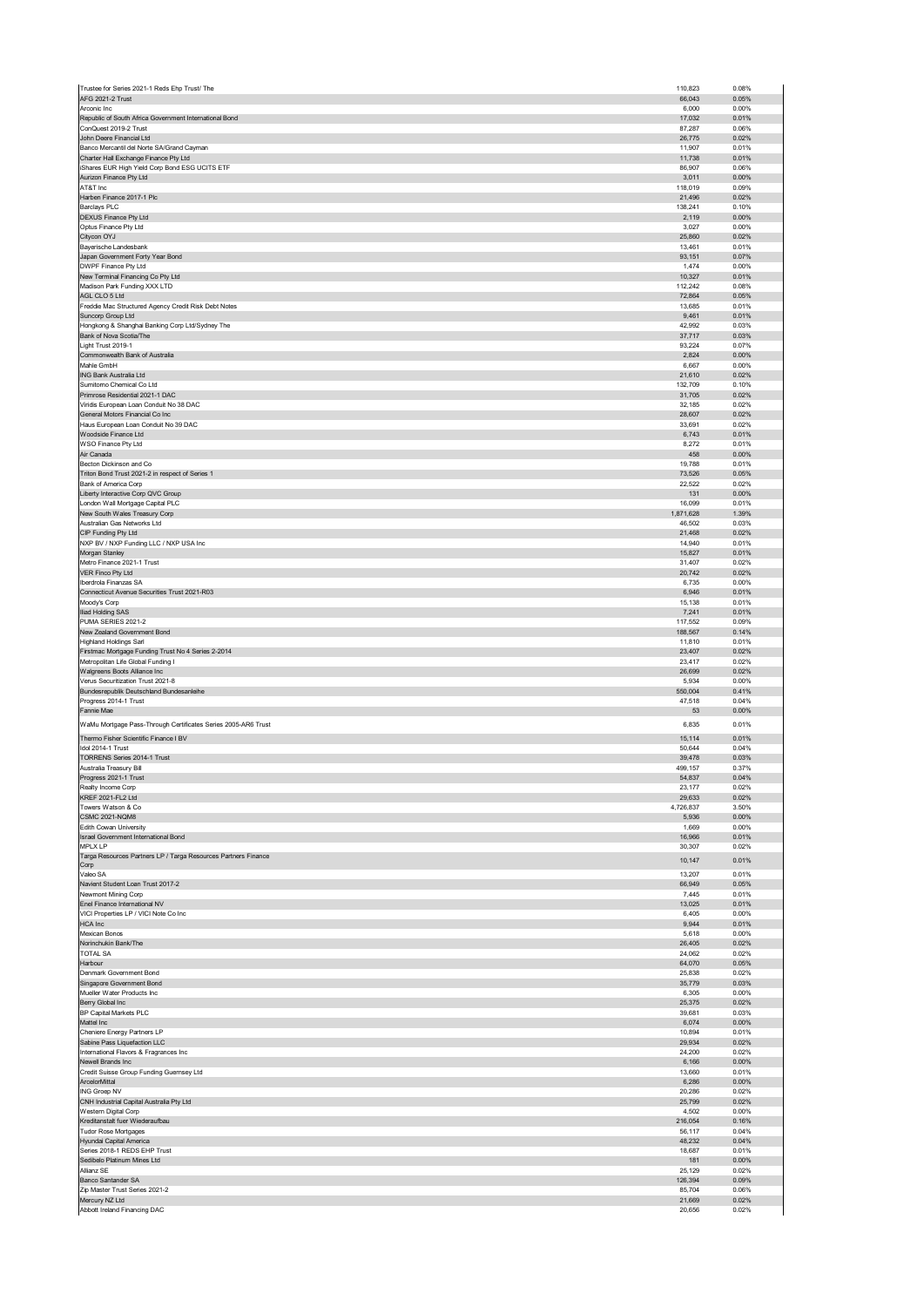| <b>HBS Trust 2017-1</b>                                                            | 65,770               | 0.05%           |
|------------------------------------------------------------------------------------|----------------------|-----------------|
| Ivory Coast Government International Bond<br>IDOL 2015-1 Trust                     | 21,253<br>21,424     | 0.02%<br>0.02%  |
| Progress Residential 2021-SFR11 Trust                                              | 7,631                | 0.01%           |
| Indonesia Treasury Bond                                                            | 19,032               | 0.01%           |
| Royal Bank of Scotland Group PLC                                                   | 115,684              | 0.09%           |
| JDE Peet's BV                                                                      | 8,806                | 0.01%<br>0.00%  |
| Pilgrim's Pride Corp<br>Japan Government Two Year Bond                             | 6,285<br>379,582     | 0.28%           |
| Agence Francaise de Developpement                                                  | 32,961               | 0.02%           |
| Saudi Government International Bond                                                | 11,758               | 0.01%           |
| Isle of Man Government International Bond                                          | 9,847                | 0.01%<br>0.00%  |
| Atkore International Group Inc<br>United States Treasury Note/Bond                 | 6,409<br>2,309,325   | 1.71%           |
| Anheuser-Busch InBev SA/NV                                                         | 12,958               | 0.01%           |
| <b>DBNGP Finance Co Ptv Ltd</b>                                                    | 1,649                | 0.00%           |
| Schroder International Selection Fund - Emerging Markets Debt<br>Absolute Return   | 76,698               | 0.06%           |
| AerCap Ireland Capital DAC / AerCap Global Aviation Trust                          | 47,601               | 0.04%           |
| <b>Higher Education Funding I</b>                                                  | 29,607               | 0.02%           |
| Landwirtschaftliche Rentenbank                                                     | 147,199              | 0.11%           |
| Llitst Finance Pty Ltd<br>SGSP Australia Assets Pty Ltd                            | 2,917<br>8,593       | 0.00%<br>0.01%  |
| Mortgage Funding 2008-1 PLC                                                        | 4,069                | 0.00%           |
| Coles Group Treasury Pty Ltd                                                       | 14,849               | 0.01%           |
| International Finance Corp                                                         | 186,780<br>51,022    | 0.14%<br>0.04%  |
| Federal Home Loan Mortgage Corp<br>Origin Energy Finance Ltd                       | 13,605               | 0.01%           |
| Schroder ISF Asian Credit Opportunities                                            | 181,638              | 0.13%           |
| ETSA Utilities Finance Pty Ltd                                                     | 5,215                | 0.00%           |
| Fannie Mae Pool                                                                    | 222,223              | 0.16%           |
| Fonterra Co-operative Group Ltd<br>Essilor International Cie Generale d'Optique SA | 2,389<br>24,241      | 0.00%<br>0.02%  |
| SMART ABS Series 2019-1 Trust                                                      | 11,978               | 0.01%           |
| Firstmac Mortgage Funding Trust No. 4 Series 2-2020                                | 49,267               | 0.04%           |
| <b>AECOM</b>                                                                       | 6,225                | 0.00%           |
| First-Citizens Bank & Trust Co.<br>Energy Partnership Gas Pty Ltd                  | 29,844<br>3,236      | 0.02%<br>0.00%  |
| Dominican Republic International Bond                                              | 13,567               | 0.01%           |
| METRO Finance 2020-1 Trust                                                         | 29,946               | 0.02%           |
| DCP Midstream Operating LP                                                         | 6,513                | 0.00%           |
| <b>Enterprise Products Operating LLC</b>                                           | 15,969               | 0.01%           |
| Insurance Australia Group Ltd<br><b>Finsbury Square</b>                            | 38,579<br>54,309     | 0.03%<br>0.04%  |
| Precise Mortgage Funding 2017-1B PLC                                               | 37,809               | 0.03%           |
| <b>Vicinity Centres Trust</b>                                                      | 120,659              | 0.09%           |
| MF1 2021-FL6 Ltd                                                                   | 20,696               | 0.02%           |
| Progress 2012-2 Trust<br>Netflix Inc                                               | 26,723<br>6,144      | 0.02%<br>0.00%  |
| Ausgrid Finance Pty Ltd                                                            | 53,536               | 0.04%           |
| ConnectEast Finance Pty Ltd                                                        | 22,544               | 0.02%           |
| Series 2015-1 WST Trust                                                            | 10,145               | 0.01%           |
| Series 2013-2 WST Trust<br>BioPharma Credit PLC/The Fund                           | 488<br>25,298        | 0.00%<br>0.02%  |
| AGI Finance Pty Ltd                                                                | 81,261               | 0.06%           |
| Nederlandse Waterschapsbank NV                                                     | 69,463               | 0.05%           |
| Series 2014-1 WST Trust                                                            | 22,635               | 0.02%           |
| Computershare US Inc<br>Medallion Trust Series 2012-1                              | 21,845<br>209        | 0.02%<br>0.00%  |
|                                                                                    |                      | 0.01%           |
|                                                                                    |                      |                 |
| FCC Aqualia SA<br>Tasmanian Public Finance Corp                                    | 13,267<br>243,235    | 0.18%           |
| Portugal Obrigacoes do Tesouro OT                                                  | 37,797               | 0.03%           |
| GPT Wholesale Shopping Centre Fund No 1                                            | 22,559               | 0.02%           |
| National Highways Authority of India                                               | 3,530                | 0.00%           |
| PACCAR Financial Corp<br>Ramsay Health Care Ltd                                    | 14,759<br>2,964      | 0.01%<br>0.00%  |
| Magnetite XVI Ltd                                                                  | 156,331              | 0.12%           |
| Airservices Australia                                                              | 43,955               | 0.03%           |
| Woolworths Group Ltd                                                               | 12,484               | 0.01%           |
| Macquarie Bank Ltd/London<br>Perth Airport Pty Ltd                                 | 12,404               | 0.01%           |
| South Australian Government Financing Authority                                    | 1,563<br>1,356,478   | 0.00%<br>1.01%  |
| <b>BWP Trust</b>                                                                   | 1,617                | 0.00%           |
| Province of Quebec Canada                                                          | 18,499               | 0.01%           |
| Patrizia                                                                           | 8,956<br>111,697     | 0.01%<br>0.08%  |
| Victoria Power Networks Finance Pty Ltd<br>IDOL 2013-2 Trust                       | 33,047               | 0.02%           |
| Australia Pacific Airports Melbourne Pty Ltd                                       | 36,935               | 0.03%           |
| Schroder International Selection Fund - Global Corporate Bond                      | 129,794              | 0.10%           |
| Province of British Columbia Canada<br>Westpac Banking Corp/New Zealand            | 31,357<br>12,518     | 0.02%<br>0.01%  |
| United Energy Distribution Pty Ltd                                                 | 43,259               | 0.03%           |
| Vistra Operations Co LLC                                                           | 15,593               | 0.01%           |
| CANPACK SA / Eastern PA Land Investment Holding LLC                                | 8,857                | 0.01%           |
| Mill City Mortgage Loan Trust 2017-2<br>Pioneer Natural Resources Co               | 6,130<br>2,897       | 0.00%<br>0.00%  |
| Virgin Media Secured Finance PLC                                                   | 8,367                | 0.01%           |
| iShares China CNY Bond UCITS ETF                                                   | 50,465               | 0.04%           |
| Cellnex Finance Co SA                                                              | 33,049               | 0.02%           |
| United Technologies Corp<br>Ziggo BV                                               | 562<br>3,520         | 0.00%<br>0.00%  |
| Cantor Commercial Real Estate Lending 2019-CF2                                     | 15,012               | 0.01%           |
| Societe Generale SA                                                                | 32,327               | 0.02%           |
| Citizens Bank NA/Providence RI                                                     | 15,011               | 0.01%           |
| Volvo Treasury AB<br>Ginnie Mae II Pool                                            | 30,476<br>397,557    | 0.02%<br>0.29%  |
| <b>Lukoil Securities BV</b>                                                        | 37,692               | 0.03%           |
| Boeing Co/The                                                                      | 36,382               | 0.03%           |
| Indonesia Government International Bond                                            | 144,669              | 0.11%           |
| Akelius Residential Property Financing BV<br>APPF Commercial Finance Pty Ltd       | 14,459<br>29,590     | 0.01%<br>0.02%  |
| Quintiles IMS Inc                                                                  | 8,466                | 0.01%           |
| <b>Bank of Montreal</b>                                                            | 153,924              | 0.11%           |
| General Property Trust                                                             | 4,553                | 0.00%           |
| Stratton Mortgage Funding 2019-1 PLC<br><b>Energy Transfer Equity LP</b>           | 54,384<br>13,691     | 0.04%<br>0.01%  |
| Calpine Corp                                                                       | 7,290                | 0.01%           |
| AIB Group PLC                                                                      | 68,550               | 0.05%           |
| Samhallsbyggnadsbolaget i Norden AB                                                | 21,779               | 0.02%           |
| Commerzbank AG<br>Australia Government Bond                                        | 42,511<br>17,046,117 | 0.03%<br>12.64% |
| Westpac Banking Corp                                                               | 232,616              | 0.17%           |
| Telefonica Europe BV                                                               | 19,747               | 0.01%           |
| European Investment Bank<br>United Kingdom Gilt                                    | 61,627<br>1,143,941  | 0.05%<br>0.85%  |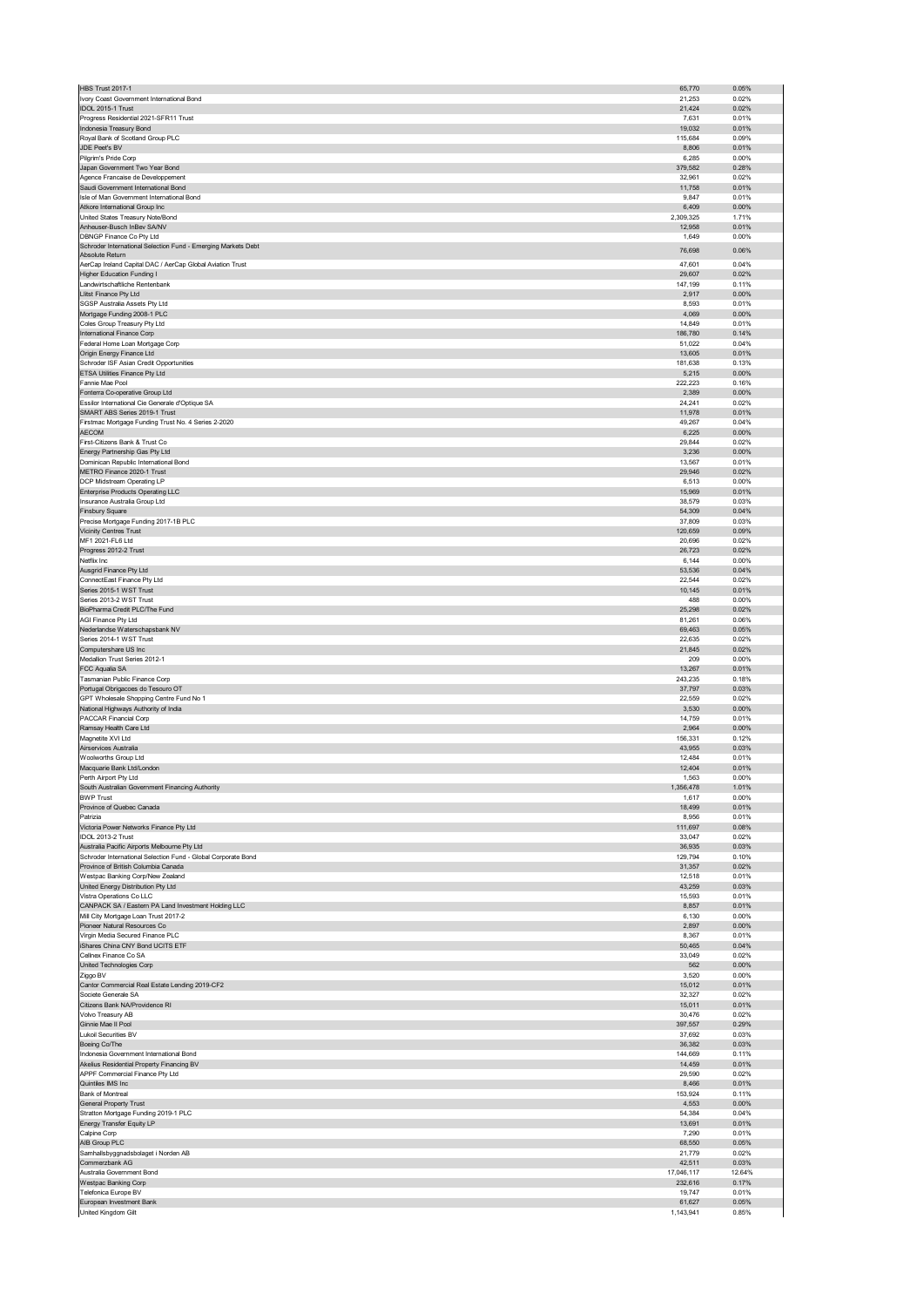| DP World Crescent Ltd                                                                     | 14,149             | 0.01%          |
|-------------------------------------------------------------------------------------------|--------------------|----------------|
| Crown City CLO II                                                                         | 32,863             | 0.02%          |
| Pension Insurance Corp PLC                                                                | 13,630             | 0.01%          |
| Barclays Bank PLC                                                                         | 166,551            | 0.12%          |
| La Mondiale SAM                                                                           | 6,775              | 0.01%          |
| Bank of Ireland Group PLC                                                                 | 38,479             | 0.03%          |
| ZF Finance GmbH<br>T-Mobile USA Inc                                                       | 21,073<br>42,562   | 0.02%<br>0.03% |
| United Airlines Inc                                                                       | 1,608              | 0.00%          |
| Teledyne Technologies Inc                                                                 | 25,008             | 0.02%          |
| BENCHMARK 2018-B6 Mortgage Trust                                                          | 9,235              | 0.01%          |
| Freddie Mac STACR REMIC Trust 2020-DNA5                                                   | 6,184              | 0.00%          |
| Zip Master Trust Series 2020-1                                                            | 52,315             | 0.04%          |
| UniCredit SpA                                                                             | 31,483             | 0.02%          |
| Enel SpA                                                                                  | 44,344             | 0.03%          |
| Benchmark 2019-B13 Mortgage Trust                                                         | 10,293             | 0.01%          |
| Fidelity National Information Services Inc                                                | 6,847              | 0.01%          |
| Italy Buoni Poliennali Del Tesoro<br>Japan Government Twenty Year Bond                    | 386,583<br>241,169 | 0.29%<br>0.18% |
| Freeport-McMoRan Inc                                                                      | 15,676             | 0.01%          |
| Kraft Heinz Foods Co                                                                      | 14,493             | 0.01%          |
| CaixaBank SA                                                                              | 43,138             | 0.03%          |
| Volkswagen Financial Services Australia Pty Ltd                                           | 86,569             | 0.06%          |
| AIG Global Funding                                                                        | 4,532              | 0.00%          |
| Avolon Holdings Funding Ltd                                                               | 9,497              | 0.01%          |
| Summer BC Holdco B SARL<br>Bank 2019-BNK19                                                | 6,872              | 0.01%          |
| Banijay Entertainment SASU                                                                | 5,413<br>2,250     | 0.00%<br>0.00% |
| SASOL Financing USA LLC                                                                   | 12,877             | 0.01%          |
| Citigroup Commercial Mortgage Trust 2017-P7                                               | 6,306              | 0.00%          |
| Logicor Financing Sarl                                                                    | 34,719             | 0.03%          |
| Simon Property Group LP                                                                   | 11,418             | 0.01%          |
| Paragon Mortgages No 12 PLC                                                               | 63,897             | 0.05%          |
| METLIFE SECURITIZATION TRUST 2019-1                                                       | 20,998             | 0.02%          |
| PACCAR Financial Pty Ltd                                                                  | 65,658             | 0.05%          |
| Republic of Austria Government Bond<br>Hewlett Packard Enterprise Co                      | 24,664<br>29,748   | 0.02%<br>0.02% |
| Toronto-Dominion Bank/The                                                                 | 100,999            | 0.07%          |
| Salute Series 2021-1                                                                      | 15,936             | 0.01%          |
| FP Turbo Series 2021-1 Trust                                                              | 77,145             | 0.06%          |
| SFR Group SA                                                                              | 11,134             | 0.01%          |
| Treasury Corp of Victoria                                                                 | 1,678,273          | 1.24%          |
| Electricite de France SA                                                                  | 36,075             | 0.03%          |
| Mileage Plus Holdings LLC / Mileage Plus Intellectual Property Assets<br>Ltd              | 8,523              | 0.01%          |
| IHO Verwaltungs GmbH                                                                      | 27,757             | 0.02%          |
| Centene Corp                                                                              | 7,590              | 0.01%          |
| American International Group Inc                                                          | 1,597              | 0.00%          |
| WestConnex Finance Co Pty Ltd                                                             | 57,327             | 0.04%          |
| European Financial Stability Facility                                                     | 10,835             | 0.01%          |
| UBS AG/London                                                                             | 41,757             | 0.03%          |
| Volkswagen International Finance NV<br>National Express Group PLC                         | 37,608<br>20,687   | 0.03%<br>0.02% |
| AMP Life Ltd                                                                              | 31,710             | 0.02%          |
| CFCRE Commercial Mortgage Trust 2016-C6                                                   | 8,171              | 0.01%          |
| Deutsche Bank AG                                                                          | 36,147             | 0.03%          |
| Brazilian Government International Bond                                                   | 11,540             | 0.01%          |
| Vermilion Bond Trust 2021 in respect of Series 1                                          | 59,396             | 0.04%          |
| Sirius XM Radio Inc                                                                       | 24,236             | 0.02%          |
| American Airlines Inc<br>Triton Bond Trust 2021 in respect of Series 1                    | 13,470<br>90,905   | 0.01%<br>0.07% |
| Solaris Trust 2021-1                                                                      | 17,062             | 0.01%          |
| Anheuser-Busch Cos LLC / Anheuser-Busch InBev Worldwide Inc                               |                    |                |
|                                                                                           | 5,739              | 0.00%          |
| Croatia Government International Bond                                                     | 13,386             | 0.01%          |
| Morgan Stanley Capital I Trust 2021-L5                                                    | 24,712<br>21,806   | 0.02%<br>0.02% |
|                                                                                           |                    | 0.03%          |
| Bendigo & Adelaide Bank Ltd                                                               |                    |                |
| PUMA Series 2014-2<br>Playtech Plc                                                        | 45,137<br>24,044   | 0.02%          |
| Ingevity Corp                                                                             | 8,727              | 0.01%          |
| ONE Gas Inc                                                                               | 25,150             | 0.02%          |
| <b>BANK 2017-BNK6</b>                                                                     | 18,870             | 0.01%          |
| Western Sydney University                                                                 | 24,435             | 0.02%          |
| Russian Foreign Bond - Eurobond                                                           | 104,253            | 0.08%          |
| Australia & New Zealand Banking Group Ltd<br><b>BANK 2018-BNK10</b>                       | 26,239<br>10,311   | 0.02%<br>0.01% |
| Huarong Finance 2019 Co Ltd                                                               | 11,642             | 0.01%          |
| Firstmac Mortgage Funding Trust No. 4 Series 2021-2                                       | 70,257             | 0.05%          |
| <b>BANK 2018-BNK14</b>                                                                    | 9,295              | 0.01%          |
| CSAIL 2018-C14 Commercial Mortgage Trust                                                  | 12,358             | 0.01%          |
| Delta Air Lines Inc / SkyMiles IP Ltd                                                     | 8,855              | 0.01%          |
| Minerals Technologies Inc                                                                 | 25,197             | 0.02%          |
| Intesa Sanpaolo SpA                                                                       | 53,208             | 0.04%          |
| NBN Co Ltd<br>Vertical Midco GmbH                                                         | 148,988            | 0.11%          |
| Citibank                                                                                  | 5,694<br>56,291    | 0.00%<br>0.04% |
| Zip Master Trust Series 2021-1                                                            | 135,620            | 0.10%          |
| Seagate HDD Cayman                                                                        | 29,064             | 0.02%          |
| Finsbury Square 2018-2 PLC                                                                | 21,330             | 0.02%          |
| Vmed O2 UK Financing I PLC                                                                | 29,284             | 0.02%          |
| Caltex Australia Ltd                                                                      | 52,169             | 0.04%          |
| French Republic Government Bond OAT                                                       | 71,157             | 0.05%          |
| <b>Bellis Acquisition Co PLC</b><br>Wells Fargo Commercial Mortgage Trust 2021-C59        | 7,811<br>24,584    | 0.01%<br>0.02% |
| Galaxy Pipeline Assets Bidco Ltd                                                          | 57,548             | 0.04%          |
| STACR Trust 2018-HRP1                                                                     | 15,260             | 0.01%          |
| CPPIB Capital Inc                                                                         | 1,487              | $0.00\%$       |
| Danske Bank A/S                                                                           | 40,911             | 0.03%          |
| Heathrow Funding Ltd                                                                      | 13,470             | 0.01%          |
| Charter Communications Operating LLC / Charter Communications<br><b>Operating Capital</b> | 46,810             | 0.03%          |
| ABN AMRO Bank NV                                                                          | 14,626             | 0.01%          |
| JPMorgan Chase Bank NA                                                                    | 27,951             | 0.02%          |
| Glencore Funding LLC                                                                      | 73,193             | 0.05%          |
| Gatwick Funding Ltd                                                                       | 8,052              | 0.01%          |
| Wintershall Dea Finance BV                                                                | 6,858              | 0.01%          |
| AbbVie Inc<br>Medtronic Global Holdings SCA                                               | 47,940<br>10,197   | 0.04%<br>0.01% |
| Deutsche Telekom International Finance BV                                                 | 30,438             | 0.02%          |
| Legal & General Group PLC                                                                 | 12,638             | 0.01%          |
| Santander UK Group Holdings PLC                                                           | 48,501             | 0.04%          |
| Progress 2019-1 Trust                                                                     | 38,826             | 0.03%          |
| Japan Government Thirty Year Bond                                                         | 131,744            | 0.10%          |
| Aviation Capital Group LLC<br>Mirvac Group Finance Ltd                                    | 8,756<br>4,746     | 0.01%<br>0.00% |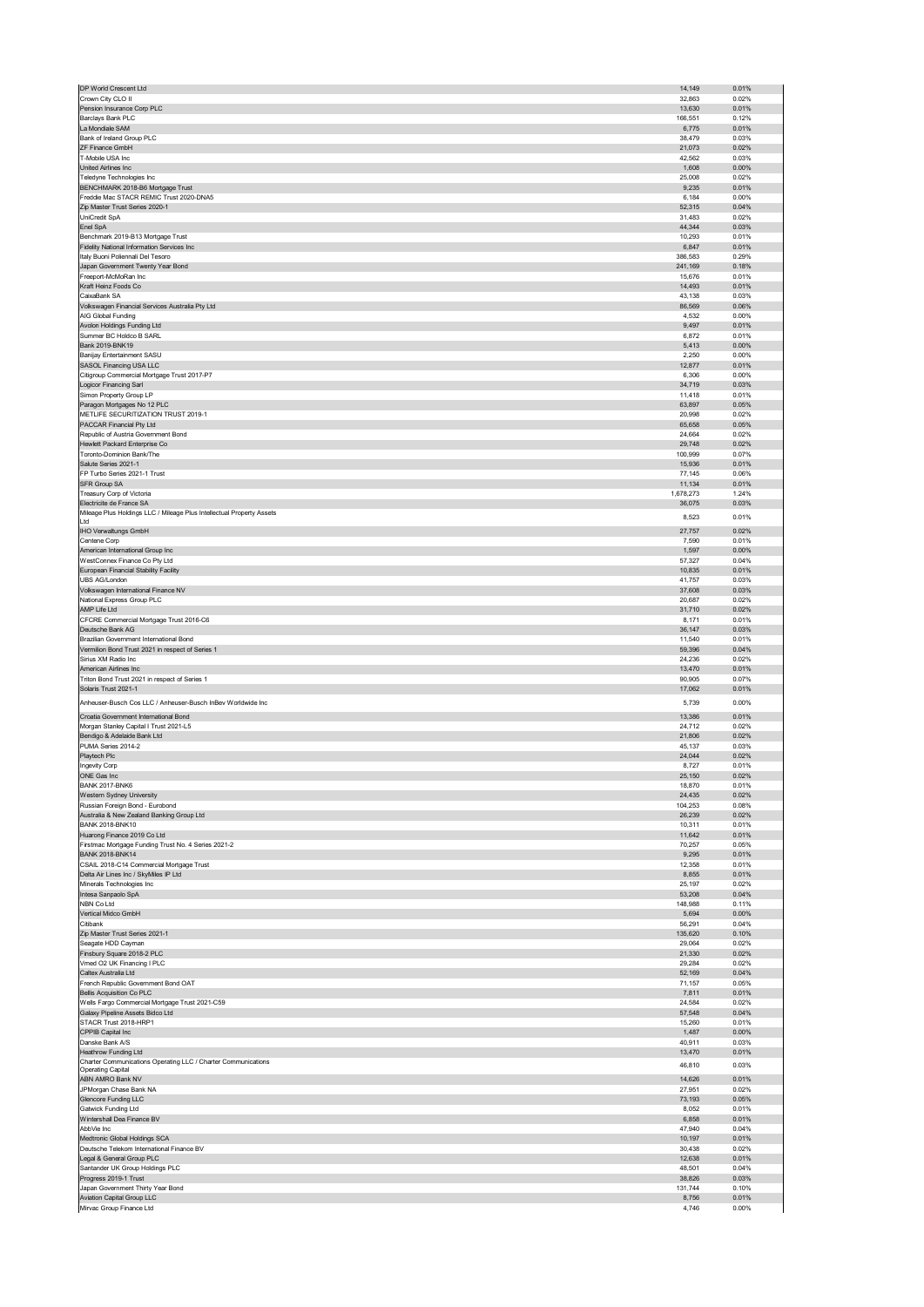| Belden Inc                                                   | 17,595          | 0.01%          |
|--------------------------------------------------------------|-----------------|----------------|
| Zurich Finance Ireland Designated Activity Co                | 16,208          | 0.01%          |
| Broadcom Inc                                                 | 34,900          | 0.03%          |
| Deutsche Bank AG/New York NY                                 | 56,047          | 0.04%          |
| European Union                                               | 172,565         | 0.13%          |
| Durst Organization Inc/The                                   | 31,155          | 0.02%          |
| Romanian Government International Bond                       | 50,683          | 0.04%          |
| Heimstaden Bostad AB                                         | 75,499          | 0.06%          |
| Nexi SpA                                                     | 8,313           | 0.01%          |
| Telecom Italia SpA/Milano                                    | 12,608          | 0.01%          |
| Banco Bilbao Vizcaya Argentaria SA                           | 12,114          | 0.01%          |
| Freddie Mac STACR Remic Trust 2020-DNA2                      | 16,844          | 0.01%          |
| Spain Government Bond                                        | 230,675         | 0.17%          |
| Mexico Government International Bond                         | 35,364          | 0.03%          |
| Ameren Corp                                                  | 3,067           | 0.00%          |
| American Express Co                                          | 4,642           | 0.00%          |
| Steele Creek CLO 2019-1 LTD                                  | 32,820          | 0.02%          |
| Pacific Gas & Electric Co                                    | 26,055          | 0.02%          |
| Level 3 Financing Inc                                        | 23,930          | 0.02%          |
| Babcock International Group PLC                              | 13,710          | 0.01%          |
| JPMorgan Chase & Co                                          | 28,450          | 0.02%          |
| Asciano Finance Ltd                                          | 34,069          | 0.03%          |
| National Retail Properties Inc.                              | 7,215           | 0.01%          |
| Queensland Treasury Corp                                     | 3,432,500       | 2.55%          |
| Air Lease Corp                                               | 49,982          | 0.04%          |
| Credit Suisse AG/New York NY                                 | 21,875          | 0.02%          |
| Prosus NV                                                    | 23,291          | 0.02%          |
| WP Carey Inc                                                 | 8,939           | 0.01%          |
| Adevinta ASA                                                 | 6,952           | 0.01%          |
| CVS Health Corp                                              | 5,890           | 0.00%          |
| Peruvian Government International Bond                       | 2,074           | 0.00%          |
| Marble Point Clo X Ltd                                       | 17,917          | 0.01%          |
| MasTec Inc                                                   | 25,060          | 0.02%          |
| Malaysia Government Bond                                     | 51,745          | 0.04%          |
| iShares USD High Yield Corp Bond ESG UCITS ETF               | 20,434          | 0.02%          |
| Mitsubishi UFJ Financial Group Inc                           | 20,440          | 0.02%          |
| Mexico City Airport Trust                                    | 24,534          | 0.02%          |
| Korea Development Bank/The                                   | 64,644          | 0.05%          |
| Thailand Government Bond                                     | 75,316          | 0.06%          |
| Dell Bank International DAC                                  | 44,877          | 0.03%          |
| MPT Operating Partnership LP / MPT Finance Corp              | 38,513          | 0.03%          |
| Scania CV AB                                                 | 17,015          | 0.01%          |
| Ireland Government Bond                                      | 31,423          | 0.02%          |
| Pinewood Finance Co Ltd.                                     | 12,572          | 0.01%          |
| Standard Chartered PLC                                       | 46,505          | 0.03%          |
| Macquarie Group Ltd                                          | 8,713           | 0.01%          |
| AusNet Services Holdings Pty Ltd                             | 70,435          | 0.05%          |
| Volksbank Wien AG                                            | 27,490          | 0.02%          |
| <b>DBS Group Holdings Ltd</b>                                | 61,573          | 0.05%          |
| ADO Properties SA                                            | 11,512          | 0.01%          |
| Freddie Mac Stacr Remic Trust 2020-DNA1                      | 12,733          | 0.01%          |
| Wells Fargo Commercial Mortgage Trust 2019-C53               |                 | 0.02%          |
| Wesfarmers Ltd                                               | 31,350<br>2,992 | 0.00%          |
| Valeant Pharmaceuticals International Inc                    | 23,573          | 0.02%          |
| Inflation Linked Korea Treasury Bond                         | 35,667          | 0.03%          |
| <b>CSC Holdings LLC</b>                                      | 12,404          | 0.01%          |
| DTE Energy Co                                                | 9,765           | 0.01%          |
|                                                              |                 |                |
| General Motors Co<br>Freddie Mac STACR REMIC Trust 2020-HQA4 | 12,851          | 0.01%<br>0.00% |
|                                                              | 5,095           |                |
| Korea Treasury Bond                                          | 96,420          | 0.07%          |
| Occidental Petroleum Corp                                    | 17,732          | 0.01%          |
| Freddie Mac Pool                                             | 170,212         | 0.13%          |
| Total                                                        | 53,966,561      | 40.01%         |

| <b>LISTED EQUITY</b>                 |                            |                   |             |               |
|--------------------------------------|----------------------------|-------------------|-------------|---------------|
| Name/kind of investment item         | <b>Security Identifier</b> | <b>Units held</b> | Value (AUD) | Weighting (%) |
| 1Life Healthcare Inc.                | BBG0026ZDDQ0               | 309               | 7,469       | 0.01%         |
| 29Metals Ltd                         | BBG0118S6QD8               | 4,156             | 12.759      | 0.01%         |
| 3M Co                                | BBG000BP52R2               | 17                | 4,064       | 0.00%         |
| 3i Group PLC                         | BBG000BZZ876               | 966               | 26,076      | 0.02%         |
| 3i Infrastructure PLC                | BBG000QZY041               | 13,522            | 89,303      | 0.07%         |
| <b>ABB Ltd</b>                       | BBG000DM2M32               | 60                | 3,137       | 0.00%         |
| ABN AMRO Bank NV                     | BBG00BDTXC59               | 32                | 651         | 0.00%         |
| <b>ABS-CBN Holdings Corp</b>         | BBG000BF6R34               | 2,559             | 823         | 0.00%         |
| ACS Actividades de Construccio       | BBG000BMW3R7               | 21                | 761         | 0.00%         |
| ADT Inc                              | BBG000BP9WJ1               | 19                | 214         | 0.00%         |
| AEON Financial Service Co Ltd        | BBG000DR42B4               | $\overline{4}$    | 57          | 0.00%         |
| AES Corp/The                         | BBG000C23KJ3               | 43                | 1,430       | 0.00%         |
| AGC Inc                              | BBG000BG8RD9               | 9                 | 561         | 0.00%         |
| <b>AGCO Corp</b>                     | BBG000DCCZW2               | $\overline{2}$    | 258         | 0.00%         |
| <b>AGNC Investment Corp</b>          | BBG000TJ8XZ7               | 18                | 370         | 0.00%         |
| Al-Media Technologies Ltd            | BBG00V95C7C8               | 9,659             | 6,809       | 0.01%         |
| AIA Group Ltd                        | BBG0016XR1Q8               | 5,724             | 79,377      | 0.06%         |
| ALD SA                               | BBG00GQ97286               | 87                | 1,752       | 0.00%         |
| ALS Ltd                              | BBG000BRV2C5               | 1,383             | 18,086      | 0.01%         |
| AMA Group Ltd                        | BBG000BRYKK3               | 289               | 124         | 0.00%         |
| AMC Entertainment Holdings Inc       | BBG000TDCVT6               | 6                 | 227         | 0.00%         |
| <b>AMC Networks Inc.</b>             | BBG000H01H92               | 22                | 1.059       | 0.00%         |
| AMETEK Inc                           | BBG000B9XG87               | 207               | 41,848      | 0.03%         |
| <b>AMMB Holdings Bhd</b>             | BBG000BF49B7               | 702               | 735         | 0.00%         |
| AMOREPACIFIC Group                   | BBG000BDQ5M4               | 8                 | 435         | 0.00%         |
| AMP Ltd                              | BBG000C2W693               | 46,073            | 46,534      | 0.03%         |
| ANA Holdings Inc                     | BBG000BH20P9               | $\overline{2}$    | 60          | 0.00%         |
| ANSYS Inc                            | BBG000GXZ4W7               | 13                | 7,165       | 0.01%         |
| AP Moller - Maersk A/S               | BBG000BLYN39               | 3                 | 16,324      | 0.01%         |
| APA Corp                             | BBG00YTS96G2               | 57                | 2,103       | 0.00%         |
| <b>ARB Corp Ltd</b>                  | BBG000BFQ4P9               | 50                | 2,610       | 0.00%         |
| ASE Technology Holding Co Ltd        | BBG00JVDCH13               | 75                | 398         | 0.00%         |
| <b>ASML Holding NV</b>               | BBG000C1HT47               | 53                | 58,667      | 0.04%         |
| ASOS PLC                             | BBG000KL73H8               | 275               | 12,270      | 0.01%         |
| ASR Nederland NV                     | BBG00CWZ0HG5               | 5                 | 321         | 0.00%         |
| <b>ASX Ltd</b>                       | BBG000BQ3V25               | 162               | 15,030      | 0.01%         |
| AU Optronics Corp                    | BBG000C3V3K6               | 590               | 672         | 0.00%         |
| <b>AUB Group Ltd</b>                 | BBG000JQB909               | 68                | 1,740       | 0.00%         |
| <b>AURELIUS Equity Opportunities</b> | BBG000PN3YM9               | 24                | 1,023       | 0.00%         |
| <b>AVEVA Group PLC</b>               | BBG000C21Y87               | 91                | 5,741       | 0.00%         |
| AXA SA                               | BBG000BC8029               | 582               | 23,841      | 0.02%         |
| AbbVie Inc                           |                            |                   |             | 0.01%         |
|                                      | BBG0025Y4RY4               | 40                | 7,481       |               |
| <b>Abbott Laboratories</b>           | BBG000B9ZXB4               | 356               | 68,880      | 0.05%         |
| Absa Group Ltd                       | BBG000BF9DG8               | 86                | 1,134       | 0.00%         |
| Abu Dhabi Commercial Bank PJSC       | BBG000DKRVC9               | 340               | 1,085       | 0.00%         |
| Accent Group Ltd                     | BBG000CHSVJ9               | 136               | 333         | 0.00%         |
| Accenture PLC                        | BBG000D9D830               | 88                | 49,972      | 0.04%         |
| Accor SA                             | BBG000BB4980               | 226               | 10,044      | 0.01%         |
| <b>Activision Blizzard Inc.</b>      | BBG000CVWGS6               | 45                | 4.155       | 0.00%         |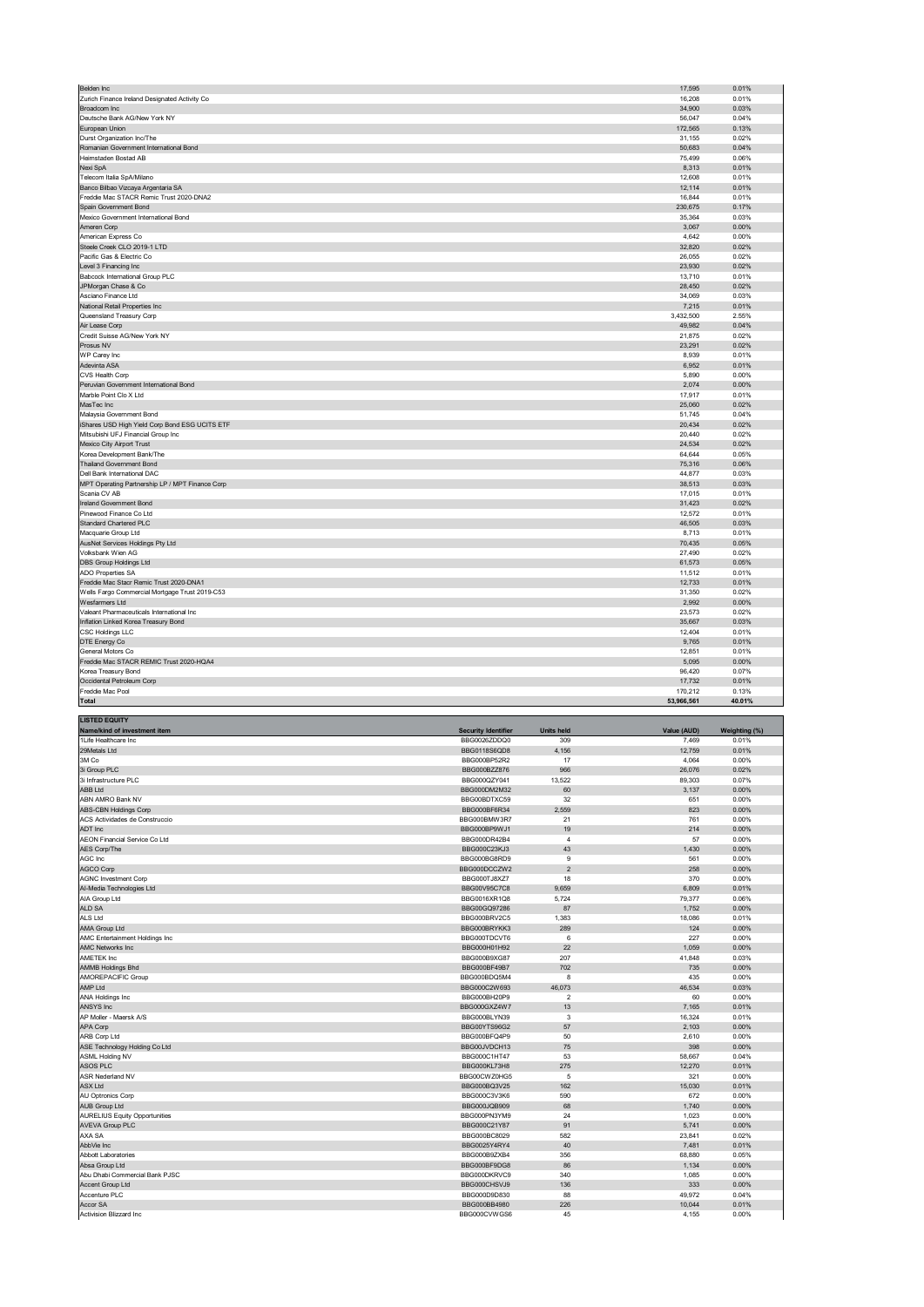| Acuity Brands Inc                                         | BBG000BJ5HK0                        | 57                | 16,494               | 0.01%             |
|-----------------------------------------------------------|-------------------------------------|-------------------|----------------------|-------------------|
| Adairs Ltd                                                | BBG009BJSP55                        | 56                | 224                  | 0.00%             |
| Adani Enterprises Ltd                                     | BBG000DRTF73                        | 55                | 1,725                | 0.00%             |
| Adani Green Energy Ltd                                    | BBG00BQZTW52                        | 70                | 1,720                | 0.00%             |
| Adbri Ltd                                                 | BBG000BFQ6R2                        | 124               | 349                  | $0.00\%$          |
| Adecco Group AG                                           | BBG000BSK6S9<br>BBG00N6FR9F4        | 5<br>44           | 357                  | 0.00%             |
| Adevinta ASA<br>Adient PLC                                | BBG009PN0C87                        | 46                | 802<br>3,022         | 0.00%<br>0.00%    |
| Adobe Inc                                                 | BBG000BB5006                        | 84                | 65,633               | 0.05%             |
| Adore Beauty Group Ltd                                    | BBG00HBPXWQ9                        | 45                | 182                  | 0.00%             |
| Advance Auto Parts Inc                                    | BBG000F7RCJ1                        | 46                | 15,318               | 0.01%             |
| Advanced Micro Devices Inc                                | BBG000BBQCY0                        | 4                 | 696                  | 0.00%             |
| <b>Advantest Corp</b>                                     | BBG000BGN014                        | 243               | 31,577               | 0.02%             |
| Adyen NV                                                  | BBG00L088N79                        | $\mathbf{1}$      | 5,186                | 0.00%             |
| Aegon NV                                                  | BBG000JN9DM6                        | 199               | 1,365                | 0.00%             |
| Aeon Co Ltd                                               | BBG000BN0FD8                        | 66                | 2,150                | 0.00%             |
| AerCap Holdings NV<br>Aeris Resources Ltd                 | BBG000Q9FZL4<br>BBG001CMJ1Q4        | 14<br>1,219       | 1,259<br>201         | 0.00%<br>0.00%    |
| Aeroflot PJSC                                             | BBG000CT9JX5                        | 138               | 795                  | 0.00%             |
| Affirm Holdings Inc                                       | BBG00Y7BP8Y1                        | 39                | 5,435                | 0.00%             |
| Aflac Inc                                                 | BBG000BBBNC6                        | 18                | 1,412                | $0.00\%$          |
| Ageas SA/NV                                               | BBG000BPXHT6                        | $\overline{7}$    | 481                  | 0.00%             |
| Agile Group Holdings Ltd                                  | BBG000BM9384                        | 684               | 510                  | 0.00%             |
| Agilent Technologies Inc                                  | BBG000C2V3D6                        | 33                | 7,306                | 0.01%             |
| Agnico Eagle Mines Ltd                                    | BBG000CZ8PQ6                        | 150               | 10,963               | 0.01%             |
| Agricultural Bank of China Ltd                            | BBG000T9PJD5                        | 1,674             | 792                  | 0.00%             |
| Aimia Inc                                                 | BBG000BVSVK7                        | 46                | 250                  | 0.00%             |
| Air Canada                                                | BBG000PV7F57                        | 108               | 2,490                | 0.00%             |
| Air Liquide SA<br>Air Products and Chemicals Inc          | BBG000BLGLW1<br>BBG000BC4JJ4        | 169<br>9          | 40,420<br>3,581      | 0.03%<br>0.00%    |
| Airbnb Inc                                                | BBG001Y2XS07                        | 3                 | 658                  | 0.00%             |
| Airbus SE                                                 | BBG000CSHLR0                        | $\overline{7}$    | 1,179                | 0.00%             |
| Airtac International Group                                | BBG0014M8L81                        | 16                | 810                  | 0.00%             |
| Aisin Corp                                                | BBG000BMCGL6                        | 19                | 1,008                | 0.00%             |
| Aitken Spence PLC                                         | BBG000FPCT37                        | 1,757             | 982                  | 0.00%             |
| Ajinomoto Co Inc                                          | BBG000BJ8LL7                        | 48                | 2,024                | 0.00%             |
| Akamai Technologies Inc                                   | BBG000BJQWD2                        | $\pmb{0}$         | 51                   | 0.00%             |
| Akbank TAS                                                | BBG000BV9XY9                        | 385               | 287                  | 0.00%             |
| Aker BP ASA                                               | BBG000QJ5Q24                        | 62                | 2,608                | 0.00%             |
| Akzo Nobel NV                                             | BBG000BW45W5                        | 76                | 11,513               | 0.01%             |
| Albemarle Corp                                            | BBG000BJ26K7                        | 5                 | 1,493                | 0.00%             |
| Albertsons Cos Inc<br>Alcoa Corp                          | BBG009KG1750<br>BBG00B3T3HD3        | 62<br>110         | 2,564<br>8,989       | 0.00%<br>0.01%    |
| Alcon Inc                                                 | BBG00NPWGYJ9                        | 366               | 44,596               | 0.03%             |
| Alfa SAB de CV                                            | BBG000BQC6W7                        | 361               | 365                  | 0.00%             |
| Alibaba Group Holding Ltd                                 | BBG000NZ2MN0                        | 1,802             | 47,597               | 0.04%             |
| Align Technology Inc                                      | BBG000BRNLL2                        | 9                 | 7,797                | 0.01%             |
| Alimentation Couche-Tard Inc                              | BBG000DMT4D2                        | 54                | 3,107                | 0.00%             |
| Alkane Resources Ltd                                      | BBG000BRN1P2                        | 272               | 248                  | 0.00%             |
| Alleghany Corp                                            | BBG000BX6BJ3                        | $^{\circ}$        | 170                  | 0.00%             |
| Alliance Aviation Services Ltd                            | BBG0029TR2P1                        | 92                | 377                  | 0.00%             |
| Alliance Data Systems Corp                                | BBG000BFNR17                        | $\overline{7}$    | 606                  | 0.00%             |
| Allianz SE                                                | BBG000BBF8T7                        | 16                | 5,250                | 0.00%             |
| Allison Transmission Holdings                             | BBG001KY3845                        | 15<br>2,419       | 767<br>25,155        | 0.00%<br>0.02%    |
| Allkem Ltd<br>Allstate Corp/The                           | BBG000TT96V7<br>BBG000BVMGF2        | 15                | 2,426                | 0.00%             |
| Ally Financial Inc                                        | BBG000BC2R71                        | 10                | 670                  | 0.00%             |
| Alpargatas SA                                             | BBG000BC1CL9                        | 53                | 482                  | 0.00%             |
|                                                           |                                     |                   |                      | 0.17%             |
|                                                           |                                     |                   |                      |                   |
| Alphabet Inc<br>Alstom SA                                 | BBG009S39JX6<br>BBG000DQ7884        | 59<br>$\sqrt{4}$  | 235,138<br>180       | 0.00%             |
| Alteogen Inc                                              | BBG007H0XZW6                        | 8                 | 681                  | 0.00%             |
| Altice USA Inc                                            | BBG00GFMPRK0                        | 73                | 1,619                | 0.00%             |
| Altium Ltd                                                | BBG000DTL0Z9                        | 584               | 26,382               | 0.02%             |
| Altius Minerals Corp                                      | BBG000BW8GN7                        | 70                | 1,335                | 0.00%             |
| Alumina Ltd                                               | BBG000C0Y6Y7                        | 38,692            | 72,161               | 0.05%             |
| Aluminum Corp of China Ltd                                | BBG000CN0Y73                        | 134               | 102                  | 0.00%             |
| Amadeus IT Group SA                                       | BBG000QSDXN7                        | 21                | 1,950                | 0.00%             |
| Amazon com Inc.                                           | BBG000BVPV84                        | 51                | 231,910              | 0.17%             |
| Ambev SA                                                  | BBG000BN5VZ4                        | 1,255             | 4,789                | 0.00%             |
| Ambuja Cements Ltd<br>Amcor PLC                           | BBG000CRXFR7<br><b>RRGOOLMJKQ09</b> | 111<br>.UZ        | 773<br><b>p</b> ,9pD | 0.00%<br>U.U1%    |
| Amdocs Ltd                                                | BBG000C3MXG5                        | $\overline{2}$    | 246                  | 0.00%             |
| Amedeo Air Four Plus Ltd                                  | BBG008N0NY51                        | 3,000             | 1,593                | 0.00%             |
| American Airlines Group Inc                               | BBG005P7Q881                        | 195               | 4,826                | 0.00%             |
| American Express Co                                       | BBG000BCQZS4                        | 248               | 55,848               | 0.04%             |
| American Financial Group Inc/O                            | BBG000DPKKK0                        | $\overline{2}$    | 307                  | 0.00%             |
| American International Group I                            | BBG000BBDZG3                        | 217               | 16,933               | 0.01%             |
| Americanas SA                                             | BBG000BP7BR0                        | 159               | 1,238                | 0.00%             |
| Ameriprise Financial Inc                                  | BBG000G3QLY3                        | 3                 | 1,042                | $0.00\%$          |
| AmerisourceBergen Corp                                    | BBG000MDCQC2<br>BBG000BBS2Y0        | 3<br>22           | 522<br>6,909         | 0.00%<br>0.01%    |
| Amgen Inc<br>Amorepacific Corp                            | BBG000M38MQ3                        | 8                 | 1,477                | 0.00%             |
| Amphenol Corp                                             | BBG000B9YJ35                        | 76                | 9,180                | 0.01%             |
| Ampol Ltd                                                 | BBG000BKC8M7                        | 1,719             | 50,975               | 0.04%             |
| Amundi SA                                                 | BBG009F4JBN5                        | 3                 | 341                  | $0.00\%$          |
| Anadolu Efes Biracilik Ve Malt                            | BBG000BGCSN1                        | 167               | 513                  | 0.00%             |
| Analog Devices Inc                                        | BBG000BB6G37                        | 31                | 7,569                | 0.01%             |
| Anglo American PLC                                        | BBG000BWF7M0                        | 364               | 20,453               | 0.02%             |
| Anglo American Platinum Ltd<br>Anheuser-Busch InBev SA/NV | BBG000BTXNT5<br>BBG00DQ4YZ45        | 14<br>98          | 2,242<br>8,180       | $0.00\%$<br>0.01% |
| Anhui Conch Cement Co Ltd                                 | BBG000BVKWW0                        | 441               | 3,028                | 0.00%             |
| Ansell Ltd                                                | BBG000D9RSX8                        | 419               | 13,200               | 0.01%             |
| Anthem Inc                                                | BBG000BCG930                        | 15                | 9,352                | 0.01%             |
| Antofagasta PLC                                           | BBG000BD4SC9                        | 309               | 7,707                | 0.01%             |
| Aon PLC                                                   | BBG00SSQFPK6                        | 41                | 17,040               | 0.01%             |
| Appen Ltd                                                 | BBG007NJYHP5                        | 106               | 1,187                | 0.00%             |
| Apple Inc                                                 | BBG000B9XRY4                        | 195               | 47,684               | 0.04%             |
| Applied Materials Inc                                     | BBG000BBPFB9                        | 56                | 12,173               | 0.01%             |
| Aptiv PLC<br>Aquila European Renewables Inc               | BBG001QD41M9<br>BBG00PBBHWF2        | 162<br>7,444      | 36,818<br>11,876     | 0.03%<br>0.01%    |
| Arca Continental SAB de CV                                | BBG000BJPM18                        | 35                | 304                  | $0.00\%$          |
| ArcelorMittal SA                                          | BBG000BYLJ52                        | 78                | 3,433                | 0.00%             |
| Arch Capital Group Ltd                                    | BBG000HXNN20                        | $\,6\,$           | 392                  | 0.00%             |
| Archer-Daniels-Midland Co                                 | BBG000BB6WG8                        | 19                | 1,785                | 0.00%             |
| Argenx SE                                                 | BBG006MF2DW2                        | $\mathsf g$       | 4,451                | 0.00%             |
| Aristocrat Leisure Ltd                                    | BBG000G2SMB6                        | 1,923             | 83,773               | 0.06%             |
| Arkema SA                                                 | BBG000KJS442                        | $\mathbf 2$       | 324                  | 0.00%             |
| Aroundtown SA                                             | BBG00B6S34Y8                        | 58                | 487                  | 0.00%             |
| Arrow Electronics Inc                                     | BBG000BCD3D5                        | 6<br>$\mathbf{1}$ | 1,133                | $0.00\%$<br>0.00% |
| Arthur J Gallagher & Co<br>Asahi Group Holdings Ltd       | BBG000BBHXQ3<br>BBG000BFVY31        | 49                | 340<br>2,624         | 0.00%             |
| Asahi Intecc Co Ltd                                       | BBG000BYXN05                        | 23                | 679                  | 0.00%             |
| Asahi Kasei Corp                                          | BBG000BFYC09                        | 44                | 568                  | 0.00%             |
| <b>Ascential PLC</b><br>Ashtead Group PLC                 | BBG00BWCTGG9<br>BBG000BD42C6        | 1,084<br>291      | 8,123<br>32,180      | 0.01%<br>0.02%    |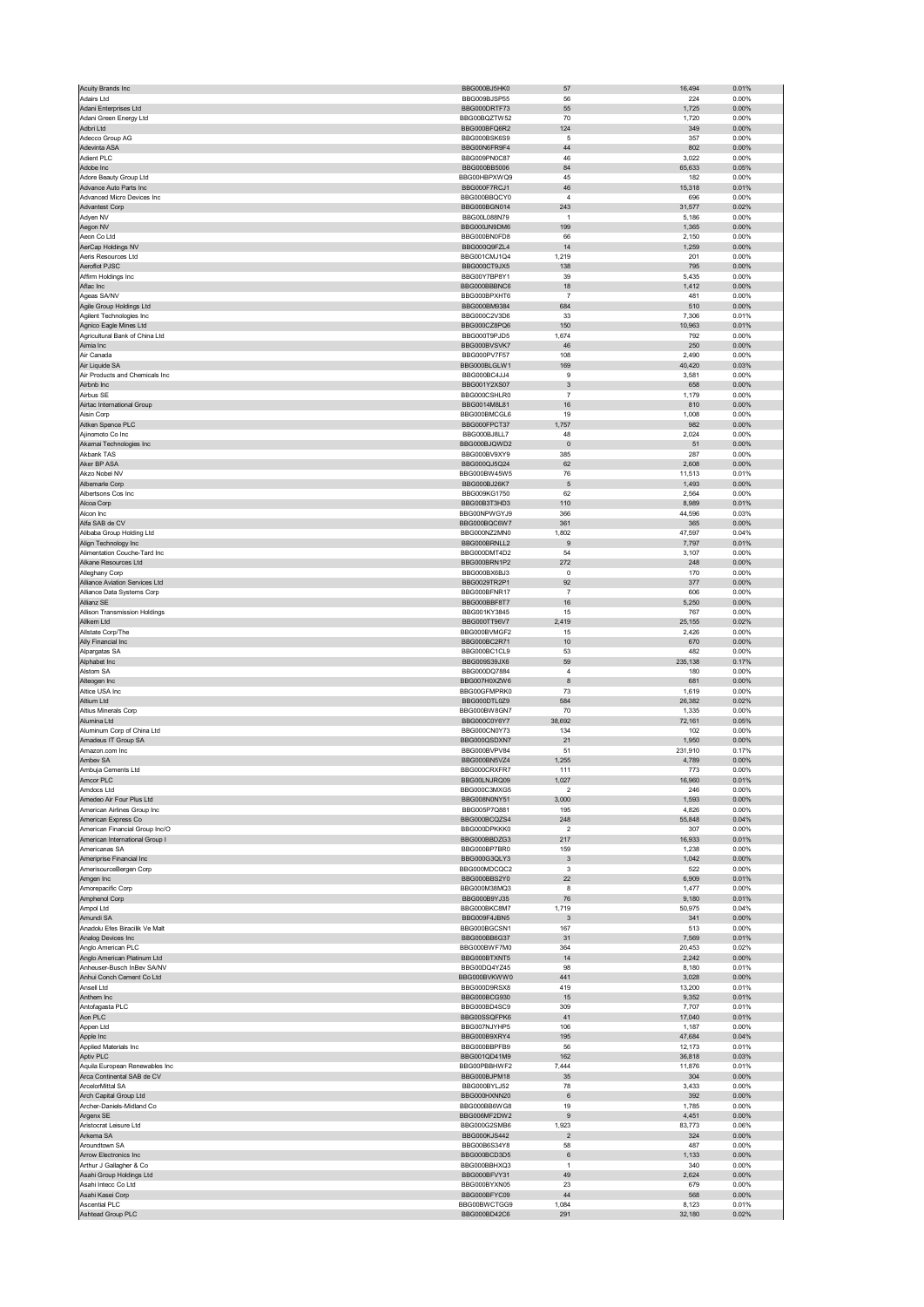| Asian Paints Ltd                                                 | BBG000CNL074                 | 34                           | 2,117           | 0.00%             |
|------------------------------------------------------------------|------------------------------|------------------------------|-----------------|-------------------|
| Assa Abloy AB<br>Assicurazioni Generali SpA                      | BBG000BGRY70<br>BBG000BC1V91 | 84<br>98                     | 3,533<br>2,858  | 0.00%<br>0.00%    |
| Associated British Foods PLC                                     | BBG000BD3SC0                 | 817                          | 30,571          | 0.02%             |
| Assurant Inc                                                     | BBG000BZX1N5                 | $\overline{\phantom{a}}$     | 351             | 0.00%             |
| Assured Guaranty Ltd<br>Astellas Pharma Inc                      | BBG000CQB185<br>BBG000BCLDW3 | 5<br>1,422                   | 374<br>31,760   | 0.00%<br>0.02%    |
| Astra International Tbk PT                                       | BBG000BDMXJ1                 | 996                          | 548             | 0.00%             |
| AstraZeneca PLC<br>Asustek Computer Inc                          | BBG000C0YGH4<br>BBG000HPV974 | 695<br>22                    | 112,354<br>419  | 0.08%<br>0.00%    |
| Atacadao SA                                                      | BBG000BPWJV0                 | 155                          | 585             | 0.00%             |
| Atlas Copco AB                                                   | BBG000BB5SQ7                 | 41                           | 3,513           | 0.00%             |
| Atlassian Corp PLC<br>Atomos Ltd                                 | BBG00BDQ1H13<br>BBG00MS383F3 | 13<br>112                    | 6,702<br>118    | 0.00%<br>0.00%    |
| Atos SE                                                          | BBG000BHPQX8                 | 3                            | 173             | 0.00%             |
| Atrato Onsite Energy PLC                                         | BBG0135FRBD5                 | 4,876                        | 9,948           | 0.01%             |
| Audinate Group Ltd<br>Aurelia Metals Ltd                         | BBG00GXS6LM9<br>BBG000R5D3F1 | 26<br>1,734                  | 227<br>711      | 0.00%<br>0.00%    |
| Aurizon Holdings Ltd                                             | BBG00171FVP5                 | 12,442                       | 43,421          | 0.03%             |
| Austal Ltd                                                       | BBG000BHLC18                 | 341                          | 666             | $0.00\%$          |
| Australia & New Zealand Bankin<br>Australian Agricultural Co Ltd | BBG000BB79Q7<br>BBG000JWXFW3 | 2,646<br>196                 | 72,786<br>290   | 0.05%<br>0.00%    |
| Australian Ethical Investment                                    | BBG000PKD4T3                 | 107                          | 1,474           | 0.00%             |
| Australian Finance Group Ltd<br>Australian Pharmaceutical Indu   | BBG000Q6DRL0<br>BBG000BW27C5 | 51<br>163                    | 137<br>282      | 0.00%<br>0.00%    |
| Australian Strategic Materials                                   | BBG00BN4ZM13                 | 52                           | 551             | 0.00%             |
| Auto Trader Group PLC                                            | BBG0086LKMG1                 | 48                           | 655             | 0.00%             |
| AutoNation Inc<br>AutoZone Inc                                   | BBG000BBXLW4<br>BBG000C7LMS8 | 11<br>10                     | 1,836<br>28,668 | $0.00\%$<br>0.02% |
| Autodesk Inc                                                     | BBG000BM7HL0                 | $\overline{1}$               | 247             | 0.00%             |
| Autohellas Tourist and Trading                                   | BBG000C1XKH4                 | 39                           | 556             | 0.00%             |
| Autoliv Inc<br>Automatic Data Processing Inc                     | BBG000BVLRY8<br>BBG000JG0547 | $\overline{\mathbf{c}}$<br>3 | 283<br>1,050    | $0.00\%$<br>0.00% |
| Avantor Inc                                                      | BBG00G2HHYD7                 | 720                          | 41,726          | 0.03%             |
| Avenue Supermarts Ltd                                            | BBG002PWG795                 | 4                            | 375             | 0.00%             |
| Avery Dennison Corp<br>Avis Budget Group Inc                     | BBG000BCQ4P6<br>BBG000FLPRH1 | 3<br>10                      | 1,003<br>2,904  | $0.00\%$<br>0.00% |
| Aviva PLC                                                        | BBG000DCK9D2                 | 293                          | 2,241           | 0.00%             |
| Avnet Inc                                                        | BBG000BCPB71                 | 5                            | 287             | 0.00%             |
| Axis Bank Ltd<br>Axis Capital Holdings Ltd                       | BBG000BD5ZZ7<br>BBG000FLF615 | 63<br>3                      | 792<br>215      | 0.00%<br>0.00%    |
| B3 SA - Brasil Bolsa Balcao                                      | BBG000FYRGX7                 | 8,524                        | 23,448          | 0.02%             |
| <b>BAE Systems PLC</b>                                           | BBG000BD5TW4                 | 1,436                        | 14,707          | 0.01%             |
| <b>BAIC Motor Corp Ltd</b><br><b>BASF SE</b>                     | BBG007PQF8H7<br>BBG000BBVT77 | 3,543<br>50                  | 2,094<br>4,836  | 0.00%<br>0.00%    |
| BB Seguridade Participacoes SA                                   | BBG004DK6P91                 | 141                          | 722             | 0.00%             |
| <b>BBMG Corp</b>                                                 | BBG000GMYY92                 | 1,364                        | 291             | 0.00%             |
| <b>BCI Minerals Ltd</b>                                          | BBG000BK6540                 | 344                          | 148             | $0.00\%$          |
| <b>BGF</b> retail Co Ltd<br><b>BHP Group Ltd</b>                 | BBG00GW74856<br>BBG000D0D358 | 3<br>4,755                   | 544<br>197,352  | 0.00%<br>0.15%    |
| <b>BIM Birlesik Magazalar AS</b>                                 | BBG000BWQN43                 | 1,082                        | 6,873           | 0.01%             |
| BJ's Wholesale Club Holdings I                                   | BBG00FQ8T4G3                 | 74                           | 6,856           | 0.01%             |
| <b>BNP Paribas SA</b><br>BOC Hong Kong Holdings Ltd              | BBG000BBXJ95<br>BBG000F6F1G3 | 60<br>163                    | 5,735<br>734    | 0.00%<br>$0.00\%$ |
| <b>BP PLC</b>                                                    | BBG000BT4FC2                 | 1,934                        | 20,731          | 0.02%             |
| <b>BPER Banca</b>                                                | BBG000BJ5FG9                 | 82                           | 232             | 0.00%             |
| <b>BRF SA</b><br><b>BWX Ltd</b>                                  | BBG000BGPWS3<br>BBG00B8PZ128 | 160<br>145                   | 890<br>631      | 0.00%<br>0.00%    |
| BYD Co Ltd                                                       | BBG000G6RLL9                 | 8                            | 376             | 0.00%             |
| Baby Bunting Group Ltd                                           | BBG00B2G61D4                 | 47                           | 263             | 0.00%             |
| Baidu Inc<br>Bajaj Auto Ltd                                      | BBG000Q1VPS8<br>BBG000CKDY02 | 179<br>12                    | 16,167<br>741   | 0.01%<br>0.00%    |
| Bajaj Finance Ltd                                                | BBG000DBLZQ1                 | 8                            | 1,028           | 0.00%             |
| <b>Baker Hughes Co</b>                                           | BBG00GBVBK51                 | 56                           | 1,861           | 0.00%             |
| Balkrishna Industries Ltd<br><b>Ball Corp</b>                    | BBG000CNXZC8<br>BBG000BDDNH5 | 17<br>14                     | 715<br>1,852    | 0.00%<br>0.00%    |
| <b>Baloise Holding AG</b>                                        | BBG000BVQZ75                 | $\mathbf{1}$                 | 256             | 0.00%             |
| Banca IFIS SpA                                                   | BBG000BDNHG8                 | 65                           | 1,728           | 0.00%             |
| Banco BPM SpA<br>Banco BTG Pactual SA                            | BBG00FN3C910<br>BBG00FZW5NH3 | 528<br>193                   | 2,179<br>1,003  | 0.00%<br>0.00%    |
| anco Bilhao Vizo<br>uya                                          | <b>BBG000H90OG6</b>          |                              | 3.562           | n nn%             |
| Banco Bradesco SA                                                | BBG000BBKQT1                 | 633                          | 3,001           | 0.00%             |
| Banco Santander Brasil SA<br><b>Banco Santander Chile</b>        | BBG000QP1F00<br>BBG000BCZQ13 | 181<br>9                     | 1,340<br>194    | 0.00%<br>0.00%    |
| Banco Santander SA                                               | BBG000K65GY5                 | 1,075                        | 4,944           | 0.00%             |
| Banco de Chile                                                   | BBG000BHC3Z1                 | 1,628                        | 175             | 0.00%             |
| Banco de Sabadell SA<br>Banco do Brasil SA                       | BBG000BC1543<br>BBG000BG5VC4 | 169<br>33                    | 157<br>234      | 0.00%<br>0.00%    |
| Bandai Namco Holdings Inc                                        | BBG000BKJ7P9                 | $\overline{1}$               | 69              | 0.00%             |
| Bang & Olufsen A/S                                               | BBG000BSFT05                 | 166                          | 976             | 0.00%             |
| Bangkok Bank PCL<br>Bank Central Asia Tbk PT                     | BBG000BDGM57<br>BBG000CC3P00 | 359<br>7,318                 | 1,790<br>5,155  | 0.00%<br>$0.00\%$ |
| Bank Hapoalim BM                                                 | BBG000F23M06                 | 29                           | 408             | 0.00%             |
| Bank Leumi Le-Israel BM                                          | BBG000BXB0V7                 | 72                           | 1,062           | 0.00%             |
| Bank Mandiri Persero Tbk PT<br>Bank Negara Indonesia Persero     | BBG000CGNY64                 | 2,982                        | 2,021<br>1,011  | 0.00%<br>0.00%    |
| Bank Polska Kasa Opieki SA                                       |                              |                              |                 |                   |
| Bank Rakyat Indonesia Persero                                    | BBG000HNGYH0<br>BBG000F714H9 | 1,552<br>18                  | 769             | 0.00%             |
| Bank of America Corp                                             | BBG000MJGQ35                 | 8,576                        | 3,402           | 0.00%             |
|                                                                  | BBG000BCTLF6                 | 1,379                        | 84,411          | 0.06%             |
| Bank of Beijing Co Ltd<br>Bank of China Ltd                      | BBG00709J9F8<br>BBG000NQGF05 | 189<br>6,726                 | 181<br>3,334    | 0.00%<br>0.00%    |
| Bank of Communications Co Ltd                                    | BBG000FTZ082                 | 5,118                        | 4,253           | 0.00%             |
| Bank of East Asia Ltd/The                                        | BBG000BDTKJ2                 | 47                           | 93              | 0.00%             |
| Bank of Georgia Group PLC<br>Bank of Ireland Group PLC           | BBG00KTG3KG3<br>BBG00GDCWJB4 | 5<br>704                     | 167<br>5,488    | 0.00%<br>0.00%    |
| Bank of Montreal                                                 | BBG000BXSQ97                 | 11                           | 1,670           | 0.00%             |
| Bank of New York Mellon Corp/T                                   | BBG000BD8PN9                 | 28                           | 2,273           | 0.00%             |
| Bank of Nova Scotia/The<br>Bank of Queensland Ltd                | BBG000BXSXH3<br>BBG000ML20Q7 | 26<br>2,524                  | 2,555<br>20,423 | $0.00\%$<br>0.02% |
| Bank of Shanghai Co Ltd                                          | BBG00GVXBQZ9                 | 33                           | 51              | 0.00%             |
| Bapcor Ltd                                                       | BBG0068LJSL6                 | 125                          | 877             | 0.00%             |
| <b>Barclays PLC</b><br><b>Barratt Developments PLC</b>           | BBG000C04D57<br>BBG000BD6DG6 | 1,606<br>2,370               | 5,597<br>33,020 | 0.00%<br>0.02%    |
| <b>Barrick Gold Corp</b>                                         | BBG000BB07P9                 | 15                           | 392             | 0.00%             |
| Barry Callebaut AG                                               | BBG000C35LZ9                 | $\mathbf{1}$                 | 4,991           | 0.00%             |
| <b>Base Resources Ltd</b><br>Bath & Body Works Inc               | BBG000HK0Q35<br>BBG000BNGTQ7 | 103<br>8                     | 34<br>797       | 0.00%<br>0.00%    |
| Bausch Health Cos Inc                                            | BBG000DC8RC7                 | 19                           | 717             | 0.00%             |
| Baxter International Inc                                         | BBG000BCVJ77                 | 12                           | 1,430           | 0.00%             |
| Bayer AG<br>Bayerische Motoren Werke AG                          | BBG000BBWDG1<br>BBG000BBX8Q0 | 477<br>37                    | 35,052<br>5,120 | 0.03%<br>0.00%    |
| BeNext-Yumeshin Group Co                                         | BBG000CYN6W7                 | 44                           | 885             | 0.00%             |
| Beach Energy Ltd<br>Becton Dickinson and Co                      | BBG000MBHMY6<br>BBG000BCZYD3 | 1,806<br>78                  | 2,275<br>27,116 | 0.00%<br>0.02%    |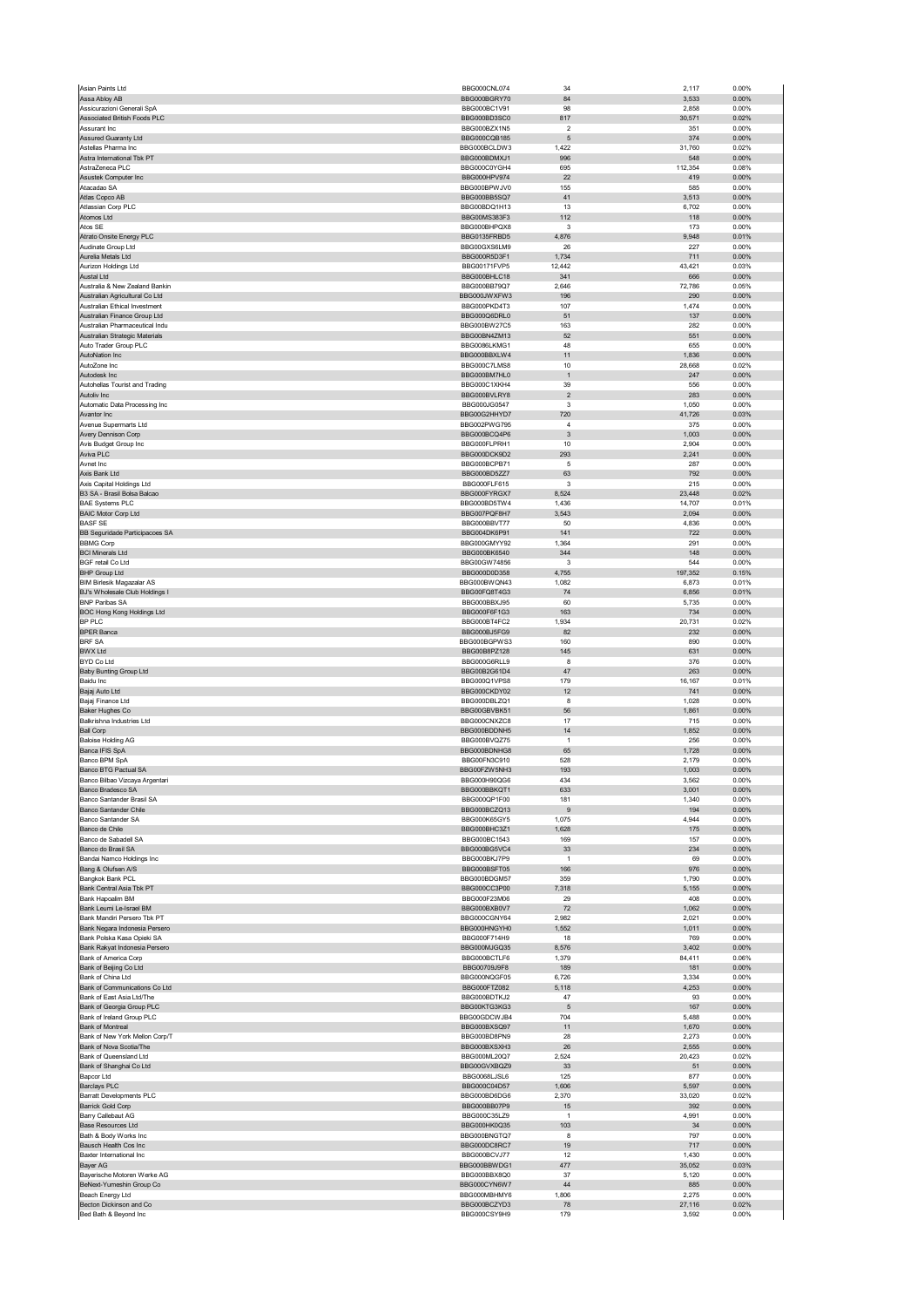| Bega Cheese Ltd                                       | BBG000BXVLV9                 | 119                       | 674           | 0.00%             |
|-------------------------------------------------------|------------------------------|---------------------------|---------------|-------------------|
| <b>BeiGene Ltd</b>                                    | BBG00B6WF7T5                 | $\overline{2}$            | 595           | 0.00%             |
| <b>Beiersdorf AG</b>                                  | BBG000BBKL21                 | 17                        | 2,376         | $0.00\%$          |
| Bellevue Gold Ltd                                     | BBG000K5PKD9                 | 298                       | 252           | 0.00%             |
| Bendigo & Adelaide Bank Ltd                           | BBG000BW9FP6                 | 204                       | 1,857         | 0.00%             |
| Berkeley Group Holdings PLC                           | BBG000BD7064                 | $\overline{1}$            | 51            | 0.00%             |
| Berkshire Hathaway Inc                                | BBG000DWG505                 | 112                       | 46,116        | 0.03%             |
| Best Buy Co Inc                                       | BBG000BCWCG1                 | 10                        | 1,442         | 0.00%             |
| Betmakers Technology Group Ltd                        | BBG00BLSPJX5                 | 187                       | 150           | 0.00%             |
| <b>Bharat Electronics Ltd</b>                         | BBG000CP4T57                 | 276                       | 1,073         | 0.00%             |
| <b>Bharat Forge Ltd</b><br>Bharat Petroleum Corp Ltd  | BBG000CP4ZP1                 | 27                        | 354<br>573    | 0.00%<br>0.00%    |
| <b>Bid Corp Ltd</b>                                   | BBG000CP6CT6<br>BBG00CP99BP5 | 80<br>337                 | 9,483         | 0.01%             |
| <b>Bidvest Group Ltd/The</b>                          | BBG000BFBR74                 | 34                        | 550           | 0.00%             |
| Bio-Rad Laboratories Inc                              | BBG000DY28W5                 | 14                        | 14,496        | 0.01%             |
| Biogen Inc                                            | BBG000C17X76                 | 48                        | 15,916        | 0.01%             |
| <b>BlackRock Inc.</b>                                 | BBG000C2PW58                 | $\ensuremath{\mathsf{3}}$ | 3,798         | $0.00\%$          |
| <b>Blackmores Ltd</b>                                 | BBG000BK90X6                 | 17                        | 1,526         | 0.00%             |
| <b>Blackstone Inc</b>                                 | BBG000BH0106                 | 15                        | 2,627         | 0.00%             |
| <b>Block Inc</b>                                      | BBG0018SLC07                 | 26                        | 5,819         | 0.00%             |
| <b>BlueBet Holdings Ltd</b>                           | <b>BBG011CLL985</b>          | 52                        | 76            | 0.00%             |
| <b>BlueScope Steel Ltd</b>                            | BBG000KPMQF3                 | 187                       | 3,901         | 0.00%             |
| Bodycote PLC                                          | BBG000BD7YV2                 | 722                       | 11,645        | 0.01%             |
| Boeing Co/The                                         | BBG000BCSST7                 | 7                         | 1,905         | 0.00%             |
| <b>Boliden AB</b>                                     | BBG000C2VT85                 | 30                        | 1,573         | 0.00%             |
| <b>Bollore SE</b>                                     | BBG000BNKMR6                 | 47                        | 359           | 0.00%             |
| Booking Holdings Inc                                  | BBG000BLBVN4                 | 24                        | 78,360        | 0.06%             |
| <b>Boral Ltd</b>                                      | BBG000CBQJR2                 | 129                       | 786           | 0.00%             |
| BorgWarner Inc                                        | BBG000BJ49H3                 | 5                         | 333           | $0.00\%$          |
| <b>Boston Scientific Corp</b>                         | BBG000C0LW92                 | 605                       | 35,336        | 0.03%             |
| <b>Bouygues SA</b>                                    | BBG000BBXV34                 | 35                        | 1,717         | 0.00%             |
| BrainChip Holdings Ltd                                | BBG0022SXS49                 | 379                       | 258           | 0.00%             |
| <b>Brambles Ltd</b>                                   | BBG000Q8XH27                 | 3,135                     | 33,329        | 0.02%             |
| <b>Braskem SA</b>                                     | BBG000BSD386                 | 24                        | 341           | 0.00%             |
| <b>Bravura Solutions Ltd</b>                          | BBG00F461MF2                 | 212                       | 523           | $0.00\%$          |
| <b>Brenntag SE</b>                                    | BBG000CVSV53                 | $\overline{2}$            | 257           | 0.00%             |
| <b>Breville Group Ltd</b>                             | BBG000BV79S1                 | 73                        | 2,324         | 0.00%             |
| <b>Brickworks Ltd</b>                                 | BBG000BMCRH7                 | 77                        | 1,869         | 0.00%             |
| <b>Bridgestone Corp</b>                               | BBG000BG87J7                 | 36                        | 2,119         | 0.00%             |
| Brighthouse Financial Inc                             | BBG00DYPZ4T0                 | 26                        | 1,860         | 0.00%             |
| Bristol-Myers Squibb Co                               | BBG000DQLV23                 | 401                       | 34,426        | 0.03%             |
| Broadcom Inc                                          | BBG00KHY5S69                 | 8<br>$\overline{4}$       | 7,565         | 0.01%             |
| Brookfield Asset Management In                        | BBG000C9KL89                 |                           | 305           | 0.00%             |
| <b>Brother Industries Ltd</b>                         | BBG000BLR8D9<br>BBG000BD2NY8 | 21<br>8                   | 557<br>839    | 0.00%<br>$0.00\%$ |
| Brown-Forman Corp<br><b>Bunge Ltd</b>                 | BBG000DGPR66                 | 18                        | 2,271         | 0.00%             |
| <b>Bunzl PLC</b>                                      |                              | 93                        |               |                   |
|                                                       | BBG000BD7MX6                 |                           | 4,998         | 0.00%             |
| <b>Burberry Group PLC</b><br><b>Bureau Veritas SA</b> | BBG000NSXQ99<br>BBG000LHT4L5 | 5<br>844                  | 154<br>38,534 | 0.00%<br>0.03%    |
| Burlington Stores Inc                                 | BBG004S641N5                 | 19                        | 7,429         | 0.01%             |
| CBRE Group Inc                                        | BBG000C04224                 | 173                       | 25,820        | 0.02%             |
| CDW Corp/DE                                           | BBG001P63B80                 |                           | 360           | 0.00%             |
| <b>CECONOMY AG</b>                                    | BBG000H4S5W5                 | 120                       | 714           | 0.00%             |
| CF Industries Holdings Inc                            | BBG000BWJFZ4                 | 22                        | 2,137         | 0.00%             |
| CGI Inc                                               | BBG000BYYC35                 | 8                         | 994           | 0.00%             |
| CGN Power Co Ltd                                      | BBG00732Y4J0                 | 1,725                     | 721           | 0.00%             |
| CH Robinson Worldwide Inc                             | BBG000BTCH57                 | $\mathbf 2$               | 241           | 0.00%             |
| CIMB Group Holdings Bhd                               | BBG000BQFHV1                 | 2,248                     | 4,044         | 0.00%             |
| CIMIC Group Ltd                                       | BBG000BC3DG1                 | 22                        | 377           | 0.00%             |
| CITIC Ltd                                             | BBG000BF0V40                 | 1,209                     | 1,643         | 0.00%             |
| CITIC Securities Co Ltd                               | BBG001MM1RL0                 | 168                       | 602           | 0.00%             |
| CJ CheilJedang Corp                                   | BBG000RSMDH7                 | 3                         | 1,411         | 0.00%             |
| CJ Corp                                               | BBG000BCRJD5                 | $\overline{4}$            | 429           | 0.00%             |
| CK Asset Holdings Ltd                                 | BBG007WDD4B5                 | 185                       | 1,607         | 0.00%             |
| CK Hutchison Holdings Ltd                             | BBG0087DLDQ6                 | 551                       | 4,894         | 0.00%             |
| CME Group Inc                                         | BBG000BHLYP4                 | 382                       | 119,981       | 0.09%             |
| CNH Industrial NV                                     | BBG005C4M644                 | 71                        | 1,901         | 0.00%             |
| CNOOC Ltd                                             | BBG000DCXP06                 | 550                       | 779           | 0.00%             |
| <b>CNP Assurances</b>                                 | BBG000J355V1                 | 32                        | 1,072         | 0.00%             |
| CRH PLC                                               | BBG000BDCN13                 | 652                       | 47,463        | 0.04%             |
| CRRC Corp Ltd                                         | BBG000BGGR86                 | 134                       | 79            | $0.00\%$          |
| CSL Ltd                                               | BBG000BKBN81                 | 739                       | 214,950       | 0.16%             |
| CSN Mineracao SA                                      | BBG00DW0M9Q3                 | 174                       | 289           | 0.00%             |
| CSPC Pharmaceutical Group Ltd                         | BBG000C3N3B5                 | 477                       | 713           | 0.00%             |
| CSR Ltd                                               | BBG000BCQ0T0                 | 377                       | 2,216         | 0.00%             |
| CSX Corp                                              | BBG000BGJRC8                 | 1,077                     | 55,709        | 0.04%             |
| CT Holdings PLC                                       | BBG000BY1FR8                 | 687                       | 776           | 0.00%             |
| CTBC Financial Holding Co Ltd                         | BBG000N1KTQ7                 | 380                       | 490           | 0.00%             |
| CVS Health Corp                                       | BBG000BGRY34                 | 229                       | 32,474        | 0.02%             |
| Cadence Design Systems Inc                            | BBG000C13CD9                 | 28                        | 7,280         | 0.01%             |
| Caesars Entertainment Inc                             | BBG0074Q3NK6                 | 13                        | 1,656         | 0.00%             |
| CaixaBank SA<br>Calix Ltd                             | BBG000TFZP37<br>BBG0032WNXX6 | 335<br>90                 | 1,263<br>596  | 0.00%<br>0.00%    |
| Cameco Corp                                           | BBG000BXYMJ8                 | 56                        | 1,688         | 0.00%             |
| Campbell Soup Co                                      | BBG000BG4202                 | $\sqrt{4}$                | 248           | 0.00%             |
| Canadian Imperial Bank of Comm                        | BBG000BY34Q2                 | 10                        | 1,681         | 0.00%             |
| Canadian National Railway Co                          | BBG000GLP2C0                 | 246                       | 41,692        | 0.03%             |
| Canadian Pacific Railway Ltd                          | BBG000BCVMH9                 | 443                       | 43,823        | 0.03%             |
| Canadian Tire Corp Ltd                                | BBG000BYD2V9                 | $\sqrt{2}$                | 490           | 0.00%             |
| Canon Inc                                             | BBG000BBZM32                 | 73                        | 2,455         | 0.00%             |
| Capgemini SE                                          | BBG000BBY7M5                 | 5                         | 1,838         | 0.00%             |
| Capita PLC                                            | BBG000BDCHL4                 | 1,088                     | 740           | 0.00%             |
| Capital One Financial Corp                            | BBG000BGKTF9                 | 54                        | 10,812        | 0.01%             |
| Capitaland Investment Ltd/Sing                        | BBG01231SS06                 | 264                       | 917           | 0.00%             |
| Capitec Bank Holdings Ltd                             | BBG000D4HYB1                 | 51                        | 8,929         | 0.01%             |
| Capri Holdings Ltd                                    | BBG0029SNR63                 | 85                        | 7,587         | 0.01%             |
| Capricorn Metals Ltd                                  | BBG000C0X7Y6                 | 100                       | 341           | 0.00%             |
| CarMax Inc                                            | BBG000BLMZK6                 | $\mathbf{1}$              | 264           | 0.00%             |
| Carbon Revolution Ltd                                 | BBG00QS6J846                 | 7,584                     | 7,773         | 0.01%             |
| Cardinal Health Inc                                   | BBG000D898T9                 | 10                        | 742           | 0.00%             |
| Carlsberg AS                                          | BBG000BLW5N8                 | $\overline{\mathbf{c}}$   | 496           | 0.00%             |
| Carnarvon Energy Ltd                                  | BBG000BT7Q71                 | 2,205                     | 750           | 0.00%             |
| Carnival Corp                                         | BBG000BF6LY3                 | 27                        | 752           | $0.00\%$          |
| Carrefour SA                                          | BBG000BBY8X1                 | 108                       | 2,713         | 0.00%             |
| Carrier Global Corp                                   | BBG00RP5HYS8                 | 20                        | 1,474         | 0.00%             |
| Casino Guichard Perrachon SA                          | BBG000BBYC08                 | 13                        | 483           | 0.00%             |
| Catalent Inc                                          | BBG005XR47P5                 | 3                         | 506           | 0.00%             |
| Catapult Group International L                        | BBG007MKF9M5                 | 7,588                     | 11,761        | 0.01%             |
| Catcher Technology Co Ltd                             | BBG000DB0YY8                 | 22                        | 172           | 0.00%             |
| Caterpillar Inc                                       | BBG000BF0K17                 | 41                        | 11,624        | 0.01%             |
| Cathay Financial Holding Co Lt                        | BBG000LMMWC9                 | 348                       | 1,082         | $0.00\%$          |
| Cathay Pacific Airways Ltd                            | BBG000BDTXH6                 | 48                        | 54            | 0.00%             |
| Cedar Woods Properties Ltd<br>Celanese Corp           | BBG000DDCL79<br>BBG000JYP7L8 | 63<br>9                   | 343<br>2,012  | 0.00%<br>0.00%    |
| Celltrion Healthcare Co Ltd                           | BBG0027SL6Q1                 | 25                        | 2,285         | 0.00%             |
|                                                       |                              |                           |               |                   |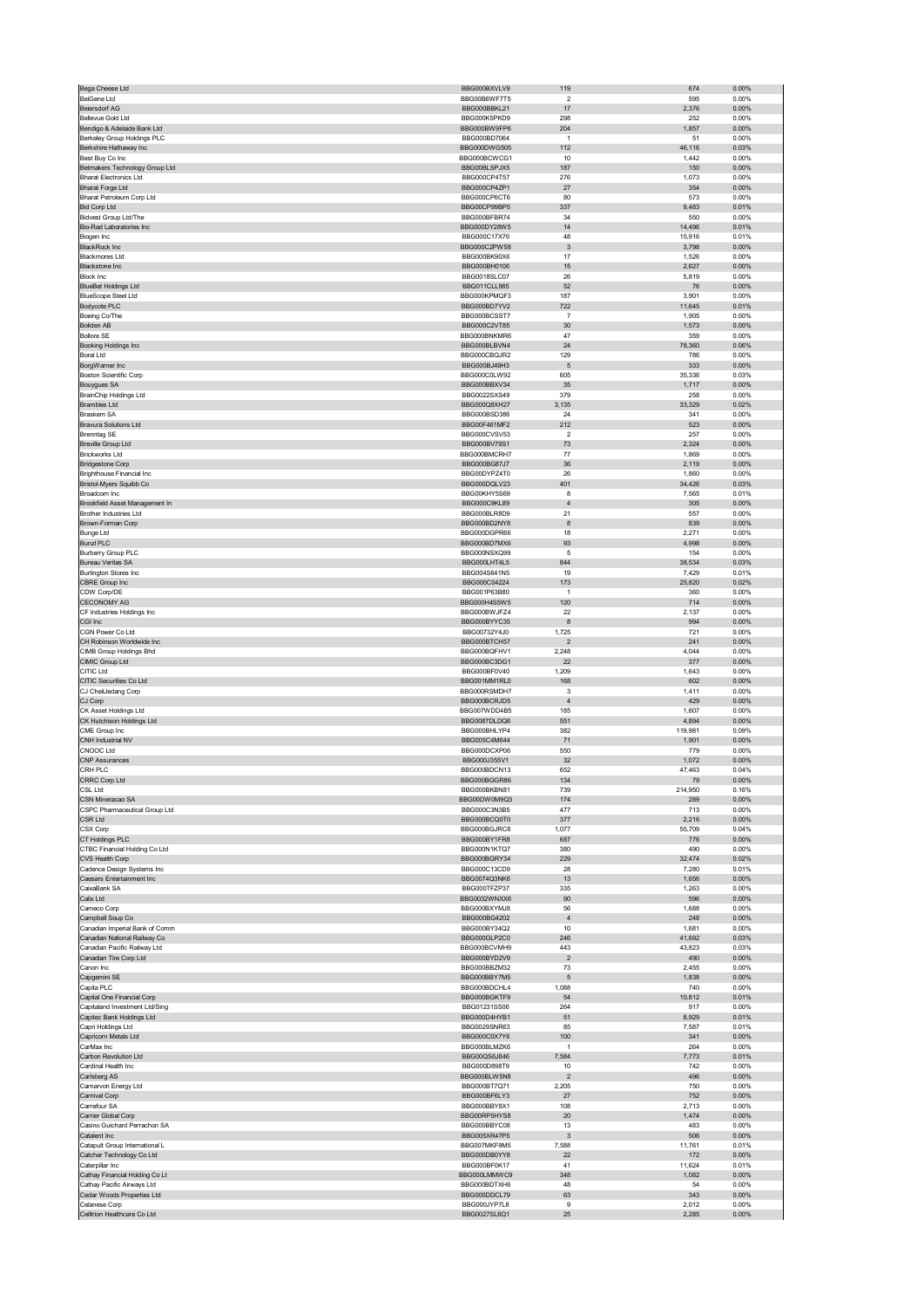| Celltrion Inc.                                                  | BBG000F7P1Y0                 | 25                    | 5,697           | 0.00%          |
|-----------------------------------------------------------------|------------------------------|-----------------------|-----------------|----------------|
| Celltrion Pharm Inc<br>Cemex SAB de CV                          | BBG000L3VNR5<br>BBG000BJK182 | $\sqrt{5}$<br>2,204   | 686<br>8,108    | 0.00%<br>0.01% |
| Cencosud SA                                                     | BBG000PPDZT3                 | 117                   | 270             | 0.00%          |
| Centene Corn                                                    | BBG000BDXCJ5                 | 19                    | 2,108           | 0.00%          |
| Central Japan Railway Co                                        | BBG000JD6QG9                 | 221                   | 40,525          | 0.03%          |
| Cerner Corp<br>Cettire Ltd                                      | BBG000BFDLV8<br>BBG00YD15921 | 11<br>209             | 1,368<br>743    | 0.00%<br>0.00% |
| Ceylon Guardian Investment Tru                                  | BBG000F2GV57                 | 333                   | 235             | 0.00%          |
| Chalice Mining Ltd                                              | BBG000MVBFP3                 | 139                   | 1,330           | 0.00%          |
| Challenger Exploration Ltd                                      | BBG000TGKHT1                 | 483                   | 143             | 0.00%          |
| Challenger Ltd                                                  | BBG000DY11K4                 | 213<br>564            | 1,389<br>3,070  | 0.00%          |
| Champion Iron Ltd<br>Charles Schwab Corp/The                    | BBG000R65Y33<br>BBG000BSLZY7 | 450                   | 52,100          | 0.00%<br>0.04% |
| Charoen Pokphand Foods PCL                                      | BBG000BMC8H9                 | 166                   | 174             | 0.00%          |
| Charter Communications Inc                                      | BBG000VPGNR2                 | 21                    | 19,041          | 0.01%          |
| Check Point Software Technolog<br>Chevron Corp                  | BBG000K82ZT8                 | 144                   | 23,114          | 0.02%          |
| Chiba Bank Ltd/The                                              | BBG000K4ND22<br>BBG000BHLL18 | 111<br>25             | 17,923<br>194   | 0.01%<br>0.00% |
| Chimera Investment Corp                                         | BBG000PFLGY2                 | 8                     | 159             | 0.00%          |
| China CITIC Bank Corp Ltd                                       | BBG000J7DX33                 | 716                   | 427             | 0.00%          |
| China Cinda Asset Management C                                  | BBG005LZHGL0<br>BBG000NYJKS4 | 2,352<br>179          | 589<br>142      | 0.00%<br>0.00% |
| China Coal Energy Co Ltd<br>China Communications Construct      | BBG000M0JS84                 | 383                   | 287             | 0.00%          |
| China Construction Bank Corp                                    | BBG000NW2S18                 | 4,377                 | 4,170           | 0.00%          |
| China Eastern Airlines Corp Lt                                  | BBG00709HFJ2                 | 440                   | 491             | 0.00%          |
| China Everbright Bank Co Ltd<br>China Feihe Ltd                 | BBG001R0MC06<br>BBG00QPY7B08 | 1,090<br>182          | 531<br>336      | 0.00%<br>0.00% |
| China Galaxy Securities Co Ltd                                  | BBG004JC5VD6                 | 179                   | 141             | 0.00%          |
| China Hongqiao Group Ltd                                        | BBG001DMCGS5                 | 340                   | 494             | 0.00%          |
| China Huarong Asset Management                                  | BBG00B6CF032                 | 1,026                 | 185             | 0.00%          |
| China Life Insurance Co Ltd                                     | BBG000FD8023<br>BBG000P2MRM9 | 231                   | 527             | 0.00%          |
| China Longyuan Power Group Cor<br>China Mengniu Dairy Co Ltd    | BBG000PXTGY5                 | 272<br>99             | 872<br>772      | 0.00%<br>0.00% |
| China Merchants Bank Co Ltd                                     | BBG000DVPPK1                 | 377                   | 4,027           | 0.00%          |
| China Minsheng Banking Corp Lt                                  | BBG000DHR8R1                 | 3,476                 | 1,828           | 0.00%          |
| China National Building Materi                                  | BBG000BLBWT6                 | 1,393                 | 2,349           | 0.00%          |
| China Oilfield Services I td.<br>China Overseas Land & Investme | BBG000PH54R1<br>BBG000BGD8W4 | 422<br>244            | 508<br>796      | 0.00%<br>0.00% |
| China Pacific Insurance Group                                   | BBG000KVB7C7                 | 317                   | 1,183           | 0.00%          |
| China Petroleum & Chemical Cor                                  | BBG000MQF8G6                 | 6,062                 | 4,031           | 0.00%          |
| China Railway Construction Cor                                  | BBG000QNN9H7                 | 554                   | 499             | 0.00%          |
| China Railway Group Ltd<br>China Resources Beer Holdings        | BBG000TTDDN6<br>BBG000BKWM80 | 872<br>45             | 634<br>504      | 0.00%<br>0.00% |
| China Resources Cement Holding                                  | BBG000SZV3K8                 | 1,099                 | 1.142           | 0.00%          |
| China Resources Land Ltd                                        | BBG000HPNDX5                 | 166                   | 961             | 0.00%          |
| China Resources Power Holdings                                  | BBG000C1DC75                 | 185                   | 853             | 0.00%          |
| China Shenhua Energy Co Ltd<br>China Southern Airlines Co Ltd   | BBG000BX4MS1<br>BBG00709HBR2 | 542<br>407            | 1,889<br>600    | 0.00%<br>0.00% |
| China State Construction Engin                                  | BBG00709JCW2                 | 362                   | 391             | 0.00%          |
| China Steel Corp                                                | BBG000BDBXZ5                 | 578                   | 1,017           | 0.00%          |
| China Taiping Insurance Holdin                                  | BBG000BY28H4                 | 130                   | 246             | 0.00%          |
| China Vanke Co Ltd<br>China Yangtze Power Co Ltd                | BBG006KY4KF4<br>BBG00709J6L7 | 221<br>290            | 707<br>1,423    | 0.00%<br>0.00% |
| Chipotle Mexican Grill Inc                                      | BBG000QX74T1                 | $\pmb{0}$             | 768             | 0.00%          |
| Chocoladefabriken Lindt & Spru                                  | BBG000BC5J58                 | $\mathbf 0$           | 4,715           | 0.00%          |
| Chongqing Rural Commercial Ban                                  | BBG0018HRM67                 | 748                   | 365             | 0.00%          |
| Chow Tai Fook Jewellery Group                                   | BBG00299NPM1<br>BBG000QTX0M6 | 477<br>25             | 1,179<br>2,722  | 0.00%<br>0.00% |
| Chr Hansen Holding A/S<br>Chubb Ltd                             | BBG000BR14K5                 | 275                   | 73,085          | 0.05%          |
| Chugai Pharmaceutical Co Ltd                                    | BBG000BJVLC1                 | 51                    | 2,287           | 0.00%          |
| Church & Dwight Co Inc                                          | BBG000BFJT36                 | 9                     | 1,248           | 0.00%          |
| Cia Siderurgica Nacional SA                                     | BBG000BT9WZ5                 | 73<br>23              | 453             | 0.00%          |
| Cie Financiere Richemont SA<br>Cie Generale des Etablissement   | BBG000BSJVR7<br>BBG000BC84V9 | $\sqrt{5}$            | 4,844<br>1,047  | 0.00%<br>0.00% |
| Cie de Saint-Gobain                                             | BBG000BCCNZ8                 | 73                    | 7,017           | 0.01%          |
| Cielo SA                                                        | BBG000QVRYS8                 | 267                   | 151             | 0.00%          |
| Cigna Corp                                                      | BBG00KXRCDP0                 | 15<br>$\overline{2}$  | 4,786           | 0.00%<br>0.00% |
| Cincinnati Financial Corp<br>Cintas Corp                        | BBG000BFPK65<br>BBG000H3YXF8 | $\mathbf{3}$          | 365<br>1,601    | 0.00%          |
| Cisco Syste                                                     | BBG000C3.13C9                | 150                   | 10.010          | 0.03%          |
| Citigroup Inc                                                   | BBG000FY4S11                 | 277                   | 23,002          | 0.02%          |
| Citizens Financial Group Inc                                    | BBG006Q0HY77<br>BBG000FO6PY6 | 82                    | 5,352           | 0.00%          |
| Citrix Systems Inc<br>City Chic Collective Ltd                  | BBG000BD42V5                 | $\overline{2}$<br>225 | 301<br>1,235    | 0.00%<br>0.00% |
| Cleanaway Waste Management Ltd                                  | BBG000F6PFP1                 | 2,406                 | 7,529           | 0.01%          |
| ClearView Wealth Ltd/Australia                                  | BBG000BZ6SW6                 | 384                   | 303             | 0.00%          |
| Clicks Group Ltd                                                | BBG000BWY9T8                 |                       |                 |                |
| Clinuvel Pharmaceuticals Ltd                                    |                              | 57                    | 1,557           | 0.00%          |
|                                                                 | BBG000C41K83                 | 44                    | 1,193           | 0.00%          |
| Clorox Co/The<br>Cloudflare Inc                                 | BBG000BFS7D3<br>BBG001WMKHH5 | $\sqrt{4}$<br>30      | 1,019<br>5,374  | 0.00%<br>0.00% |
| Clover Corp Ltd                                                 | BBG000DGNE37                 | $\sqrt{5}$            | 8               | 0.00%          |
| CoStar Group Inc                                                | BBG000D7JKW9                 | 6                     | 695             | 0.00%          |
| Coal India Ltd                                                  | BBG000C45298                 | 150                   | 405             | 0.00%          |
| Coca-Cola Co/The<br>Coca-Cola Europacific Partners              | BBG000BMX289<br>BBG00B6BFWH9 | 703<br>18             | 57,270<br>1,401 | 0.04%<br>0.00% |
| Coca-Cola Femsa SAB de CV                                       | BBG00N86FP14                 | 122                   | 913             | 0.00%          |
| Coca-Cola HBC AG                                                | BBG004HJRJ19                 | $\,6\,$               | 270             | 0.00%          |
| Cochlear Ltd                                                    | BBG000FT0MR1                 | 158                   | 34,180          | 0.03%          |
| Codan Ltd/Australia<br>Cognizant Technology Solutions           | BBG000C0YHF4<br>BBG000BBDV81 | 145<br>115            | 1,353<br>13,995 | 0.00%<br>0.01% |
| Cogstate Ltd                                                    | BBG000H3XD72                 | 100                   | 241             | 0.00%          |
| Coles Group Ltd                                                 | BBG00MK2SRM0                 | 3,678                 | 65,991          | 0.05%          |
| Colgate-Palmolive Co                                            | BBG000BFQYY3<br>BBG000CQ3326 | 28<br>22              | 3,291           | 0.00%<br>0.00% |
| Colgate-Palmolive India Ltd<br>Collins Foods Ltd                | BBG001WF3F10                 | 43                    | 613<br>570      | 0.00%          |
| Coloplast A/S                                                   | BBG000BLV8Z0                 | 0                     | 61              | 0.00%          |
| Comcast Corp                                                    | BBG000BFT2L4                 | 337                   | 23,325          | 0.02%          |
| Comerica Inc                                                    | BBG000C75N77                 | 5                     | 556             | 0.00%          |
| Commercial Bank PSQC/The<br>Commerzbank AG                      | BBG000FG8ZR2<br>BBG000BBYDZ8 | 234<br>28             | 595<br>289      | 0.00%<br>0.00% |
| Commonwealth Bank of Australia                                  | BBG000BS8L64                 | 1,235                 | 124,721         | 0.09%          |
| Compass Group PLC                                               | BBG000FNNYW7                 | 17                    | 521             | 0.00%          |
| Computershare Ltd                                               | BBG000BKP120                 | 437                   | 8,733           | 0.01%          |
| Conagra Brands Inc<br>Concordia Financial Group Ltd             | BBG000BDXGP9<br>BBG00B0HC6V6 | 18<br>34              | 846<br>169      | 0.00%<br>0.00% |
| ConocoPhillips                                                  | BBG000BQQH30                 | 417                   | 41,383          | 0.03%          |
| Consorcio ARA SAB de CV                                         | BBG000LXWD18                 | 1,598                 | 461             | 0.00%          |
| Constellation Brands Inc                                        | BBG000J1QLT0                 | $\overline{4}$        | 1,505           | 0.00%          |
| Constellation Software Inc/Can                                  | BBG000BMZ5P1<br>BBG000DC6HC1 | 5<br>41               | 12,067          | 0.01%<br>0.00% |
| Container Corp Of India Ltd<br>Contemporary Amperex Technolog   | BBG00MYKWDB3                 | $\overline{4}$        | 462<br>569      | 0.00%          |
| Continental AG                                                  | BBG000BBZ9D0                 | 334                   | 48,631          | 0.04%          |
| Continental Resources Inc/OK<br>Cooper Energy Ltd               | BBG000BHBGN6<br>BBG000M5T289 | 10<br>1,387           | 629<br>388      | 0.00%<br>0.00% |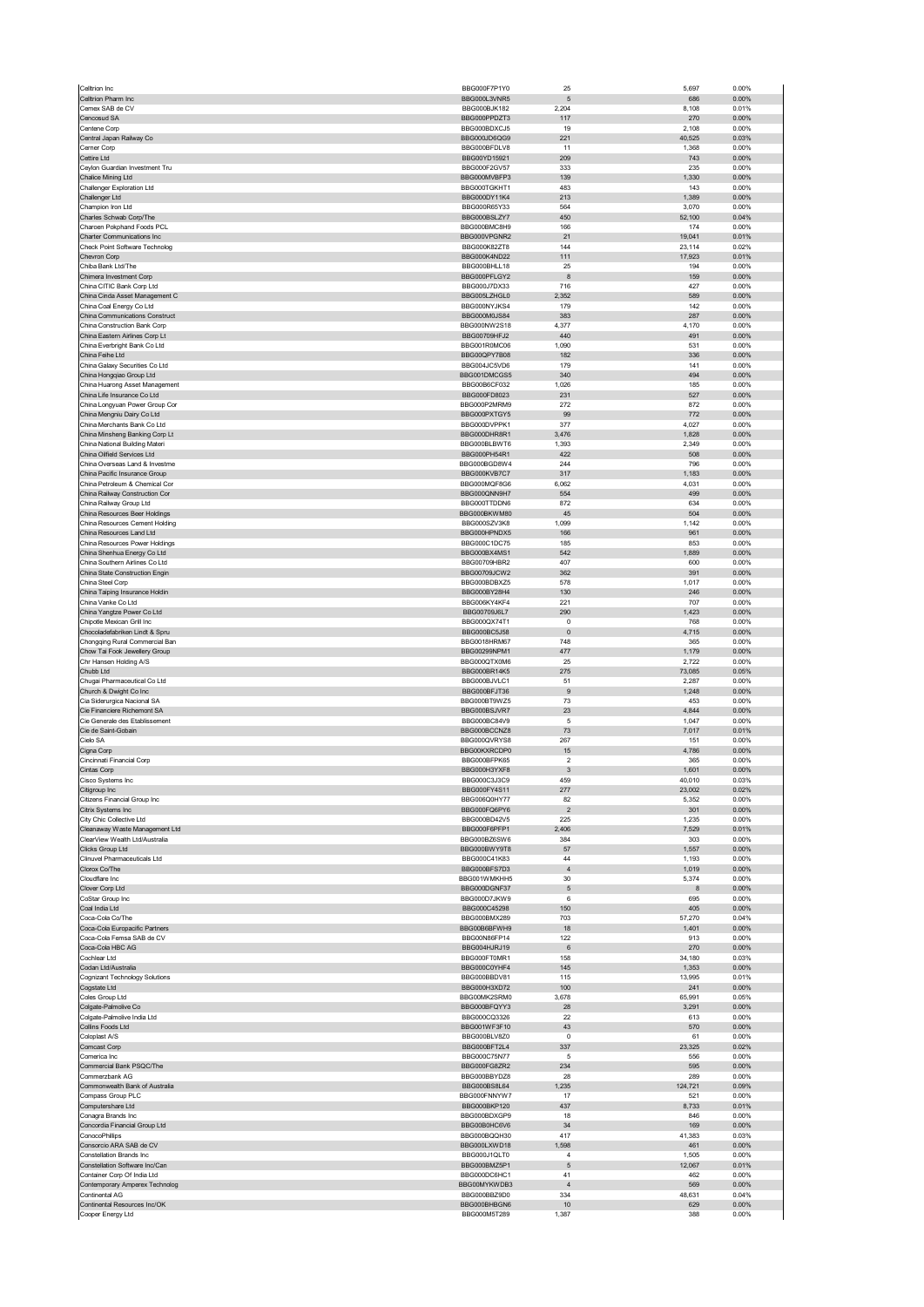| Copa Holdings SA                                           | BBG000C29813                 | 13                   | 1,467           | 0.00%             |
|------------------------------------------------------------|------------------------------|----------------------|-----------------|-------------------|
| Copart Inc                                                 | BBG000BM9RH1                 | 5                    | 999             | 0.00%             |
| Cordiant Digital Infrastructur<br>Corning Inc              | BBG00Z160FF7<br>BBG000BKFZM4 | 5,667<br>60          | 11,930<br>3,057 | 0.01%<br>0.00%    |
| Coronado Global Resources Inc                              | BBG00M30ZGN8                 | 305                  | 378             | 0.00%             |
| Corporate Travel Management Lt                             | BBG00192DRH1                 | 699                  | 15,387          | 0.01%             |
| Corteva Inc                                                | BBG00BN969C1                 | 66                   | 4,305           | 0.00%             |
| Cosan SA<br>Cosmos Pharmaceutical Corp                     | BBG000QC7H36<br>BBG000Q2PV82 | 115<br>5             | 616<br>921      | 0.00%<br>0.00%    |
| Costa Group Holdings Ltd                                   | BBG009HXK7X5                 | 170                  | 515             | 0.00%             |
| Costco Wholesale Corp                                      | BBG000F6H8W8                 | 53                   | 41,477          | 0.03%             |
| Coterra Energy Inc                                         | BBG000C3GN47                 | 37                   | 977             | 0.00%             |
| Country Garden Holdings Co Ltd                             | BBG000QQCY41                 | 882                  | 1,077           | 0.00%             |
| Country Garden Services Holdin<br>Covestro AG              | BBG00L3B3R02<br>BBG009YTYWV7 | 64<br>64             | 526<br>5,449    | 0.00%<br>0.00%    |
| Coway Co Ltd                                               | BBG000DBD5Z6                 | 5                    | 457             | 0.00%             |
| Credicorp Ltd                                              | BBG000FKX7Z8                 | 112                  | 18,830          | 0.01%             |
| Credit Agricole SA                                         | BBG000DVJ6L9                 | 93                   | 1,830           | 0.00%             |
| Credit Corp Group Ltd                                      | BBG000C0WPF8                 | 555                  | 18,592          | 0.01%             |
| Credit Saison Co Ltd<br>Credit Suisse Group AG             | BBG000BGVW33<br>BBG000BVPZL0 | 18<br>71             | 263<br>945      | 0.00%<br>0.00%    |
| Crown Holdings Inc                                         | BBG000BF6756                 | 4                    | 544             | 0.00%             |
| Crown Resorts Ltd                                          | BBG000PFQHS2                 | 274                  | 3,282           | 0.00%             |
| Cummins Inc                                                | BBG000BGPTV6                 | 6                    | 1,781           | 0.00%             |
| Currys PLC                                                 | BBG000Q950P8                 | 611                  | 1,302           | 0.00%             |
| CyberAgent Inc<br>CyberArk Software Ltd                    | BBG000BQZ1C5<br>BBG006Q52QV2 | 148<br>3             | 3,380<br>761    | 0.00%<br>0.00%    |
| D-MARKET Elektronik Hizmetler                              | BBG0118LTKW0                 | 411                  | 1,080           | 0.00%             |
| DB Insurance Co Ltd                                        | BBG000BD1BC9                 | $\overline{4}$       | 255             | $0.00\%$          |
| DBS Group Holdings Ltd                                     | BBG000BFDGY6                 | 298                  | 9,932           | 0.01%             |
| DDH1 Ltd                                                   | BBG009S5BM89                 | 178                  | 197             | 0.00%             |
| <b>DENTSPLY SIRONA Inc</b>                                 | BBG000BX57K1                 | 2                    | 123             | 0.00%             |
| DGL Group Ltd/Au<br><b>DISH Network Corp</b>               | BBG010W1SLP6<br>BBG000C2YHG9 | 157<br>9             | 492<br>413      | 0.00%<br>0.00%    |
| DMG Mori Co Ltd                                            | BBG000BLJ688                 | 50                   | 1,177           | 0.00%             |
| <b>DNB Bank ASA</b>                                        | BBG011M0SYC3                 | 71                   | 2,231           | 0.00%             |
| DP Eurasia NV                                              | BBG00GVW8TX1                 | 293                  | 472             | 0.00%             |
| DR Horton Inc.                                             | BBG000DQTXY6                 | 8                    | 1,188           | 0.00%             |
| DS Smith PLC                                               | BBG000BF1LF9                 | 28                   | 202             | 0.00%             |
| DSV A/S<br>DXC Technology Co                               | BBG000BSNXK5<br>BBG00FN64XT9 | 6<br>78              | 1,940<br>3,433  | 0.00%<br>0.00%    |
| DaVita Inc                                                 | BBG000MQ1SN9                 | 6                    | 875             | 0.00%             |
| Dabur India Ltd                                            | BBG000D3C4H8                 | 59                   | 629             | 0.00%             |
| Dai Nippon Printing Co Ltd                                 | BBG000BMJDM5                 | 12                   | 400             | 0.00%             |
| Dai-ichi Life Holdings Inc                                 | BBG000HRVPM7                 | 49                   | 1,367           | $0.00\%$          |
| Daiichi Sankyo Co Ltd                                      | BBG000BWPLT1                 | 90                   | 3,137           | 0.00%             |
| Daikin Industries Ltd                                      | BBG000BLNXT1                 | $\sqrt{2}$           | 697             | 0.00%             |
| Daimler Truck Holding AG<br>Dairy Farm International Holdi | BBG012SQ7SX1<br>BBG000BRMBY1 | 47<br>35             | 2,376<br>137    | 0.00%<br>0.00%    |
| Daito Trust Construction Co Lt                             | BBG000BNKQL3                 | 85                   | 13,377          | 0.01%             |
| Daiwa House Industry Co Ltd                                | BBG000BFTDT2                 | 19                   | 732             | 0.00%             |
| Daiwa Securities Group Inc                                 | BBG000BGW979                 | 174                  | 1,347           | 0.00%             |
| Danaher Corp                                               | BBG000BH3JF8                 | 25                   | 11,272          | 0.01%             |
| Danone SA<br>Danske Bank A/S                               | BBG000BBY1B0<br>BBG000BR5TK6 | 178<br>71            | 15,168<br>1,678 | 0.01%<br>0.00%    |
| Dagin Railway Co Ltd                                       | BBG00709J7W3                 | 692                  | 958             | 0.00%             |
| Darden Restaurants Inc                                     | BBG000BBNYF6                 | $\mathbf{1}$         | 308             | 0.00%             |
| Dassault Aviation SA                                       | BBG000BBR565                 | $\mathbf{1}$         | 189             | 0.00%             |
| Dassault Systemes SE                                       | BBG000GVXC37                 | 67                   | 5,476           | 0.00%             |
| Data#3 Ltd<br>Datadog Inc                                  | BBG000BBPHM3                 | 58<br>27             | 343             | 0.00%             |
| Davide Campari-Milano NV                                   | BBG003NJHZT9<br>BBG000G00TW2 | 218                  | 6,652<br>4,374  | 0.00%<br>0.00%    |
| De Grey Mining Ltd                                         | BBG000N29K41                 | 395                  | 480             | 0.00%             |
| Deere & Co                                                 | BBG000BH1NH9                 | 5                    | 2,562           | 0.00%             |
| Dell Technologies Inc                                      | BBG00DW3SZS1                 | 130                  | 10,052          | 0.01%             |
| Delta Air Lines Inc                                        | BBG000R7Z112                 | 169                  | 9,063           | 0.01%             |
| Delta Electronics Inc                                      | BBG000BDXMZ5<br>BBG000BGN9N1 | 24                   | 335             | 0.00%<br>0.00%    |
| Denso Corp<br>Dentsu Group Inc                             | BBG000BT53Q3                 | 16<br>8              | 1,855<br>370    | 0.00%             |
| Deterra Royalties Ltd                                      | BBG00RTWXWG4                 | 1,917                | 8,245           | 0.01%             |
| Jeutsche Bank AG                                           | BBG000BBZ1H2                 | 96                   | 566.            | $0.00\%$          |
| Deutsche Boerse AG                                         | BBG000D54HT0                 | $\overline{4}$       | 957             | 0.00%             |
| Deutsche Lufthansa AG                                      | BBG000BC6K90                 | 13                   | 124             | 0.00%             |
| Deutsche Post AG<br>Deutsche Wohnen SE                     | BBG000LW3MC0<br>BBG000GM5V54 | 81<br>$\sqrt{4}$     | 7,141<br>219    | 0.01%<br>0.00%    |
| Deutz AG                                                   | BBG000BN8Y58                 | 64                   | 660             | 0.00%             |
| Devon Energy Corp                                          | BBG000BBVJZ8                 | 19                   | 1,173           | 0.00%             |
| Dexcom Inc                                                 | BBG000QTF8K1                 | $\mathbf{1}$         | 708             | 0.00%             |
| Diageo PLC                                                 | BBG000BS69D5                 | 824                  | 61,965          | 0.05%             |
| Diamondback Energy Inc                                     | BBG002PHSYX9                 | 16                   | 2,322           | 0.00%             |
| Diana Shipping Inc<br>Dick's Sporting Goods Inc            | BBG000BV1NV2<br>BBG000F6ZWH2 | 591<br>5             | 3,163<br>809    | 0.00%<br>0.00%    |
| Dicker Data Ltd                                            | BBG00191RKK9                 | 21                   | 305             | 0.00%             |
| Digital 9 Infrastructure PLC/F                             | BBG00Z3T0YF4                 | 14,599               | 30,951          | 0.02%             |
| Direct Line Insurance Group PL                             | BBG003CZ6DZ9                 | 51                   | 267             | $0.00\%$          |
| <b>Discover Financial Services</b><br>Discovery Inc        | BBG000QBR5J5<br>BBG000CHWP52 | 7<br>14              | 1,155<br>446    | 0.00%<br>$0.00\%$ |
| Discovery Ltd                                              | BBG000DD6054                 | 219                  | 2,708           | 0.00%             |
| Dollar General Corp                                        | BBG000NV1KK7                 | $\,6\,$              | 1,811           | 0.00%             |
| Dollar Tree Inc                                            | BBG000BSC0K9                 | 42                   | 8,107           | 0.01%             |
| Dollarama Inc                                              | BBG000P87B57                 | 15                   | 1,057           | 0.00%             |
| Domain Holdings Australia Ltd                              | BBG00HTD4B94                 | 312                  | 1,765           | 0.00%             |
| Domino's Pizza Enterprises Ltd                             | BBG000BLRB60                 | 254                  | 29,944          | 0.02%             |
| Domino's Pizza Inc<br>Dongfeng Motor Group Co Ltd          | BBG000P458P3<br>BBG000PCLZV0 | 0<br>134             | 248<br>153      | 0.00%<br>$0.00\%$ |
| DoorDash Inc                                               | BBG005D7QCJ3                 | $\overline{2}$       | 393             | 0.00%             |
| Doosan Co Ltd                                              | BBG000BCX192                 | $\overline{c}$       | 311             | 0.00%             |
| Doosan Heavy Industries & Cons                             | BBG000C4SV53                 | 4                    | 96              | 0.00%             |
| Dover Corp                                                 | BBG000BHB3M6                 | $\mathbf{1}$         | 351             | $0.00\%$          |
| Dow Inc<br>Downer EDI Ltd                                  | BBG00BN96922<br>BBG000CPKJJ6 | 58<br>265            | 4,511<br>1,580  | 0.00%<br>$0.00\%$ |
| Dr Reddy's Laboratories Ltd                                | BBG000CQNB44                 | 5                    | 482             | 0.00%             |
| DraftKings Inc                                             | BBG00TCBG714                 | 11                   | 410             | $0.00\%$          |
| Drilling Co of 1972 A/S/The                                | BBG00NSHY281                 | 6                    | 340             | 0.00%             |
| DuPont de Nemours Inc                                      | BBG00BN961G4                 | 27                   | 2,949           | 0.00%             |
| Dubai Islamic Bank PJSC                                    | BBG000BFMXR7                 | 109                  | 219             | 0.00%             |
| Dubber Corp Ltd<br>Dufry AG                                | BBG000BTCD38<br>BBG000HHBQD9 | 91<br>$\overline{1}$ | 247<br>37       | 0.00%<br>0.00%    |
| E-MART Inc                                                 | BBG001J399N6                 | $\overline{7}$       | 1,158           | 0.00%             |
| EDP Renovaveis SA                                          | BBG000PRGX02                 | 41                   | 1,405           | 0.00%             |
| <b>EML Payments Ltd</b>                                    |                              |                      |                 |                   |
|                                                            | BBG000KSJCT7                 | 128                  | 413             | $0.00\%$          |
| <b>ENEOS Holdings Inc</b>                                  | BBG000QDR164                 | 961                  | 4,938           | 0.00%             |
| <b>EOG Resources Inc</b>                                   | BBG000BZ9223                 | 275                  | 33,544          | 0.02%             |
| EPAM Systems Inc<br>EQT Corp                               | BBG000MHTV89<br>BBG000BHZ5J9 | 8<br>11              | 7,279<br>316    | 0.01%<br>0.00%    |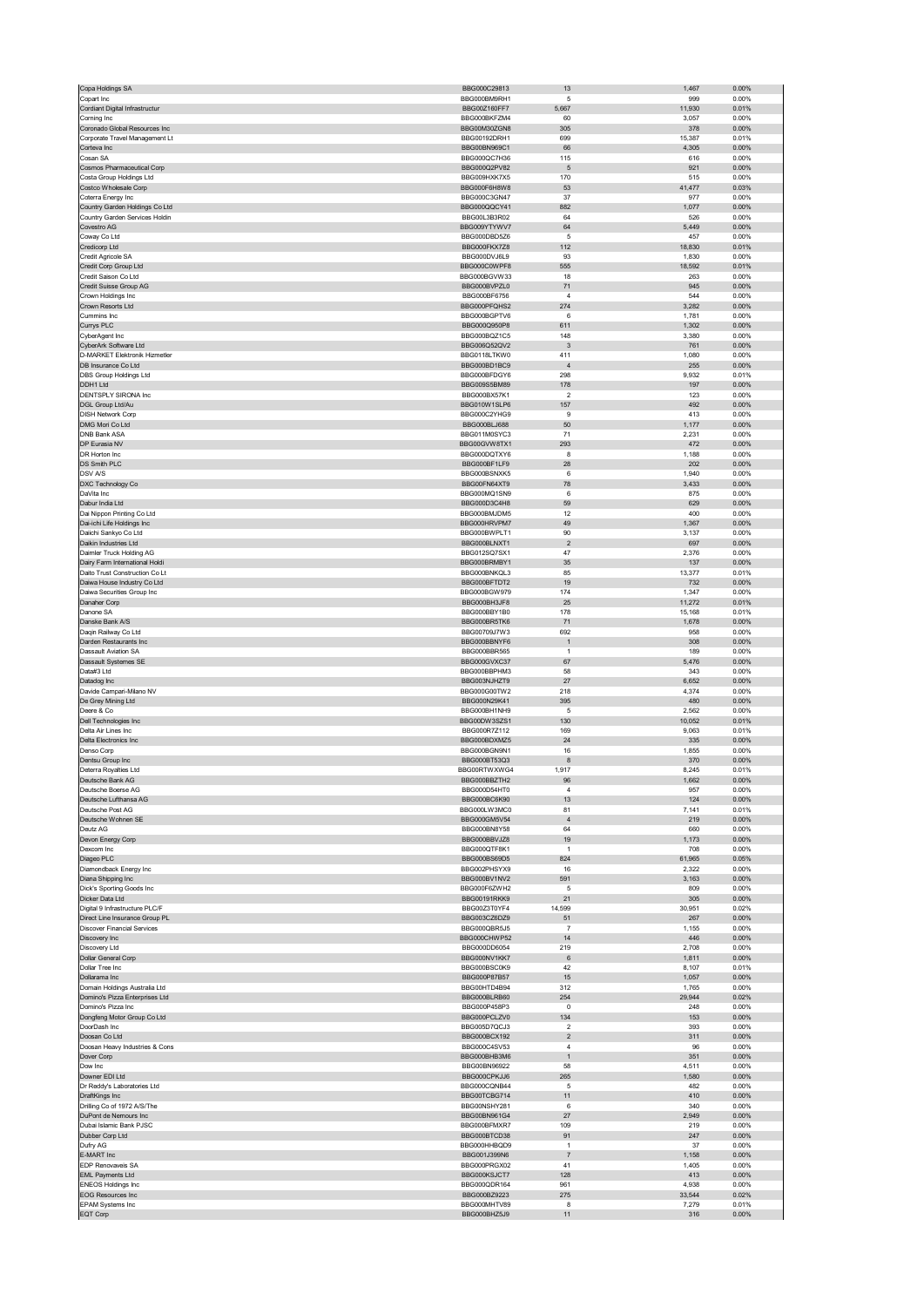| EQT Holdings Ltd                                                | BBG00BKZZL64                        | 11                            | 283             | 0.00%             |
|-----------------------------------------------------------------|-------------------------------------|-------------------------------|-----------------|-------------------|
| ESR Cayman Ltd<br><b>EVENT Hospitality and Entertai</b>         | BBG00P4RD0R6<br>BBG000BGGX29        | 87<br>40                      | 404<br>595      | 0.00%<br>0.00%    |
| <b>EXOR NV</b>                                                  | BBG00FH38TD5                        | $\pmb{0}$                     | 43              | 0.00%             |
| Eagers Automotive Ltd                                           | BBG000BT8TB9                        | 63                            | 849             | 0.00%             |
| Eagle Materials Inc<br>East Japan Railway Co                    | BBG000BJW241<br>BBG000BJ2DR5        | 32<br>$\sqrt{4}$              | 7,340<br>351    | 0.01%<br>0.00%    |
| East West Bancorp Inc                                           | BBG000CR20B1                        | 65                            | 7,087           | 0.01%             |
| Eastman Chemical Co<br>Eaton Corp PLC                           | BBG000BLW530<br>BBG000BJ3PD2        | 11<br>13                      | 1,817<br>3,008  | 0.00%<br>0.00%    |
| Ebara Corp                                                      | BBG000BLN558                        | 146                           | 11,144          | 0.01%             |
| Eclat Textile Co Ltd                                            | BBG000HCLBQ8                        | 29                            | 902             | 0.00%             |
| Eclipx Group Ltd<br>Ecofin US Renewables Infrastru              | BBG008DWVPJ7<br>BBG00Y4YFL21        | 113<br>5,810                  | 249<br>7,911    | 0.00%<br>0.01%    |
| Ecolab Inc                                                      | BBG000BHKYH4                        | 168                           | 54,153          | 0.04%             |
| Ecopetrol SA                                                    | BBG000QCHTL9                        | 274                           | 249             | 0.00%             |
| Edwards Lifesciences Corp<br>Eicher Motors Ltd                  | BBG000BRXP69<br>BBG000CQTR98        | 50<br>18                      | 8,825<br>873    | 0.01%<br>0.00%    |
| Eiffage SA                                                      | BBG000BC1SB5                        | 3                             | 356             | 0.00%             |
| Eisai Co Ltd                                                    | BBG000BG6F83                        | 16                            | 1,212           | 0.00%             |
| El Puerto de Liverpool SAB de<br>Elanco Animal Health Inc       | BBG000BQXXV6<br>BBG00LJYS1P8        | 41<br>356                     | 243<br>13,881   | 0.00%<br>0.01%    |
| Elastic NV                                                      | BBG00LWZDYB9                        | 32                            | 5,464           | 0.00%             |
| Elders Ltd                                                      | BBG000BKCVW5                        | 149                           | 1,824           | 0.00%             |
| Electric Power Development Co<br>Electro Optic Systems Holdings | BBG000P26QQ5<br>BBG000DYTNY1        | 13<br>37                      | 239<br>87       | 0.00%<br>0.00%    |
| Electrolux AB                                                   | BBG000BC1188                        | 29                            | 972             | 0.00%             |
| Electronic Arts Inc                                             | BBG000BP0KQ8<br>BBG000BNBDC2        | 48<br>49                      | 8,798           | 0.01%<br>0.01%    |
| Eli Lilly & Co<br>Emaar Properties PJSC                         | BBG000BV4SB0                        | 264                           | 18,778<br>483   | 0.00%             |
| Embracer Group AB                                               | BBG00F7Z9CB3                        | 86                            | 1,268           | 0.00%             |
| Emeco Holdings Ltd<br>Emerson Electric Co                       | BBG000BVHXT6<br>BBG000BHX7N2        | 123<br>18                     | 109<br>2,336    | 0.00%<br>0.00%    |
| Emirates NBD Bank PJSC                                          | BBG000TGY889                        | 229                           | 1,160           | 0.00%             |
| Empire Co Ltd                                                   | BBG000BYMXV1                        | 23                            | 947             | 0.00%             |
| Empresas CMPC SA<br>Empresas COPEC SA                           | BBG000BF50K5<br>BBG000BF4Z74        | 61<br>33                      | 140<br>355      | $0.00\%$<br>0.00% |
| Endeavour Group Ltd/Australia                                   | BBG006YQKTG8                        | 800                           | 5,394           | $0.00\%$          |
| Enero Group Ltd                                                 | BBG000NPXV94                        | 45                            | 180             | 0.00%             |
| Eni SpA<br>Enphase Energy Inc                                   | BBG000FVRV79<br>BBG001R3MNY9        | 609<br>21                     | 11,632<br>5,209 | 0.01%<br>0.00%    |
| Epiroc AB                                                       | BBG00JWT5W30                        | 129                           | 4,481           | $0.00\%$          |
| Equifax Inc                                                     | BBG000BHPL78                        | $\overline{\mathbf{c}}$       | 901             | 0.00%             |
| <b>Equinor ASA</b><br>Equitable Holdings Inc.                   | BBG000NSV6T3<br>BBG00J7CBVW8        | 254<br>14                     | 9,356<br>648    | 0.01%<br>0.00%    |
| Eregli Demir ve Celik Fabrikal                                  | BBG000BVCBJ0                        | 79                            | 232             | 0.00%             |
| Erste Group Bank AG                                             | BBG000BMV263                        | 28                            | 1,811           | 0.00%             |
| Esprit Holdings Ltd                                             | BBG000BLPR85                        | 4,219                         | 528             | $0.00\%$          |
| EssilorLuxottica SA<br>Essity AB                                | BBG000BC16D1<br>BBG00GV10DH0        | 100<br>98                     | 29,279<br>4,397 | 0.02%<br>0.00%    |
| Estee Lauder Cos Inc/The                                        | BBG000FKJRC5                        | 19                            | 9,799           | 0.01%             |
| Etsy Inc                                                        | BBG000N7MXL8                        | $\sqrt{2}$<br>$\overline{1}$  | 673             | $0.00\%$          |
| Eurazeo SE<br>Eurofins Scientific SE                            | BBG000BC18W6<br>BBG000BH7B07        | 8                             | 107<br>1,304    | 0.00%<br>$0.00\%$ |
| Euronext NV                                                     | BBG006KCQPV9                        | 135                           | 19,271          | 0.01%             |
| Everest Re Group Ltd                                            | BBG000C1XVK6                        | 59                            | 22,048          | 0.02%             |
| Evergreen Marine Corp Taiwan L<br>Evolution AB                  | BBG000BDC3S8<br>BBG0088M4LQ6        | 169<br>$\sqrt{5}$             | 1,200<br>924    | 0.00%<br>0.00%    |
| Evolution Mining Ltd                                            | BBG000NF2249                        | 675                           | 2,740           | 0.00%             |
| Evonik Industries AG<br>Evraz PLC                               | BBG000DD3GQ9<br>BBG0027J63T2        | 13<br>160                     | 569<br>1,790    | 0.00%             |
| Expedia Group Inc                                               | BBG000QY3XZ2                        | $\pmb{0}$                     | 80              | 0.00%<br>0.00%    |
| Experian PLC                                                    | BBG000FBCMD2                        | 21                            | 1,389           | 0.00%             |
| Exponent Inc<br>Exxon Mobil Corp                                | BBG000F31Z34<br>BBG000GZQ728        | 42<br>104                     | 6,772<br>8,781  | 0.01%<br>0.01%    |
| F5 Inc                                                          | BBG000CXYSZ6                        | $\pmb{0}$                     | 108             | 0.00%             |
| FANUC Corp                                                      | BBG000BM3TW6                        | 33                            | 9,525           | 0.01%             |
| FMC Corp<br>FTI Consulting Inc                                  | BBG000BJP882<br>BBG000K88H58        | $\overline{7}$<br>77          | 1,036<br>16,335 | 0.00%<br>0.01%    |
| <b>FUJIFILM Holdings Corp</b>                                   | BBG000BTG7G3                        | 10                            | 1,040           | 0.00%             |
| Fairfax Financial Holdings Ltd                                  | BRG000BYOV IF                       |                               | 2.379           | n nn%             |
| Fairfax India Holdings Corp<br>Falabella SA                     | BBG007MSNQV1<br>BBG000HJFWF6        | 96<br>68                      | 1,669<br>303    | 0.00%<br>0.00%    |
| Far East Horizon Ltd                                            | <b>BBG001KKX325</b>                 | 217                           | 265             | 0.00%             |
| Far Eastern New Century Corp                                    | BBG000BCTZT0                        | 170                           | 247             | 0.00%             |
| Fast Retailing Co Ltd<br>Fastenal Co                            | BBG000CLY9H4<br>BBG000BJ8YN7        | $\pmb{0}$<br>91               | 249<br>8,017    | 0.00%<br>0.01%    |
| Faurecia SE                                                     | BBG000BC12V0                        | $\overline{7}$                | 456             | 0.00%             |
| FedEx Corp                                                      | BBG000BJF1Z8                        | $\overline{7}$                | 2,538           | 0.00%             |
| Feng TAY Enterprise Co Ltd<br>Ferguson PLC                      | BBG000BJBVS4<br>BBG00NZJ0JG0        | 65<br>104                     | 750<br>25,320   | 0.00%<br>0.02%    |
| Ferrari NV                                                      | BBG00BS9K4L1                        | $\mathbf{3}$                  | 1,204           | 0.00%             |
| Ferroglobe PLC<br>Fidelity National Financial In                | BBG00B6BGD99<br>BBG006N7S6K9        | 449                           | 3,834           | 0.00%             |
| <b>Fidelity National Information</b>                            | BBG000BK2F42                        | 9<br>90                       | 628<br>13,505   | 0.00%<br>0.01%    |
| Fifth Third Bancorp                                             | BBG000BJL3N0                        | 16                            | 935             | $0.00\%$          |
| FinecoBank Banca Fineco SpA<br>Fineos Corp Ltd                  | BBG006C09JD7<br>BBG00PX8CSR6        | 197<br>53                     | 4,744<br>243    | 0.00%<br>0.00%    |
| Firefinch Ltd                                                   | BBG000Q3DTC3                        | 667                           | 577             | 0.00%             |
| First Abu Dhabi Bank PJSC                                       | BBG000DHGTK4                        | 416                           | 2,933           | 0.00%             |
| First American Financial Corp<br>First Financial Bankshares Inc | BBG000V78V75<br>BBG000BL8476        | 3<br>100                      | 309<br>6,973    | 0.00%<br>0.01%    |
| First Financial Holding Co Ltd                                  | BBG000LY7BY2                        | 194                           | 236             | 0.00%             |
| First Quantum Minerals Ltd                                      | BBG000BX7818                        | 305                           | 10,062          | 0.01%             |
| FirstCash Holdings Inc<br>FirstRand Ltd                         | <b>BBG0145KL747</b><br>BBG000BNTS67 | 23<br>613                     | 2,353<br>3,210  | 0.00%<br>0.00%    |
| Fisher & Paykel Healthcare Cor                                  | BBG000CLWTV6                        | 1,460                         | 44,581          | 0.03%             |
| Flat Glass Group Co Ltd                                         | BBG00BGJYS07                        | 1,997                         | 13,952          | 0.01%             |
| FleetCor Technologies Inc<br>Fletcher Building Ltd              | BBG000GPXKX9<br>BBG000GVQGL6        | $\mathbf{1}$<br>1,400         | 197<br>9,494    | 0.00%<br>0.01%    |
| Flex Ltd                                                        | BBG000BP5YT0                        | 10                            | 247             | 0.00%             |
| Flight Centre Travel Group Ltd                                  |                                     |                               | 949             | 0.00%             |
| Flutter Entertainment PLC<br>Fomento Economico Mexicano SAB     | BBG000BCSM38                        | 54                            |                 |                   |
| Fomento de Construcciones y Co                                  | BBG000DWL6M3                        | 184                           | 39,913          | 0.03%             |
|                                                                 | BBG000BD33X2<br>BBG000BBZ3Z9        | 157<br>75                     | 1,898<br>1,296  | 0.00%<br>0.00%    |
| Foot Locker Inc                                                 | BBG000BX8DC4                        | $\sqrt{4}$                    | 268             | 0.00%             |
| Ford Motor Co                                                   | BBG000BQPC32                        | 319                           | 9,123           | 0.01%             |
| Formosa Chemicals & Fibre Corp<br>Formosa Petrochemical Corp    | BBG000BCW4G9<br>BBG000D0FJX0        | 279<br>56                     | 1,123<br>269    | 0.00%<br>0.00%    |
| Formosa Plastics Corp                                           | BBG000BCW5G6                        | 86                            | 443             | $0.00\%$          |
| Fortescue Metals Group Ltd                                      | BBG000J47TP2                        | 2,112                         | 40,581          | 0.03%             |
| Fortive Corp<br>Fortune Brands Home & Security                  | BBG00BLVZ228<br>BBG001B4BV87        | 76<br>$\overline{\mathbf{c}}$ | 8,019<br>282    | 0.01%<br>0.00%    |
| Fox Corp<br>Foxtons Group PLC                                   | BBG00JHNJW99<br>BBG00563QG83        | 12<br>4,434                   | 619<br>3,263    | 0.00%<br>0.00%    |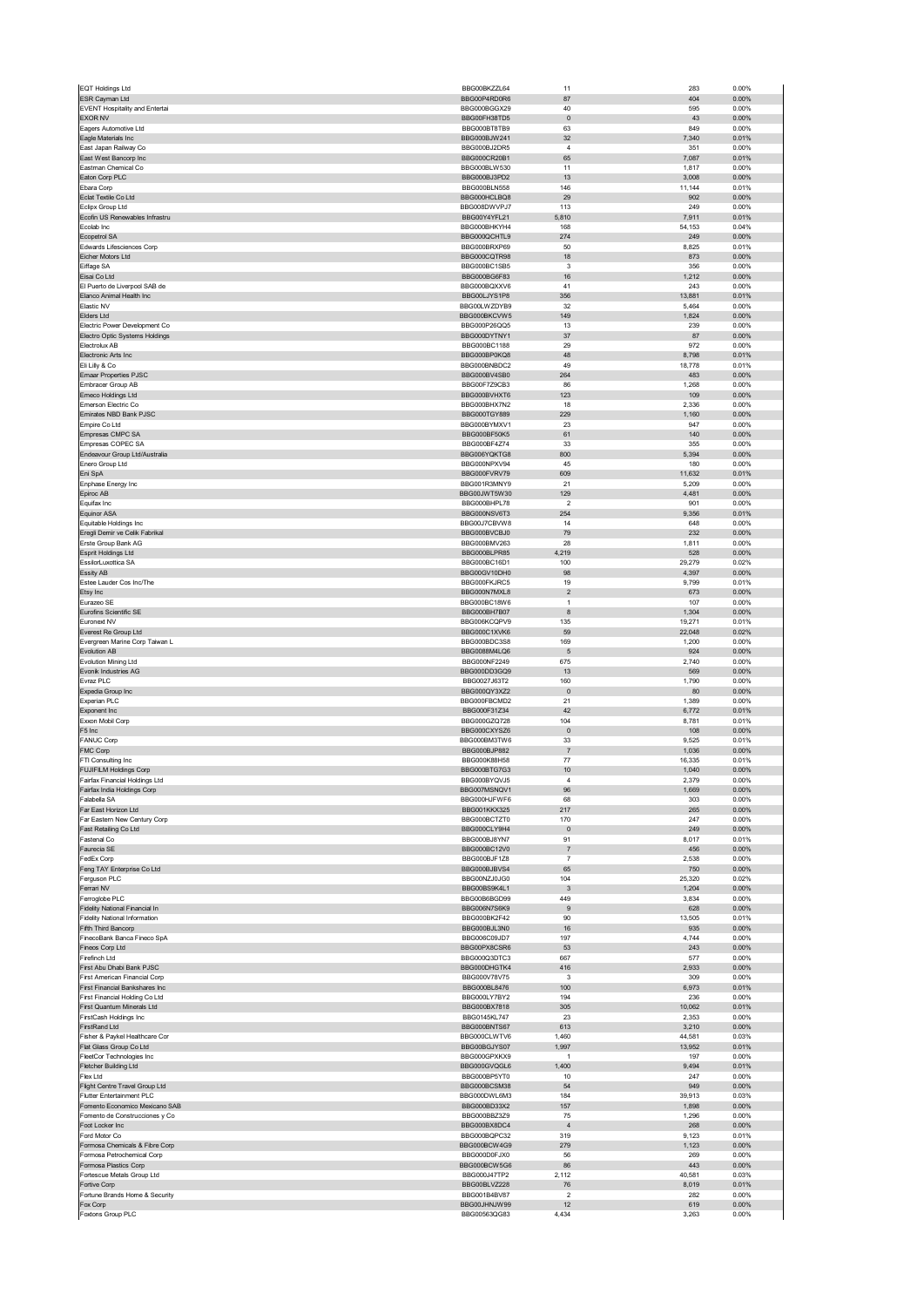| Franco-Nevada Corp                                               | BBG000RD3CL8                        | 10                           | 1,944           | 0.00%             |
|------------------------------------------------------------------|-------------------------------------|------------------------------|-----------------|-------------------|
| Franklin Resources Inc<br>Frasers Group PLC                      | BBG000BD0TF8<br>BBG000DPM932        | 21<br>78                     | 948<br>1,116    | 0.00%<br>0.00%    |
| Freeport-McMoRan Inc                                             | BBG000BJDB15                        | 252                          | 14,463          | 0.01%             |
| Fresenius Medical Care AG & Co                                   | BBG000DHXQT2                        | 105                          | 9,348           | 0.01%             |
| Fresenius SE & Co KGaA                                           | BBG000BS3BJ7                        | 19                           | 1,063           | 0.00%             |
| Fubon Financial Holding Co Ltd<br>Fujitsu Ltd                    | BBG000LH09B6<br>BBG000BGJWM6        | 260<br>$\overline{4}$        | 985<br>861      | $0.00\%$<br>0.00% |
| G5 Entertainment AB                                              | BBG000BMQJ99                        | 19                           | 1,161           | 0.00%             |
| GDS Holdings Ltd                                                 | BBG00DYK7TL5                        | 6                            | 394             | 0.00%             |
| <b>GEA Group AG</b><br>GF Securities Co Ltd                      | BBG000BSV6W2<br>BBG007WL04J3        | 68<br>256                    | 5,142<br>672    | 0.00%<br>0.00%    |
| GMO Payment Gateway Inc                                          | BBG000BD0YH5                        | 37                           | 6,406           | 0.00%             |
| GN Store Nord AS                                                 | BBG000BVGZ03                        | 18                           | 1,516           | 0.00%             |
| GQG Partners Inc<br><b>GS Holdings Corp</b>                      | BBG0131F7BW0<br>BBG000P3K9R4        | 8,428<br>8                   | 14,833<br>380   | 0.01%<br>0.00%    |
| <b>GUD Holdings Ltd</b>                                          | BBG000BRSJ32                        | 43                           | 490             | 0.00%             |
| <b>GWA Group Ltd</b>                                             | BBG000BHBZY2                        | 102                          | 280             | 0.00%             |
| <b>GXO Logistics Inc</b><br>Galaxy Entertainment Group Ltd       | BBG00YDGX945<br>BBG000BG5LL6        | 289<br>278                   | 36,153<br>1,981 | 0.03%<br>0.00%    |
| Galp Energia SGPS SA                                             | BBG000F7KWG7                        | 27                           | 366             | 0.00%             |
| Gap Inc/The                                                      | BBG000BKLH74                        | 15                           | 364             | 0.00%             |
| Garmin Ltd                                                       | BBG000C4LN67                        | 26                           | 4,821           | 0.00%             |
| Gartner Inc<br>Gazprom PJSC                                      | BBG000BB65D0<br>BBG000KGYRF8        | 13<br>542                    | 6,091<br>6,884  | 0.00%<br>0.01%    |
| Geberit AG                                                       | BBG000FHLJD6                        | $\overline{\mathbf{2}}$      | 2,103           | 0.00%             |
| Geely Automobile Holdings Ltd                                    | BBG000BZ3PX4                        | 58                           | 217             | 0.00%             |
| Gem Diamonds Ltd<br>Generac Holdings Inc                         | BBG000QWK819<br>BBG000PQ4W72        | 735<br>$\mathbf{1}$          | 649<br>619      | 0.00%<br>0.00%    |
| General Dynamics Corp                                            | BBG000BK67C7                        | $\overline{4}$               | 1,191           | 0.00%             |
| General Electric Co                                              | BBG000BK6MB5                        | 40                           | 5,212           | 0.00%             |
| General Mills Inc<br>General Motors Co                           | BBG000BKCFC2<br>BBG000NDYB67        | 22<br>73                     | 2,030<br>5,893  | 0.00%<br>0.00%    |
| Genmab A/S                                                       | BBG000BKPC99                        | $\overline{2}$               | 1,092           | 0.00%             |
| Genting Bhd                                                      | BBG000BF3RW5                        | 90                           | 138             | 0.00%             |
| Genting Malaysia Bhd<br>Genuine Parts Co                         | BBG000BDYR29<br>BBG000BKL348        | 2,501<br>$\mathbf{3}$        | 2,378<br>501    | 0.00%<br>$0.00\%$ |
| Genworth Financial Inc                                           | BBG000J5Q6L2                        | 270                          | 1,504           | 0.00%             |
| Genworth Mortgage Insurance Au                                   | BBG006DB5P33                        | 6,443                        | 14,948          | 0.01%             |
| George Weston Ltd<br>Georgia Capital PLC                         | BBG000BD1VR9<br>BBG00KTP3406        | $\overline{7}$<br>$\sqrt{5}$ | 1,085<br>68     | 0.00%<br>0.00%    |
| Gerdau SA                                                        | BBG000N89B84                        | 193                          | 1,299           | 0.00%             |
| Giant Manufacturing Co Ltd                                       | BBG000DYGNB0                        | 54                           | 932             | 0.00%             |
| Gildan Activewear Inc                                            | BBG000BQ5ZN1                        | 12                           | 709             | 0.00%             |
| Gilead Sciences Inc<br>Givaudan SA                               | BBG000CKGBP2<br>BBG000DB0Q75        | 51<br>$\pmb{0}$              | 5,051<br>1,387  | 0.00%<br>0.00%    |
| Gjensidige Forsikring ASA                                        | BBG00188QF09                        | 35                           | 1,172           | 0.00%             |
| GlaxoSmithKline PLC                                              | BBG000CT5GJ1                        | 1,192                        | 35,686          | 0.03%             |
| Glencore PLC<br>Globe Life Inc                                   | BBG001MM1KV4<br>BBG000BVD6X4        | 1,208<br>$\overline{2}$      | 8,441<br>237    | 0.01%<br>0.00%    |
| GoDaddy Inc                                                      | BBG006MDLY05                        | 68                           | 7,970           | 0.01%             |
| Godrej Consumer Products Ltd                                     | BBG000H370F0                        | 42                           | 756             | 0.00%             |
| Gold Fields Ltd<br>Gold Road Resources Ltd                       | BBG000G5S250<br>BBG000PK8TF9        | 204<br>824                   | 3,056<br>1,293  | $0.00\%$<br>0.00% |
| Golden Ocean Group Ltd                                           | BBG00GX8R037                        | 68                           | 841             | 0.00%             |
| Goldman Sachs Group Inc/The                                      | BBG000C6CFJ5                        | 45                           | 23,702          | 0.02%             |
| Goodyear Tire & Rubber Co/The                                    | BBG000BKNX95                        |                              | 563             | $0.00\%$          |
|                                                                  |                                     | 19                           |                 |                   |
| Graco Inc                                                        | BBG000BK9W84                        | 21                           | 2,342           | 0.00%             |
| GrainCorp Ltd<br>Grange Resources Ltd                            | BBG000C0H499<br>BBG000D7VNB2        | 85<br>621                    | 700<br>469      | 0.00%<br>0.00%    |
| Grasim Industries Ltd                                            | BBG000BK6YB9                        | 18                           | 544             | 0.00%             |
| Great Eastern Holdings Ltd                                       | BBG000BFBC59                        | 65                           | 1,347           | 0.00%             |
| Great Wall Motor Co Ltd<br>Great-West Lifeco Inc                 | BBG000CYZ1K8<br>BBG000BZ2Y20        | 67<br>26                     | 317<br>1,093    | 0.00%<br>0.00%    |
| Green Cross Corp/South Korea                                     | BBG000BGY8Z8                        | $\overline{2}$               | 462             | 0.00%             |
| Greencoat Renewables PLC                                         | BBG00GZRZBO5                        | 4,492                        | 7,869           | 0.01%             |
| Greenyard NV<br>Greggs PLC                                       | BBG000BXB6B6<br>BBG000BDKLH1        | 17<br>105                    | 272<br>6,513    | 0.00%<br>0.00%    |
| Grifols SA                                                       | BBG000KXQMX1                        | 33                           | 871             | 0.00%             |
| Groupe Bruxelles Lambert SA                                      | BBG000BSDBX0<br><b>BBG000LXPLN4</b> | $\mathbf 2$                  | 285             | 0.00%<br>n nn%    |
| ruma SAB de CV<br>Grupo Aval Acciones y Valores                  | BBG001NNHMV0                        | 844                          | 302             | 0.00%             |
| Grupo Bimbo SAB de CV                                            | BBG000BQC7M6                        | 277                          | 1,171           | $0.00\%$          |
| Grupo Carso SAB de CV                                            | BBG000BQXSD7                        | 76                           | 338             | 0.00%             |
| Grupo Financiero Banorte SAB d<br>Grupo Financiero Inbursa SAB d | BBG000LXL8D8<br>BBG000LXS146        | 58<br>250                    | 518<br>412      | 0.00%<br>0.00%    |
| Grupo Mexico SAB de CV                                           | BBG000BQCB47                        | 565                          | 3,388           | 0.00%             |
| Grupo Televisa SAB                                               | BBG000BJDPF9                        | 265                          | 829             | 0.00%             |
| Guangzhou R&F Properties Co Lt<br>Gulf Oil Lubricants India Ltd  | BBG000H80SY4<br>BBG005YZYRZ8        | 275<br>40                    | 141<br>336      | 0.00%<br>0.00%    |
| Guotai Junan Securities Co Ltd                                   | BBG00GBHRNH6                        | 273                          | 584             | $0.00\%$          |
| H & M Hennes & Mauritz AB                                        | BBG000BM9JH9                        | 64                           | 1,728           | 0.00%             |
| H&R Block Inc<br><b>HAL Trust</b>                                | BBG000BLDV98<br>BBG000BGG9X8        | 26<br>3                      | 849<br>724      | 0.00%<br>0.00%    |
| <b>HCL Technologies Ltd</b>                                      | BBG000C68V87                        | 29                           | 707             | 0.00%             |
| <b>HDFC Bank Ltd</b>                                             | BBG000NWKS18                        | 397                          | 35,506          | 0.03%             |
| <b>HEICO Corp</b><br><b>HMM Co Ltd</b>                           | BBG000BL16Q7<br>BBG000FQW6G9        | 207<br>14                    | 40,976<br>439   | 0.03%<br>0.00%    |
| HOCHTIEF AG                                                      | BBG000BC3V44                        | $\sqrt{2}$                   | 269             | 0.00%             |
| HP Inc                                                           | BBG000KHWT55                        | 97                           | 5,030           | 0.00%             |
| <b>HSBC Holdings PLC</b><br>HT&E Ltd                             | BBG000BS1N49<br>BBG000BSXX88        | 617<br>143                   | 5,156<br>299    | 0.00%<br>0.00%    |
| HUB24 Ltd                                                        | BBG000RHK9T9                        | 407                          | 11,506          | 0.01%             |
| Haci Omer Sabanci Holding AS                                     | BBG000HN1YR5                        | 189                          | 259             | 0.00%             |
| Hackett Group Inc/The<br>Haidilao International Holding          | BBG000BBLQV7<br>BBG00LWM0XR7        | 88<br>361                    | 2,476<br>1,121  | 0.00%<br>0.00%    |
| Haier Smart Home Co Ltd                                          | BBG00Y6QRDM9                        | 92                           | 535             | 0.00%             |
| Haitong Securities Co Ltd                                        | BBG0029103Q8                        | 496                          | 604             | 0.00%             |
| Halliburton Co<br>Halma PLC                                      | BBG000BKTFN2<br>BBG000BDLT47        | 62<br>29                     | 1,950           | 0.00%<br>0.00%    |
| Hamamatsu Photonics KK                                           | BBG000BKP2Q2                        | 81                           | 1,755<br>7,142  | 0.01%             |
| Hana Financial Group Inc                                         | BBG000J3FZK6                        | 29                           | 1,401           | 0.00%             |
| Hanesbrands Inc                                                  | BBG000D2ZTS8                        | 82                           | 1,878           | $0.00\%$          |
| Hang Lung Group Ltd<br>Hang Lung Properties Ltd                  | BBG000BDWB08<br>BBG000BDTCX4        | 73<br>112                    | 216<br>317      | 0.00%<br>0.00%    |
| Hang Seng Bank Ltd                                               | BBG000BDWBR9                        | 35                           | 873             | 0.00%             |
| Hankook Tire & Technology Co L                                   | BBG002Y0WN38                        | 6<br>$\overline{4}$          | 298             | 0.00%             |
| Hankyu Hanshin Holdings Inc<br>Hanmi Pharm Co Ltd                | BBG000BH0115<br>BBG000QKWS63        | $\mathbf 2$                  | 152<br>719      | 0.00%<br>0.00%    |
| Hannover Rueck SE                                                | BBG000MDN4R3                        | 2                            | 581             | 0.00%             |
| Hansen Technologies Ltd                                          | BBG000BV22G4                        | 66                           | 356             | 0.00%             |
| Harley-Davidson Inc<br>Hartford Financial Services Gr            | BBG000BKZTP3<br>BBG000G0Z878        | 6<br>275                     | 299<br>26,118   | 0.00%<br>0.02%    |
| Harvey Norman Holdings Ltd<br>Hasbro Inc                         | BBG000BKF0L2<br>BBG000BKVJK4        | 3,262<br>$\mathbf 2$         | 16,112<br>313   | 0.01%<br>$0.00\%$ |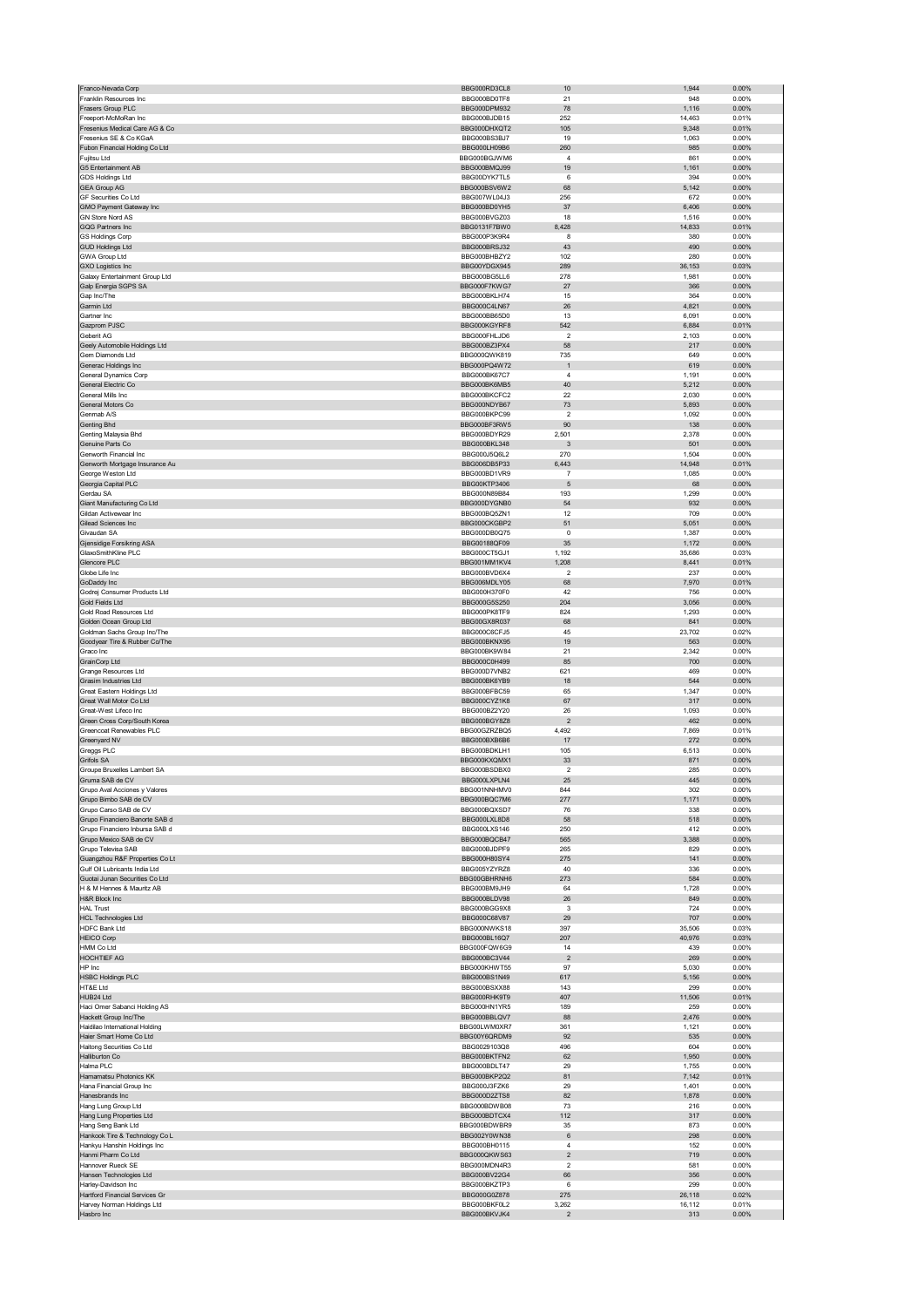| Havells India Ltd                                        | BBG000D44YN2                 | 49                      | 1,259            | 0.00%          |
|----------------------------------------------------------|------------------------------|-------------------------|------------------|----------------|
| Hays PLC                                                 | BBG000BKFPY3                 | 12,226                  | 33,299           | 0.02%          |
| HeadHunter Group PLC<br><b>Healius Ltd</b>               | BBG00KHGQ0H4<br>BBG000BBDPW7 | 57<br>958               | 4,028<br>5,059   | 0.00%<br>0.00% |
| HeidelbergCement AG                                      | BBG000BC1HT0                 | 9                       | 841              | 0.00%          |
| Heineken Holding NV                                      | BBG000BC36N8                 | 13                      | 1,645            | 0.00%          |
| Heineken NV                                              | BBG000BW4R84                 | 488                     | 75,512           | 0.06%          |
| Hella GmbH & Co KGaA                                     | BBG000BLNNJ4                 | $\mathbf{1}$            | 91               | 0.00%          |
| Hellenic Bank PCL                                        | BBG000GJ6MT4                 | 333                     | 444              | 0.00%          |
| HelloFresh SE<br>Helvetia Holding AG                     | BBG003Q1CF78                 | 16<br>$\overline{1}$    | 1,725            | 0.00%          |
| Henderson Land Development Co                            | BBG000GR9XT9<br>BBG000BDWF36 | 372                     | 215<br>2,176     | 0.00%<br>0.00% |
| Hengan International Group Co                            | BBG000CJXNB5                 | 97                      | 690              | 0.00%          |
| Henkel AG & Co KGaA                                      | BBG000BC3925                 | 228                     | 25,259           | 0.02%          |
| Henry Schein Inc                                         | BBG000BNMMJ3                 | 72                      | 7,643            | 0.01%          |
| Herbalife Nutrition Ltd                                  | BBG000MM5VL9                 | 24                      | 1,355            | 0.00%          |
| Hermes International                                     | BBG000BDYY97                 | $\overline{2}$          | 5,396            | 0.00%          |
| Hero MotoCorp Ltd                                        | BBG000CSDVY4                 | 9                       | 431              | 0.00%          |
| Hershey Co/The<br>Hertz Global Holdings Inc              | BBG000BLHRS2<br>BBG011N57109 | 5<br>$\overline{1}$     | 1,387<br>27      | 0.00%<br>0.00% |
| Hess Corp                                                | BBG000BBD070                 | 21                      | 2,147            | 0.00%          |
| Hewlett Packard Enterprise Co                            | BBG0078W3NQ3                 | 114                     | 2,463            | 0.00%          |
| Hexagon AB                                               | BBG000BF1LW0                 | 182                     | 3,966            | 0.00%          |
| Hicl Infrastructure PLC                                  | BBG00NR9B1V1                 | 25,743                  | 84,692           | 0.06%          |
| Hilton Worldwide Holdings Inc                            | BBG0058KMH30                 | $\overline{\mathbf{c}}$ | 343              | 0.00%          |
| Hindalco Industries Ltd<br>Hindustan Petroleum Corp Ltd  | BBG000CSJQQ8<br>BBG000CSNVZ2 | 140<br>82               | 1,236<br>445     | 0.00%<br>0.00% |
| Hindustan Unilever Ltd                                   | BBG000CSMG04                 | 75                      | 3,263            | 0.00%          |
| Hino Motors Ltd                                          | BBG000BGPYD5                 | 24                      | 273              | 0.00%          |
| Hipgnosis Songs Fund Ltd/The F                           | BBG00H13L4V8                 | 20,500                  | 47,738           | 0.04%          |
| Hitachi Construction Machinery                           | BBG000BGGQ06                 | 4                       | 140              | 0.00%          |
| Hitachi Ltd                                              | BBG000C2QRN8                 | 50                      | 3,699            | 0.00%          |
| Holcim Ltd                                               | BBG000BWZDP2                 | 27                      | 1,888            | 0.00%          |
| Home Depot Inc/The<br>Hon Hai Precision Industry Co      | BBG000BKZB36<br>BBG000BHCH17 | 30<br>583               | 17,186<br>3,448  | 0.01%<br>0.00% |
| Honda Motor Co Ltd                                       | BBG000C27673                 | 84                      | 3,244            | 0.00%          |
| Honeywell International Inc.                             | BBG000H556T9                 | 14                      | 4,080            | 0.00%          |
| Hong Kong Exchanges & Clearing                           | BBG000BGW354                 | 508                     | 40,811           | 0.03%          |
| Hong Leong Bank Bhd                                      | BBG000BTPCC6                 | 68                      | 418              | 0.00%          |
| Hong Leong Financial Group Bhd                           | BBG000BF4CF6                 | 94                      | 538              | 0.00%          |
| Hongkong & Shanghai Hotels Ltd                           | BBG000BDWV76                 | 1,983                   | 2,396            | 0.00%          |
| Hongkong Land Holdings Ltd<br>Hormel Foods Corp          | BBG000BFLFW1<br>BBG000BLF8D2 | 88<br>9                 | 628<br>626       | 0.00%<br>0.00% |
| Hosken Consolidated Investment                           | BBG000BFH308                 | 514                     | 3,275            | 0.00%          |
| Hotai Motor Co Ltd                                       | BBG000BPMGX5                 | 45                      | 1,365            | 0.00%          |
| Housing Development Finance Co                           | BBG000CSRXZ4                 | 2,179                   | 104,264          | 0.08%          |
| Howden Joinery Group PLC                                 | BBG000BRYT97                 | 377                     | 6,331            | 0.00%          |
| Howmet Aerospace Inc                                     | BBG00DYNJGH9                 | $\overline{7}$          | 308              | 0.00%          |
| Hoya Corp                                                | BBG000BGSH67                 | 192                     | 39,258           | 0.03%          |
| Huatai Securities Co Ltd<br>Huaxia Bank Co Ltd           | BBG008QGHMG4<br>BBG00709HB38 | 174                     | 398<br>123       | 0.00%<br>0.00% |
| HubSpot Inc                                              | BBG000N7MZ06                 | 102<br>$\,6\,$          | 5,503            | 0.00%          |
| Hubbell Inc                                              | BBG000BLK267                 | 76                      | 21,637           | 0.02%          |
| Hufvudstaden AB                                          | BBG000BDSFG7                 | 195                     | 4,012            | 0.00%          |
| Humana Inc                                               | BBG000BLKK03                 | 14                      | 9,158            | 0.01%          |
| Hummingbird Resources PLC                                | BBG0019W9XB3                 | 474                     | 128              | 0.00%          |
| Hunan Valin Steel Co Ltd                                 | BBG00F136Q77                 | 248                     | 274              | 0.00%          |
| Huntington Bancshares Inc/OH                             | BBG000BKWSR6                 | 48<br>$\mathbf{1}$      | 1,011            | 0.00%          |
| Huntington Ingalls Industries<br>Huntsman Corp           | BBG001KJ2HM9<br>BBG000NS26Q8 | 6                       | 164<br>291       | 0.00%<br>0.00% |
| Hyundai Mobis Co Ltd                                     | BBG000BK3C57                 | $\overline{4}$          | 1,129            | 0.00%          |
| Hyundai Motor Co                                         | BBG000BCVDK5                 | 16                      | 3,045            | 0.00%          |
| Hyundai Steel Co                                         | BBG000BCVFZ4                 | 14                      | 669              | 0.00%          |
| <b>ICICI Bank Ltd</b>                                    | BBG000BBL437                 | 193                     | 2,640            | 0.00%          |
| <b>ICL Group Ltd</b>                                     | BBG000BJCNC8                 | 29                      | 383              | 0.00%          |
| <b>ICON PLC</b>                                          | BBG000CTSZQ6                 | 104                     | 44,370           | 0.03%          |
| <b>IDEXX Laboratories Inc</b><br>IGM Financial Inc       | BBG000BLRT07<br>BBG000BZ6FG2 | 27<br>15                | 24,353<br>749    | 0.02%<br>0.00% |
| <b>IGO Ltd</b>                                           | BBG000BB1BP9                 | 4,425                   | 50,759           | 0.04%          |
| IHI Corp                                                 | BBG000BM7CD0                 | 9                       | 250              | 0.00%          |
| ING Groep NV                                             | BBG000BW4SZ2                 | 158                     | 3,023            | 0.00%          |
| IPH Ltd                                                  | BBG007913KZ6                 | 82                      | 721              | 0.00%          |
| <b>IQVIA Holdings Inc.</b>                               | BBG00333FYS2                 | 24                      | 9,187            | 0.01%          |
| <b>IRESS Ltd</b>                                         | BBG000DP09M5                 | 635                     | 7,941            | 0.01%          |
| <b>ITOCHU Corp</b><br><b>ITV PLC</b>                     | BBG000B9WJ55<br>BBG000DW76R4 | 30<br>2,535             | 1,269<br>5,220   | 0.00%<br>0.00% |
| Idemitsu Kosan Co Ltd                                    | BBG000BD7F98                 | 69                      | 2,407            | 0.00%          |
| lida Group Holdings Co Ltd                               | BBG005CJZ9F9                 | 29                      | 919              | 0.00%          |
| Illinois Tool Works Inc                                  | BBG000BMBL90                 | 6                       | 2,049            | 0.00%          |
| Illumina Inc                                             | BBG000DSMS70                 | 16                      | 8,225            | 0.01%          |
| Iluka Resources Ltd                                      | BBG000C13PJ4                 | 308                     | 3,115            | 0.00%          |
| Imdex Ltd                                                | BBG000BO5WY6                 | 491<br>84               | 1,449            | 0.00%          |
| Impala Platinum Holdings Ltd<br>Imugene Ltd              | BBG000BTZK82<br>BBG000BZ3T48 | 1,849                   | 1,636<br>740     | 0.00%<br>0.00% |
| Incitec Pivot Ltd                                        | BBG000PTL148                 | 18,576                  | 60,187           | 0.04%          |
| Indian Railway Catering & Tour                           | BBG001HSFFN2                 | 37                      | 573              | $0.00\%$       |
| Industria de Diseno Textil SA                            | BBG000C1W6R5                 | 132                     | 5,905            | 0.00%          |
| Industrial & Commercial Bank o                           | BBG000Q16VR4                 | 2,681                   | 2,081            | 0.00%          |
| Industrial Bank Co Ltd                                   | BBG00709J995                 | 106                     | 438              | 0.00%          |
| Industrial Bank of Korea<br>Industrias Penoles SAB de CV | BBG000C40K84<br>BBG000LXSL15 | 9<br>24                 | 108<br>379       | 0.00%<br>0.00% |
| Infineon Technologies AG                                 | BBG000C8L0S4                 | 15                      | 971              | 0.00%          |
| Info Edge India Ltd                                      | BBG000HS7804                 | 32                      | 3,338            | 0.00%          |
| Infomedia Ltd                                            | BBG000BZDK82                 | 314                     | 480              | $0.00\%$       |
| Informa PLC                                              | BBG000BLHQP7                 | 1,836                   | 17,672           | 0.01%          |
| Infosys Ltd                                              |                              |                         |                  | 0.00%          |
| Ingevity Corp<br>Inghams Group Ltd                       | BBG000BSGQL7                 | 87                      | 3,019            |                |
|                                                          | BBG009LM28K6                 | 70                      | 6,939            | 0.01%          |
|                                                          | BBG00DZTFM86<br>BBG000BH18T9 | 132<br>21               | 462<br>256       | 0.00%<br>0.00% |
| Inmobiliaria del Sur SA<br>Innolux Corp                  | BBG000QY03R0                 | 278                     | 271              | 0.00%          |
| Innovent Biologics Inc                                   | BBG00M8832B5                 | 51                      | 435              | 0.00%          |
| Inpex Corp                                               | BBG000DJ3642                 | 502                     | 6,011            | $0.00\%$       |
| Insignia Financial Ltd                                   | BBG000P5Q6C5                 | 11,001                  | 39,825           | 0.03%          |
| Insurance Australia Group Ltd                            | BBG000PBLS20                 | 20,175                  | 85,944           | 0.06%          |
| Intact Financial Corp                                    | BBG000QDQ4F9                 | $\overline{2}$          | 414              | 0.00%          |
| Integral Diagnostics Ltd                                 | BBG00B2FQPN0                 | 65                      | 323              | 0.00%          |
| Intel Corp                                               | BBG000C0G1D1<br>BBG000H3G1B2 | 160<br>24               | 11,302           | 0.01%<br>0.00% |
| InterGlobe Aviation Ltd<br>Intercontinental Exchange Inc | BBG000C1FB75                 | 202                     | 900<br>37,988    | 0.03%          |
| International Business Machine                           | BBG000BLNNH6                 | 33                      | 6,030            | $0.00\%$       |
| International Consolidated Air                           | BBG000C04GS5                 | 475                     | 1,260            | 0.00%          |
| International Flavors & Fragra                           | BBG000BLSL58                 | $\overline{7}$          | 1,494            | 0.00%          |
| International Game Technology                            | BBG0081VHTP3                 | 4                       | 165              | 0.00%          |
| International Paper Co<br>International Public Partnersh | BBG000BM5SR2<br>BBG000Q4KTS6 | 27<br>38,486            | 1,714<br>121,884 | 0.00%<br>0.09% |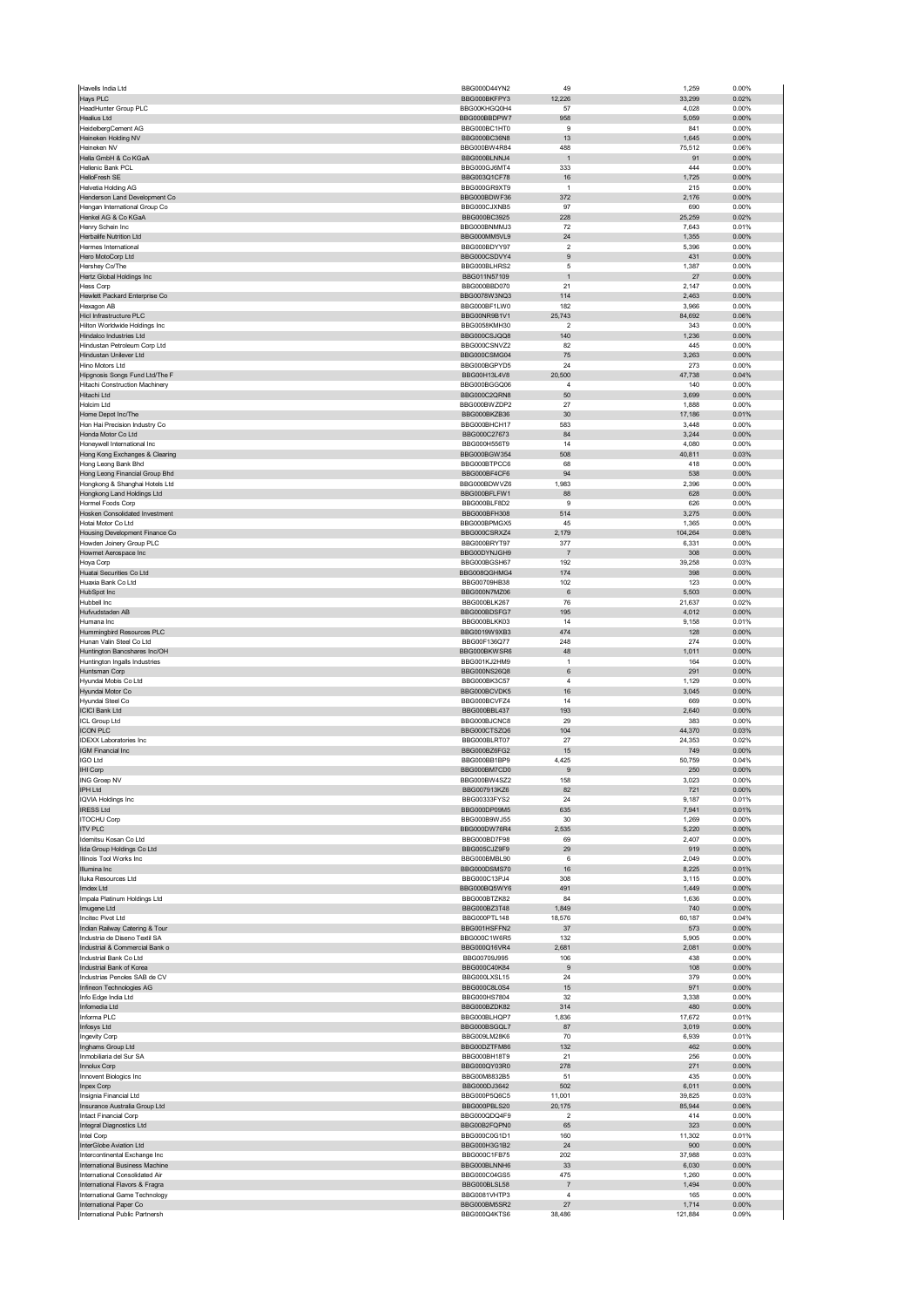| Interpublic Group of Cos Inc/T                                  | BBG000C90DH9                        | 5                       | 252              | 0.00%             |
|-----------------------------------------------------------------|-------------------------------------|-------------------------|------------------|-------------------|
| Intesa Sanpaolo SpA                                             | BBG000BNSF93                        | 1,887                   | 6,711            | 0.00%             |
| Intuit Inc<br>Intuitive Surgical Inc                            | BBG000BH5DV1<br>BBG000BJPDZ1        | $\mathbf{1}$<br>39      | 1,037<br>19,249  | 0.00%<br>0.01%    |
| Invesco Ltd                                                     | BBG000BY2Y78                        | 15                      | 476              | 0.00%             |
| Investor AB                                                     | BBG000BG97S6                        | 99                      | 3,410            | 0.00%             |
| InvoCare Ltd                                                    | BBG000C63188                        | 52                      | 606              | 0.00%             |
| Ionis Pharmaceuticals Inc                                       | BBG000JH6683                        | 120                     | 5,017            | 0.00%             |
| Isetan Mitsukoshi Holdings Ltd<br><b>Isracard Ltd</b>           | BBG000MF3SX0<br>BBG00NW1JGV1        | 11<br>0                 | 114<br>0         | 0.00%<br>0.00%    |
| Israel Discount Bank Ltd                                        | BBG000HVQG80                        | 106                     | 980              | 0.00%             |
| <b>Isuzu Motors Ltd</b>                                         | BBG000BM8G22                        | 34                      | 579              | 0.00%             |
| Itau Unibanco Holding SA                                        | BBG000BF0HQ7                        | 588                     | 3,041            | 0.00%             |
| Itausa SA                                                       | BBG000BY9ZS5                        | 978                     | 2,156            | 0.00%             |
| Ito En Ltd<br>Ivanhoe Mines Ltd                                 | BBG000BSVM57<br>BBG003CSCHG0        | $\sqrt{4}$<br>82        | 300<br>925       | $0.00\%$<br>0.00% |
| J D Wetherspoon PLC                                             | BBG000BT7S04                        | 305                     | 5,467            | 0.00%             |
| J M Smucker Co/The                                              | BBG000BT1715                        | $\overline{4}$          | 836              | 0.00%             |
| J Sainsbury PLC                                                 | BBG000BF0KW3                        | 75                      | 385              | 0.00%             |
| JB Hi-Fi Ltd                                                    | BBG000BQWJY5                        | 319                     | 15,433           | 0.01%             |
| <b>JBS SA</b><br>JD.com Inc                                     | BBG000N6Q0M7                        | 402                     | 3,772            | 0.00%             |
| JFE Holdings Inc                                                | BBG005YHY0Q7<br>BBG000BQWB27        | 272<br>30               | 13,707<br>532    | 0.01%<br>0.00%    |
| JLEN Environmental Assets Grou                                  | BBG005ZHDC56                        | 18,561                  | 36,306           | 0.03%             |
| JPMorgan Chase & Co                                             | BBG000DMBXR2                        | 407                     | 88,558           | 0.07%             |
| JSW Steel Ltd                                                   | BBG000C1ZGP2                        | 88                      | 1,072            | 0.00%             |
| JTEKT Corp<br>Jabil Inc                                         | BBG000BLSMV7<br>BBG000BJNGN9        | 20<br>3                 | 240<br>297       | 0.00%<br>0.00%    |
| Jackson Financial Inc                                           | BBG00922Y5Z6                        | $\mathbf{1}$            | 67               | 0.00%             |
| Jacobs Engineering Group Inc                                    | BBG000BMFFQ0                        | $\overline{2}$          | 306              | 0.00%             |
| James Hardie Industries PLC                                     | BBG000D01850                        | 1,513                   | 83,652           | 0.06%             |
| Janus Henderson Group PLC                                       | BBG000BZY4K1                        | 32                      | 1,853            | 0.00%             |
| Japan Airlines Co Ltd<br>Japan Petroleum Exploration Co         | <b>BBG0038LG5T8</b><br>BBG000CTVC65 | 49<br>23                | 1,283<br>689     | 0.00%<br>0.00%    |
| Japan Post Holdings Co Ltd                                      | BBG000HS7047                        | 223                     | 2,392            | 0.00%             |
| Japan Post Insurance Co Ltd                                     | BBG000C15837                        | 12                      | 275              | 0.00%             |
| Jardine Cycle & Carriage Ltd                                    | BBG000BDGG14                        | 66                      | 1,377            | 0.00%             |
| Jardine Matheson Holdings Ltd                                   | BBG000BKGRX9                        | 155                     | 11,705           | 0.01%             |
| Jefferies Financial Group Inc<br>Jeronimo Martins SGPS SA       | BBG000BNHSP9<br>BBG000BHWX29        | 103<br>12               | 5,494<br>382     | 0.00%<br>0.00%    |
| John Keells Holdings PLC                                        | BBG000FNYM.I6                       | 1,121                   | 1,140            | 0.00%             |
| John Wood Group PLC                                             | BBG000BCGVQ6                        | 115                     | 409              | 0.00%             |
| Johns Lyng Group Ltd                                            | BBG00HVW0FB1                        | 185                     | 1,690            | 0.00%             |
| Johnson & Johnson                                               | BBG000BMHYD1                        | 52                      | 12,245           | 0.01%             |
| Johnson Controls International<br>Johnson Electric Holdings Ltd | BBG000BVWLJ6<br>BBG000BDXKS7        | 33<br>321               | 3,645            | 0.00%<br>0.00%    |
| Johnson Matthey PLC                                             | BBG000BDNS10                        | $\sqrt{4}$              | 937<br>151       | 0.00%             |
| Jollibee Foods Corp                                             | BBG000BKTFZ9                        | 125                     | 730              | 0.00%             |
| Jones Lang LaSalle Inc                                          | BBG000C2L2L0                        | $\pmb{0}$               | 118              | 0.00%             |
| Jubilant Foodworks Ltd                                          | BBG000PPXMG4                        | 8                       | 554              | 0.00%             |
| Julius Baer Group Ltd<br>Jumbo Interactive Ltd                  | BBG000PJ8DQ5                        | 84                      | 7,740<br>1,042   | 0.01%<br>0.00%    |
| Juniper Networks Inc                                            | BBG000BLQB52<br>BBG000BY33P5        | 54<br>11                | 543              | 0.00%             |
| Jupiter Mines Ltd                                               | BBG000QDWX59                        | 903                     | 208              | 0.00%             |
| <b>KB Financial Group Inc</b>                                   | BBG000BPHXR1                        | 263                     | 16,758           | 0.01%             |
| <b>KBC Group NV</b>                                             | BBG000BMVX65                        | 15                      | 1,812            | 0.00%             |
| <b>KE Holdings Inc</b><br>KGHM Polska Miedz SA                  | BBG00W9L9LX1<br>BBG000CJ6JT5        | $10$<br>24              | 276<br>1,162     | 0.00%<br>0.00%    |
| <b>KION Group AG</b>                                            | BBG000BX9VY9                        | $\sqrt{2}$              | 246              | 0.00%             |
| KKR & Co Inc                                                    | BBG000BCQ6J8                        | $\overline{4}$          | 393              | 0.00%             |
| <b>KLA Corp</b>                                                 | BBG000BMTFR4                        | 23                      | 13,822           | 0.01%             |
| <b>KMD Brands Ltd</b>                                           | BBG000PQGRY0                        | 9,745                   | 13,936           | 0.01%             |
| <b>KOC Holding AS</b>                                           | BBG000BVCWT3                        | 510                     | 1,499            | 0.00%             |
| KR1 PLC<br>Kajima Corp                                          | BBG000Q7Z863<br>BBG000BFRXZ3        | 664<br>90               | 1,256<br>1,424   | 0.00%<br>$0.00\%$ |
| Kakao Corp                                                      | BBG000C3SL93                        | 11                      | 1,419            | 0.00%             |
| Kao Corp                                                        | BBG000BG5Y92                        | 44                      | 3,181            | 0.00%             |
| Karoon Energy Ltd                                               | BBG000N80D34                        | 715                     | 1,201            | 0.00%             |
| Kasikornbank PCL<br>Kawasaki Heavy Industries Ltd               | BBG000BSM796<br>BBG000BM72Q8        | 56<br>9                 | 326<br>214       | 0.00%<br>0.00%    |
| zia Tharanautice Ltd                                            | <b>BBC000DDCNH</b>                  |                         | 606              | n nn%             |
| Keisei Electric Railway Co Ltd                                  | BBG000BN4GC3                        | 1,113                   | 41,332           | 0.03%             |
| Kellogg Co                                                      | BBG000BMKDM3                        | 13                      | 1,129            | 0.00%             |
| Kelsian Group Ltd                                               | BBG001WW8JB9                        | 50                      | 371              | 0.00%             |
| Keppel Corp Ltd<br>Kering SA                                    | BBG000BFDJJ7<br>BBG000BCB150        | 30<br>$\mathbf{1}$      | 155<br>883       | $0.00\%$<br>0.00% |
| Kerry Group PLC                                                 | BBG000BHKB48                        | 40                      | 6,965            | 0.01%             |
| Kerry Properties Ltd                                            | BBG000H62G63                        | 389                     | 1,391            | 0.00%             |
| Keurig Dr Pepper Inc                                            | BBG000TJM7F0                        | 22                      | 1,134            | 0.00%             |
| KeyCorp                                                         | BBG000BMQPL1                        | 25                      | 793              | 0.00%             |
| Keyence Corp<br>Keysight Technologies Inc                       | BBG000BQF869<br>BBG0059FN811        | $\boldsymbol{9}$<br>116 | 7,998<br>32,883  | 0.01%<br>0.02%    |
| Kia Corp                                                        | BBG000BCL1T3                        | 101                     | 9,563            | 0.01%             |
| Kikkoman Corp                                                   | BBG000BJ89N2                        | 13                      | 1,476            | 0.00%             |
| Kimberly-Clark Corp                                             | BBG000BMW2Z0                        | 12                      | 2,454            | 0.00%             |
| Kina Securities Ltd<br>Kingfisher PLC                           | BBG009HXGTS8<br>BBG000BKH1W6        | 136<br>86               | 117<br>539       | 0.00%<br>0.00%    |
| Kinnevik AB                                                     | BBG000BP73C4                        | 18                      | 907              | 0.00%             |
| Kinross Gold Corp                                               | BBG000BK4N16                        | 1,612                   | 12,882           | 0.01%             |
| Kirin Holdings Co Ltd                                           | BBG000BFW551                        | 88                      | 1,951            | 0.00%             |
| Knorr-Bremse AG<br>Kobayashi Pharmaceutical Co Lt               | BBG000FMSMX9                        | $\overline{2}$          | 210              | 0.00%<br>0.00%    |
| Kobe Bussan Co Ltd                                              |                                     |                         |                  |                   |
| Kobe Steel Ltd                                                  | BBG000BSYLZ3<br>BBG000BX7GB9        | 6<br>427                | 621<br>22,716    | 0.02%             |
| Kogan.com Ltd                                                   | BBG000BGBGH5                        | 32                      | 221              | 0.00%             |
| Kohľ's Corp                                                     | BBG00D2480S1                        | 1,207                   | 10,647           | 0.01%             |
|                                                                 | BBG000CS7CT9                        | 110                     | 7,500            | 0.01%             |
| Koito Manufacturing Co Ltd                                      | BBG000BMDLF1                        | $\overline{c}$          | 163              | 0.00%             |
| Komatsu Ltd<br>Kone Oyj                                         | BBG000BGGD50<br>BBG000C3VY91        | 236<br>25               | 7,584<br>2,470   | 0.01%<br>0.00%    |
| Konica Minolta Inc                                              | BBG000BKYL35                        | 54                      | 340              | 0.00%             |
| Koninklijke Ahold Delhaize NV                                   | BBG000BBBC58                        | 94                      | 4,409            | 0.00%             |
| Koninklijke DSM NV                                              | BBG000BC0L94                        | 8                       | 2,396            | 0.00%             |
| Koninklijke Philips NV                                          | BBG000JX4KH9                        | 15<br>5                 | 784              | 0.00%             |
| Korea Shipbuilding & Offshore<br>Korea Zinc Co Ltd              | BBG000DBLYN7<br>BBG000BGZQ96        | $\mathbf{1}$            | 532<br>608       | 0.00%<br>0.00%    |
| Korean Air Lines Co Ltd                                         | BBG000BDSVK7                        | 17                      | 590              | 0.00%             |
| Kose Corp                                                       | BBG000DHJ5F9                        | $_{\rm 3}$              | 498              | 0.00%             |
| Kotak Mahindra Bank Ltd                                         | BBG000CVD592                        | 22                      | 721              | 0.00%             |
| Kraft Heinz Co/The                                              | BBG005CPNTQ2                        | 51                      | 2,497            | 0.00%             |
| Kroger Co/The<br>Kubota Corp                                    | BBG000BMY992<br>BBG000BGGYY2        | 298<br>487              | 18,578<br>14,851 | 0.01%<br>0.01%    |
| Kuehne + Nagel International A                                  | BBG000HXJ2N8                        | $\mathbf{1}$            | 402              | 0.00%             |
| Kumba Iron Ore Ltd                                              | BBG000PPVK43                        | 43                      | 1,687            | 0.00%             |
| Kuraray Co Ltd<br>Kweichow Moutai Co Ltd                        | BBG000BFY586<br>BBG00709HTQ4        | 7<br>4                  | 80<br>1,983      | 0.00%<br>$0.00\%$ |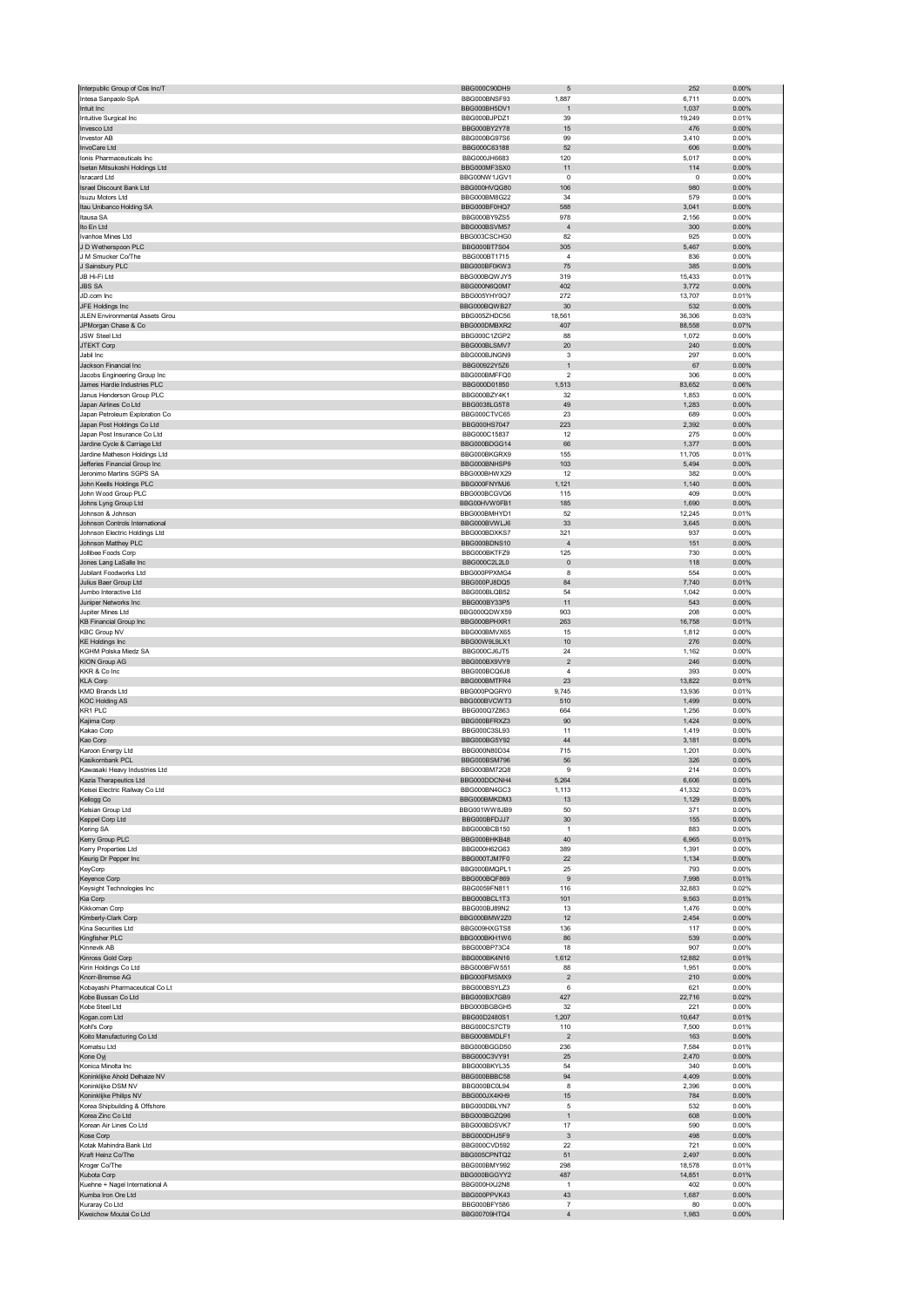|                                                                           | BBG000C26Y00                 | 6                            | 494             | 0.00%             |
|---------------------------------------------------------------------------|------------------------------|------------------------------|-----------------|-------------------|
| Kyowa Kirin Co Ltd                                                        | BBG000BG3926                 | 16                           | 610             | 0.00%             |
| L'Oreal SA                                                                | BBG000BC98G6                 | 77                           | 50,028          | 0.04%             |
| L3Harris Technologies Inc                                                 | BBG000BLGFJ9                 | $\ensuremath{\mathsf{3}}$    | 956             | $0.00\%$          |
| <b>LANXESS AG</b><br><b>LEG Immobilien SE</b>                             | BBG000Q9TVP4                 | $\overline{\mathbf{2}}$      | 204<br>608      | 0.00%<br>$0.00\%$ |
| LG Chem Ltd                                                               | BBG003T0P9C1<br>BBG000HPD1L5 | 3<br>$\overline{\mathbf{c}}$ | 1,316           | 0.00%             |
| LG Corp                                                                   | BBG000BCXCN2                 | 9                            | 882             | 0.00%             |
| LG Display Co Ltd                                                         | BBG000F5DG01                 | 21                           | 604             | 0.00%             |
| <b>LG Electronics Inc</b>                                                 | BBG000MND269                 | 18                           | 2,856           | 0.00%             |
| LG Household & Health Care Ltd                                            | BBG000BB23H5                 | 3                            | 3,381           | 0.00%             |
| LIC Housing Finance Ltd                                                   | BBG000DSZX48                 | 1,155                        | 7,900           | 0.01%             |
| LKQ Corp                                                                  | BBG000PXDL44                 | 5                            | 385             | 0.00%             |
| <b>LSL Property Services PLC</b>                                          | BBG000QCS940                 | 190                          | 1,449           | 0.00%             |
| <b>LUKOIL PJSC</b><br>LVMH Moet Hennessy Louis Vuitt                      | BBG000NN8497<br>BBG000BC7Q05 | 41<br>56                     | 5,100<br>63,851 | 0.00%<br>0.05%    |
| Laboratory Corp of America Hol                                            | BBG000D9DMK0                 | $\overline{1}$               | 424             | 0.00%             |
| Lam Research Corp                                                         | BBG000BNFLM9                 | 11                           | 10,766          | 0.01%             |
| Land & Houses PCL                                                         | BBG000BDHYZ7                 | 1,815                        | 658             | 0.00%             |
| Lark Distilling Co Ltd                                                    | BBG000BTMZ29                 | 13                           | 67              | $0.00\%$          |
| Larsen & Toubro Ltd                                                       | BBG000CVM7D3                 | 129                          | 4,538           | 0.00%             |
| Las Vegas Sands Corp                                                      | BBG000JWD753                 | 255                          | 13,191          | 0.01%             |
| Latitude Group Holdings Ltd                                               | BBG00QFL4PY2                 | 3,450                        | 6,899           | 0.01%             |
| Lawson Inc<br>Lazard Ltd                                                  | BBG000CRYS89                 | $\overline{4}$               | 250             | 0.00%             |
| Lear Corp                                                                 | BBG000BT4C39<br>BBG000PTLGZ1 | 56<br>$\,6$                  | 3,345<br>1,430  | 0.00%<br>0.00%    |
| Legal & General Group PLC                                                 | BBG000BDQCG6                 | 153                          | 849             | 0.00%             |
| Legend Holdings Corp                                                      | BBG009DTJSJ0                 | 411                          | 836             | 0.00%             |
| Legrand SA                                                                | BBG000NH2RJ4                 | 167                          | 26,847          | 0.02%             |
| Leidos Holdings Inc                                                       | BBG000C23PB0                 | $\overline{2}$               | 187             | 0.00%             |
| Lendlease Corp Ltd                                                        | BBG000BDD6Y3                 | 2,496                        | 26,680          | 0.02%             |
| Lennar Corp                                                               | BBG000BN5HF7                 | 11                           | 1,732           | 0.00%             |
| Lennox International Inc                                                  | BBG000BB5B84                 | 16                           | 7,353           | 0.01%             |
| Lenovo Group Ltd                                                          | BBG000BG4QM5<br>BBG0062L8TM1 | 792<br>161                   | 1,253           | 0.00%             |
| Lenta International Co PJSC<br>Leonardo SpA                               | BBG000BVVRJ4                 | 57                           | 555<br>558      | 0.00%<br>0.00%    |
| Liberty Broadband Corp                                                    | BBG006GNRZ83                 | 9                            | 1,894           | 0.00%             |
| Liberty Media Corp-Liberty Bra                                            | BBG00BFHD1D0                 | $\mathbf{1}$                 | 32              | $0.00\%$          |
| Liberty Media Corp-Liberty For                                            | BBG00BFHDCV6                 | 29                           | 2,468           | 0.00%             |
| Liberty Media Corp-Liberty Sir                                            | BBG00BFHD827                 | 21                           | 1,490           | 0.00%             |
| Liberty TripAdvisor Holdings I                                            | BBG005DKMJ67                 | $\overline{1}$               | 4               | 0.00%             |
| Life360 Inc                                                               | BBG00NV88703                 | 56                           | 546             | 0.00%             |
| Lifestyle Communities Ltd                                                 | BBG000CJ4XY0                 | 35                           | 727             | 0.00%             |
| Lincoln National Corp                                                     | BBG000BNC3Y9                 | 9                            | 850             | 0.00%             |
| Linde PLC                                                                 | BBG00GVR8YQ9                 | 176                          | 83,996          | 0.06%             |
| Link Administration Holdings L                                            | BBG001BRJBY3                 | 5,909                        | 32,915          | 0.02%             |
| Lion Corp<br>Lions Gate Entertainment Corp                                | BBG000BQG001<br>BBG000K1T0M8 | 37<br>5                      | 675<br>104      | 0.00%<br>0.00%    |
| Liontown Resources Ltd                                                    | BBG000F21113                 | 763                          | 1,267           | 0.00%             |
| LivaNova PLC                                                              | BBG009LGHG16                 | 21                           | 2,488           | 0.00%             |
| Lixil Corp                                                                | BBG000BCJCY6                 | 12                           | 433             | 0.00%             |
| Lloyds Banking Group PLC                                                  | BBG000BDQGR5                 | 10,652                       | 9,486           | 0.01%             |
| Loblaw Cos Ltd                                                            | BBG000BZC425                 | 22                           | 2,443           | 0.00%             |
| Localiza Rent a Car SA                                                    | BBG000BJ9ZG1                 | 322                          | 4,211           | $0.00\%$          |
| Lockheed Martin Corp                                                      | BBG000C1BW00<br>BBG000C45984 | 34<br>29                     | 16,735<br>2,333 | 0.01%<br>$0.00\%$ |
| oews Corp_<br>Logan Group Co Ltd                                          | BBG005P687B1                 | 422                          | 443             | 0.00%             |
| Logo Yazilim Sanayi Ve Ticaret                                            | BBG000BP78M2                 | 185                          | 796             | 0.00%             |
| Lojas Renner SA                                                           | BBG000BYWZK7                 | 345                          | 2,081           | 0.00%             |
| London Stock Exchange Group PL                                            | BBG000BC85S0                 | 235                          | 30,375          | 0.02%             |
| Longfor Group Holdings Ltd                                                | BBG000CHNH78                 | 19                           | 124             | 0.00%             |
| Lonza Group AG                                                            | BBG000NQXR55                 | 27                           | 31,377          | 0.02%             |
| Lopez Holdings Corp                                                       | BBG000BF6M99                 | 5,600                        | 440             | 0.00%             |
| Lotte Chemical Corp                                                       | BBG000BHNW30<br>BBG000BXDW54 | $\mathbf{1}$<br>3            | 286<br>333      | 0.00%<br>0.00%    |
| Lotte Shopping Co Ltd<br>Louisiana-Pacific Corp                           | <b>BBG000BNF508</b>          | 19                           | 2,022           | $0.00\%$          |
| Lovisa Holdings Ltd                                                       | BBG007NJXFK5                 | 21                           | 419             | 0.00%             |
| Lowe's Cos Inc                                                            | BBG000BNDN65                 | 193                          | 68,502          | 0.05%             |
| Loyalty Ventures Inc                                                      | BBG012QVD574                 | $\overline{\mathbf{c}}$      | 63              | 0.00%             |
| Luceco PLC                                                                |                              |                              |                 |                   |
|                                                                           | BBG00F0HWVJ4                 | 504                          | 3,274           | 0.00%             |
| ululemon Athletica Inc                                                    | <b>BBG000R8ZVD1</b>          |                              | 516             | 0.00%             |
| Lynas Rare Earths Ltd                                                     | BBG000BSCDH5                 | 368                          | 3,738           | 0.00%             |
| LyondellBasell Industries NV                                              | BBG000WCFV84                 | 35                           | 4,447           | 0.00%             |
| M&G PLC                                                                   | BBG00K9ZPS45                 | 261                          | 972<br>806      | 0.00%             |
| M&T Bank Corp                                                             | BBG000D9KWL9                 | $\overline{4}$<br>27         |                 | 0.00%             |
| M3 Inc                                                                    | BBG000BN34Z6                 |                              | 1,857           | $0.00\%$          |
| MACA Ltd<br>MBIA Inc                                                      | BBG001750HG3<br>BBG000BNQN34 | 678<br>290                   | 556<br>6,295    | 0.00%<br>$0.00\%$ |
| <b>MBK PCL</b>                                                            | BBG000DCXT62                 | 6,520                        | 3,597           | 0.00%             |
| MEIJI Holdings Co Ltd                                                     | BBG000BXR2F4                 | 18                           | 1,440           | 0.00%             |
| <b>METRO AG</b>                                                           | BBG00CM7XMC5                 | 21                           | 299             | 0.00%             |
| <b>MGM Resorts International</b>                                          | BBG000C2BXK4                 | 153                          | 9,472           | 0.01%             |
| MMC Norilsk Nickel PJSC                                                   | BBG000KRLH06                 | 146                          | 6,195           | 0.00%             |
| MRF Ltd<br>MRV Engenharia e Participacoes                                 | BBG000CVV6H1<br>BBG000QWT9X3 | $\pmb{0}$<br>136             | 629<br>403      | $0.00\%$<br>0.00% |
| MS&AD Insurance Group Holdings                                            | BBG000MD5MH4                 | 38                           | 1,598           | 0.00%             |
| MSCI Inc                                                                  | BBG000RTDY25                 | 9                            | 7,807           | 0.01%             |
| MTR Corp Ltd                                                              | BBG000MKLJD1                 | 107                          | 790             | $0.00\%$          |
| Maas Group Holdings Ltd                                                   | BBG001WW60C1                 | 3,310                        | 17,541          | 0.01%             |
| Macquarie Group Ltd                                                       | BBG000GYHHY4                 | 577                          | 118,587         | 0.09%             |
| Macy's Inc                                                                | BBG000C46HM9                 | 48                           | 1,737           | 0.00%             |
| Magazine Luiza SA                                                         | BBG000PWYLV3                 | 977                          | 1,741           | 0.00%             |
| Magellan Financial Group Ltd                                              | BBG000N890K4                 | 52                           | 1,094           | 0.00%             |
| Magna International Inc<br>Magnit PJSC                                    | BBG000CZX2P0<br>BBG000VFBQG4 | 20<br>16                     | 2,174<br>337    | 0.00%<br>0.00%    |
| Magnitogorsk Iron & Steel Work                                            | BBG000Q63JZ4                 | 96                           | 1,601           | 0.00%             |
| Mahindra & Mahindra Ltd                                                   | BBG000BKW6G6                 | 91                           | 1,402           | 0.00%             |
| Makita Corp                                                               | BBG000BLVPB8                 | 253                          | 14,734          | 0.01%             |
| Malayan Banking Bhd                                                       | BBG000BF4GM9                 | 867                          | 2,376           | 0.00%             |
| ManpowerGroup Inc                                                         | BBG000BNMHS4                 | $\overline{2}$               | 334             | 0.00%             |
| Manulife Financial Corp                                                   | BBG000C0QCK8                 | 60                           | 1,579           | 0.00%             |
| Mapfre SA                                                                 | BBG000BCQ2W2                 | 253                          | 715             | 0.00%             |
| Marathon Oil Corp                                                         | BBG000C8H633                 | 67                           | 1,503           | 0.00%             |
| Marathon Petroleum Corp<br>Maravai LifeSciences Holdings                  | BBG001DCCGR8<br>BBG00Y1DFV91 | 66<br>108                    | 5,798<br>6,215  | $0.00\%$<br>0.00% |
| Marico Ltd                                                                | BBG000GPNZ21                 | 74                           | 701             | 0.00%             |
| Markel Corp                                                               | BBG000FC7366                 | $\overline{\mathbf{c}}$      | 3,622           | 0.00%             |
| MarketAxess Holdings Inc                                                  | BBG000BJBZ23                 | 13                           | 7,382           | 0.01%             |
| Marks & Spencer Group PLC                                                 | BBG000BDTRV3                 | 118                          | 507             | 0.00%             |
| Marriott International Inc/MD                                             | BBG000BGD7W6                 | 5                            | 1,234           | 0.00%             |
| Marriott Vacations Worldwide C                                            | BBG001J2R5H3                 | 3                            | 728             | 0.00%             |
| Marsh & McLennan Cos Inc                                                  | BBG000BP4MH0                 | 8<br>$\overline{\mathbf{2}}$ | 1,815           | 0.00%             |
| Martin Marietta Materials Inc<br>Marubeni Corp<br>Maruti Suzuki India Ltd | BBG000BGYMH7<br>BBG000B9Y8X6 | 117                          | 1,388<br>1,559  | 0.00%<br>$0.00\%$ |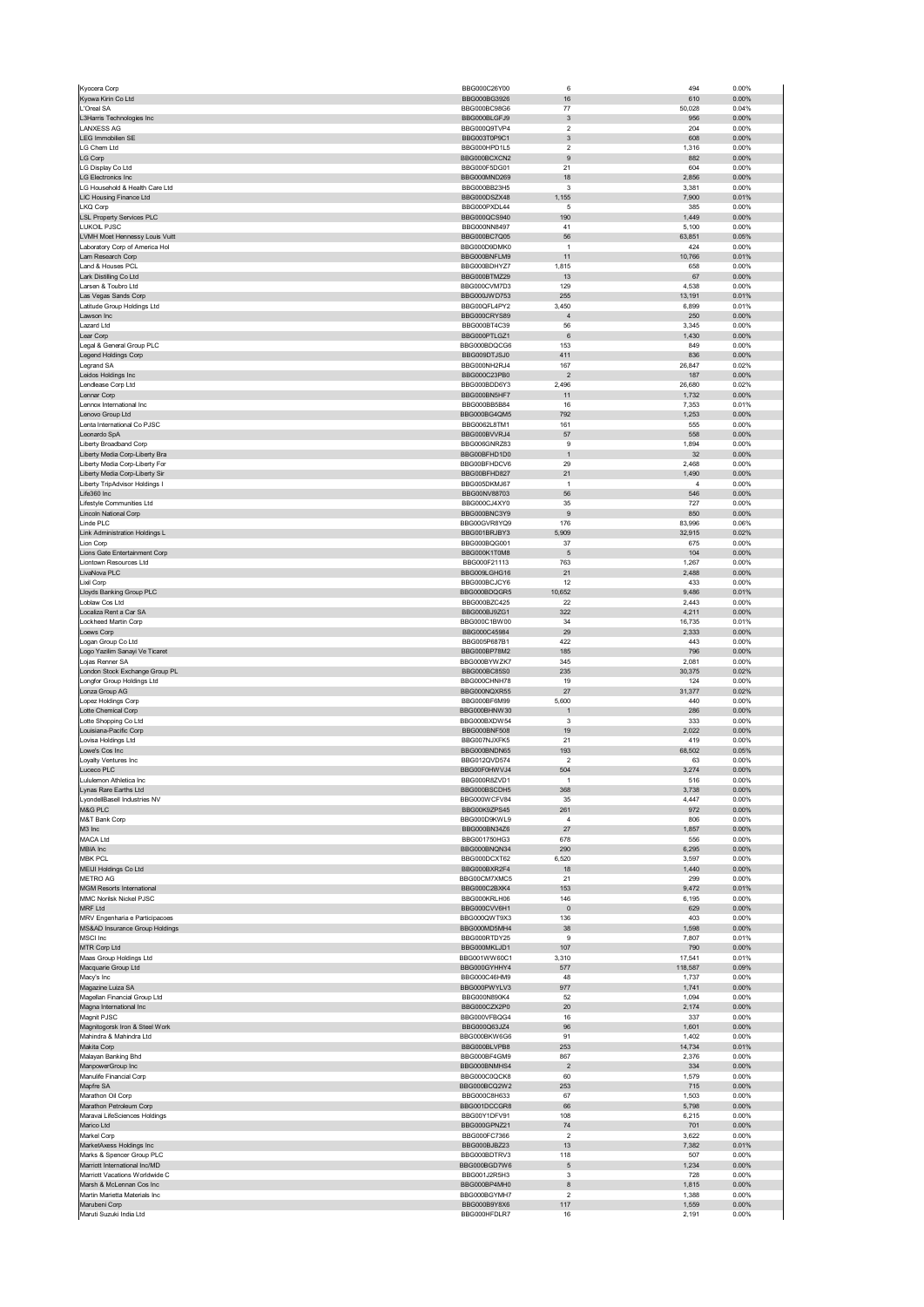| Masco Corp                                           | BBG000BNNKG9                 | 20                            | 1,931          | 0.00%             |
|------------------------------------------------------|------------------------------|-------------------------------|----------------|-------------------|
| Masraf Al Rayan QSC                                  | BBG000M0HMD3                 | 928                           | 1,627          | 0.00%             |
| Mastercard Inc                                       | BBG000F1ZSQ2                 | 320                           | 158,385        | 0.12%             |
| Match Group Inc                                      | BBG00VT0KNC3                 | $\overline{4}$                | 697            | 0.00%             |
| Matichon PCL                                         | BBG000BKBWX3                 | 449                           | 166            | 0.00%             |
| Mattel Inc                                           | BBG000BNNYW1<br>BBG000BLN683 | 9                             | 275            | 0.00%             |
| Mayne Pharma Group Ltd<br>Mazda Motor Corp           | BBG000BMCPZ1                 | 357<br>74                     | 105<br>786     | 0.00%<br>0.00%    |
| McCormick & Co Inc/MD                                | BBG000G6Y5W4                 | $\overline{4}$                | 594            | 0.00%             |
| McDonald's Corp                                      | BBG000BNSZP1                 | 32                            | 11,782         | 0.01%             |
| McKesson Corp                                        | BBG000DYGNW7                 | 11                            | 3,735          | 0.00%             |
| McMillan Shakespeare Ltd                             | BBG000L8XGK4                 | 27                            | 328            | 0.00%             |
| MediaTek Inc                                         | BBG000JLDX96                 | 14                            | 855            | $0.00\%$          |
| Medibank Pvt Ltd                                     | BBG000BL8MW8                 | 2,187                         | 7,326          | 0.01%             |
| Medical Developments Internati                       | BBG000CPBHP3                 | 10                            | 52             | 0.00%             |
| Mediobanca Banca di Credito Fi                       | BBG000BBKYH7                 | 39                            | 613            | 0.00%             |
| Medtronic PLC<br>Mega Financial Holding Co Ltd       | BBG000BNWG87<br>BBG000DPT0K5 | 522<br>220                    | 74,283<br>390  | 0.06%<br>0.00%    |
| Megaport Ltd                                         | BBG00BK2TJ50                 | 55                            | 1,019          | 0.00%             |
| Meituan                                              | BBG00LLV9WW6                 | 12                            | 495            | 0.00%             |
| Melco Resorts & Entertainment                        | BBG000BHP8J4                 | 38                            | 532            | 0.00%             |
| Melrose Industries PLC                               | BBG00B5C2SM5                 | 7,289                         | 21,714         | 0.02%             |
| MercadoLibre Inc                                     | BBG000GQPB11                 | $\overline{4}$                | 8,295          | 0.01%             |
| Mercedes-Benz Group AG                               | BBG000CCVZZ9                 | 94                            | 9,946          | 0.01%             |
| Merck & Co Inc                                       | BBG000BPD168                 | 67                            | 7,050          | 0.01%             |
| Merck KGaA                                           | BBG000BX4S53                 | $\sqrt{4}$                    | 1,588          | 0.00%             |
| Meritz Financial Group Inc                           | BBG000R4Q930                 | $\overline{7}$                | 379            | 0.00%             |
| MetLife Inc                                          | BBG000BB6KF5                 | 32                            | 2,751          | 0.00%             |
| Meta Platforms Inc<br>Metallurgical Corp of China Lt | BBG000MM2P62<br>BBG000BNVDS3 | 56<br>2,182                   | 25,724<br>766  | 0.02%<br>0.00%    |
| Metals X Ltd                                         | BBG000Q6QCT1                 | 466                           | 268            | 0.00%             |
| Metcash Ltd                                          | <b>BBG000BT7V52</b>          | 8,012                         | 36,056         | 0.03%             |
| Metro Inc/CN                                         | BBG000BZNSD8                 | 17                            | 1,245          | 0.00%             |
| Mettler-Toledo International I                       | BBG000BZCKH3                 | 3                             | 8,002          | 0.01%             |
| Michelmersh Brick Holdings PLC                       | BBG000FT6L79                 | 1,814                         | 4,325          | 0.00%             |
| Micro Focus International PLC                        | BBG000G4KKD2                 | 37                            | 292            | 0.00%             |
| Microchip Technology Inc                             | BBG000BHCP19                 | 69                            | 8,213          | 0.01%             |
| Micron Technology Inc                                | BBG000C5Z1S3                 | 114                           | 14,602         | 0.01%             |
| Microsoft Corp                                       | BBG000BPH459                 | 423                           | 195,592        | 0.15%             |
| Middleby Corp/The                                    | BBG000DQN9R3                 | 28                            | 7,519          | 0.01%             |
| Midea Group Co Ltd                                   | BBG00DY63KP5                 | 6                             | 89             | 0.00%             |
| Midland Holdings Ltd<br>Midland IC&I Ltd             | BBG000C0K2Y1<br>BBG000DR25W6 | 3,602<br>3,820                | 597<br>88      | 0.00%<br>0.00%    |
| Mineral Resources Ltd                                | BBG000M2YPN2                 | 332                           | 18,581         | 0.01%             |
| Mirae Asset Securities Co Ltd                        | BBG000BCRXT7                 | 9                             | 88             | 0.00%             |
| Mitsubishi Chemical Holdings C                       | BBG000C02Z05                 | 76                            | 777            | 0.00%             |
| Mitsubishi Corp                                      | BBG000BB8GZ0                 | 91                            | 3,958          | 0.00%             |
| Mitsubishi Electric Corp                             | BBG000BGHX91                 | 64                            | 1,118          | 0.00%             |
| Mitsubishi Estate Co Ltd                             | BBG000BGXY46                 | 2,902                         | 55,266         | 0.04%             |
| Mitsubishi HC Capital Inc                            | BBG000BN2D69                 | 35                            | 241            | 0.00%             |
| Mitsubishi Heavy Industries Lt                       | BBG000BGPH88                 | 37                            | 1,162          | 0.00%             |
| Mitsubishi Materials Corp                            | BBG000BGFBD6                 | 6                             | 136            | 0.00%             |
| Mitsubishi Motors Corp                               | BBG000BKHVH7                 | 107                           | 409            | $0.00\%$          |
| Mitsubishi UFJ Financial Group                       | BBG000D2VLF3                 | 511                           | 3,816          | 0.00%             |
| Mitsui & Co Ltd<br>Mitsui Chemicals Inc              | BBG000BTXPK9<br>BBG000BG3V90 | 53<br>$\overline{7}$          | 1,732<br>259   | $0.00\%$<br>0.00% |
| Mitsui Fudosan Co Ltd                                | BBG000BGXQ34                 | 19                            | 504            | 0.00%             |
| Mizuho Financial Group Inc                           | BBG000PPN705                 | 110                           | 1,931          | 0.00%             |
| Moderna Inc                                          | BBG003PHHZT1                 | 3                             | 893            | 0.00%             |
| Mohawk Industries Inc                                | BBG000FLZN98                 | 8                             | 1,956          | 0.00%             |
| Molson Coors Beverage Co                             | BBG000BS7KS3                 | 17                            | 1,112          | 0.00%             |
| Monadelphous Group Ltd                               | BBG000BRSFN8                 | 80                            | 768            | 0.00%             |
| Moncler SpA                                          | BBG001MCDSD6                 | 9                             | 937            | $0.00\%$          |
| Mondelez International Inc.                          | BBG000D4LWF6                 | 125                           | 11,377         | 0.01%             |
| Mondi PLC                                            | BBG000PQKVN8                 | 33                            | 1,111          | 0.00%             |
| Money3 Corp Ltd                                      | BBG000Q0YSR2                 | 189                           | 671            | 0.00%             |
| MongoDB Inc                                          | BBG0022FDRY8                 | 9                             | 6,745          | 0.01%             |
| Monolithic Power Systems Inc                         | BBG000C30L48<br>BBG008NVB1C0 | 9                             | 6,349          | 0.00%<br>0.00%    |
| Monster Beverage Corp<br>Montauk Renewables Inc      | BBG00YVSVT29                 | 12<br>136                     | 1,646<br>2,021 | 0.00%             |
|                                                      | ฿฿๒ฃฃฃฅฃ๛ฅ                   |                               | 1,359          | <b>U.UU%</b>      |
| vioody's Corp<br>Morgan Stanley                      | BBG000BLZRJ2                 | 208                           | 28,148         | 0.02%             |
| Mosaic Co/The                                        | BBG000BFXHL6                 | 24                            | 1,278          | 0.00%             |
| Motherson Sumi Systems Ltd                           | BBG000CWNKS5                 | 188                           | 779            | 0.00%             |
| Motor Oil Hellas Corinth Refin                       | BBG000DQZ3Q4                 | 182                           | 3,922          | $0.00\%$          |
| Motorola Solutions Inc                               | BBG000BP8Z50                 | $\overline{\mathbf{2}}$       | 597            | 0.00%             |
| Mount Gibson Iron Ltd                                | BBG000CBVHD5                 | 686                           | 292            | 0.00%             |
| Mowi ASA                                             | BBG000JDLY02                 | 2                             | 50             | 0.00%             |
| Mr Cooper Group Inc                                  | BBG002V098F7                 | $\pmb{0}$                     | $\overline{1}$ | $0.00\%$          |
| Muenchener Rueckversicherungs-                       | BBG000BD9DM6                 | 6                             | 2,490          | 0.00%             |
| Multi Commodity Exchange of In<br>MultiChoice Group  | BBG000Q47HF1<br>BBG00N2W9Y48 | 72<br>89                      | 2,123<br>936   | 0.00%<br>0.00%    |
| Murata Manufacturing Co Ltd                          | BBG000BM4K18                 | 6                             | 629            | 0.00%             |
| Murphy Oil Corp                                      | BBG000BPMH90                 | 12                            | 445            | 0.00%             |
| MyState Ltd                                          | BBG000NLQSV3                 | 30                            | 154            | $0.00\%$          |
| NAVER Corp                                           | BBG000PF9ZK9                 | 40                            | 17,430         | 0.01%             |
| <b>NCSoft Corp</b>                                   | BBG000BZZ983                 | $\mathbf{1}$                  | 425            | $0.00\%$          |
| NEC Corp                                             | BBG000BGJMB0                 | 9                             | 578            | 0.00%             |
| <b>NEXTDC Ltd</b>                                    | BBG0018WGW19                 | 1,108                         | 14,172         | 0.01%             |
| NIKE Inc<br>NIO Inc                                  | BBG000C5HS04<br>BBG00LPXZB46 | 354                           | 81,246<br>473  | 0.06%<br>0.00%    |
| NIPPON EXPRESS HOLDINGS INC                          | BBG010J1QJH7                 | 11<br>$\overline{\mathbf{c}}$ | 142            | 0.00%             |
| NN Group NV                                          | BBG006LJBQS1                 | 30                            | 2,232          | $0.00\%$          |
| NOW Inc                                              | BBG005BLN209                 | 41                            | 478            | 0.00%             |
| NRW Holdings Ltd                                     | BBG000RTG6P8                 | 135                           | 239            | 0.00%             |
| <b>NSK Ltd</b>                                       | BBG000BFJCN1                 | 19                            | 171            | 0.00%             |
| NTPC Ltd                                             | BBG000BMWKD4                 | 992                           | 2,283          | 0.00%             |
| NTT Data Corp                                        | BBG000F2WJ74                 | 18                            | 518            | 0.00%             |
| <b>NVIDIA Corp</b>                                   | BBG000BBJQV0                 | 41                            | 16,567         | 0.01%             |
| NXP Semiconductors NV                                | BBG000BND699                 | 161                           | 50,483         | 0.04%             |
| Nan Ya Plastics Corp                                 | BBG000BDP260                 | 353                           | 1,498          | $0.00\%$          |
| Nanosonics Ltd                                       | BBG000R7L7X9                 | 256                           | 1,613          | 0.00%             |
| Nasdaq Inc<br>Naspers Ltd                            | BBG000F5VVB6<br>BBG000CTYB91 | 26<br>38                      | 7,532<br>7,998 | 0.01%<br>0.01%    |
| NatWest Group PLC                                    | BBG000BDYNG3                 | 620                           | 2,607          | 0.00%             |
| National Australia Bank Ltd                          | BBG000CZQSS8                 | 4,284                         | 123,537        | 0.09%             |
| National Bank of Canada                              | BBG000BZQ983                 | 6                             | 587            | 0.00%             |
| National Express Group PLC                           | BBG000BC8163                 | 7,845                         | 37,588         | 0.03%             |
| Natura & Co Holding SA                               | BBG00PSSP219                 | 204                           | 1,278          | $0.00\%$          |
| Navient Corp                                         | BBG004MN1R41                 | 42                            | 1,228          | 0.00%             |
| Navigator Global Investments L                       |                              |                               | 190            | 0.00%             |
| Nearmap Ltd                                          | BBG000N61TB3                 | 103                           |                |                   |
|                                                      | BBG000DR2T45                 | 137                           | 211            | 0.00%             |
| Nedbank Group Ltd                                    | BBG000BFSBW3                 | 72                            | 1,083          | 0.00%             |
| Nemetschek SE<br>Neometals Ltd                       | BBG000BSYWP0<br>BBG000DMJRG9 | 26<br>327                     | 4,557<br>465   | 0.00%<br>0.00%    |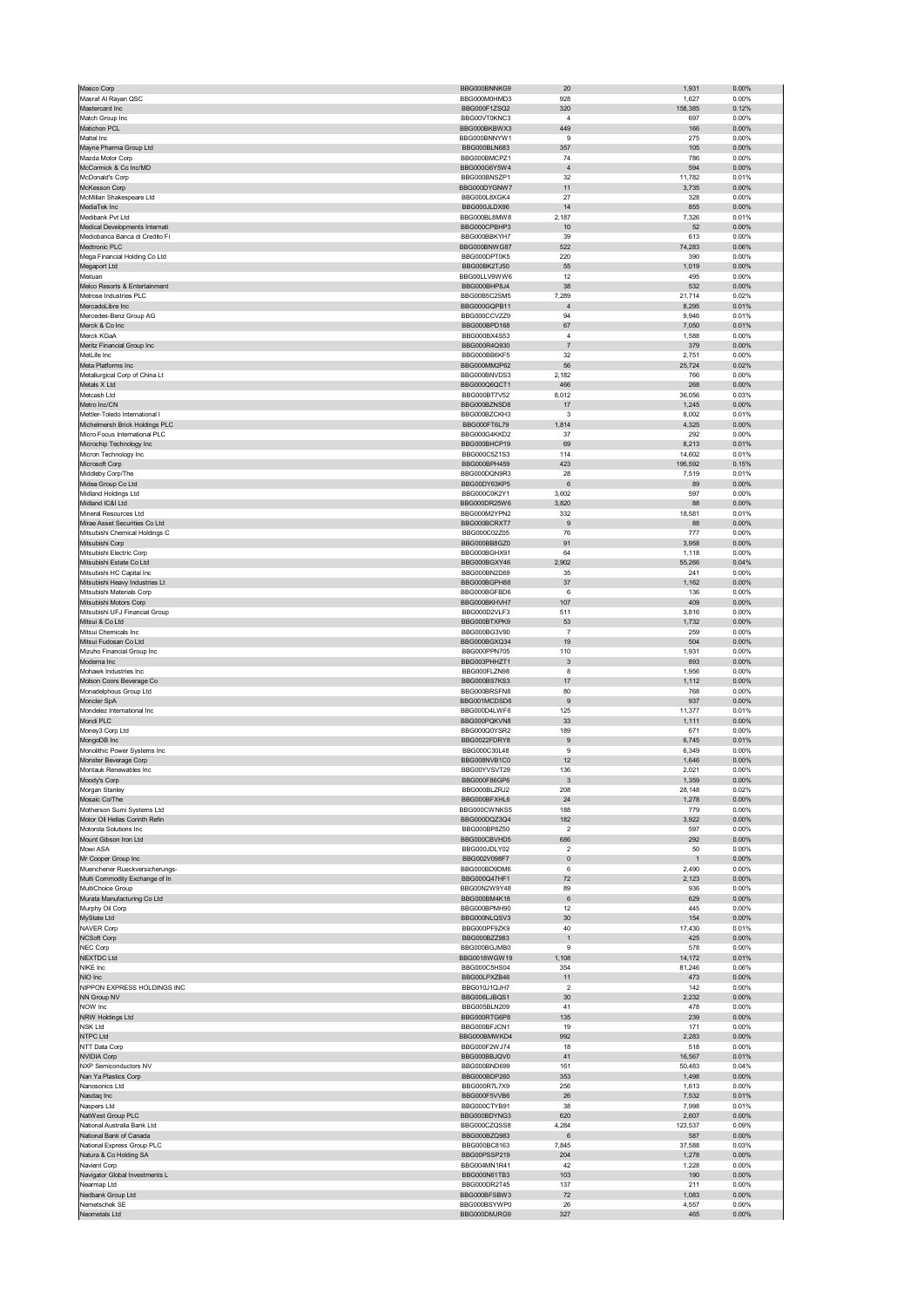| Neste Oyj                                                        | BBG000C4DP34                        | 272                            | 18,443          | 0.01%             |
|------------------------------------------------------------------|-------------------------------------|--------------------------------|-----------------|-------------------|
| Nestle India Ltd<br>Nestle SA                                    | BBG000CX26S7<br>BBG000CPBD63        | $\mathbf{3}$<br>674            | 998<br>129,661  | 0.00%<br>0.10%    |
| Net 1 UEPS Technologies Inc                                      | BBG000BXYSR6                        | 49                             | 359             | 0.00%             |
| NetApp Inc                                                       | BBG000FP1N32                        | 20                             | 2,523           | 0.00%             |
| NetEase Inc<br>Netflix Inc                                       | BBG000BX72V8<br>BBG000CL9VN6        | 218<br>5                       | 6,774<br>4,085  | 0.01%<br>0.00%    |
| Netwealth Group Ltd                                              | BBG006Q7PZM3                        | 796                            | 14,087          | 0.01%             |
| New China Life Insurance Co Lt                                   | BBG0028VY3J4                        | 305                            | 1,122           | 0.00%             |
| New Hope Corp Ltd<br>New Relic Inc                               | BBG000PY2YX4<br>BBG001NFKJ68        | 480<br>55                      | 1,069<br>8,310  | 0.00%<br>0.01%    |
| New World Development Co Ltd                                     | BBG000BDYD39                        | 782                            | 4,257           | 0.00%             |
| New York Times Co/The                                            | BBG000FFC0B3                        | 103                            | 6,870           | 0.01%             |
| Newcrest Mining Ltd<br>Newell Brands Inc                         | BBG000BQKN15<br>BBG000BQC9V2        | 1,978<br>13                    | 48,426<br>388   | 0.04%<br>0.00%    |
| Newmont Corp                                                     | BBG000BPWXK1                        | 34                             | 2,860           | 0.00%             |
| News Corp                                                        | BBG0035LY913<br>BBG001CDRZ53        | 314                            | 9,832           | 0.01%             |
| Nexon Co Ltd<br>Next PLC                                         | BBG000BDWPY0                        | 25<br>17                       | 658<br>2,529    | 0.00%<br>0.00%    |
| Nibe Industrier AB                                               | BBG000BWPL11                        | 241                            | 4,997           | 0.00%             |
| Nice Ltd                                                         | BBG000G1WXQ3                        | 3                              | 1,156           | 0.00%             |
| Nick Scali Ltd<br>Nickel Mines Ltd                               | BBG000N7LN59<br>BBG00LCXSCH2        | 26<br>1,686                    | 403<br>2,411    | 0.00%<br>0.00%    |
| Nidec Corp                                                       | BBG000BR3NP6                        | $\overline{1}$                 | 206             | 0.00%             |
| Nielsen Holdings PLC                                             | BBG0088CYPX8                        | 12                             | 324             | 0.00%             |
| Nihon Kohden Corp<br>Nikon Corp                                  | BBG000BM1BV8<br>BBG000BGS2B4        | 169<br>19                      | 6,368<br>279    | 0.00%<br>0.00%    |
| Nine Dragons Paper Holdings Lt                                   | BBG000LG3J96                        | 160                            | 236             | 0.00%             |
| Nine Entertainment Co Holdings                                   | BBG000Q6NXT8                        | 5,801                          | 16,880          | 0.01%             |
| Nintendo Co Ltd                                                  | BBG000BLCPP4                        | 17                             | 10,939          | 0.01%             |
| Nippon Shinyaku Co Ltd<br>Nippon Steel Corp                      | BBG000BJV019<br>BBG000BG9X54        | 6<br>35                        | 611<br>792      | 0.00%<br>0.00%    |
| Nissan Motor Co Ltd                                              | BBG000BGPOB4                        | 404                            | 2,682           | 0.00%             |
| Nissin Foods Holdings Co Ltd                                     | BBG000BJ92M7                        | $\overline{7}$                 | 736             | 0.00%             |
| Nitori Holdings Co Ltd<br>Nitto Denko Corp                       | BBG000BC0KD1<br>BBG000BGP8R7        | 0<br>3                         | 66<br>318       | 0.00%<br>0.00%    |
| Nokia Oyj                                                        | BBG000BBW754                        | 703                            | 6,127           | 0.00%             |
| Nomura Holdings Inc                                              | BBG000BGX3Z0                        | 143                            | 856             | 0.00%             |
| Nomura Real Estate Holdings In<br>Nomura Research Institute Ltd  | BBG000BL5MY9<br>BBG000KPFMH8        | 5<br>$\ensuremath{\mathsf{3}}$ | 162<br>188      | 0.00%<br>0.00%    |
| Nongfu Spring Co Ltd                                             | BBG00WR0QPZ7                        | 12                             | 104             | 0.00%             |
| Nordea Bank Abp                                                  | BBG00LWMJDL7                        | 83                             | 1,398           | 0.00%             |
| Nordic Entertainment Group AB                                    | BBG00NKG5QV4                        | 16                             | 1,145           | 0.00%             |
| Nordstrom Inc<br>Norfolk Southern Corp                           | BBG000G8N9C6<br>BBG000BQ5DS5        | 10<br>242                      | 302<br>99,286   | 0.00%<br>0.07%    |
| Norsk Hydro ASA                                                  | BBG000C34KL7                        | 27                             | 298             | 0.00%             |
| Northern Star Resources Ltd                                      | BBG000C82NF9                        | 2,488                          | 23,416          | 0.02%             |
| Northern Trust Corp<br>Northland Power Inc                       | BBG000BQ74K1<br>BBG000C0R327        | 3<br>14                        | 526<br>568      | 0.00%<br>0.00%    |
| Northrop Grumman Corp                                            | BBG000BQ2C28                        | $\overline{c}$                 | 1,191           | 0.00%             |
| NortonLifeLock Inc                                               | BBG000BH2JM1                        | 568                            | 20,288          | 0.02%             |
| Novanta Inc                                                      | BBG000JB24Q5                        | 27                             | 6,591           | 0.00%             |
| Novartis AG<br>Novatek PJSC                                      | BBG000NQV2C4<br>BBG000QY6FL3        | 218<br>$\sqrt{5}$              | 26,472<br>1,580 | 0.02%<br>0.00%    |
| Novo Nordisk A/S                                                 | BBG000F8TZ33                        | 87                             | 13,389          | 0.01%             |
| Novolipetsk Steel PJSC                                           | BBG000PR0PJ6                        | 49                             | 2,001           | 0.00%             |
| Novonix Ltd<br>Novozymes A/S                                     | BBG00B9Q6JZ2<br>BBG000BLL8K7        | 114<br>225                     | 1,051<br>25,390 | 0.00%<br>0.02%    |
| Nucor Corp                                                       | BBG000BQ8KV2                        | 15                             | 2,396           | 0.00%             |
| Nufarm Ltd/Australia                                             | BBG000C3MRL2                        | 119                            | 577             | 0.00%             |
| Nuix Ltd<br>Nutrien Ltd                                          | BBG00Y6QVMW3<br>BBG00JM9SL98        | 58<br>19                       | 127<br>1,917    | 0.00%<br>0.00%    |
| O'Reilly Automotive Inc                                          | BBG000BGYWY6                        | 9                              | 8,503           | 0.01%             |
| OFX Group Ltd                                                    | BBG005BRS504                        | 117                            | 271             | 0.00%             |
| OMV AG                                                           | BBG000BL7SJ1<br>BBG000BCCML5        | 19                             | 1,458           | 0.00%             |
| OPAP SA<br>ORIX Corp                                             | BBG000BN25M8                        | 52<br>65                       | 1,020<br>1,825  | 0.00%<br>0.00%    |
| OSK Holdings Bhd                                                 | BBG000BG2WF2                        | 2,693                          | 774             | 0.00%             |
| OTP Bank Nyrt                                                    | BBG000FSWJT3                        | 230                            | 16,206          | 0.01%             |
| OVS SpA<br>OZ Minerals Ltd.                                      | BBG00840K745<br><b>BBG000GPHEDO</b> | 1,018<br>351                   | 4,075<br>9,892  | 0.00%<br>0.01%    |
| Obayashi Corp                                                    | BBG000BFRCY0                        | 79                             | 836             | 0.00%             |
| Obic Co Ltd                                                      | BBG000BYYCK6                        | 27                             | 7,006           | 0.01%             |
| Objective Corp Ltd<br>Occidental Petroleum Corp                  | BBG000C13Y69<br>BBG000BQQ2S6        | 53<br>88                       | 1,057           | 0.00%<br>0.00%    |
| OceanPal Inc                                                     | BBG013384JP8                        | 56                             | 3,515<br>158    | 0.00%             |
| Odontoprev SA                                                    | BBG000QBXR73                        | 274                            | 853             | 0.00%             |
| Oil & Natural Gas Corp Ltd                                       | BBG000BF0B62                        | 177                            | 467             | 0.00%             |
| Oji Holdings Corp<br>Okta Inc                                    | BBG000BFYKK9<br>BBG001YV1SM4        | 38<br>23                       | 251<br>6,994    | 0.00%<br>0.01%    |
| Old Mutual Ltd                                                   | BBG00KRBWLT8                        | 902                            | 1,021           | 0.00%             |
| Old Republic International Cor                                   | BBG000C4PLF7                        | 11                             | 379             | 0.00%             |
| Olympus Corp<br>Omni Bridgeway Ltd                               | BBG000BGS8G6<br>BBG000DXKPM0        | 69<br>244                      | 2,196<br>899    | 0.00%<br>0.00%    |
| Omnicom Group Inc                                                | BBG000BS9489                        | 5                              | 503             | 0.00%             |
| Omron Corp                                                       | BBG000BGJC59                        | $\overline{c}$                 | 322             | $0.00\%$          |
| OneMain Holdings Inc<br>Onex Corp                                | BBG005497GZ3<br>BBG000BC6SL9        | 17<br>5                        | 1,167<br>538    | 0.00%<br>0.00%    |
| Ono Pharmaceutical Co Ltd                                        | BBG000BJY392                        | $\overline{\mathfrak{c}}$      | 229             | 0.00%             |
| Open Text Corp                                                   | BBG000JXM895                        | $\sqrt{2}$                     | 125             | $0.00\%$          |
| Opthea Ltd                                                       | BBG000BMBF20                        | 21                             | 28              | 0.00%             |
| Oracle Corp<br>Orbia Advance Corp SAB de CV                      |                                     |                                | 27,550          | 0.02%             |
| Orica Ltd                                                        | BBG000BQLTW7<br>BBG000C2R1L6        | 230<br>143                     |                 | 0.00%             |
| Orient Securities Co Ltd/China                                   | BBG000BZFVV0                        | 502                            | 504<br>6,875    | 0.01%             |
|                                                                  | BBG00D5Z9RW4                        | 243                            | 285             | 0.00%             |
| Orion Corp/Republic of Korea                                     | BBG00FDGYNT7                        | 8                              | 928             | 0.00%             |
| Orkla ASA<br>Orora Ltd                                           | BBG000BDCCC5<br>BBG005J6H657        | 18<br>329                      | 246<br>1,152    | 0.00%<br>$0.00\%$ |
| Otis Worldwide Corp                                              | BBG00RP60KV0                        | 548                            | 65,600          | 0.05%             |
| Otsuka Holdings Co Ltd                                           | BBG000DZLC98                        | 46                             | 2,291           | 0.00%             |
| Oversea-Chinese Banking Corp L<br>Ovintiv Inc                    | BBG000BFDN17<br>BBG00R2NHR63        | 129<br>38                      | 1,501<br>1,764  | 0.00%<br>$0.00\%$ |
| Owens Corning                                                    | BBG000M44VW8                        | 59                             | 7,376           | 0.01%             |
| PACCAR Inc                                                       | BBG000BQVTF5                        | 12                             | 1,476           | 0.00%             |
| PI Industries Ltd                                                | BBG000CXGL90                        | $\overline{7}$                 | 415             | 0.00%             |
| PICC Property & Casualty Co Lt<br>PNC Financial Services Group I | BBG000BYRGX1<br>BBG000BRD0D8        | 674<br>23                      | 758<br>6,418    | $0.00\%$<br>0.00% |
| POSCO Holdings Inc                                               | BBG000BDVH79                        | $\overline{7}$                 | 2,162           | 0.00%             |
| PPG Industries Inc                                               | BBG000BRJ809                        | 13                             | 3,116           | 0.00%             |
| PPK Group Ltd<br>PTT Exploration & Production P                  | BBG000DR8B57<br>BBG000BTWVY2        | 30<br>61                       | 277<br>296      | $0.00\%$<br>0.00% |
| PTT Global Chemical PCL                                          | BBG0025BQ3G3                        | 88                             | 213             | 0.00%             |
| PTT PCL<br>PVH Corp                                              | BBG000MMQYV9<br>BBG000BRRG02        | 376<br>3                       | 588<br>422      | 0.00%<br>0.00%    |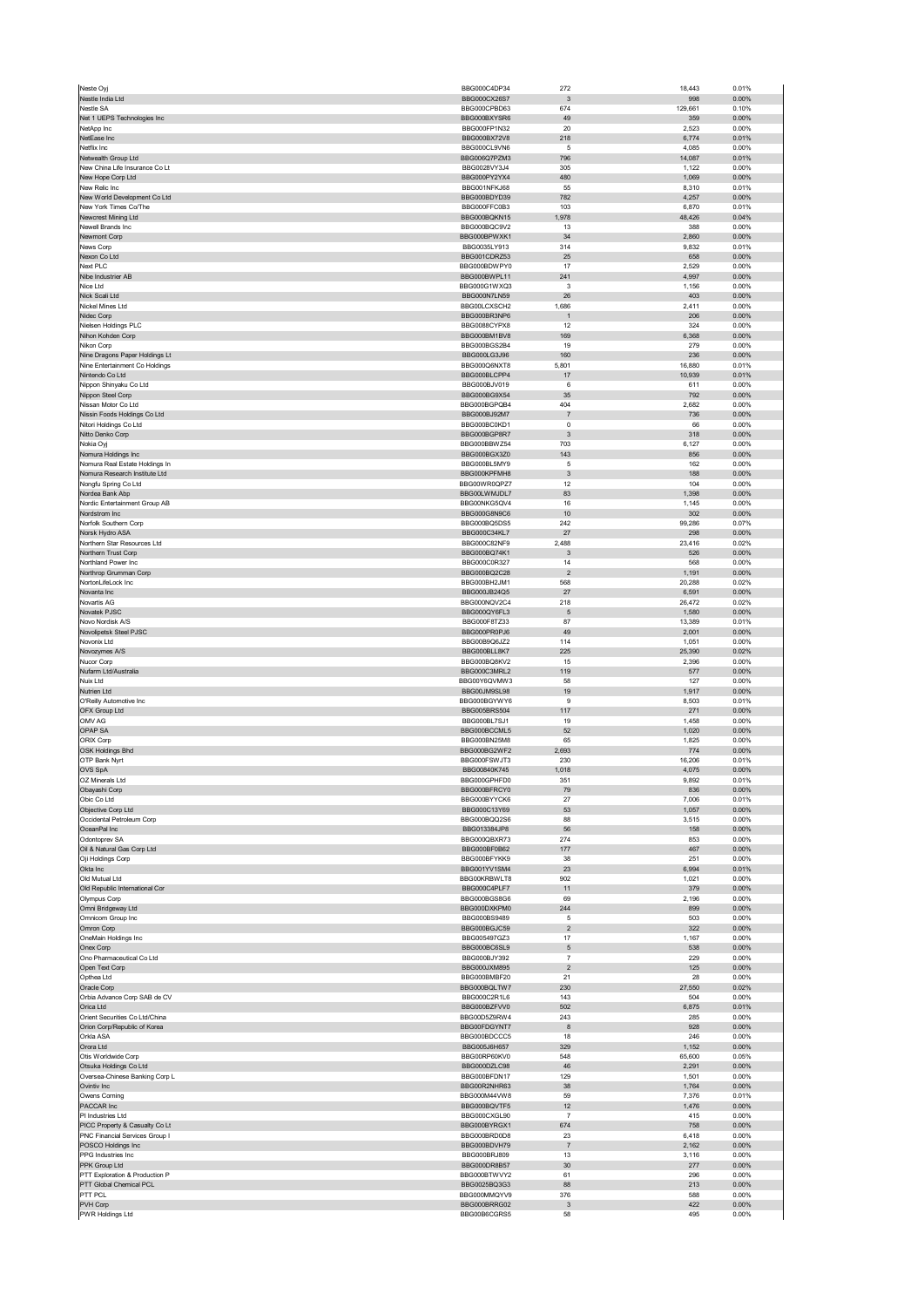| Pacific Basin Shipping Ltd                         | BBG000BYXFS2                 | 16,365                         | 8,257         | 0.01%             |
|----------------------------------------------------|------------------------------|--------------------------------|---------------|-------------------|
| Pacific Current Group Ltd                          | BBG000NCXVV8                 | 23                             | 171           | 0.00%             |
| Packaging Corp of America                          | BBG000BB8SW7                 | 6                              | 1,164         | 0.00%             |
| Pact Group Holdings Ltd                            | BBG005N1FKF3                 | 59                             | 148           | 0.00%             |
| Pactiv Evergreen Inc                               | BBG00WXWG2M6                 | 3                              | 50            | 0.00%             |
| Page Industries Ltd                                | BBG000PVQ2X4                 | $\mathbf{1}$                   | 958           | 0.00%             |
| Pagegroup PLC                                      | BBG000H7G4L6                 | 208                            | 2,456         | 0.00%             |
| Paladin Energy Ltd                                 | BBG000BC8GS6                 | 936                            | 824           | 0.00%             |
| Palo Alto Networks Inc                             | BBG0014GJCT9                 | 10                             | 7,584         | 0.01%             |
| Panasonic Corp                                     | BBG000C267K7                 | 152                            | 2,289         | 0.00%             |
| Pandora A/S                                        | <b>BBG0016S3JL1</b>          | $\overline{\mathbf{c}}$        | 307           | 0.00%             |
| Pantheon Infrastructure PLC                        | BBG012YLR0H2                 | 5,104                          | 10,031        | 0.01%             |
| Pantoro Ltd                                        | BBG000BWC1X4                 | 832                            | 279           | 0.00%             |
| Paradigm Biopharmaceuticals Lt                     | BBG009QNWX21                 | 35                             | 66            | 0.00%             |
| Paragon Banking Group PLC                          | BBG000BY21W2                 | 275                            | 2,899         | 0.00%             |
| Paramount Global                                   | BBG000C496P7                 | 25                             | 1,034         | 0.00%             |
| Parker-Hannifin Corp                               | BBG000BR3KL6<br>BBG000DYF655 | $\overline{4}$<br>$\mathbf 0$  | 1,933<br>270  | 0.00%<br>0.00%    |
| Partners Group Holding AG                          |                              |                                |               |                   |
| PayPal Holdings Inc<br>Paychex Inc                 | BBG0077VNXV6<br>BBG000BQSQ38 | 221<br>$\overline{\mathbf{c}}$ | 57,243<br>380 | 0.04%<br>0.00%    |
| Pearson PLC                                        | BBG000BDY8C0                 | 22                             | 255           | 0.00%             |
| Pegatron Corp                                      | BBG000F0PKZ2                 | 105                            | 362           | 0.00%             |
| Pendal Group Ltd                                   | BBG000RVO6R0                 | 340                            | 1,892         | $0.00\%$          |
| Pendragon PLC                                      | BBG000BFQYW5                 | 9,030                          | 3,903         | 0.00%             |
| Penske Automotive Group Inc                        | BBG000H6K1B0                 | $\mathbf{3}$                   | 497           | 0.00%             |
| Pentair PLC                                        | BBG000C221G9                 | 3                              | 257           | 0.00%             |
| People's Insurance Co Group of                     | BBG003MLS984                 | 2,508                          | 1,044         | 0.00%             |
| PeopleIN Ltd                                       | BBG00J001WS5                 | 55                             | 243           | 0.00%             |
| PepsiCo Inc                                        | BBG000DH7JK6                 | 136                            | 32,401        | 0.02%             |
| Perenti Global Ltd                                 | BBG000BF8N04                 | 608                            | 562           | 0.00%             |
| Permanent TSB Group Holdings P                     | BBG000BMQGD0                 | 441                            | 1,104         | 0.00%             |
| Pernod Ricard SA                                   | BBG000BC9MR3                 | 143                            | 47,367        | 0.04%             |
| Perpetual Ltd                                      | BBG000BB4K21                 | 52                             | 1,887         | 0.00%             |
| Perrigo Co PLC                                     | BBG000CNFQW6                 | 4                              | 239           | 0.00%             |
| Perseus Mining Ltd                                 | BBG000Q68231                 | 1,134                          | 1,837         | 0.00%             |
| Persimmon PLC                                      | BBG000BDY6P0                 | 526                            | 27,980        | 0.02%             |
| PetroChina Co Ltd                                  | BBG000BFNTD0                 | 5,857                          | 3,748         | 0.00%             |
| Petroleo Brasileiro SA                             | BBG000BF4R45                 | 1,948                          | 15,855        | 0.01%             |
| Pfizer Inc                                         | BBG000BR2B91                 | 154                            | 12,513        | 0.01%             |
| Phillips 66                                        | BBG00286S4N9                 | 29                             | 2,920         | 0.00%             |
| PhosAgro PJSC                                      | BBG001R16GZ5                 | 25                             | 731           | 0.00%             |
| Phoslock Environmental Technol                     | BBG000NR0M05                 | 428                            | 105           | 0.00%             |
| Pidilite Industries Ltd                            | BBG000CXSFG2                 | 18                             | 821           | 0.00%             |
| Piedmont Lithium Inc.                              | BBG00YY93H43                 | 397                            | 292           | 0.00%             |
| Pilbara Minerals Ltd                               | BBG000RLN524                 | 1,047                          | 3,349         | 0.00%             |
| Pilgrim's Pride Corp                               | BBG000BFLXV3                 | $\overline{\mathbf{c}}$        | 62            | 0.00%             |
| Ping An Bank Co Ltd                                | BBG00DY64HB6                 | 34                             | 120           | 0.00%             |
| Ping An Insurance Group Co of                      | BBG000GD4N44                 | 4,103                          | 40,641        | 0.03%             |
| Pinnacle Investment Management                     | BBG000F8GKY6                 | 133                            | 2,077         | 0.00%             |
| Pinterest Inc                                      | BBG002583CV8                 | 131                            | 6,538         | 0.00%             |
| Pioneer Natural Resources Co                       | BBG000BXRPH1                 | 128                            | 32,052        | 0.02%             |
| Piraeus Financial Holdings SA                      | BBG000BVLR50                 | 174                            | 351           | 0.00%             |
| Piramal Enterprises Ltd                            | BBG000CX3HS2                 | $\overline{4}$                 | 207           | 0.00%             |
| Platinum Asset Management Ltd                      | BBG000RK24T3                 | 497                            | 1,341         | 0.00%             |
| Plug Power Inc                                     | BBG000C1XSP8                 | 10                             | 372           | 0.00%             |
| PointsBet Holdings Ltd                             | BBG00P9CDRZ6                 | 78                             | 549           | 0.00%             |
|                                                    |                              |                                |               |                   |
| Polski Koncern Naftowy ORLEN S                     | BBG000D0JDP8                 | 21                             | 528           | 0.00%             |
| Polskie Gornictwo Naftowe i Ga                     | BBG000DB6KP2                 | 240                            | 516           | 0.00%             |
| PolyNovo Ltd                                       | BBG000C1P0L2                 | 194                            | 296           | $0.00\%$          |
| Polymetal International PLC                        | BBG0025RP8F9                 | 110                            | 2,676         | 0.00%             |
| Polyus PJSC                                        | BBG00H2CS6K7                 | $\overline{7}$                 | 829           | 0.00%             |
| Pool Corp                                          | BBG000BCVG28                 | 0                              | 249           | 0.00%             |
| Porsche Automobil Holding SE                       | BBG000BCZ5F4                 | 24                             | 3,107         | 0.00%             |
| Porto Seguro SA                                    | BBG000D7JMP3                 | 109                            | 563           | 0.00%             |
| Postal Savings Bank of China C                     | BBG00DSLKXX3                 | 268                            | 259           | 0.00%             |
| Poste Italiane SpA                                 | BBG009S5S6L1                 | 13                             | 232           | 0.00%             |
| Pou Chen Corp                                      | BBG000BBQC07                 | 511                            | 842           | 0.00%             |
| Power Corp of Canada                               | BBG000BCC284                 | 23                             | 1,038         | 0.00%             |
| Powszechna Kasa Oszczednosci B                     | BBG000BMWXJ0                 | 79                             | 1,218         | 0.00%             |
| Powszechny Zaklad Ubezpieczen                      | BBG000BTY1D9                 | 74                             | 895           | 0.00%             |
| Praemium Ltd                                       | BBG000P363H4                 | 291                            | 428           | 0.00%             |
| PrairieSky Royalty Ltd                             | BBG006FD67J9                 | 15                             | 217           | 0.00%             |
| Premier Investments Ltd                            | BBG000BMC1S2                 | 75                             | 2,287         | $0.00\%$          |
| Principal Financial Group Inc                      | BBG000NSCNT7                 | 8                              | 763           | 0.00%             |
| Pro Medicus Ltd                                    | BBG000C41MZ9                 | 37                             | 2,326         | $0.00\%$          |
| ProSiebenSat.1 Media SE                            | BBG000CLKVQ0                 | 23                             | 515           | 0.00%             |
| Procter & Gamble Co/The                            | BBG000BR2TH3                 | 104                            | 23,298        | 0.02%             |
| Progressive Corp/The                               | BBG000BR37X2                 | 14                             | 1,979         | 0.00%             |
| Prosus NV                                          | BBG00NQKSQ99                 | $\overline{1}$                 | 78            | 0.00%             |
| Prudential Financial Inc                           | BBG000HCJMF9                 | 23                             | 3,430         | 0.00%             |
| Prudential PLC                                     | BBG000BDY322                 | 2,101                          | 49,890        | 0.04%             |
| Prysmian SpA                                       | BBG000R58W81                 | 11                             | 559           | 0.00%             |
| Public Bank Bhd                                    | BBG000BB2BD1                 | 3,064                          | 4,208         | 0.00%             |
| Publicis Groupe SA                                 | BBG000BCB3M7                 | 51                             | 4,735         | 0.00%             |
| PulteGroup Inc                                     | BBG000BR54L0                 | 15                             | 1,162         | 0.00%             |
| Punjab National Bank                               | BBG000GMJZ78                 | 174                            | 120           | 0.00%             |
| Pushpay Holdings Ltd                               | BBG00DY9Z158                 | 627                            | 762           | 0.00%             |
| QBE Insurance Group Ltd                            | BBG000BB1VD8                 | 7,552                          | 85,710        | 0.06%             |
| QUALCOMM Inc                                       | BBG000CGC1X8                 | 24                             | 6,122         | $0.00\%$          |
| Qantas Airways Ltd                                 | BBG000BLCWX0                 | 12,257                         | 61,409        | 0.05%             |
| Qatar International Islamic Ba                     | BBG000PS8145                 | 121                            | 419           | 0.00%             |
| Qatar Islamic Bank SAQ<br>Qatar National Bank QPSC | BBG000PS7ZP8                 | 180                            | 1,244         | 0.00%<br>0.00%    |
|                                                    | BBG000BBDH91                 | 871                            | 6,642         |                   |
| QinetiQ Group PLC                                  | BBG000HF5083<br>BBG007TJF1N7 | 218                            | 1,080<br>275  | 0.00%<br>0.00%    |
| Qorvo Inc<br>Qualitas Ltd                          | BBG013ZJJKN2                 | 4,357                          | 10,806        | 0.01%             |
| Quanta Computer Inc                                | BBG000CL1KQ5                 | 163                            | 766           | 0.00%             |
| Quanta Services Inc                                | BBG000BBL8V7                 | $\overline{2}$                 | 245           | 0.00%             |
| Quebecor Inc                                       | BBG000BZTJQ8                 | 15                             | 468           | 0.00%             |
| Quest Diagnostics Inc                              | BBG000BN84F3                 | $\overline{\mathbf{c}}$        | 495           | 0.00%             |
| Quinenco SA                                        | BBG000HSJ2M0                 | 241                            | 642           | 0.00%             |
| Qurate Retail Inc                                  | BBG000PCQQL6                 | 177                            | 1,853         | 0.00%             |
| REA Group Ltd                                      | BBG000C41NH7                 | 182                            | 30,457        | 0.02%             |
| <b>RELX PLC</b>                                    | BBG000D03XD4                 | 1,310                          | 58,467        | 0.04%             |
| RHB Bank Bhd                                       | BBG002HR1PP3                 | 488                            | 865           | $0.00\%$          |
| RPM International Inc                              | BBG000DCNK80                 | 5                              | 710           | 0.00%             |
| RPMGlobal Holdings Ltd                             | BBG000F8KMY7                 | 133                            | 286           | 0.00%             |
| RTL Group SA                                       | BBG000BLDDC4                 | 5                              | 372           | 0.00%             |
| Rackspace Technology Inc                           | BBG00W0JYQQ4                 | 82                             | 1,523         | 0.00%             |
| Radico Khaitan Ltd                                 | BBG000BL2XZ7                 | 76                             | 1,740         | 0.00%             |
| Raia Drogasil SA                                   | BBG000BTXK93                 | 259                            | 1,557         | 0.00%             |
| Raiffeisen Bank International                      | BBG000F4LJ27                 | 23                             | 931           | 0.00%             |
| Rakuten Group Inc                                  | BBG000CGWW31                 | 60                             | 826           | 0.00%             |
| Rallye SA<br>Ralph Lauren Corp                     | BBG000BGF6M7<br>BBG000BS0ZF1 | 122<br>$\mathbf 2$             | 960<br>333    | 0.00%<br>$0.00\%$ |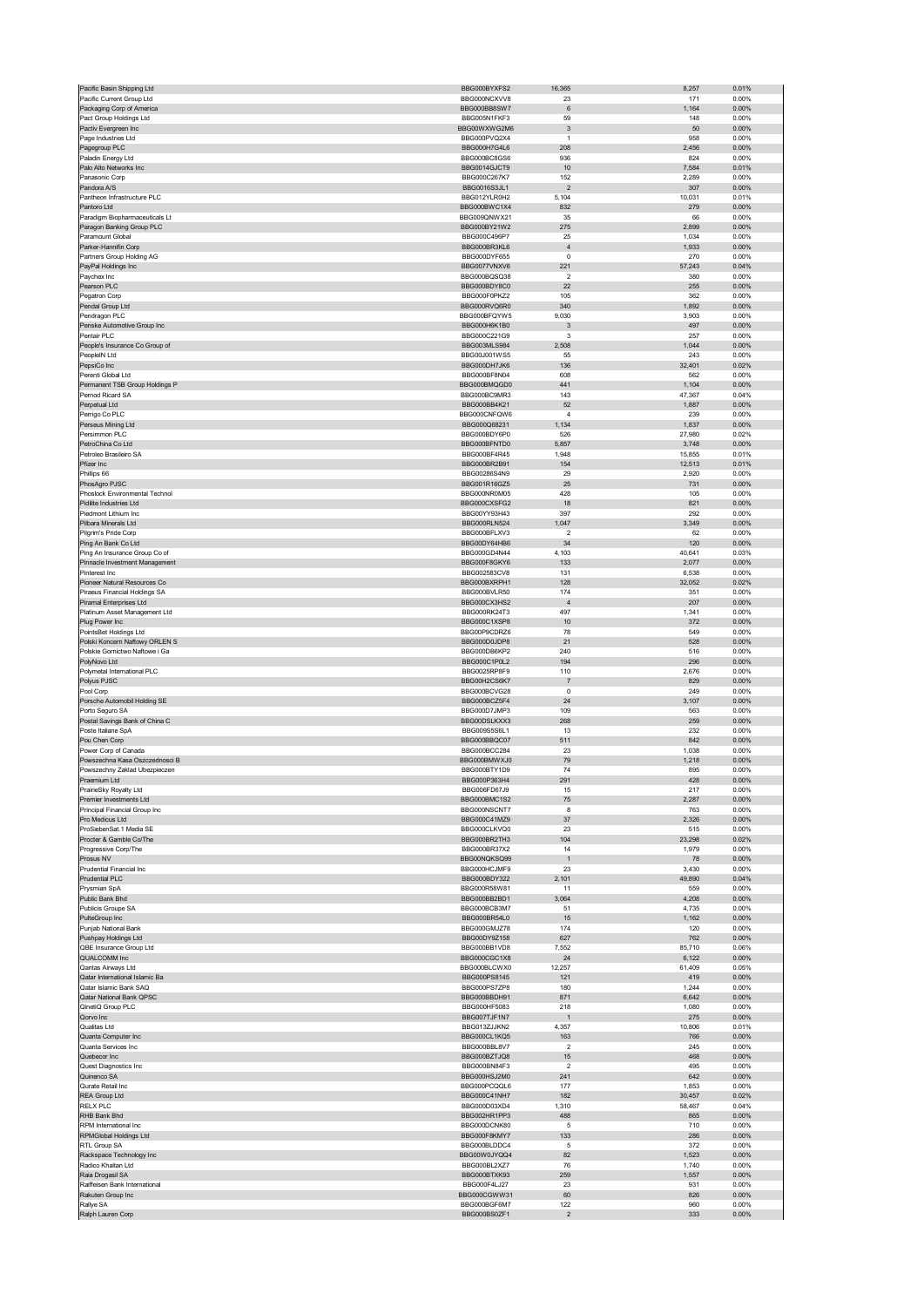| Ramelius Resources Ltd                                          | BBG000PMB297                 | 808                              | 1,268           | 0.00%          |
|-----------------------------------------------------------------|------------------------------|----------------------------------|-----------------|----------------|
| Randstad NV                                                     | BBG000BFFZH1                 | 14                               | 1,313           | 0.00%          |
| Rational AG                                                     | BBG000C22V73                 | $\overline{4}$                   | 5,134           | 0.00%          |
| Raymond James Financial Inc                                     | BBG000BS73J1                 | $\overline{4}$                   | 556             | 0.00%          |
| Raytheon Technologies Corp<br>Realia Business SA                | BBG000BW8S60<br>BBG000GTD3N2 | 245<br>898                       | 29,036          | 0.02%<br>0.00% |
| Reckitt Benckiser Group PLC                                     | BBG000C38NP3                 | 17                               | 1,118<br>2,058  | 0.00%          |
| Recordati Industria Chimica e                                   | BBG000BC7PF1                 | 52                               | 4,629           | 0.00%          |
| Recruit Holdings Co Ltd                                         | BBG000F2BCY2                 | 10                               | 851             | 0.00%          |
| Red 5 Ltd                                                       | BBG000H39TV7                 | 807                              | 234             | 0.00%          |
| Red Star Macalline Group Corp                                   | BBG009DL1Z82                 | 174                              | 114             | 0.00%          |
| Redbubble Ltd                                                   | BBG00CRHLVN9                 | 244                              | 798             | 0.00%          |
| Reece Ltd                                                       | BBG000BB8QJ6                 | 106                              | 2,870           | 0.00%          |
| Regeneron Pharmaceuticals Inc                                   | BBG000C734W3                 | $\overline{2}$                   | 1,599           | 0.00%          |
| Regions Financial Corp<br>Regis Resources Ltd                   | BBG000Q3JN03<br>BBG000BLX2J9 | 241<br>713                       | 7,238<br>1,390  | 0.01%<br>0.00% |
| Reinet Investments SCA                                          | BBG00J36Z0B0                 | 22                               | 531             | 0.00%          |
| Reinsurance Group of America I                                  | BBG000BDI CO0                | $\overline{1}$                   | 111             | 0.00%          |
| Reliance Industries Ltd                                         | BBG000BKVP93                 | 281                              | 12,326          | 0.01%          |
| Reliance Steel & Aluminum Co                                    | BBG000CJ2181                 |                                  | 259             | 0.00%          |
| Reliance Worldwide Corp Ltd                                     | BBG00CNNCST1                 | 296                              | 1,856           | 0.00%          |
| Remgro Ltd                                                      | BBG000C55RJ9                 | 159                              | 1,803           | 0.00%          |
| Renault SA<br>Renesas Electronics Corp                          | BBG000BKD864<br>BBG000MHQMB8 | 33<br>30                         | 1,585<br>505    | 0.00%<br>0.00% |
| Renewables Infrastructure Grou                                  | BBG004TMT6C3                 | 45,061                           | 112,824         | 0.08%          |
| Rentokil Initial PLC                                            | BBG000BDZZM8                 | 2,499                            | 27,187          | 0.02%          |
| Repligen Corp                                                   | BBG000BS48J3                 | 17                               | 6,146           | 0.00%          |
| Repsol SA                                                       | BBG000C2V6W8                 | 63                               | 1,024           | 0.00%          |
| Republic Services Inc                                           | BBG000BPXVJ6                 | 40                               | 7,724           | 0.01%          |
| ResMed Inc                                                      | BBG000L4M7F1                 | 2,923                            | 111,448         | 0.08%          |
| Resolute Mining Ltd                                             | BBG000BT9RX8                 | 507                              | 198             | 0.00%          |
| Resona Holdings Inc                                             | BBG000C6HT37                 | 119                              | 635             | 0.00%          |
| Restaurant Brands Internationa<br>Rexel SA                      | BBG0076WG2V1<br>BBG000M3SNV3 | 14<br>176                        | 1,174<br>4,901  | 0.00%<br>0.00% |
| Richard Pieris & Co PLC                                         | BBG000FP8L39                 | 2,616                            | 436             | 0.00%          |
| Ricoh Co Ltd                                                    | BBG000BKFTL9                 | 32                               | 409             | 0.00%          |
| Ridley Corp Ltd                                                 | BBG000BMFXK7                 | 479                              | 716             | 0.00%          |
| Rio Tinto Ltd                                                   | BBG000BYLWT7                 | 373                              | 37,354          | 0.03%          |
| Rio Tinto PLC                                                   | BBG000DZG3K1                 | 118                              | 10,761          | 0.01%          |
| Rite Aid Corp                                                   | BBG000BRWGG9                 | 10                               | 200             | 0.00%          |
| Robert Half International Inc.                                  | BBG000BS5DR2                 | 46                               | 6,999           | 0.01%          |
| Roche Holding AG<br>Rockwell Automation Inc                     | BBG000BNV243<br>BBG000BBCDZ2 | 22<br>15                         | 12,450<br>7,335 | 0.01%<br>0.01% |
| Rohm Co Ltd                                                     | BBG000BGNZR9                 | 55                               | 6,932           | 0.01%          |
| Roku Inc                                                        | BBG001ZZPQJ6                 | $\mathbf{1}$                     | 401             | 0.00%          |
| Roper Technologies Inc                                          | BBG000F1ZSN5                 | 13                               | 8,684           | 0.01%          |
| Rosneft Oil Co PJSC                                             | BBG000Q75BV1                 | 302                              | 3,341           | 0.00%          |
| Ross Stores Inc                                                 | BBG000BSBZH7                 | 55                               | 8,699           | 0.01%          |
| Rothschild & Co                                                 | BBG000BVTPN6                 | 14                               | 894             | 0.00%          |
| Royal Bank of Canada<br>Royal Caribbean Cruises Ltd             | BBG000BCJG31<br>BBG000BB5792 | 27<br>$\sqrt{4}$                 | 3,898<br>439    | 0.00%<br>0.00% |
| Royal Mail PLC                                                  | BBG005CM0YV7                 | 125                              | 1,180           | 0.00%          |
| Royalty Pharma PLC                                              | BBG00V1L5YZ5                 | 4                                | 245             | 0.00%          |
| Rumo SA                                                         | BBG00G6D37M6                 | 294                              | 1,288           | 0.00%          |
| Ryanair Holdings PLC                                            | BBG000J9CBT0                 | 262                              | 36,814          | 0.03%          |
| Ryder System Inc                                                | BBG000BRVP70                 | 15                               | 1,673           | 0.00%          |
| S&P Global Inc                                                  | BBG000BP1Q11                 | 14                               | 9,201           | 0.01%          |
|                                                                 |                              |                                  |                 |                |
| SAP SE                                                          | BBG000BG7DY8                 | 114                              | 22,335          | 0.02%          |
| <b>SCOR SE</b>                                                  | BBG000DZ5LK3                 | 8                                | 356             | 0.00%          |
| SEB SA<br><b>SEEK Ltd</b>                                       | BBG000BCCKX6                 | $\mathbf{1}$                     | 155             | 0.00%          |
| <b>SES SA</b>                                                   | BBG000FWNJP8<br>BBG000GXK7D7 | 1,317<br>22                      | 43,178<br>245   | 0.03%<br>0.00% |
| <b>SGS SA</b>                                                   | BBG000BHR3B1                 | $\pmb{0}$                        | 323             | 0.00%          |
| SITC International Holdings Co                                  | BBG00159JSH2                 | 77                               | 381             | 0.00%          |
| SK Biopharmaceuticals Co Ltd                                    | BBG002Q871F3                 | 11                               | 1,195           | 0.00%          |
| SK Bioscience Co Ltd                                            | BBG00N9MHSP4                 | $\,6\,$                          | 1,501           | 0.00%          |
| SK Hynix Inc                                                    | BBG000GQVT51                 | 117                              | 17,715          | 0.01%          |
| SK Inc                                                          | BBG000C2JFR8<br>BBG011CLDZ86 | $\sqrt{5}$<br>$\overline{4}$     | 1,536           | 0.00%<br>0.00% |
| SK Square Co Ltd<br>SKF AB                                      | BBG000BCD7X4                 | 8                                | 269<br>267      | 0.00%          |
| SKYCITY Entertainment Group Lt                                  | BBG000HX74B0                 | 136                              | 390             | 0.00%          |
| SM Investments Corp                                             | BBG000DKX0B1                 | $\boldsymbol{9}$                 | 236             | 0.00%          |
| SMC Corp                                                        | BBG000BLKXN0                 | $\overline{7}$                   | 6,810           | 0.01%          |
| SODEXO SA PF                                                    | BBG012G23H56                 | $\overline{c}$                   | 277             | 0.00%          |
| SPAR Group Ltd/The                                              | BBG000Q8ZZM3<br>BBG00VR71W95 | 68<br>523                        | 983<br>12,659   | 0.00%<br>0.01% |
| SSR Mining Inc<br>STMicroelectronics NV                         | BBG000BHHK06                 | 86                               | 5,831           | 0.00%          |
| SVB Financial Group                                             | BBG000BT0CM2                 | $\overline{7}$                   | 6,556           | 0.00%          |
| Safran SA                                                       | BBG000BP01S8                 | $\sqrt{2}$                       | 296             | 0.00%          |
| Saga PLC                                                        | BBG006K57CX2                 | 365                              | 1,937           | 0.00%          |
| Sage Group PLC/The                                              | BBG000BN0PP3                 | 112                              | 1,787           | 0.00%          |
| Saipem SpA<br>Sampo Oyj                                         | BBG000BC9VV8<br>BBG000BRP3P6 | 53<br>44                         | 154<br>3,043    | 0.00%<br>0.00% |
| Samsung Biologics Co Ltd                                        | BBG0060N9DS7                 | $\sqrt{4}$                       | 4,476           | 0.00%          |
| Samsung C&T Corp                                                | BBG000D5PS68                 | $\boldsymbol{9}$                 | 1,295           | 0.00%          |
| Samsung Electro-Mechanics Co L                                  | BBG000BCXYZ1                 | $\mathbf{1}$                     | 174             | 0.00%          |
| Samsung Electronics Co Ltd                                      | BBG000BCY2S8                 | 698                              | 61,302          | 0.05%          |
| Samsung Engineering Co Ltd                                      | BBG000HTQXQ8<br>BBG000BG7W76 | 11                               | 299<br>851      | 0.00%          |
| Samsung Fire & Marine Insuranc<br>Samsung Life Insurance Co Ltd | BBG000FGB8Z9                 | $\overline{4}$<br>$\overline{7}$ | 537             | 0.00%<br>0.00% |
| Samsung SDI Co Ltd                                              | BBG000BCY0Q4                 | 43                               | 32,354          | 0.02%          |
| San Miguel Corp                                                 | BBG000BFHD51                 | 102                              | 315             | 0.00%          |
| Sandfire Resources Ltd                                          | BBG000JTYKD9                 | 1,723                            | 11,336          | 0.01%          |
| Sands China Ltd                                                 | BBG000PSNMN1                 | 314                              | 1,007           | 0.00%          |
| Sandvik AB                                                      | BBG000BR0GN6                 | 14                               | 545             | 0.00%          |
| Sanlam Ltd<br>Sanofi                                            | BBG000CDQK77<br>BBG000BWBBP2 | 201<br>267                       | 1,029<br>36,980 | 0.00%<br>0.03% |
| Santander Bank Polska SA                                        | BBG000DP4F92                 | 5                                | 539             | 0.00%          |
| Santen Pharmaceutical Co Ltd                                    | BBG000BJYV90                 | 39                               | 660             | 0.00%          |
| Santos Ltd                                                      | BBG000BQKQ90                 | 14,445                           | 91,150          | 0.07%          |
| Saputo Inc.                                                     | BBG000BHGZT3                 | 8                                | 237             | 0.00%          |
| Sartorius AG                                                    | BBG000BGC542                 | 5                                | 4,750           | 0.00%          |
| Sartorius Stedim Biotech                                        | BBG000FH5WS9                 | $\mathbf{1}$                     | 1,073           | 0.00%          |
| Sasol Ltd<br>Sberbank of Russia PJSC                            | BBG000BTZ0H6<br>BBG001VBZR00 | 51<br>619                        | 1,142<br>13,660 | 0.00%<br>0.01% |
| Schaeffler AG                                                   | BBG00B2FVG27                 | 126                              | 1,437           | 0.00%          |
| Schibsted ASA                                                   | BBG000BBMVZ1                 | 32                               | 1,595           | 0.00%          |
| Schindler Holding AG                                            | BBG000BC8JQ2                 | $\mathbf{1}$                     | 319             | 0.00%          |
| Schlumberger NV                                                 | BBG000BT41Q8                 | 78                               | 3,224           | 0.00%          |
| Schneider Electric SE                                           | BBG000BBWCH2                 | 188                              | 50,798          | 0.04%          |
| Schroders PLC<br>Scotts Miracle-Gro Co/The                      | BBG000BF0TF3<br>BBG000BT5PG5 | 8<br>8                           | 562<br>1,746    | 0.00%<br>0.00% |
| Sdcl Energy Efficiency Income                                   | BBG00MNLXLX0                 | 35,321                           | 77,316          | 0.06%          |
| Sea Ltd<br>Seagate Technology Holdings PL                       | BBG00HTBWMG5<br>BBG0113JGQF0 | 18<br>47                         | 5,525<br>7,231  | 0.00%<br>0.01% |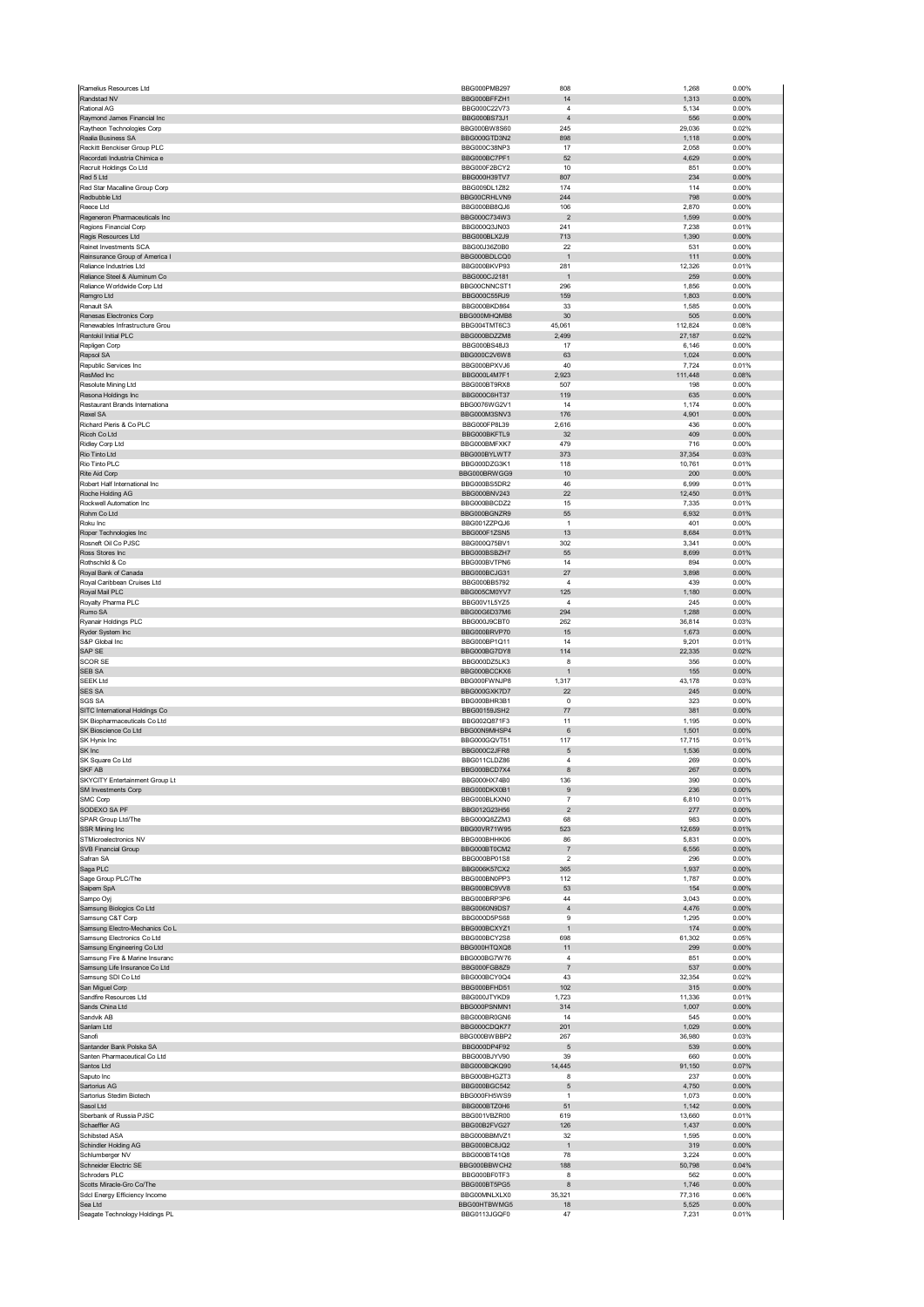| Sealed Air Corp                                                                                   | BBG000C22QV7                                 | 10                        | 919             | 0.00%                      |
|---------------------------------------------------------------------------------------------------|----------------------------------------------|---------------------------|-----------------|----------------------------|
| Seazen Group Ltd                                                                                  | BBG003MJZ5R8                                 | 141                       | 131             | 0.00%                      |
| Secom Co Ltd<br>Seegene Inc                                                                       | BBG000BNHG57<br>BBG0014G4BH0                 | $\mathbf{3}$<br>11        | 297<br>769      | 0.00%<br>0.00%             |
| Seiko Epson Corp                                                                                  | BBG000PRVGB0                                 | 16                        | 388             | $0.00\%$                   |
| Sekisui Chemical Co Ltd                                                                           | BBG000BG5531                                 | 13                        | 308             | 0.00%                      |
| Sekisui House Ltd                                                                                 | BBG000BFTPN1                                 | 19                        | 562             | $0.00\%$                   |
| Select Harvests Ltd                                                                               | BBG000HK7XF0                                 | 98                        | 611             | 0.00%                      |
| Senex Energy Ltd<br>Service Corp International/US                                                 | BBG000BRSD44<br>BBG000BTHH16                 | 143<br>73                 | 660<br>7,174    | 0.00%<br>0.01%             |
| Service Stream Ltd                                                                                | BBG000PLXDY3                                 | 489                       | 394             | 0.00%                      |
| ServiceNow Inc                                                                                    | BBG000M1R011                                 | 79                        | 70,526          | 0.05%                      |
| Seven & i Holdings Co Ltd                                                                         | BBG000BNCSN6                                 | 82                        | 4,939           | $0.00\%$                   |
| Seven Group Holdings Ltd                                                                          | BBG000BJ66K3                                 | 59                        | 1,271           | 0.00%                      |
| Severstal PAO<br>Sezzle Inc                                                                       | BBG000Q3XWC4<br>BBG00PLQBFR8                 | 89<br>6                   | 2,629<br>18     | $0.00\%$<br>0.00%          |
| Shaanxi Coal Industry Co Ltd                                                                      | BBG007FFWC39                                 | 583                       | 1,539           | 0.00%                      |
| Shanghai Pharmaceuticals Holdi                                                                    | BBG0015W4KX6                                 | 119                       | 312             | 0.00%                      |
| Shanghai Pudong Development Ba                                                                    | BBG00709H9J6                                 | 210                       | 388             | 0.00%                      |
| Sharp Corp/Japan                                                                                  | <b>BBG000BGL515</b>                          | 19                        | 294             | 0.00%                      |
| Shaw Communications Inc                                                                           | BBG000BSR5N9                                 | 49                        | 2,031           | $0.00\%$                   |
| Shenzhen Overseas Chinese Town<br>Sherwin-Williams Co/The                                         | BBG00F1364D9<br>BBG000BSXQV7                 | 703<br>111                | 1,070<br>53,779 | 0.00%<br>0.04%             |
| Shimadzu Corp                                                                                     | BBG000BGRSS0                                 | 120                       | 6,947           | 0.01%                      |
| Shimao Group Holdings Ltd                                                                         | BBG000C0T6W5                                 | 216                       | 194             | 0.00%                      |
| Shimizu Corp                                                                                      | BBG000BFRMJ5                                 | 53                        | 452             | 0.00%                      |
| Shin Kong Financial Holding Co<br>Shin Poong Pharmaceutical Co L                                  | BBG000BZBZS9<br>BBG000BG62G3                 | 457                       | 251             | 0.00%<br>0.00%             |
| Shin-Etsu Chemical Co Ltd                                                                         | BBG000BG24K8                                 | 9<br>$\overline{7}$       | 320<br>1,642    | 0.00%                      |
| Shinhan Financial Group Co Ltd                                                                    | BBG000K7N844                                 | 58                        | 2,452           | 0.00%                      |
| Shionogi & Co Ltd                                                                                 | BBG000BJQ7X5                                 | $\sqrt{5}$                | 482             | 0.00%                      |
| Shiseido Co Ltd                                                                                   | BBG000BG7Y27                                 | 32                        | 2,423           | 0.00%                      |
| Shopify Inc                                                                                       | BBG004DW5NB8<br>BBG000BFNXZ7                 | $\overline{4}$            | 7,622           | 0.01%                      |
| Shoprite Holdings Ltd<br>Showa Denko KK                                                           | BBG000BG05J9                                 | 109<br>$\mathbf{3}$       | 1,963<br>92     | 0.00%<br>0.00%             |
| Shree Cement Ltd                                                                                  | BBG000CZMT73                                 | 1                         | 675             | 0.00%                      |
| Shurgard Self Storage SA                                                                          | BBG00M4QJQ38                                 | 427                       | 38,385          | 0.03%                      |
| Siam Cement PCL/The                                                                               | BBG000BSLLR6                                 | 24                        | 381             | 0.00%                      |
| Siam Commercial Bank PCL/The<br>Siam Makro PCL                                                    | BBG000BSLKZ9                                 | 95                        | 496<br>6        | 0.00%<br>0.00%             |
| Sibanye Stillwater Ltd                                                                            | BBG000M262B7<br>BBG00R3JTQ15                 | 3<br>1,933                | 8,178           | 0.01%                      |
| Siemens AG                                                                                        | BBG000BCCRV3                                 | 64                        | 15,230          | 0.01%                      |
| Siemens Energy AG                                                                                 | BBG00XLWSW57                                 | 190                       | 6,693           | 0.00%                      |
| Siemens Gamesa Renewable Energ                                                                    | BBG000BH2X22                                 | 17                        | 551             | 0.00%                      |
| Siemens Ltd                                                                                       | BBG000CZTJS5                                 | 9                         | 399             | 0.00%                      |
| Sigma Healthcare Ltd<br>Signature Bank/New York NY                                                | BBG000PBSFN8<br>BBG000M6TR37                 | 475<br>17                 | 228<br>7,675    | 0.00%<br>0.01%             |
| Signet Jewelers Ltd                                                                               | BBG000C4ZZ10                                 | 11                        | 1,366           | 0.00%                      |
| Signify NV                                                                                        | BBG00CTZ9MW1                                 | 10                        | 615             | 0.00%                      |
| Sika AG                                                                                           | BBG000BC97P8                                 | 12                        | 6,830           | 0.01%                      |
| Silver Lake Resources Ltd                                                                         | BBG000DGM5W8                                 | 826                       | 1,466           | 0.00%                      |
| Silver Mines Ltd<br>Sime Darby Bhd                                                                | BBG000QBM7B4<br>BBG000F9J6T8                 | 710<br>1,455              | 156<br>1,115    | 0.00%<br>$0.00\%$          |
| Sime Darby Plantation Bhd                                                                         | BBG00J88MJM2                                 | 625                       | 776             | 0.00%                      |
| Sime Darby Property Bhd                                                                           | BBG00J88MDX3                                 | 923                       | 181             | $0.00\%$                   |
| Sims Ltd                                                                                          | BBG000BSRGJ0                                 | 132                       | 2,127           | 0.00%                      |
|                                                                                                   |                                              |                           |                 |                            |
| Sinch AB                                                                                          | BBG00B0DSW69                                 | 45                        | 781             | 0.00%                      |
| Sino Land Co Ltd                                                                                  | BBG000BDSR53                                 | 160                       | 275             | 0.00%                      |
| Sino-Ocean Group Holding Ltd                                                                      | BBG000PMF346                                 | 901                       | 289             | 0.00%                      |
| Sinopharm Group Co Ltd                                                                            | BBG000VWV3Z5                                 | 135                       | 405             | 0.00%                      |
| Sirius XM Holdings Inc<br>SiteMinder Ltd                                                          | BBG000BT0093<br>BBG01223RK65                 | 66<br>1,003               | 575<br>6,780    | 0.00%<br>0.01%             |
| Skandinaviska Enskilda Banken                                                                     | BBG000BGX763                                 | 86                        | 1,638           | 0.00%                      |
| Skanska AB                                                                                        | BBG000BCD9M2                                 | 6                         | 216             | 0.00%                      |
| <b>Skyworks Solutions Inc</b>                                                                     | BBG000KLB4Q1                                 | $\overline{\mathbf{c}}$   | 364             | 0.00%                      |
| SmartGroup Corp Ltd                                                                               | BBG002VKXZN7                                 | 124                       | 964             | 0.00%                      |
| Smith & Nephew PLC<br>Smiths Group PLC                                                            | BBG000BF2206<br>BBG000BF1SQ2                 | 73<br>377                 | 1,760<br>11,088 | 0.00%<br>0.01%             |
| Smurfit Kappa Group PLC                                                                           | BBG000NCTTW7                                 | 13                        | 989             | 0.00%                      |
| Snap Inc                                                                                          | BBG00441QMJ7                                 | 10                        | 641             | 0.00%                      |
|                                                                                                   | <b>RRCOOORT7 IWQ</b>                         |                           | 189             | n nn%                      |
| Snowflake Inc<br>Societe BIC SA                                                                   | BBG007DHGNJ4                                 | 14                        | 6,549           | 0.00%                      |
| Societe Generale SA                                                                               | BBG000BBX6X6<br>BBG000BCDQ35                 | $\boldsymbol{9}$<br>54    | 651<br>2,550    | $0.00\%$<br>0.00%          |
| Sodexo SA                                                                                         | BBG000BC1GH5                                 | $\ensuremath{\mathsf{3}}$ | 364             | 0.00%                      |
| Solvay SA                                                                                         | BBG000BQ5Z15                                 | 7                         | 1,133           | 0.00%                      |
| Sompo Holdings Inc                                                                                | BBG000QDQHZ8                                 | 14                        | 834             | 0.00%                      |
| Sonic Healthcare Ltd                                                                              | BBG000BLHPW1                                 | 296<br>$\mathbf{0}$       | 13,821          | 0.01%                      |
| Sonova Holding AG<br>Sony Group Corp                                                              | BBG000RSPBY9<br>BBG000C26F38                 | 406                       | 78<br>70,234    | 0.00%<br>0.05%             |
| South32 Ltd                                                                                       | BBG0070L8ZT0                                 | 3,583                     | 14,367          | 0.01%                      |
| Southern Copper Corp                                                                              | BBG000BSHH72                                 | 28                        | 2,372           | 0.00%                      |
| Southern Cross Media Group Ltd                                                                    | BBG000KNLH78                                 | 8,907<br>$\mathbf{1}$     | 17,280<br>177   | 0.01%                      |
| Spectrum Brands Holdings Inc<br>Spirit Airlines Inc                                               | BBG000DS5588<br>BBG000BF6RQ9                 | 14                        | 432             | 0.00%<br>0.00%             |
| Spotify Technology SA                                                                             | BBG003T4VFC2                                 | 2                         | 670             | 0.00%                      |
| Square Enix Holdings Co Ltd                                                                       | BBG000BJXOM7                                 | 59                        | 4,167           | $0.00\%$                   |
| St Barbara Ltd                                                                                    | BBG000BS4GC2                                 | 696                       | 1,020           | 0.00%                      |
| Standard Bank Group Ltd<br>Standard Chartered PLC                                                 | BBG000BQR991<br>BBG000BF2QW8                 | 158<br>108                | 1,904<br>901    | 0.00%<br>0.00%             |
| Stanley Black & Decker Inc                                                                        | BBG000BTOR96                                 | $\overline{2}$            | 486             | 0.00%                      |
| Star Entertainment Grp Ltd/The                                                                    | BBG0017SCN04                                 | 6,295                     | 23,164          | 0.02%                      |
| Starbucks Corp                                                                                    | BBG000CTQBF3                                 | 18                        | 2,819           | 0.00%                      |
| Starpharma Holdings Ltd                                                                           | BBG000BW3JT0<br>BBG000M1J270                 | 80<br>$\overline{4}$      | 108<br>149      | 0.00%<br>0.00%             |
| Starwood Property Trust Inc<br>State Bank of India                                                | BBG000GQ5749                                 | 109                       | 931             | 0.00%                      |
| State Street Corp                                                                                 | BBG000BKFBD7                                 | 14                        | 1,755           | 0.00%                      |
| Steadfast Group Ltd                                                                               | BBG001BHCVX9                                 | 5,152                     | 27,046          | 0.02%                      |
| Steel Dynamics Inc                                                                                | BBG000HGYNZ9                                 | 32                        | 2,763           | 0.00%                      |
| Steinhoff International Holdin                                                                    | BBG009T5PLG6                                 | 7,602                     | 3,291           | 0.00%                      |
| Stellantis NV<br>Stora Enso Oyj                                                                   | BBG00793G288<br>BBG000G1VR87                 | 1,901<br>255              | 49,589<br>6,444 | 0.04%<br>0.00%             |
| Straumann Holding AG                                                                              | BBG000C1Y6Q4                                 | $\mathbf{1}$              | 4,316           | 0.00%                      |
| Strike Energy Ltd                                                                                 | BBG000F89318                                 | 2,607                     | 535             | 0.00%                      |
| Stryker Corp                                                                                      | BBG000DN7P92                                 | 23                        | 8,475           | 0.01%                      |
| Subaru Corp                                                                                       | BBG000BGR1H1<br>BBG000TDRS53                 | 37<br>47                  | 900<br>319      | 0.00%<br>0.00%             |
| Sul America SA<br>Sumitomo Chemical Co Ltd                                                        | BBG000BG0GJ5                                 | 91                        | 586             | 0.00%                      |
| Sumitomo Corp                                                                                     | BBG000BB6ZY1                                 | 40                        | 816             | 0.00%                      |
| Sumitomo Dainippon Pharma Co L                                                                    | BBG000BG65R4                                 | 9                         | 142             | 0.00%                      |
| Sumitomo Electric Industries L                                                                    | BBG000BLBD45                                 | 35                        | 627             | 0.00%                      |
| Sumitomo Metal Mining Co Ltd                                                                      | BBG000BB13F8                                 | $\sqrt{4}$                | 197             | 0.00%                      |
| Sumitomo Mitsui Financial Grou<br>Sumitomo Mitsui Trust Holdings<br>Sumitomo Realty & Development | BBG000PJ4DL4<br>BBG000LN14V1<br>BBG000BGY432 | 53<br>461<br>8            | 2,510<br>21,147 | 0.00%<br>0.02%<br>$0.00\%$ |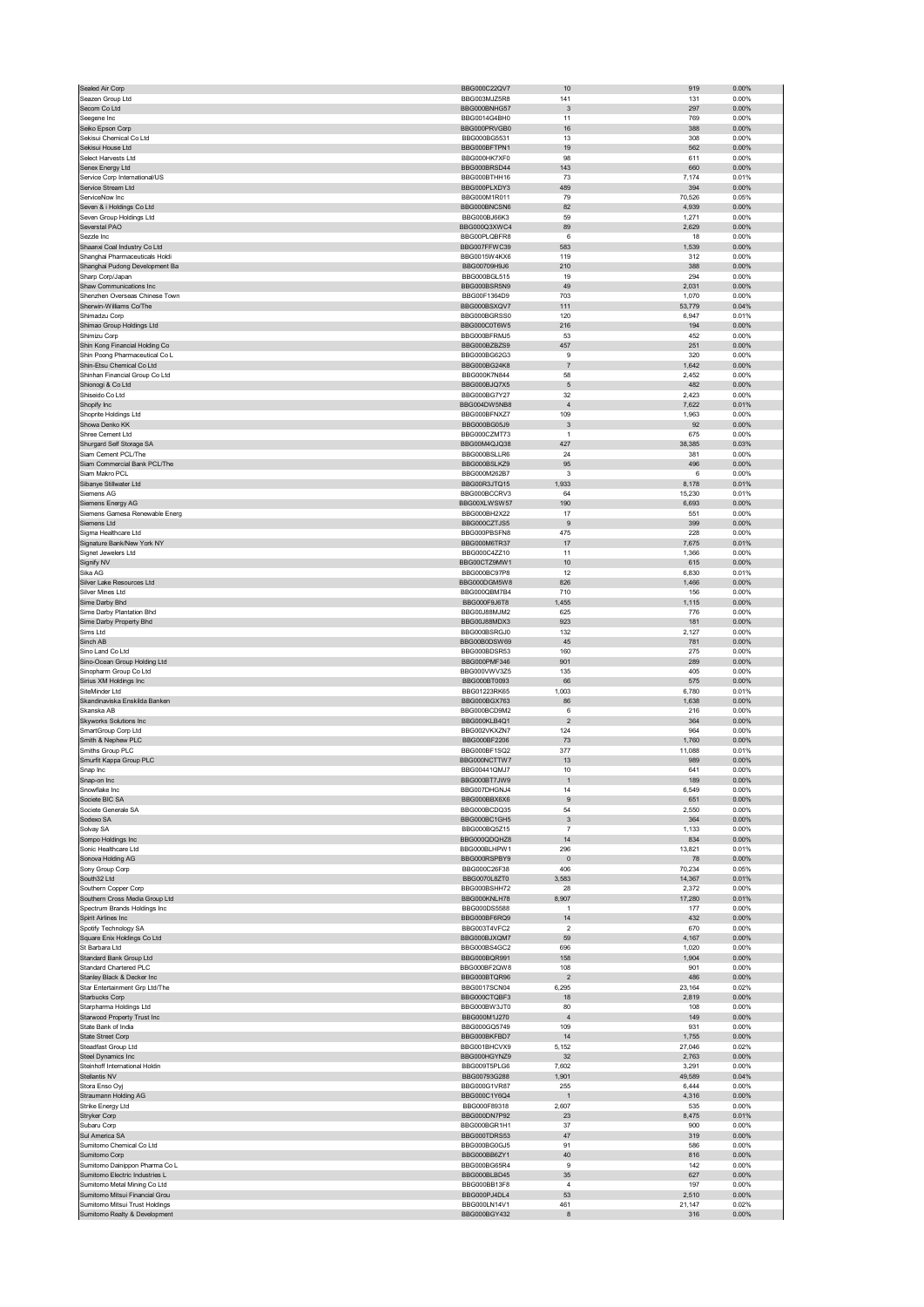| Sumitomo Rubber Industries Ltd                                   | BBG000BL18R2                                 | 54                                        | 757             | 0.00%                   |
|------------------------------------------------------------------|----------------------------------------------|-------------------------------------------|-----------------|-------------------------|
| Sun Art Retail Group Ltd                                         | BBG001RTXP48                                 | 173                                       | 95              | 0.00%                   |
| Sun Hung Kai Properties Ltd                                      | BBG000BF0155<br>BBG000LS68P3                 | 1,986<br>13                               | 33,145<br>991   | 0.02%<br>0.00%          |
| Sun Life Financial Inc<br>Sun Pharmaceutical Industries          | BBG000BV5G16                                 | 33                                        | 512             | 0.00%                   |
| Sunac China Holdings Ltd                                         | BBG000PZ8SG7                                 | 230                                       | 478             | 0.00%                   |
| Suncorp Group Ltd                                                | BBG000CR4Y89                                 | 4,183                                     | 46,306          | 0.03%                   |
| Sunny Optical Technology Group                                   | BBG000C16952                                 | 17                                        | 737             | 0.00%                   |
| Suntory Beverage & Food Ltd                                      | BBG004ML6D96                                 | 22                                        | 1,095           | 0.00%                   |
| Super Retail Group Ltd                                           | BBG000BF8GK7<br>BBG000NNC0N4                 | 3,126                                     | 38,951          | 0.03%                   |
| Surgutneftegas PJSC<br>Suzano SA                                 | BBG00J5Q0BS0                                 | 120<br>63                                 | 884<br>934      | 0.00%<br>0.00%          |
| Suzuki Motor Corp                                                | BBG000BGQTF3                                 | 347                                       | 18,335          | 0.01%                   |
| Svenska Cellulosa AB SCA                                         | BBG000BCCG29                                 | 85                                        | 2,088           | 0.00%                   |
| Svenska Handelsbanken AB                                         | BBG000BGX8Y0                                 | 88                                        | 1,304           | 0.00%                   |
| Swatch Group AG/The                                              | BBG000BVQ866                                 | 3                                         | 1,351           | 0.00%                   |
| Swedbank AB                                                      | BBG000BQXJJ1                                 | 27                                        | 747             | 0.00%                   |
| Swire Pacific Ltd                                                | BBG000BF0315                                 | 955                                       | 1,831           | 0.00%                   |
| Swire Properties Ltd                                             | BBG000PQBD21                                 | 163<br>$\mathbf{1}$                       | 562<br>674      | 0.00%                   |
| Swiss Life Holding AG<br>Swiss Re AG                             | BBG000BRJTZ5<br>BBG001P1Z4F4                 | 17                                        | 2,267           | 0.00%<br>0.00%          |
| Switch Inc                                                       | BBG00HPDM5Z2                                 | 406                                       | 15,979          | 0.01%                   |
| Symbio Holdings Ltd                                              | BBG000P4T4M9                                 | 43                                        | 289             | 0.00%                   |
| Symrise AG                                                       | BBG000N4B6Z1                                 | 22                                        | 4,502           | 0.00%                   |
| Synchrony Financial                                              | BBG00658F3P3                                 | 149                                       | 9,486           | 0.01%                   |
| Synopsys Inc                                                     | BBG000BSFRF3                                 | 44                                        | 22,375          | 0.02%                   |
| Sysco Corp                                                       | BBG000BTVJ25<br>BBG000C2SF52                 | 87<br>$\boldsymbol{9}$                    | 9,354<br>1,721  | 0.01%<br>0.00%          |
| Sysmex Corp<br>T Rowe Price Group Inc                            | BBG000BVMPN3                                 | 3                                         | 739             | 0.00%                   |
| T&D Holdings Inc                                                 | BBG000BVF804                                 | 24                                        | 415             | 0.00%                   |
| <b>TCS Group Holding PLC</b>                                     | BBG005DXJS36                                 | 175                                       | 20,316          | 0.02%                   |
| <b>TDK Corp</b>                                                  | BBG000C26MP9                                 | $\overline{7}$                            | 360             | 0.00%                   |
| TE Connectivity Ltd                                              | BBG000RGM5P1                                 | 306                                       | 67,948          | 0.05%                   |
| TJX Cos Inc/The                                                  | BBG000BV8DN6                                 | 25                                        | 2,658           | 0.00%                   |
| <b>TOMRA Systems ASA</b><br><b>TOPPAN INC</b>                    | BBG000BCQZM0<br>BBG000BCN8S7                 | 165<br>14                                 | 16,254<br>354   | 0.01%<br>0.00%          |
| Tabcorp Holdings Ltd                                             | BBG000CMHCR3                                 | 835                                       | 4,190           | 0.00%                   |
| Taisei Corp                                                      | BBG000BFR3K5                                 | 28                                        | 1,159           | 0.00%                   |
| Taiwan Cement Corp                                               | BBG000BCWQQ9                                 | 523                                       | 1,249           | 0.00%                   |
| Taiwan Semiconductor Manufactu                                   | BBG000BD8ZK0                                 | 807                                       | 67,692          | 0.05%                   |
| Take-Two Interactive Software                                    | BBG000BS1YV5                                 | 29                                        | 7,055           | 0.01%                   |
| Takeda Pharmaceutical Co Ltd                                     | BBG000BJPPH4                                 | 114                                       | 4,286           | 0.00%                   |
| Talanx AG                                                        | BBG000CRQVF3                                 | 12                                        | 825             | 0.00%                   |
| Tamburi Investment Partners Sp                                   | BBG000KDCQ25                                 | 457<br>6                                  | 7,094           | 0.01%                   |
| Tapestry Inc<br><b>Target Corp</b>                               | BBG000BY29C7<br>BBG000H8TVT2                 | 12                                        | 319<br>3,953    | 0.00%<br>0.00%          |
| Tassal Group Ltd                                                 | BBG000BXPTR4                                 | 76                                        | 267             | 0.00%                   |
| Tata Consultancy Services Ltd                                    | BBG000Q0WCK6                                 | 284                                       | 19,614          | 0.01%                   |
| Tata Consumer Products Ltd                                       | BBG000D1BVC8                                 | 58                                        | 795             | 0.00%                   |
| Tata Motors Ltd                                                  | BBG000D0Z6J2                                 | 215                                       | 1,922           | 0.00%                   |
| Tata Steel Ltd                                                   | BBG000D0ZDF1                                 | 62                                        | 1,284           | 0.00%                   |
| <b>Tatneft PJSC</b>                                              | BBG000B9X7K3<br>BBG000BF4KL1                 | 48                                        | 2,725           | 0.00%<br>0.02%          |
| Taylor Wimpey PLC<br>Tecan Group AG                              | <b>BBG000BNP507</b>                          | 7,697<br>5                                | 25,164<br>4,541 | 0.00%                   |
| TechnipFMC PLC                                                   | BBG00DL8NMV2                                 | 31                                        | 255             | 0.00%                   |
| Technology One Ltd                                               | BBG000BMDJH4                                 | 754                                       | 9,658           | 0.01%                   |
| Techtronic Industries Co Ltd                                     | BBG000BFGXV9                                 | 536                                       | 14,668          | 0.01%                   |
|                                                                  |                                              |                                           |                 |                         |
| <b>Teck Resources Ltd</b>                                        | BBG000BCS9D6                                 | 105                                       | 4,176           | 0.00%                   |
| Teijin Ltd                                                       | BBG000BFXX22                                 | 8                                         | 130             | 0.00%                   |
| Tekfen Holding AS                                                | BBG000TFZRY9                                 | 367                                       | 769             | 0.00%                   |
| Teladoc Health Inc                                               | BBG0019T5SG0                                 | 3                                         | 323             | 0.00%                   |
| Teleflex Inc                                                     | BBG000BV59Y6                                 | 82                                        | 37,259          | 0.03%                   |
| Telefonaktiebolaget LM Ericsso                                   | BBG000BX2SW5                                 | 331                                       | 5,011           | 0.00%                   |
| Teleperformance<br><b>Television Broadcasts Ltd</b>              | BBG000BC86D4<br>BBG000BF07T6                 | 35<br>661                                 | 21,454          | 0.02%<br>0.00%          |
| Telix Pharmaceuticals Ltd                                        | BBG00HZHXWM5                                 | 72                                        | 549<br>561      | 0.00%                   |
| Temple & Webster Group Ltd                                       | BBG006T0RJQ5                                 | 101                                       | 1,083           | 0.00%                   |
| Tenaris SA                                                       | BBG000KF3XG0                                 | 316                                       | 4,555           | 0.00%                   |
| <b>Tencent Holdings Ltd</b>                                      | BBG000BJ35N5                                 | 467                                       | 37,599          | 0.03%                   |
| Tencent Music Entertainment Gr                                   | BBG00LDC5RK5                                 | 910                                       | 8,575           | 0.01%                   |
| Teradyne Inc                                                     | BBG000BV4DR6                                 | 31                                        | 7,022           | 0.01%                   |
| Ternium SA<br>Terumo Corp                                        | BBG000LTPD97                                 | 6<br>40                                   | 344<br>2,328    | 0.00%<br>0.00%          |
| <b>Tesco PLC</b>                                                 | BBG000BK08X8<br>BBG000BF46Y8                 | 1,215                                     | 6,563           | 0.00%                   |
| Tesla Inc                                                        | BBG000N9MNX3                                 | 6                                         | 8,359           | 0.01%                   |
| Teva Pharmaceutical Industries                                   | BBG000HVWNL3                                 | 137                                       | 1,632           | 0.00%                   |
| Texas Instruments Inc                                            | BBG000BVV7G1                                 | 171                                       | 44,434          | 0.03%                   |
| Thai Beverage PCL                                                | BBG000BQ6ZN0                                 | 153                                       | 103             | 0.00%                   |
| Thanachart Capital PCL                                           | BBG000BDJ6G7                                 | 497                                       | 772             | 0.00%                   |
| Thermo Fisher Scientific Inc                                     | BBG000BVDLH9<br>BBG000BFK1R9                 | 68<br>8                                   | 62,314          | 0.05%<br>0.00%          |
| Thomson Reuters Corp<br>Thor Industries Inc                      | BBG000BV6R84                                 | 51                                        | 1,267<br>7,302  | 0.01%                   |
| <b>Tiger Brands Ltd</b>                                          | BBG000C3KV44                                 | 56                                        | 876             | 0.00%                   |
| Tingyi Cayman Islands Holding                                    | BBG000G5QMZ5                                 | 1,495                                     | 4,225           | 0.00%                   |
| Titan Co Ltd                                                     | BBG000D17Q16                                 | 31                                        | 1,469           | 0.00%                   |
| Tokio Marine Holdings Inc                                        | BBG000BBN738                                 | 388                                       | 29,608          | 0.02%                   |
| Tokyo Century Corp                                               | BBG000C4RCK9                                 | $\mathbf{1}$                              | 43              | 0.00%                   |
| Tokyo Electron Ltd                                               | BBG000BB59S7<br>BBG000BCQ4G6                 | $\overline{\mathbf{c}}$<br>$\overline{2}$ | 1,735           | 0.00%                   |
| <b>Tokyu Corp</b><br><b>TopBuild Corp</b>                        | <b>BBG0077VS2C0</b>                          | 23                                        | 41<br>8,659     | 0.00%<br>0.01%          |
| Toray Industries Inc                                             | BBG000BD5C60                                 | 54                                        | 437             | 0.00%                   |
| Toronto-Dominion Bank/The                                        | BBG000BCRMB0                                 | 37                                        | 3,890           | 0.00%                   |
| Tosei Corp                                                       | BBG000JPVC11                                 | 100                                       | 1,210           | 0.00%                   |
| Toshiba Corp                                                     | BBG000BD1N97                                 | 17                                        | 969             | 0.00%                   |
| <b>Tosoh Corp</b>                                                | BBG000BCKVD5                                 | 38                                        | 778             | 0.00%                   |
| <b>TotalEnergies SE</b><br>Tourmaline Oil Corp                   | BBG000C1M4K8<br>BBG0017DRN10                 | 515<br>24                                 | 35,952<br>1,071 | 0.03%<br>0.00%          |
| Toyo Suisan Kaisha Ltd                                           | BBG000BCV7S0                                 | $\overline{\mathfrak{z}}$                 | 409             | 0.00%                   |
| Toyo Tire Corp                                                   | BBG000BCLMY1                                 | 30                                        | 637             | 0.00%                   |
| Toyota Industries Corp                                           | BBG000BD9J25                                 | 22                                        | 2,445           | 0.00%                   |
| Toyota Motor Corp                                                | BBG000BCM915                                 | 676                                       | 17,008          | 0.01%                   |
| Toyota Tsusho Corp                                               | BBG000BDGFD3                                 | 12                                        | 728             | 0.00%                   |
| Tractor Supply Co                                                | BBG000BLXZN1                                 | 28                                        | 9,208           | 0.01%                   |
| Trade Desk Inc/The                                               | BBG00629NGT2                                 | 49<br>67                                  | 6,201           | 0.00%                   |
| Trajan Group Holdings Ltd<br>Trane Technologies PLC              | BBG010Z1D1P3<br>BBG000BM6788                 | 109                                       | 261<br>30,200   | 0.00%<br>0.02%          |
| TransDigm Group Inc                                              | BBG000L8CBX4                                 | $\mathbf{1}$                              | 839             | 0.00%                   |
| Transocean Ltd                                                   | BBG000BH5LT6                                 | 110                                       | 417             | 0.00%                   |
| Travel + Leisure Co                                              | BBG000PV2L86                                 | 3                                         | 258             | 0.00%                   |
| Travelers Cos Inc/The                                            | BBG000BJ81C1                                 | $\overline{7}$                            | 1,486           | 0.00%                   |
| Travis Perkins PLC                                               | BBG000BFDB86                                 | 920                                       | 26,637          | 0.02%                   |
| Treasury Wine Estates Ltd                                        | BBG000QZ1QQ6                                 | 268                                       | 3,323           | 0.00%                   |
| Treatt PLC<br>Trip.com Group Ltd<br><b>Truist Financial Corp</b> | BBG000BB41Y8<br>BBG000CWKYS8<br>BBG000BYYLS8 | 104<br>193<br>36                          | 2,494<br>6,547  | 0.00%<br>0.00%<br>0.00% |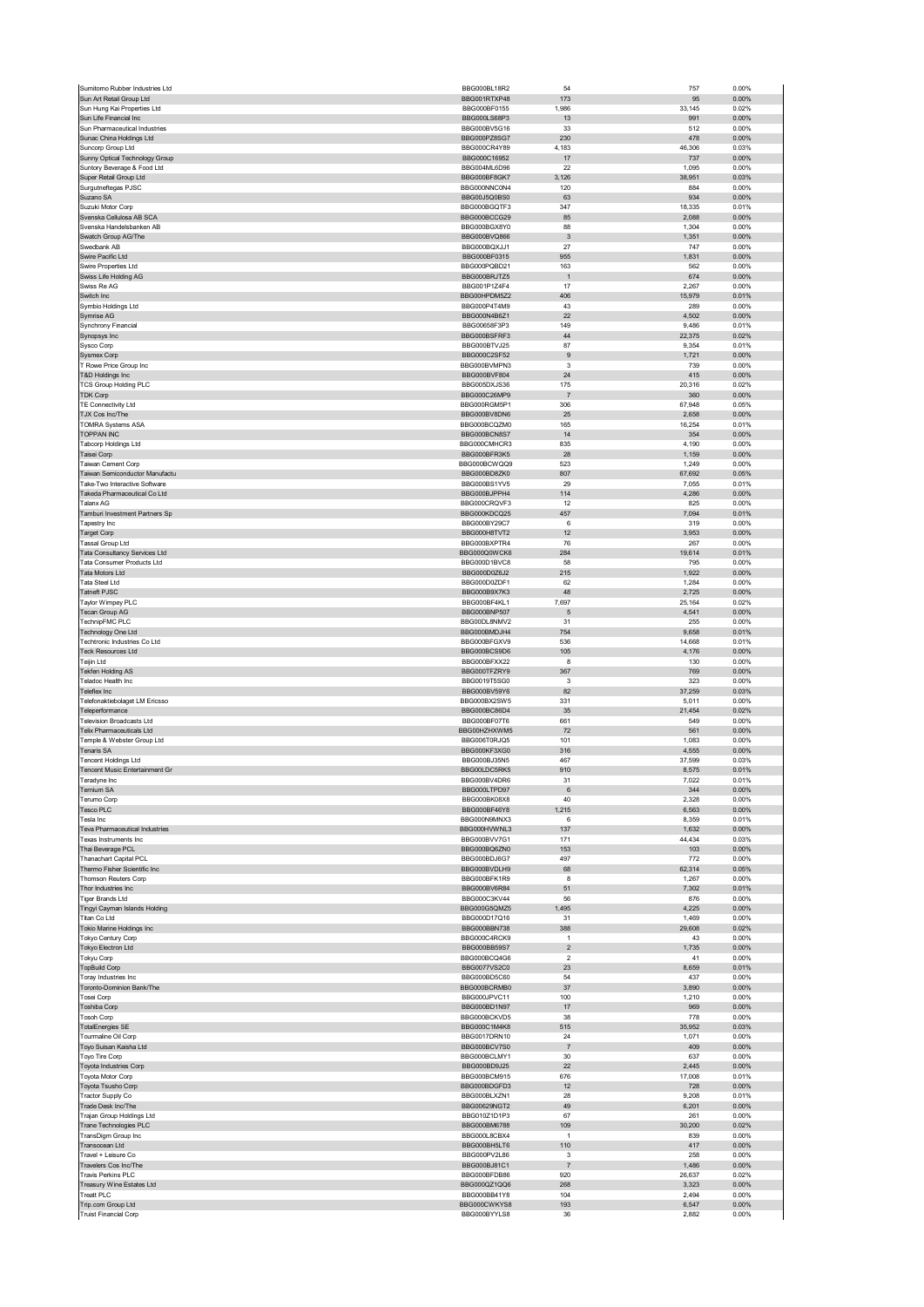| Tryg A/S                                                | BBG000QMPGL6                 | 30                        | 1,027            | 0.00%             |
|---------------------------------------------------------|------------------------------|---------------------------|------------------|-------------------|
| Tsingtao Brewery Co Ltd                                 | BBG000BHWDF9                 | 147                       | 1,893            | 0.00%             |
| Tsuruha Holdings Inc                                    | BBG000JXTF38                 | $\overline{4}$            | 548              | 0.00%             |
| Turk Hava Yollari AO                                    | BBG000BVFLX9                 | 113                       | 235              | 0.00%             |
| Turkiye Garanti Bankasi AS                              | BBG000BHDJ67                 | 541                       | 632              | 0.00%             |
| Turkiye Is Bankasi AS                                   | BBG000BVF6R9                 | 397                       | 295              | 0.00%             |
| <b>Twist Bioscience Corp</b>                            | BBG006KDCHJ4                 | 55                        | 5,815            | 0.00%             |
| Twitter Inc<br>Tyro Payments Ltd                        | BBG000H6HNW3<br>BBG0062RX132 | 5<br>3,146                | 304<br>8,997     | 0.00%<br>0.01%    |
| Tyson Foods Inc                                         | BBG000DKCC19                 | 15                        | 1,816            | 0.00%             |
| UBS Group AG                                            | BBG007936GV2                 | 85                        | 2,104            | 0.00%             |
| <b>UCB SA</b>                                           | BBG000BD8CR4                 | 36                        | 5,612            | 0.00%             |
| <b>UOL Group Ltd</b>                                    | BBG000BFDYK2                 | 51                        | 370              | $0.00\%$          |
| UPL Ltd                                                 | BBG000JN6ZM0                 | 67                        | 929              | 0.00%             |
| UPM-Kymmene Oyj                                         | BBG000GM9CH9                 | 161                       | 8,428            | 0.01%             |
| US Bancorp                                              | BBG000FFDM15                 | 52                        | 3,986            | 0.00%             |
| US Foods Holding Corp                                   | BBG00C6H6D40                 | $\ensuremath{\mathsf{3}}$ | 153              | 0.00%             |
| Uber Technologies Inc                                   | BBG002B04MT8                 | 39                        | 2,242            | 0.00%             |
| Ulta Beauty Inc<br>UltraTech Cement Ltd                 | BBG00FWQ4VD6<br>BBG000PZ2JC7 | $\pmb{0}$<br>9            | 181<br>1,235     | $0.00\%$<br>0.00% |
| Umicore SA                                              | BBG000BN6FD2                 | 21                        | 1,186            | 0.00%             |
| Uni-President Enterprises Corp                          | BBG000BF1ZZ6                 | 106                       | 361              | 0.00%             |
| UniCredit SpA                                           | BBG000BN0LC6                 | 118                       | 2,504            | 0.00%             |
| Unicharm Corp                                           | BBG000BDJH37                 | 34                        | 2,041            | 0.00%             |
| Unilever Indonesia Tbk PT                               | BBG000BFGJG7                 | 546                       | 216              | 0.00%             |
| Unilever PLC                                            | BBG000C0M8X7                 | 486                       | 35,747           | 0.03%             |
| Union Pacific Corp                                      | BBG000BW3299                 | 178                       | 61,658           | 0.05%             |
| Uniper SE                                               | BBG007NDF7H0                 | 6                         | 362              | 0.00%             |
| Unipol Gruppo SpA<br>UnipolSai Assicurazioni SpA        | BBG000BGHKH0<br>BBG000BCR6X1 | 186<br>103                | 1,392<br>398     | 0.00%<br>0.00%    |
| United Airlines Holdings Inc                            | BBG000M65M61                 | 13                        | 786              | 0.00%             |
| United Co RUSAL International                           | BBG000W4XX79                 | 288                       | 383              | 0.00%             |
| United Malt Grp Ltd                                     | BBG00RMVY241                 | 100                       | 435              | 0.00%             |
| United Microelectronics Corp                            | BBG000BCWT65                 | 122                       | 395              | 0.00%             |
| United Overseas Bank Ltd                                | BBG000BFDWJ8                 | 28                        | 772              | 0.00%             |
| <b>United Parcel Service Inc.</b>                       | BBG000L9CV04                 | 15                        | 4,569            | 0.00%             |
| United Rentals Inc                                      | BBG000BXMFC3                 | 15                        | 6,849            | 0.01%             |
| United Spirits Ltd                                      | BBG000KGJM66                 | 40                        | 657              | 0.00%             |
| United Therapeutics Corp<br>UnitedHealth Group Inc      | BBG000BV4XJ1<br>BBG000CH5208 | $\pmb{0}$<br>96           | 95<br>66,418     | 0.00%<br>0.05%    |
| Unity Software Inc                                      | BBG0056JW5G6                 | 28                        | 5,592            | 0.00%             |
| Universal Music Group NV                                | BBG012J967J2                 | 504                       | 19,552           | 0.01%             |
| Unum Group                                              | BBG000BW2QX0                 | 14                        | 456              | 0.00%             |
| VF Corp                                                 | BBG000BWCKB6                 | 3                         | 333              | 0.00%             |
| VK Co Ltd                                               | BBG00178PGX3                 | 28                        | 448              | 0.00%             |
| VMware Inc                                              | BBG000BC9938                 | 6                         | 963              | 0.00%             |
| Vale SA                                                 | BBG000BHNR86                 | 477                       | 9,190            | 0.01%             |
| Valeo                                                   | BBG000BCGYJ8                 | 11                        | 470              | 0.00%             |
| Valero Energy Corp                                      | BBG000BBGGQ1                 | 30                        | 3,140            | 0.00%             |
| Valmet Oyj<br>VanEck Gold Miners ETF/USA                | BBG005PTLS84<br>BBG000PLNQN7 | 16<br>139                 | 918              | 0.00%<br>0.00%    |
| Vedanta Ltd                                             | BBG000CZG8N8                 | 113                       | 6,136<br>712     | 0.00%             |
| Veeco Instruments Inc                                   | BBG000BDCB28                 | 8                         | 332              | $0.00\%$          |
| Veeva Systems Inc                                       | BBG001CGB489                 | 2                         | 674              | 0.00%             |
| Venator Materials PLC                                   | BBG00GNHP3Y0                 | 60                        | 209              | 0.00%             |
| Ventia Services Group Pty Ltd                           | BBG00R6VRJV0                 | 8,923                     | 17,846           | 0.01%             |
| VeriSign Inc                                            | BBG000BGKHZ3                 |                           |                  | 0.00%             |
|                                                         |                              | $\sqrt{2}$                | 669              |                   |
| Verisk Analytics Inc                                    | BBG000BCZL41                 | 2                         | 704              | 0.00%             |
| Vertex Pharmaceuticals Inc                              | BBG000C1S2X2                 | $\overline{4}$            | 1,351            | 0.00%             |
| Vestas Wind Systems A/S                                 | BBG000BJBK53                 | 121                       | 5,101            | 0.00%             |
| Via S/A                                                 | BBG000BWXYF9                 | 595                       | 771              | 0.00%             |
| Viatris Inc                                             | BBG00Y4RQNH4                 | 8                         | 148              | 0.00%             |
| Vibra Energia SA<br>Victoria's Secret & Co              | BBG00JC2B374                 | 443                       | 2,342            | $0.00\%$          |
|                                                         | BBG01103B471<br>BBG000BJKZH7 | $\sqrt{4}$<br>9           | 277              | 0.00%             |
| Vienna Insurance Group AG Wien<br>Vinci SA              | BBG000BDXBJ7                 | 8                         | 344<br>1,185     | 0.00%<br>0.00%    |
| Vipshop Holdings Ltd                                    | BBG002NLDLV8                 | 153                       | 1,773            | 0.00%             |
| Virgin Money UK PLC                                     | BBG00BNHGK82                 | 472                       | 1,559            | 0.00%             |
| Visa Inc                                                | BBG000PSKYX7                 | 143                       | 42,649           | 0.03%             |
| Vistra Corp                                             | BBG00DXDL6Q1                 | 59                        | 1,850            | 0.00%             |
| /iva Energy Group Ltd                                   | <b>BBG00L/QFD6/</b>          | 1.51Y                     | .,37U            | <b>0.02%</b>      |
| Vivendi SE                                              | BBG000BC0R46                 | 43                        | 807              | 0.00%             |
| Volkswagen AG                                           | BBG000BCH458                 | 226                       | 65,398           | 0.05%             |
| Volvo AB<br>Vonovia SE                                  | BBG000BCH2F1<br>BBG000BT0ZM1 | 55<br>569                 | 1,752<br>43,183  | 0.00%<br>0.03%    |
| Voya Financial Inc                                      | BBG000BCWKD6                 | 5                         | 495              | 0.00%             |
| Vulcan Energy Resources Ltd                             | BBG00KXSP9N5                 | 49                        | 513              | 0.00%             |
| Vulcan Materials Co                                     | BBG000BWGYF8                 | 89                        | 25,476           | 0.02%             |
| W R Berkley Corp                                        | BBG000BD1HP2                 | $\ensuremath{\mathsf{3}}$ | 315              | $0.00\%$          |
| WEG SA                                                  | BBG000BV7KG9                 | 405                       | 3,300            | 0.00%             |
| WH Group Ltd                                            | BBG00699M8Q7                 | 832                       | 718              | 0.00%             |
| WPP PLC<br>WW Grainger Inc                              | BBG000BF6B57<br>BBG000BKR1D6 | 38<br>$\mathbf 2$         | 785<br>1,376     | 0.00%<br>$0.00\%$ |
| Wacker Neuson SE                                        | BBG000C6GMF0                 | 41                        | 1,621            | 0.00%             |
| Wal-Mart de Mexico SAB de CV                            | BBG000BRQ507                 | 4,963                     | 25,381           | 0.02%             |
| Walgreens Boots Alliance Inc                            | BBG000BWLMJ4                 | 50                        | 3,573            | 0.00%             |
| Walmart Inc                                             | BBG000BWXBC2                 | 78                        | 15,566           | 0.01%             |
| Walt Disney Co/The                                      | BBG000BH4R78                 | 46                        | 9,751            | 0.01%             |
| Wan Hai Lines Ltd                                       | BBG000GQF9B6                 | 38                        | 378              | 0.00%             |
| Wanhua Chemical Group Co Ltd                            | BBG00709HM07                 | 24                        | 517              | 0.00%             |
| Want Want China Holdings Ltd<br>Warrior Met Coal Inc    | BBG000R588R3<br>BBG00GD1JMV4 | 182<br>22                 | 230<br>761       | 0.00%<br>0.00%    |
| Wartsila OYJ Abp                                        | BBG000BS65Q9                 | 36                        | 704              | $0.00\%$          |
| Waste Connections Inc                                   | BBG000DZ8BC1                 | 40                        | 7,459            | 0.01%             |
| Waste Management Inc                                    | BBG000BWVSR1                 | 37                        | 8,531            | 0.01%             |
| Waters Corp                                             | BBG000FQRVM3                 | 3                         | 1,474            | 0.00%             |
| Webjet Ltd                                              | BBG000C93BF2                 | 133                       | 688              | 0.00%             |
| Weichai Power Co Ltd                                    | BBG000L8BY83                 | 377                       | 1,014            | 0.00%             |
| Wells Fargo & Co                                        | BBG000BWQFY7                 | 497                       | 32,772           | 0.02%             |
| Wesfarmers Ltd                                          | BBG000BFJYW3                 | 549                       | 32,539           | 0.02%             |
| West African Resources Ltd<br>West Fraser Timber Co Ltd | BBG000R17C94                 | 344<br>65                 | 454              | $0.00\%$          |
| West Japan Railway Co                                   | BBG000BD1GP4<br>BBG000H5XXL7 | 700                       | 8,488<br>40,211  | 0.01%<br>0.03%    |
| West Pharmaceutical Services I                          | BBG000BX24N8                 | 2                         | 1,031            | 0.00%             |
| Western Areas Ltd                                       | BBG000BWRT03                 | 210                       | 719              | 0.00%             |
| Western Digital Corp                                    | BBG000BWNFZ9                 | 22                        | 1,973            | 0.00%             |
| Western Union Co/The                                    | BBG000BB5373                 | 56                        | 1,364            | 0.00%             |
| Westgold Resources Ltd                                  | BBG000BG27F7                 | 404                       | 824              | 0.00%             |
| <b>Westlake Corp</b>                                    | BBG000PXZFW2                 | $\sqrt{2}$                | 256              | $0.00\%$          |
| Westpac Banking Corp<br>Westrock Co                     | BBG000D0JD23<br>BBG008NXC572 | 5,991<br>140              | 127,901<br>8,550 | 0.09%<br>0.01%    |
| Wharf Holdings Ltd/The                                  | BBG000BD5H69                 | 131                       | 554              | 0.00%             |
| Wharf Real Estate Investment C                          | BBG00J76TKS1                 | 288                       | 2,014            | 0.00%             |
| Wheaton Precious Metals Corp<br><b>Whirlpool Corp</b>   | BBG000BJCC41<br>BBG000BWSV34 | 31<br>3                   | 1,839<br>1,047   | 0.00%<br>$0.00\%$ |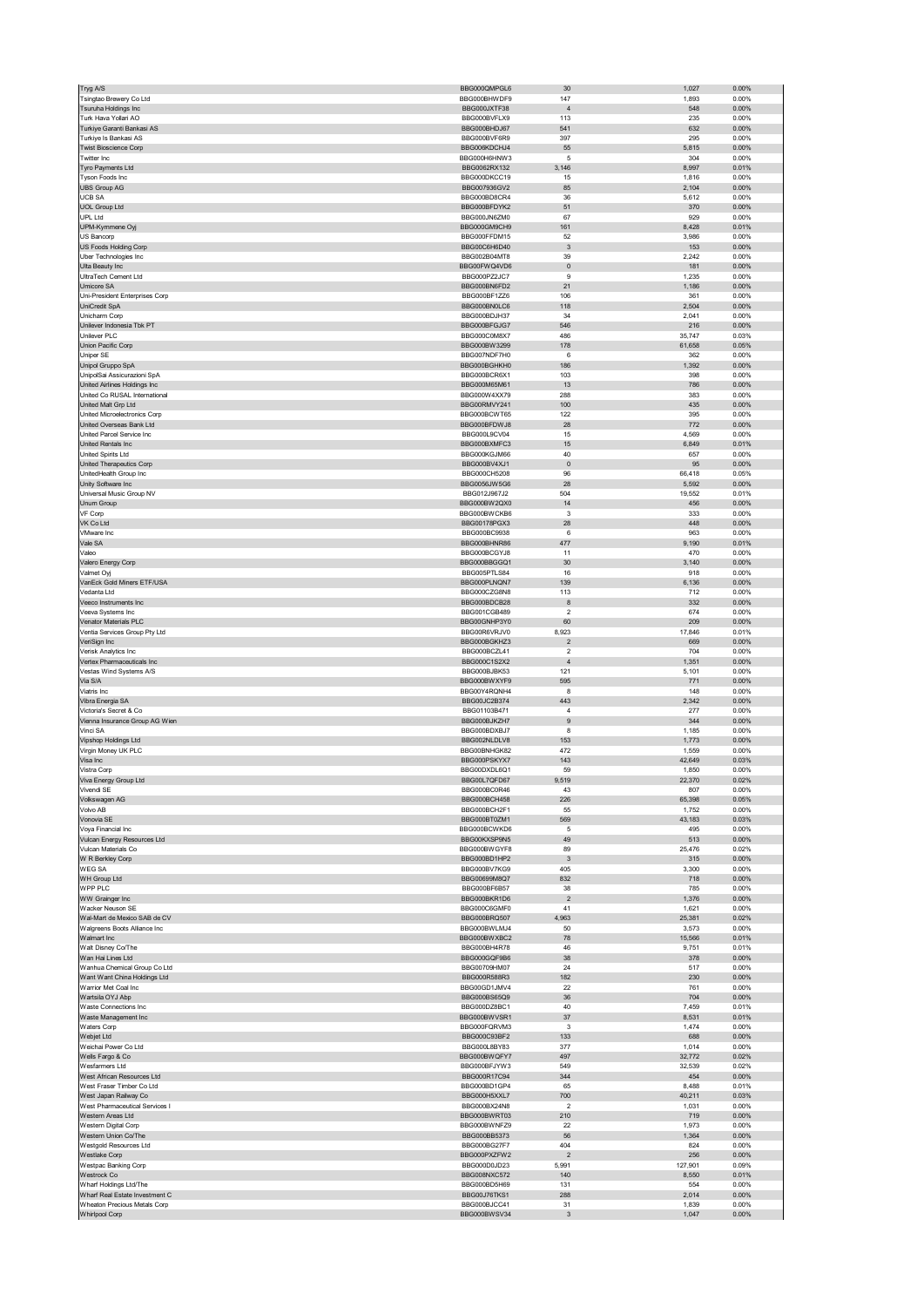| Wickes Group PLC               | BBG00ZVX07Y2                 | 829                     | 3,659      | 0.00%          |
|--------------------------------|------------------------------|-------------------------|------------|----------------|
| Williams-Sonoma Inc            | BBG000FSMWC3                 | 3                       | 595        | 0.00%          |
| Willis Towers Watson PLC       | BBG000DB3KT1                 | 135                     | 44,122     | 0.03%          |
| Wilmar International Ltd       | BBG000BM10Z8                 | 122                     | 517        | 0.00%          |
| WiseTech Global Ltd            | BBG00CJZ0G09                 | 883                     | 51,709     | 0.04%          |
| Wix.com Ltd                    | BBG005CM7J89                 | $\overline{2}$          | 401        | 0.00%          |
| Wolters Kluwer NV              | BBG000BCHRW7                 | 45                      | 7,355      | 0.01%          |
| Woodside Petroleum Ltd         | BBG000B9XBS6                 | 2,535                   | 55,603     | 0.04%          |
| Woolworths Group Ltd           | BBG000BF9Z06                 | 1,337                   | 50,812     | 0.04%          |
| Woori Financial Group Inc      | BBG00LLPTRV9                 | 35                      | 513        | 0.00%          |
| Worldline SA/France            | BBG006N9S3T3                 | 10                      | 765        | 0.00%          |
| Worley Ltd                     | BBG000F1Q350                 | 2,124                   | 22,575     | 0.02%          |
| Wuestenrot & Wuerttembergische | BBG000C23MM5                 | 20                      | 546        | 0.00%          |
| Wuliangye Yibin Co Ltd         | BBG00DY65RX9                 | 18                      | 862        | 0.00%          |
| Wuxi Biologics Cayman Inc      | BBG00GTY47H0                 | 62                      | 1,017      | 0.00%          |
| X5 Retail Group NV             | BBG000DSM6V1                 | 84                      | 3,072      | 0.00%          |
| XP Inc                         | BBG012PQXTR0                 | 5                       | 188        | 0.00%          |
| <b>XPO Logistics Inc</b>       | BBG000L5CJF3                 | $\overline{1}$          | 136        | 0.00%          |
| Xero Ltd                       | BBG003LRCPZ3                 | 621                     | 87,837     | 0.07%          |
| Xerox Holdings Corp            | BBG00NNG2ZJ8                 | 17                      | 519        | 0.00%          |
| Xiaomi Corp                    | BBG00KVTBY91                 | 411                     | 1,370      | 0.00%          |
| Xinyi Glass Holdings Ltd       | BBG000LG6G08                 | 141                     | 484        | 0.00%          |
| Yakult Honsha Co Ltd           | BBG000BCSQK0                 | 11                      | 756        | 0.00%          |
| Yamada Holdings Co Ltd         | BBG000BL6414                 | 175                     | 819        | 0.00%          |
| Yamaha Motor Co Ltd            | BBG000BDDSG5                 | 14                      | 445        | 0.00%          |
| Yamazaki Baking Co Ltd         | BBG000BCSDX5                 | $\overline{7}$          | 134        | 0.00%          |
| Yandex NV                      | BBG001NVJ6W4                 | 114                     | 9,495      | 0.01%          |
| Yang Ming Marine Transport Cor | BBG000BJR7Y3                 | 109                     | 653        | 0.00%          |
| Yankuang Energy Group Co Ltd   | BBG000BKZ1H3                 | 262                     | 716        | 0.00%          |
| Yapi ve Kredi Bankasi AS       | BBG000BVFT99                 | 683                     | 239        | 0.00%          |
| Yara International ASA         | BBG000KDG7R6                 | 15                      | 1,049      | 0.00%          |
| Yihai International Holding Lt | BBG00D7FS688                 | 35                      | 224        | 0.00%          |
| Yue Yuen Industrial Holdings L | BBG000BG82F2                 | 95                      | 219        | 0.00%          |
| Yuhan Corp                     | BBG000BDQQP5                 | 22                      | 1,601      | 0.00%          |
| Yum China Holdings Inc         | BBG00B8N0HG1                 | 218                     | 14,922     | 0.01%          |
| Yum! Brands Inc                | BBG000BH3GZ2                 | 44                      | 8,359      | 0.01%          |
| ZTE Corp                       | BBG000FK8474                 | 116                     | 436        | 0.00%          |
| ZTO Express Cayman Inc         | BBG00DY7QWH1                 | 19                      | 744        | 0.00%          |
| Zalando SE                     | BBG001XVXHF2                 | $\overline{\mathbf{2}}$ | 254        | 0.00%          |
| Zebra Technologies Corp        | BBG000CC7LQ7                 | $9\,$                   | 7,171      | 0.01%          |
| Zenkoku Hosho Co Ltd           | BBG000C0PPJ2                 | 22                      | 1,291      | 0.00%          |
| Zijin Mining Group Co Ltd      | BBG000DCTP29                 | 345                     | 565        | 0.00%          |
| Zillow Group Inc               | BBG009NRSWJ4                 | 5                       | 477        | 0.00%          |
| Zimmer Biomet Holdings Inc     | BBG000BKPL53                 | $\overline{1}$          | 144        | 0.00%          |
| Zions Bancorp NA               | BBG000BX9WL1                 | 83                      | 7,207      | 0.01%          |
| Zip Co Ltd                     | BBG000PX4996                 | 168                     | 729        | 0.00%          |
| Zoetis Inc                     | BBG0039320N9                 | 84                      | 28,224     | 0.02%          |
| ZoomInfo Technologies Inc      | BBG00S1HJ3M8                 | 69                      | 6,065      | 0.00%          |
| Zurich Insurance Group AG      | BBG000DM6PM0                 | 128                     | 77,524     | 0.06%          |
| a2 Milk Co Ltd/The             | BBG0089XM0W0                 | 2.062                   | 11,259     | 0.01%          |
| abrdn plc                      | BBG000N2C023                 | 106                     | 475        | 0.00%          |
| adidas AG                      | BBG000FR1Q22                 | 16                      | 6,282      | 0.00%          |
| carsales.com Ltd               | BBG000CJYVC5                 | 1,405                   | 35,261     | 0.03%          |
| eBay Inc                       | BBG000C43RR5                 | 56                      | 5,083      | 0.00%          |
| iA Financial Corp Inc          | BBG00K6988R4                 | 4                       | 302        | 0.00%          |
| iHeartMedia Inc                | BBG00P2FSNZ9                 | $\pmb{0}$               | 4          | 0.00%          |
| ioneer Ltd                     |                              | 829                     | 663        | 0.00%          |
| nib holdings Ltd/Australia     | BBG000TS1VS6<br>BBG000TS8052 | 3,462                   | 24,270     | 0.02%          |
| oOh!media Ltd                  | BBG007N467L5                 | 217                     | 366        | 0.00%          |
|                                |                              |                         | 32,111     |                |
| salesforce.com Inc             | BBG000BN2DC2                 | 92<br>8                 |            | 0.02%          |
| thyssenkrupp AG                | BBG000BHPST9                 | 106                     | 118        | 0.00%<br>0.00% |
| voestalpine AG                 | BBG000FJH743                 |                         | 5,310      |                |
| Total                          |                              |                         | 16,036,451 | 11.89%         |

| <b>UNLISTED EQUITY</b>                                                |                                                 |              |                        |
|-----------------------------------------------------------------------|-------------------------------------------------|--------------|------------------------|
| Investment in non-associated entities;                                |                                                 |              |                        |
| Held directly or by associated entities or by PSTs                    |                                                 |              |                        |
| <b>Externally managed</b>                                             |                                                 |              |                        |
| Name of Fund Manager                                                  |                                                 | Value (AUD)  | Weighting (%)          |
| CIT Group Inc                                                         |                                                 | 293          | 0.00%                  |
| Cordiant Digital Infrastructure Ltd                                   |                                                 | 5,890        | 0.00%                  |
| Schroder ISF Global Equity                                            |                                                 | 299,792      | 0.22%                  |
| Schroder ISF QEP Global ESG                                           |                                                 | 64,955       | 0.05%                  |
| Schroder International Selection Fund - Emerging Markets Equity Alpha |                                                 | 109,708      | 0.08%                  |
| Lendi Pty Ltd                                                         |                                                 | 11,430       | 0.01%                  |
| Class Ltd                                                             |                                                 | 71           | 0.00%                  |
| Royal Dutch Shell PLC                                                 |                                                 | 18,022       | 0.01%                  |
| MMC Norilsk Nickel PJSC                                               |                                                 | 2,490        | 0.00%                  |
| Nedbank Group Ltd                                                     |                                                 | 74           | 0.00%                  |
| Sberbank of Russia PJSC                                               |                                                 | 845          | 0.00%                  |
| Doosan Heavy Industries & Construction Co Ltd                         |                                                 | 3            | 0.00%                  |
| <b>HollyFrontier Corp</b>                                             |                                                 | 230          | 0.00%                  |
| ICA Gruppen AB                                                        |                                                 | 1,186        | 0.00%                  |
| <b>BHP Billiton PLC</b>                                               |                                                 | 11,399       | 0.01%                  |
| McAfee Corp                                                           |                                                 | 249          | 0.00%                  |
| Athene Holding Ltd                                                    |                                                 | 476          | 0.00%                  |
| Schroder International Selection Fund - Asian Equity Yield            |                                                 | 85,061       | 0.06%                  |
| Afterpay Touch Group Ltd                                              |                                                 | 89,754       | 0.07%                  |
| Xilinx Inc                                                            |                                                 | 7,514        | 0.01%                  |
| Santander Consumer USA Holdings Inc                                   |                                                 | 702          | 0.00%                  |
| Surfstitch Group Ltd                                                  |                                                 | $\mathbf{0}$ | 0.00%                  |
| <b>IHS Markit Ltd</b>                                                 |                                                 | 1,110        | 0.00%                  |
| <b>Total</b>                                                          |                                                 | 711,254      | 0.53%                  |
| <b>LISTED PROPERTY</b>                                                |                                                 |              |                        |
| Name/kind of investment item                                          | <b>Security Identifier</b><br><b>Units held</b> | Value (AUD)  |                        |
| $\sim$ $\sim$                                                         | <b>DROGOODOVETE</b><br>$\overline{\phantom{a}}$ | $-10$        | Weighting (%)<br>0.000 |

| <b>Name/Kind of Investment item</b>  | Security identifier | Units neid     | Value (AUD) | weighting (%) |
|--------------------------------------|---------------------|----------------|-------------|---------------|
| Abacus Property Group                | BBG000BSY5T5        | 151            | 572         | 0.00%         |
| Alexandria Real Estate Equitie       | BBG000BC33T9        | 170            | 52,195      | 0.04%         |
| American Campus Communities In       | BBG000M9KP89        | 324            | 25,502      | 0.02%         |
| American Tower Corp                  | BBG000B9XYV2        | 149            | 60,056      | 0.04%         |
| Arena REIT                           | BBG004K7CX70        | 324            | 1.595       | 0.00%         |
| Assura PLC                           | BBG000CPPKR9        | 15,635         | 20.331      | 0.02%         |
| AvalonBay Communities Inc            | BBG000BLPBL5        | 6              | 1.990       | 0.00%         |
| <b>BBGI Global Infrastructure SA</b> | BBG002B287V0        | 5,380          | 17,600      | 0.01%         |
| <b>BWP Trust</b>                     | BBG000C5PJD1        | 462            | 1,919       | 0.00%         |
| <b>Big Yellow Group PLC</b>          | BBG000BJYJG9        | 1,051          | 33,408      | 0.02%         |
| Bluefield Solar Income Fund Lt       | BBG004RV8H70        | 4,717          | 10,922      | 0.01%         |
| <b>Boston Properties Inc</b>         | BBG000BS5CM9        | 8              | 1,335       | 0.00%         |
| British Land Co PLC/The              | BBG000BD7DW7        | $\overline{7}$ | 73          | 0.00%         |
| Camden Property Trust                | BBG000BB0V03        | 135            | 33,059      | 0.02%         |
| Canadian Apartment Properties        | BBG000BGHJ83        | 564            | 36,843      | 0.03%         |
| CapitaLand Integrated Commerci       | BBG000HR2RM5        | 460            | 958         | 0.00%         |
| Centuria Capital Group               | BBG00DZQQRX1        | 551            | 1.927       | 0.00%         |
| Centuria Industrial REIT             | BBG003Q1QNZ5        | 210            | 880         | 0.00%         |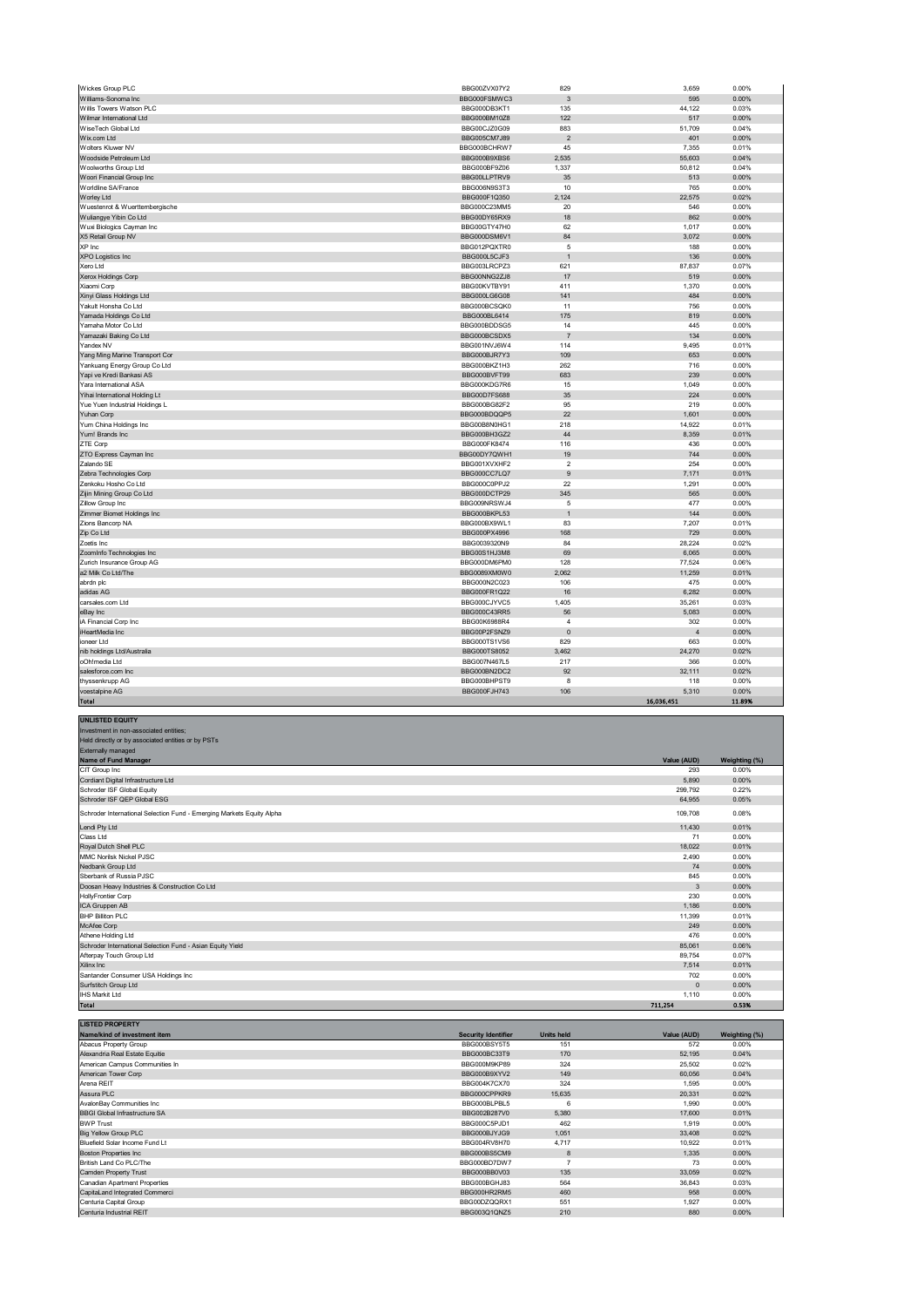| Centuria Office REIT                                                                                                                                                                    | BBG007HVZ954                 | 162                   | 380                    | 0.00%                  |
|-----------------------------------------------------------------------------------------------------------------------------------------------------------------------------------------|------------------------------|-----------------------|------------------------|------------------------|
| Charter Hall Group                                                                                                                                                                      | BBG000FJ5657                 | 172                   | 3,547                  | 0.00%                  |
| Charter Hall Long Wale REIT                                                                                                                                                             | BBG00DY7NVH6                 | 232                   | 1,172                  | 0.00%                  |
| Charter Hall Retail REIT<br>Charter Hall Social Infrastruc                                                                                                                              | BBG000KWGX79<br>BBG000PRQLD3 | 197<br>335            | 840<br>1,384           | 0.00%<br>0.00%         |
| Cofinimmo SA                                                                                                                                                                            | BBG000DXV7K0                 | 112                   | 24,644                 | 0.02%                  |
| Covivio                                                                                                                                                                                 | BBG000BJ2HD1                 | $\overline{2}$        | 201                    | 0.00%                  |
| Cromwell Property Group                                                                                                                                                                 | BBG000BYDS97                 | 507                   | 441                    | 0.00%                  |
| Crown Castle International Cor                                                                                                                                                          | BBG000FV1Z23                 | 173                   | 49,664                 | 0.04%                  |
| CubeSmart                                                                                                                                                                               | BBG000HF28Q9                 | 693                   | 54,270                 | 0.04%                  |
| CyrusOne Inc                                                                                                                                                                            | BBG0038V5TX1                 | 40                    | 4,916                  | 0.00%                  |
| Daiwa House REIT Investment Co<br>Derwent London PLC                                                                                                                                    | BBG000DD3HR6<br>BBG000BDFV58 | $\pmb{0}$<br>499      | 598<br>31,754          | 0.00%<br>0.02%         |
| Dexus                                                                                                                                                                                   | <b>BBG011KHG482</b>          | 404                   | 4,487                  | 0.00%                  |
| Dexus Convenience Retail REIT                                                                                                                                                           | BBG00H1LLJ27                 | 69                    | 247                    | 0.00%                  |
| Dexus Industria REIT                                                                                                                                                                    | BBG005KPLPB9                 | 82                    | 286                    | 0.00%                  |
| Digital Realty Trust Inc                                                                                                                                                                | BBG000Q5ZRM7                 | $\boldsymbol{9}$      | 2,254                  | 0.00%                  |
| Duke Realty Corp                                                                                                                                                                        | BBG000BHD8S7                 | 15                    | 1,385                  | 0.00%                  |
| Elanor Commercial Property Fun                                                                                                                                                          | BBG00QT8WBP6                 | 145                   | 160                    | 0.00%                  |
| Equinix Inc                                                                                                                                                                             | BBG000MBDGM6                 | 104                   | 120,838                | 0.09%                  |
| Equity LifeStyle Properties In                                                                                                                                                          | BBG000BB7SX7<br>BBG000BG8M31 | 331<br>494            | 39,928<br>61,451       | 0.03%<br>0.05%         |
| <b>Equity Residential</b><br><b>Essex Property Trust Inc</b>                                                                                                                            | BBG000CGJMB9                 | 180                   | 87,435                 | 0.06%                  |
| Extra Space Storage Inc                                                                                                                                                                 | BBG000PV27K3                 | $\overline{4}$        | 1,395                  | 0.00%                  |
| Federal Realty Investment Trus                                                                                                                                                          | BBG000BJVN28                 | 238                   | 44,604                 | 0.03%                  |
| Fibra Uno Administracion SA de                                                                                                                                                          | BBG001F4V2C0                 | 79                    | 115                    | 0.00%                  |
| GCP Infrastructure Investments                                                                                                                                                          | BBG000BL2KX7                 | 18,508                | 37,376                 | 0.03%                  |
| <b>GDI Property Group</b>                                                                                                                                                               | BBG001J2N6K1                 | 376                   | 415                    | 0.00%                  |
| GPT Group/The                                                                                                                                                                           | BBG000BBTG05                 | 715                   | 3,876                  | 0.00%                  |
| Gecina SA<br>Goodman Group                                                                                                                                                              | BBG000BC2R35<br>BBG000QT5K61 | 633                   | 237<br>16,776          | 0.00%<br>0.01%         |
| Greencoat UK Wind PLC/Funds                                                                                                                                                             | BBG0043PV6Q6                 | 42,377                | 110,998                | 0.08%                  |
| <b>Growthpoint Properties Austral</b>                                                                                                                                                   | BBG000NM50P2                 | 112                   | 487                    | 0.00%                  |
| Healthcare Trust of America In                                                                                                                                                          | BBG000PRJCX9                 | 284                   | 13,021                 | 0.01%                  |
| <b>Healthpeak Properties Inc</b>                                                                                                                                                        | BBG000BKYDP9                 | 1,023                 | 50,790                 | 0.04%                  |
| Home Consortium Ltd                                                                                                                                                                     | BBG013KLVRC6                 | 223                   | 1,776                  | 0.00%                  |
| HomeCo Daily Needs REIT                                                                                                                                                                 | BBG00XVDH1K1                 | 185                   | 295                    | 0.00%                  |
| Host Hotels & Resorts Inc                                                                                                                                                               | BBG000BL8804                 | 1,629                 | 38,965                 | 0.03%                  |
| <b>Hotel Property Investments</b>                                                                                                                                                       | BBG000PWTZX6                 | 72                    | 271                    | 0.00%                  |
| Ingenia Communities Group<br>Inmobiliaria Colonial Socimi S                                                                                                                             | BBG000BJ32Z9<br>BBG000BR8552 | 321<br>87             | 1,998<br>1,124         | 0.00%<br>0.00%         |
| <b>Invitation Homes Inc</b>                                                                                                                                                             | BBG00FQH6BS9                 | 1,760                 | 109,736                | 0.08%                  |
| Iron Mountain Inc                                                                                                                                                                       | BBG000KCZPC3                 | 19                    | 1,386                  | 0.00%                  |
| Irongate Group                                                                                                                                                                          | BBG00P2JPR94                 | 174                   | 301                    | 0.00%                  |
| Japan Metropolitan Fund Invest                                                                                                                                                          | BBG000BLFT55                 | 0                     | 333                    | 0.00%                  |
| Kilroy Realty Corp                                                                                                                                                                      | BBG000BLMXN8                 | 511                   | 46,723                 | 0.03%                  |
| Kimco Realty Corp                                                                                                                                                                       | BBG000CN3S73                 | 2,584                 | 87,593                 | 0.06%                  |
| Klepierre SA                                                                                                                                                                            | BBG000BDX939                 | 832                   | 27,147                 | 0.02%                  |
| Land Securities Group PLC<br>Link REIT                                                                                                                                                  | BBG000BDPHS3<br>BBG000P9D267 | 59<br>4,013           | 850<br>48,608          | 0.00%<br>0.04%         |
| Macerich Co/The                                                                                                                                                                         | BBG000BL9C59                 | 12                    | 279                    | 0.00%                  |
| Medical Properties Trust Inc                                                                                                                                                            | BBG000BGRB25                 | 16                    | 530                    | 0.00%                  |
| Mid-America Apartment Communit                                                                                                                                                          | BBG000BLMY92                 | 5                     | 1,613                  | 0.00%                  |
| Mirvac Group                                                                                                                                                                            | BBG000BK3JL4                 | 9,340                 | 27,178                 | 0.02%                  |
| National Storage REIT                                                                                                                                                                   | BBG005M8TBY3                 | 5,362                 | 14,263                 | 0.01%                  |
| Nippon Building Fund Inc                                                                                                                                                                | BBG000HG80M2                 | $\pmb{0}$             | 460                    | 0.00%                  |
| Nippon Prologis REIT Inc                                                                                                                                                                | BBG003TFHQK0                 | 8                     | 36,874                 | 0.03%                  |
| Nomura Real Estate Master Fund<br>Prologis Inc                                                                                                                                          | BBG009XZY7T2<br>BBG000B9Z0J8 | $\pmb{0}$<br>748      | 346<br>173,186         | 0.00%<br>0.13%         |
| Public Storage                                                                                                                                                                          | BBG000BPPN67                 | 64                    | 33,022                 | 0.02%                  |
| RAM Essential Services Propert                                                                                                                                                          | BBG012NNBB29                 | 235                   | 237                    | 0.00%                  |
| Rayonier Inc                                                                                                                                                                            | BBG000BG7L34                 | 352                   | 19,513                 | 0.01%                  |
| Realty Income Corp                                                                                                                                                                      | BBG000DHPN63                 | 21                    | 2,043                  | 0.00%                  |
| Regency Centers Corp                                                                                                                                                                    | BBG000BL46Q4                 | $9\,$                 | 960                    | 0.00%                  |
| Rexford Industrial Realty Inc                                                                                                                                                           | BBG004MB82R0                 | 567                   | 63,226                 | 0.05%                  |
| Rural Funds Group                                                                                                                                                                       | BBG005ZQ5M44                 | 140                   | 443                    | 0.00%                  |
| SBA Communications Corp                                                                                                                                                                 | BBG000D2M0Z7<br>BBG000BVP5P2 | $\overline{4}$<br>39  | 2,277<br>3,865         | 0.00%<br>0.00%         |
| SL Green Realty Corp<br>Scentre Group                                                                                                                                                   | BBG0064P2D05                 | 15,071                | 47,625                 | 0.04%                  |
| Segro PLC                                                                                                                                                                               | BBG000BF1HY7                 | 1,428                 | 38,217                 | 0.03%                  |
| Shaftesbury PLC                                                                                                                                                                         | BBG000BF1332                 | 4.313                 | 49.418                 | 0.04%                  |
| Shopping Centres Australasia P                                                                                                                                                          | BBG003GQCDD2                 | 418                   | 1,242                  | 0.00%                  |
| Simon Property Group Inc                                                                                                                                                                | BBG000BJ2D31                 | 17                    | 3,668                  | 0.00%                  |
| Stockland                                                                                                                                                                               | BBG000BC24D5                 | 2,557                 | 10,840                 | 0.01%                  |
| Sun Communities Inc                                                                                                                                                                     | BBG000BLJWF3                 | $\overline{4}$        | 1,292                  | 0.00%                  |
| Terreno Realty Corp                                                                                                                                                                     | BBG000PV3J62                 | 87                    | 10,253                 | 0.01%                  |
| UDR Inc                                                                                                                                                                                 | BBG000C41023<br>BBG000BWQ5J6 | 11<br>719             | 870                    | 0.00%<br>0.01%         |
| UNITE Group PLC/The<br>Unibail-Rodamco-Westfield                                                                                                                                        | BBG00L16FN29                 | 8,754                 | 14,869<br>42,544       | 0.03%                  |
| Urban Edge Properties                                                                                                                                                                   | BBG006BFYQN0                 | 1,134                 | 29,622                 | 0.02%                  |
| Urban Logistics REIT PLC                                                                                                                                                                | BBG00CJT80V6                 | 5,508                 | 19,187                 | 0.01%                  |
| VICI Properties Inc                                                                                                                                                                     | BBG00HVVB499                 | 41                    | 1,697                  | 0.00%                  |
| Ventas Inc                                                                                                                                                                              | BBG000FRVHB9                 | 20                    | 1,425                  | 0.00%                  |
| <b>Vicinity Centres</b>                                                                                                                                                                 | BBG000HH1RP5                 | 5,767                 | 9,747                  | 0.01%                  |
| Vornado Realty Trust                                                                                                                                                                    | BBG000BWHD54<br>BBG000BCQM58 | 14                    | 819                    | 0.00%                  |
| WP Carey Inc<br>Warehouses De Pauw CVA                                                                                                                                                  | BBG000BXFW61                 | $\overline{7}$<br>450 | 829<br>29,689          | 0.00%<br>0.02%         |
| Waypoint REIT Ltd                                                                                                                                                                       | BBG00D9Z8FS2                 | 632                   | 1,788                  | 0.00%                  |
| Welltower Inc                                                                                                                                                                           | BBG000BKY1G5                 | 753                   | 88,868                 | 0.07%                  |
| Weyerhaeuser Co                                                                                                                                                                         | BBG000BX3BL3                 | $42\,$                | 2,353                  | 0.00%                  |
| <b>Total</b>                                                                                                                                                                            |                              |                       | 2,227,821              | 1.65%                  |
| <b>UNLISTED PROPERTY</b><br>Investment in non-associated entities;<br>Held directly or by associated entities or by PSTs<br><b>Externally managed</b><br>Name of Fund Manager<br>Barwon |                              |                       | Value (AUD)<br>779,203 | Weighting (%)<br>0.58% |
| Aventus Retail Property Fund Ltd<br>APN Development Fund 2                                                                                                                              |                              |                       | 579<br>27,611          | 0.00%<br>0.02%         |
| AMP                                                                                                                                                                                     |                              |                       | 1,488,466              | 1.10%                  |
| Vicinity                                                                                                                                                                                |                              |                       |                        |                        |
| Total                                                                                                                                                                                   |                              |                       |                        |                        |
|                                                                                                                                                                                         |                              |                       | 1,433,925              | 1.06%<br>2.77%         |
| <b>LISTED INFRASTRUCTURE</b>                                                                                                                                                            |                              |                       | 3,729,784              |                        |
| Name/kind of investment item                                                                                                                                                            | <b>Security Identifier</b>   | <b>Units held</b>     | Value (AUD)            | Weighting (%)          |
| A2A SpA                                                                                                                                                                                 | BBG000BFQXY5                 | 14,598                | 39,273                 | 0.03%                  |
| <b>AGL Energy Ltd</b>                                                                                                                                                                   | BBG000KB8C89<br>BBG000BC42W6 | 236<br>3,013          | 1,448                  | 0.00%<br>0.02%         |
| APA Group<br>AT&T Inc                                                                                                                                                                   | BBG000BSJK37                 | 322                   | 30,308<br>10,901       | 0.01%                  |
| Acciona SA                                                                                                                                                                              | BBG000BMJCK9                 | $\mathbf{1}$          | 291                    | 0.00%                  |
| Adani Ports & Special Economic                                                                                                                                                          | BBG000L4ZG49                 | 96                    | 1,303                  | 0.00%                  |
| Adani Total Gas Ltd                                                                                                                                                                     | BBG005MVWTN1                 | 61                    | 1,932                  | 0.00%                  |
| Adani Transmission Ltd<br>Advanced Info Service PCL                                                                                                                                     | BBG008396QB3<br>BBG000BL8TQ0 | 52<br>345             | 1,664<br>3,269         | 0.00%<br>0.00%         |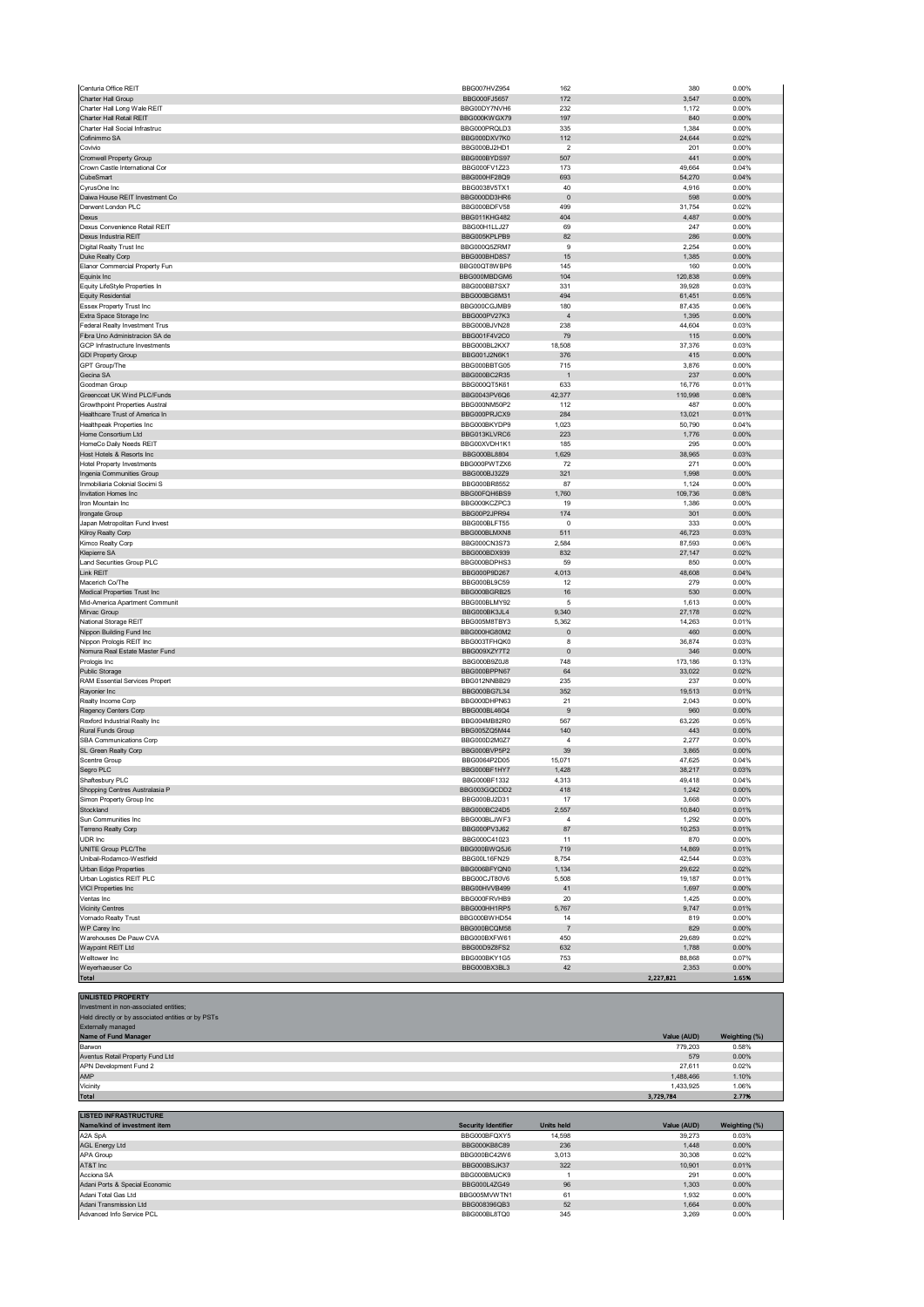|                                                                  | BBG003T4Y470                 | 78             | 16,889          | 0.01%             |
|------------------------------------------------------------------|------------------------------|----------------|-----------------|-------------------|
| Algonquin Power & Utilities Co                                   | BBG000BLZFL5                 | 38             | 754             | 0.00%             |
| Alliant Energy Corp                                              | BBG000DW4Q75                 | 14             | 1,225           | 0.00%             |
| Ameren Corp                                                      | BBG000B9X8C0                 | 10             | 1,269           | 0.00%             |
| America Movil SAB de CV                                          | BBG000CYPVX9                 | 5,542          | 8,858           | 0.01%             |
| American Electric Power Co Inc<br>American Water Works Co Inc    | BBG000BB9KF2<br>BBG000TRJ294 | 84<br>37       | 10,277<br>9,725 | 0.01%<br>0.01%    |
| Atlantia SpA                                                     | BBG000PW1303                 | 52             | 1,408           | 0.00%             |
| Atlas Arteria Ltd                                                | BBG000BCT4P3                 | 3,199          | 22,137          | 0.02%             |
| Atmos Energy Corp                                                | BBG000BRNGM2                 | 61             | 8,793           | 0.01%             |
| Auckland International Airport                                   | BBG000K0S531                 | 89             | 639             | 0.00%             |
| Aussie Broadband Ltd                                             | BBG001Y03WG8                 | 130            | 617             | 0.00%             |
| Avangrid Inc                                                     | BBG00B8NWRF5                 | 642            | 44,036          | 0.03%             |
| Axiata Group Bhd                                                 | BBG000NXP8K4                 | 63             | 86              | 0.00%             |
| <b>BCE Inc</b>                                                   | BBG000DQ7170                 | 27             | 1,904           | 0.00%             |
| <b>BT Group PLC</b>                                              | BBG000C05R82<br>BBG000DX1FT6 | 1,227          | 3,875           | 0.00%             |
| <b>Bharti Airtel Ltd</b><br><b>CCR SA</b>                        | BBG000LVGQW7                 | 524<br>328     | 6,624<br>939    | 0.00%<br>0.00%    |
| CK Infrastructure Holdings Ltd                                   | BBG000H3CDH4                 | 184            | 1,609           | 0.00%             |
| CLP Holdings Ltd                                                 | BBG000BDV566                 | 355            | 4,927           | 0.00%             |
| CMS Energy Corp                                                  | BBG000BFVXX0                 | 16             | 1,436           | 0.00%             |
| COSCO SHIPPING Energy Transpor                                   | BBG000BLPS92                 | 415            | 218             | 0.00%             |
| CPFL Energia SA                                                  | BBG000Q99216                 | 102            | 675             | $0.00\%$          |
| Canadian Utilities Ltd                                           | BBG000BYDP11                 | 8              | 336             | 0.00%             |
| Cellnex Telecom SA                                               | BBG008G74Z89                 | 388            | 31,035          | 0.02%             |
| CenterPoint Energy Inc<br>Centrais Eletricas Brasileiras         | BBG000FDBX90<br>BBG000BDG493 | 31             | 1,208<br>256    | 0.00%             |
| Centrica PLC                                                     | BBG000BPFPZ1                 | 31<br>1,843    | 2,455           | 0.00%<br>0.00%    |
| Cheniere Energy Inc                                              | BBG000C3HSR0                 | 282            | 39,343          | 0.03%             |
| China Gas Holdings Ltd                                           | BBG000C2ZS65                 | 252            | 721             | 0.00%             |
| China Merchants Port Holdings                                    | BBG000BGBQC8                 | 112            | 282             | 0.00%             |
| China Mobile Ltd                                                 | BBG000BZWNT2                 | 190            | 1,567           | 0.00%             |
| China Resources Gas Group Ltd                                    | BBG000DP29N2                 | 102            | 795             | 0.00%             |
| China Suntien Green Energy Cor                                   | BBG001657YZ9                 | 444            | 476             | 0.00%             |
| China Telecom Corp Ltd<br>China Tower Corp Ltd                   | BBG000BL05Q0<br>BBG00LD1QR26 | 773<br>2,658   | 355<br>403      | 0.00%<br>0.00%    |
| China Unicom Hong Kong Ltd                                       | BBG000DZ05Z7                 | 1,705          | 1,173           | 0.00%             |
| Chorus Ltd                                                       | BBG00282P8M3                 | 331            | 2,221           | 0.00%             |
| Chubu Electric Power Co Inc                                      | BBG000BNBHR7                 | 242            | 3,497           | $0.00\%$          |
| Chugoku Electric Power Co Inc/                                   | BBG000BNC5C8                 | 11             | 121             | 0.00%             |
| Chunghwa Telecom Co Ltd                                          | BBG000D2FM87                 | 1,058          | 6,127           | 0.00%             |
| Consolidated Edison Inc                                          | BBG000BHLYS1                 | 389            | 45,676          | 0.03%             |
| Contact Energy Ltd                                               | BBG00B2W76N6                 | 288            | 2,212           | 0.00%             |
| DHT Holdings Inc                                                 | BBG000G3RXX7                 | 419            | 2,991           | 0.00%             |
| DT Midstream Inc                                                 | BBG0112Z58J3                 | $\overline{2}$ | 149             | 0.00%             |
| DTE Energy Co<br>Dalrymple Bay Infrastructure L                  | BBG000BB29X4<br>BBG00Y52L2Q9 | 10<br>91       | 1,691<br>184    | 0.00%<br>$0.00\%$ |
| Deutsche Telekom AG                                              | BBG000HJTKL0                 | 180            | 4,577           | 0.00%             |
| Dialog Axiata PLC                                                | BBG000QMQF55                 | 13,664         | 1,010           | 0.00%             |
| Dominion Energy Inc                                              | BBG000BGVW60                 | 37             | 3,998           | 0.00%             |
| Duke Energy Corp                                                 | BBG000BHGDH5                 | 336            | 48,544          | 0.04%             |
| <b>E.ON SE</b>                                                   | BBG000BR7M47                 | 2,585          | 49,287          | 0.04%             |
| EDP - Energias de Portugal SA                                    | BBG000BPCKW8                 | 579            | 4,378           | 0.00%             |
| ENN Energy Holdings Ltd<br>Edison International                  | BBG000N6X3L4<br>BBG000D7RKJ5 | 49<br>21       | 1,266<br>1,926  | 0.00%<br>0.00%    |
| Electricite de France SA                                         | BBG000BJNCV9                 | 43             | 694             | 0.00%             |
| Emera Inc                                                        | BBG000BJJ834                 | 20             | 1,363           | 0.00%             |
| Emirates Telecommunications Gr                                   | BBG000C0ZM17                 | 22             | 258             | 0.00%             |
| Enagas SA                                                        | BBG000BD5B99                 | 1,350          | 43,078          | 0.03%             |
| Enbridge Inc                                                     | BBG000C7P7N2                 | 82             | 4,427           | 0.00%             |
| Endesa SA                                                        | BBG000C1Q594                 | 1,413          | 44,655          | 0.03%             |
| Enel Americas SA                                                 | BBG000BKWZS9                 | 2,351          | 353             | 0.00%             |
|                                                                  |                              |                |                 |                   |
| Enel SpA                                                         | BBG000BK43F5                 | 561            | 6,182           | 0.00%             |
| Engie SA                                                         | BBG000BJNPL1                 | 174            | 3,540           | 0.00%             |
| <b>Entergy Corp</b>                                              | BBG000C1FOS9<br>BBG00K53L394 | 12<br>24       | 1,795           | 0.00%             |
| Equitrans Midstream Corp<br><b>Essential Utilities Inc</b>       | BBG000BRMJN6                 | 15             | 341             | 0.00%<br>0.00%    |
| Estia Health Ltd                                                 | BBG005PCNG03                 | 105            | 1,085<br>243    | 0.00%             |
| Evergy Inc                                                       | BBG00H433CR2                 | 13             | 1,266           | 0.00%             |
| <b>Eversource Energy</b>                                         | BBG000BQ87N0                 | 412            | 51,614          | 0.04%             |
| eron corp                                                        | <b>BBG000J6X105</b>          |                | 1,670           | 0.01%             |
| <b>FLEX LNG Ltd</b>                                              | BBG000R4RKQ9                 | 38             | 1,172           | 0.00%             |
| Far EasTone Telecommunications                                   | BBG000CK1XH9                 | 492            | 1,580           | 0.00%             |
| FirstEnergy Corp                                                 | BBG000BB6M98                 | 35             | 1,990           | 0.00%             |
| Fortis Inc/Canada<br>Fortum Oyj                                  | BBG000BYTHG6<br>BBG000CKYDQ7 | 31<br>8        | 2,065<br>343    | 0.00%<br>0.00%    |
| G8 Education Ltd                                                 | BBG000TRZ900                 | 9,476          | 10,518          | 0.01%             |
| GAIL India Ltd                                                   | BBG000B9Y2W0                 | 316            | 755             | 0.00%             |
| Getlink SE                                                       | BBG000TVW0V9                 | 77             | 1,763           | 0.00%             |
| Global Ports Investments PLC                                     | BBG001QSKQG0                 | 522            | 2,683           | 0.00%             |
| Globe Telecom Inc                                                | BBG000BFXK57                 | 36             | 3,191           | 0.00%             |
| Golar LNG Ltd                                                    | BBG000K14TT5                 | 52             | 893             | 0.00%             |
| Grupo Aeroportuario del Pacifi<br>Grupo Aeroportuario del Surest | BBG000BLDJX8<br>BBG000C98YD9 | 84<br>79       | 1,591<br>2,255  | 0.00%<br>0.00%    |
| Guangdong Investment Ltd                                         | BBG000BDW8M1                 | 454            | 793             | 0.00%             |
| <b>HCA Healthcare Inc.</b>                                       | BBG000OW7VC1                 | 9              | 3,243           | 0.00%             |
| HK Electric Investments & HK E                                   | BBG005Q0XWK0                 | 72             | 97              | 0.00%             |
| HKT Trust & HKT Ltd                                              | BBG00226B1T3                 | 160            | 295             | 0.00%             |
| Hafnia Ltd                                                       | BBG00N2XW7Z5                 | 790            | 2,142           | $0.00\%$          |
| Hawaiian Electric Industries I                                   | BBG000BL0P40                 | 745            | 42,537          | 0.03%             |
| <b>Helios Towers PLC</b><br>Hera SpA                             | BBG00K7MFFV5<br>BBG000J8JWT9 | 251<br>7,472   | 804<br>42,788   | 0.00%<br>0.03%    |
| Hong Kong & China Gas Co Ltd                                     | BBG000BDWT45                 | 2,023          | 4,333           | 0.00%             |
| Hydro One Ltd                                                    | BBG00B0VKL16                 | 46             | 1,660           | 0.00%             |
| <b>IDP Education Ltd</b>                                         | BBG00BF0ZND5                 | 522            | 18,099          | 0.01%             |
| Iberdrola SA                                                     | BBG000BC49N1                 | 302            | 4,913           | 0.00%             |
| Indosat Tbk PT                                                   | BBG000DL53H8                 | 735            | 440             | $0.00\%$          |
| Indraprastha Gas Ltd                                             | BBG000BZWF19                 | 72             | 622             | 0.00%             |
| Indus Towers Ltd                                                 | BBG000TDKBZ4                 | 136            | 627             | 0.00%             |
| Infrastrutture Wireless Italia<br>International Seaways Inc      | BBG0099WFQ42<br>BBG003MN93C9 | 2,802<br>66    | 46,806          | 0.03%<br>0.00%    |
| <b>KDDI Corp</b>                                                 | BBG000BJ7JH8                 | 114            | 1,332<br>4,575  | 0.00%             |
| <b>KT Corp</b>                                                   | BBG000BMQ2T4                 | 43             | 1,535           | 0.00%             |
| Kansai Electric Power Co Inc/T                                   | BBG000BNBVX9                 | 236            | 3,028           | 0.00%             |
| Keypath Education Internationa                                   | BBG010Z1TJY7                 | 3,153          | 7,409           | 0.01%             |
| Kinder Morgan Inc                                                | BBG0019JZ882                 | 160            | 3,492           | 0.00%             |
| Koninklijke KPN NV                                               | BBG000BBDX14                 | 236            | 1,006           | 0.00%             |
| Korea Gas Corp                                                   | BBG000C4WJ73                 | 16             | 722             | 0.00%             |
| Kunlun Energy Co Ltd<br>Kyushu Electric Power Co Inc             | BBG000BDW4H6<br>BBG000BND3H7 | 710<br>26      | 916<br>262      | 0.00%<br>0.00%    |
| LG Uplus Corp                                                    | BBG000F8XL84                 | 26             | 416             | 0.00%             |
| Laureate Education Inc                                           | BBG00B4Z2YX0                 | 169            | 2,844           | 0.00%             |
| Liberty Global PLC                                               | BBG000BXWBN9                 | 723            | 27,617          | 0.02%             |
| Liberty Latin America Ltd<br>Lumen Technologies Inc              | BBG00JHP6GP5<br>BBG000BGLRN3 | 59<br>136      | 934<br>2,352    | 0.00%<br>0.00%    |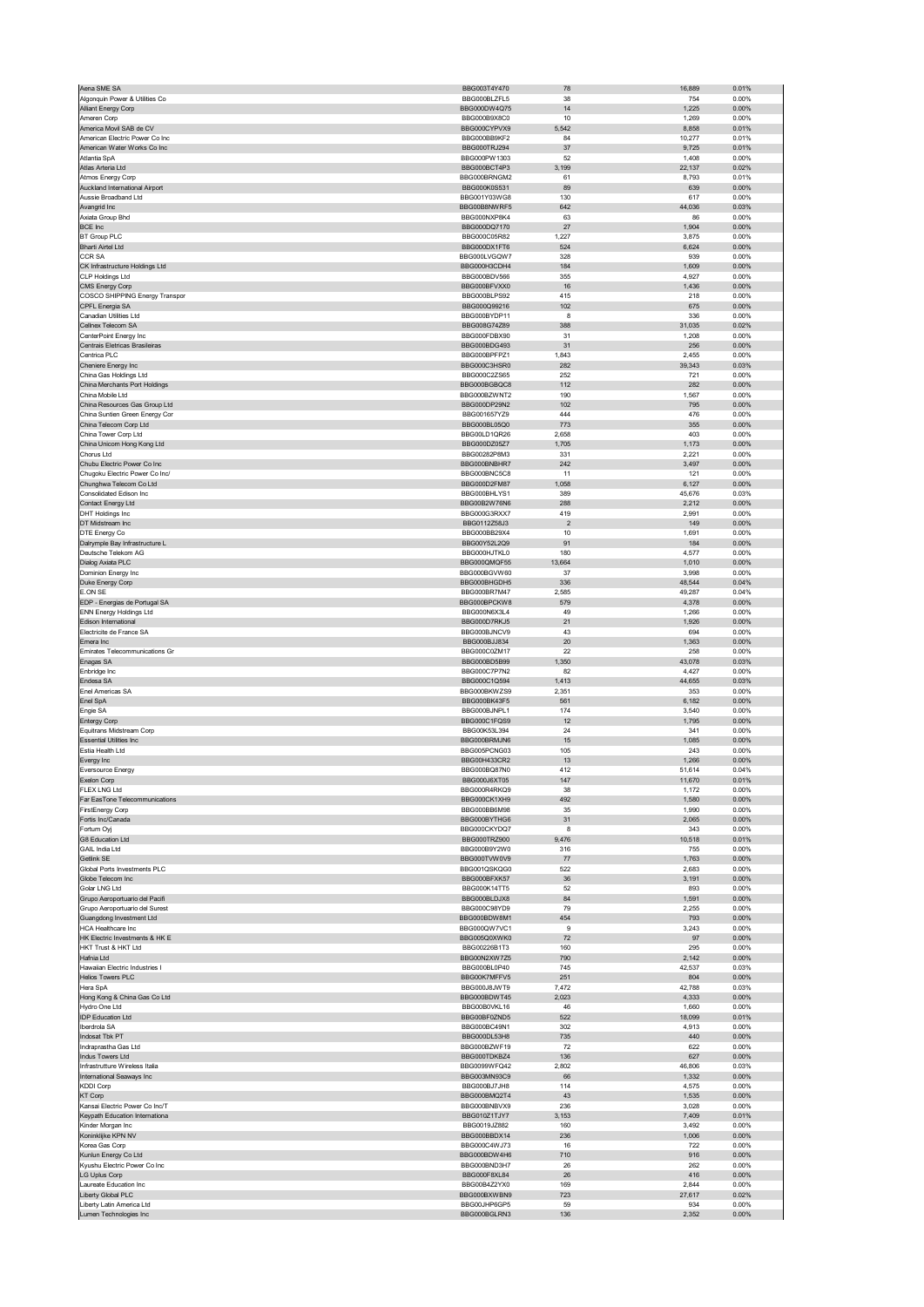| MD Medical Group Investments P                       | BBG003GTN5S5                 | 97                      | 1,420            | 0.00%          |
|------------------------------------------------------|------------------------------|-------------------------|------------------|----------------|
| MTN Group Ltd                                        | BBG000C4S5Y8                 | 483                     | 7,106            | 0.01%          |
| Millicom International Cellula                       | BBG000BZV950                 | 17                      | 655              | 0.00%          |
| Mobile TeleSystems PJSC                              | BBG000CSZKR2                 | 238                     | 2,600            | 0.00%          |
| Monash IVF Group Ltd                                 | BBG006KY3513                 | 184                     | 194              | 0.00%          |
| NRG Energy Inc<br>National Grid PLC                  | BBG000D8RG11<br>BBG000FV67Q4 | 48<br>2,717             | 2,851<br>53,643  | 0.00%<br>0.04% |
| Vaturgy Energy Group SA                              | BBG000BWYKD0                 | 983                     | 44,039           | 0.03%          |
| <b>NetLink NBN Trust</b>                             | BBG00H1NYR49                 | 39,654                  | 40,456           | 0.03%          |
| <b>VextEra Energy Inc</b>                            | BBG000BJSBJ0                 | 71                      | 9,146            | 0.01%          |
| ViSource Inc                                         | BBG000BPZBB6                 | 22                      | 846              | 0.00%          |
| Nippon Telegraph & Telephone C                       | BBG000BHBZL6                 | 128                     | 4,828            | 0.00%          |
| NorthWestern Corp                                    | BBG000Q1NMJ4                 | 535                     | 42,067           | 0.03%          |
| ONE Gas Inc                                          | BBG004WQKD07                 | 69                      | 7,364            | 0.01%          |
| <b>ONEOK Inc</b>                                     | BBG000BQHGR6                 | 30                      | 2,393            | 0.00%          |
| Orange SA                                            | BBG000DQSHL6                 | 189                     | 2,789            | 0.00%          |
| Origin Energy Ltd                                    | BBG000C3W502                 | 14,292                  | 74,891           | 0.06%          |
| Orsted AS                                            | BBG00B2HPN16                 | 167                     | 29,264           | 0.02%          |
| Osaka Gas Co Ltd                                     | BBG000BH2Y84                 | 2,001                   | 45,439           | 0.03%          |
| PCCW Ltd<br>PG&E Corp                                | BBG000MDQKJ3<br>BBG000BQWPC5 | 195<br>49               | 136<br>822       | 0.00%<br>0.00% |
| PGE Polska Grupa Energetyczna                        | BBG000BP0PD1                 | 211                     | 582              | 0.00%          |
| PLDT Inc                                             | BBG000BFF220                 | 5                       | 266              | 0.00%          |
| PPL Corp                                             | BBG000BRJL00                 | 1,101                   | 45,518           | 0.03%          |
| Pembina Pipeline Corp                                | BBG000BS6M19                 | 30                      | 1,263            | 0.00%          |
| Pennon Group PLC                                     | BBG000BZT2X7                 | 1,926                   | 41,872           | 0.03%          |
| etronet LNG Ltd                                      | BBG000F53YT2                 | 111                     | 444              | 0.00%          |
| Pinnacle West Capital Corp                           | BBG000BRDSX5                 | 479                     | 46,495           | 0.03%          |
| Power Assets Holdings Ltd                            | BBG000BDWNL9                 | 343                     | 2,944            | 0.00%          |
| Power Grid Corp of India Ltd                         | BBG000CZ35Q5                 | 668                     | 2,525            | 0.00%          |
| Proximus SADP                                        | BBG000H72BJ8                 | $\sqrt{5}$              | 130              | 0.00%          |
| Public Service Enterprise Grou                       | BBG000BQZMH4                 | 178                     | 16,324           | 0.01%          |
| Qube Holdings Ltd                                    | BBG000QG5CW8                 | 715                     | 2,268            | 0.00%          |
| RWE AG                                               | BBG000BBQ012                 | 661                     | 36,928           | 0.03%          |
| Ramsay Health Care Ltd                               | BBG000BB3TB3                 | 657                     | 46,949           | 0.03%          |
| Red Electrica Corp SA                                | BBG000C2V319                 | 1,485                   | 44,185           | 0.03%<br>0.01% |
| Rogers Communications Inc<br>Rostelecom PJSC         | BBG000BCG226<br>BBG000NNBY79 | 103<br>8                | 6,786<br>77      | 0.00%          |
| SK Telecom Co Ltd                                    | BBG000BG79W9                 | 8                       | 469              | 0.00%          |
| SSE PLC                                              | BBG000C03056                 | 1,434                   | 44,048           | 0.03%          |
| Scorpio Tankers Inc                                  | BBG000Q1TVZ0                 | 81                      | 1,428            | 0.00%          |
| Sempra Energy                                        | BBG000C2ZCH8                 | 14                      | 2,583            | 0.00%          |
| Singapore Telecommunications L                       | BBG000BKXVZ9                 | 135                     | 320              | 0.00%          |
| Sistema PJSFC                                        | BBG000G7B4C2                 | 175                     | 1,496            | 0.00%          |
| SmarTone Telecommunications Ho                       | BBG000BLHZR5                 | 1,417                   | 1,037            | 0.00%          |
| Snam SpA                                             | BBG000FBNMF8                 | 5,368                   | 44,504           | 0.03%          |
| SoftBank Corp                                        | BBG00MJLWHH3                 | 139                     | 2,420            | 0.00%          |
| SoftBank Group Corp                                  | BBG000CLY2D3                 | 63                      | 4,086            | 0.00%          |
| Southern Co/The                                      | BBG000BT9DW0                 | 55                      | 5,172            | 0.00%          |
| Spark New Zealand Ltd                                | BBG000CCF4G7                 | 89                      | 383              | 0.00%          |
| Swisscom AG                                          | BBG000CWDCF8                 | $\mathbf 0$             | 377              | 0.00%          |
| <b>T-Mobile US Inc</b><br>TC Energy Corp             | BBG000NDV1D4<br>BBG000D07ZQ1 | $\sqrt{5}$<br>34        | 834<br>2,147     | 0.00%<br>0.00% |
| <b>TELUS Corp</b>                                    | BBG000BZYZB2                 | 53                      | 1,716            | 0.00%          |
| TIM SA/Brazil                                        | BBG000BMG9B9                 | 64                      | 208              | 0.00%          |
| TIME dotCom Bhd                                      | BBG000CXR4D1                 | 421                     | 639              | 0.00%          |
| TPG Telecom Ltd                                      | BBG001BRJMN1                 | 3,574                   | 21,049           | 0.02%          |
| Taiwan Mobile Co Ltd                                 | BBG000BM2K92                 | 530                     | 2,632            | 0.00%          |
| Targa Resources Corp                                 | BBG0015XMW40                 | $\overline{7}$          | 482              | 0.00%          |
| Fata Power Co Ltd/The                                | BBG000D0ZK56                 | 161                     | 658              | 0.00%          |
| Tele2 AB                                             | BBG000ND1YG2                 | 94                      | 1,849            | 0.00%          |
| Telecom Italia SpA/Milano                            | BBG000BC91H0                 | 2,045                   | 1,389            | 0.00%          |
| <b>Telefonica Brasil SA</b>                          | BBG000C9BDQ7                 | 70                      | 839              | 0.00%          |
| <b>Telefonica Deutschland Holding</b>                | BBG003G4DHL2                 | 112                     | 429              | 0.00%          |
| Telefonica SA                                        | BBG000C20331                 | 627                     | 3,779            | 0.00%          |
| Telekom Austria AG                                   | BBG000FDL9D7                 | 19                      | 225              | 0.00%          |
| <b>Telenor ASA</b><br>Telephone and Data Systems Inc | BBG000BBPV51                 | 104                     | 2,242            | 0.00%          |
| Telia Co AB                                          | BBG000BV0VK7<br>BBG000M3HZX6 | $\sqrt{5}$<br>585       | 151<br>3,147     | 0.00%<br>0.00% |
| Telkom Indonesia Persero Tbk P                       | BBG000BSZXP7                 | 1,030                   | 402              | 0.00%          |
| Telstra Corp Ltd                                     | BBG000BTKG69                 | 17,785                  | 74,341           | 0.06%          |
| Tenaga Nasional Bhd                                  | BBG000BBBLC0                 | 127                     | 393              | $0.00\%$       |
| Tenet Healthcare Corp                                | BBG000CPHYL4                 | 8                       | 944              | 0.00%          |
| Terna - Rete Elettrica Naziona                       | BBG000BBM454                 | 4,049                   | 45,050           | 0.03%          |
| <b>Tohoku Electric Power Co Inc</b>                  | BBG000BNCLQ8                 | 36                      | 350              | 0.00%          |
| Tokyo Electric Power Co Holdin                       | BBG000BKJW74                 | 657                     | 2,332            | $0.00\%$       |
| Tokyo Gas Co Ltd                                     | BBG000BNDP42                 | 1,858                   | 45,772           | 0.03%          |
| Transurban Group                                     | BBG000BW7HG4                 | 5,824                   | 80,492           | 0.06%          |
|                                                      |                              |                         | 1,318            | 0.00%          |
| Turk Telekomunikasyon AS                             | BBG000BR8WS8                 | 1,321                   |                  |                |
| Turkcell lletisim Hizmetleri A                       | BBG000F101G0                 | 91                      | 175              | 0.00%          |
| <b>UGI Corp</b>                                      | BBG000BVYN55                 | 13                      | 847              | 0.00%          |
| Ultrapar Participacoes SA                            | BBG000C2XTR2                 | 168                     | 605              | 0.00%          |
| United Internet AG                                   | BBG000F45Y40                 | $\overline{\mathbf{2}}$ | 134              | 0.00%          |
| United Utilities Group PLC                           | BBG000BBFLV5                 | 2,176                   | 44,150           | 0.03%          |
| Uniti Group Ltd                                      | BBG00GBPC2M4                 | 510                     | 2,270            | 0.00%          |
| Universal Health Services Inc                        | BBG000CB8Q50                 | $\mathbf{3}$            | 615              | 0.00%          |
| <b>VEON Ltd</b>                                      | BBG000QCW561                 | 862                     | 2,028            | 0.00%          |
| Veolia Environnement SA                              | BBG000CSHJP7                 | 51                      | 2,581            | 0.00%          |
| Verizon Communications Inc<br>Virtus Health Ltd      | BBG000HS77T5                 | 123<br>2,423            | 8,800<br>16,598  | 0.01%<br>0.01% |
| Vodacom Group Ltd                                    | BBG001XG1XP4<br>BBG000BD5GF1 | 201                     | 2,331            | 0.00%          |
| Vodafone Group PLC                                   | BBG000C4R6H6                 | 2,451                   | 21,671           | 0.02%          |
| /odafone Idea Ltd                                    | BBG000FR5515                 | 3,937                   | 1,118            | 0.00%          |
| <b>WEC Energy Group Inc</b>                          | BBG000BWP7D9                 | 13                      | 1,706            | 0.00%          |
| Williams Cos Inc/The                                 | BBG000BWVCP8                 | 87                      | 3,133            | 0.00%          |
| Xcel Energy Inc                                      | BBG000BCTQ65                 | 27                      | 2,542            | 0.00%          |
| d'Amico International Shipping<br>Total              | BBG000Q2KQ15                 | 5,732                   | 847<br>2,116,352 | 0.00%<br>1.57% |

| <b>UNLISTED INFRASTRUCTURE</b>                     |                            |                   |             |               |
|----------------------------------------------------|----------------------------|-------------------|-------------|---------------|
| Investment in non-associated entities;             |                            |                   |             |               |
| Held directly or by associated entities or by PSTs |                            |                   |             |               |
| Externally managed                                 |                            |                   |             |               |
| Name of Fund Manager                               |                            |                   | Value (AUD) | Weighting (%) |
| Suez                                               |                            |                   | 446         | 0.00%         |
| Sydney Airport                                     |                            |                   | 8,737       | 0.01%         |
| Patrizia                                           |                            |                   | 3,724,079   | 2.76%         |
| <b>AusNet Services</b>                             |                            |                   | 1.893       | 0.00%         |
| <b>Total</b>                                       |                            |                   | 3,735,155   | 2.77%         |
|                                                    |                            |                   |             |               |
| <b>LISTED ALTERNATIVES</b>                         |                            |                   |             |               |
| Name/kind of investment item                       | <b>Security Identifier</b> | <b>Units held</b> | Value (AUD) | Weighting (%) |
| UBS ETF CMCI Composite SF UCIT                     | BBG005NCMN74               | 1,050             | 125,809     | 0.09%         |
| WisdomTree Carbon                                  | BBG012G076F9               | 822               | 35,072      | 0.03%         |
| WisdomTree Copper                                  | BBG000BL3W79               | 1,311             | 70.593      | 0.05%         |